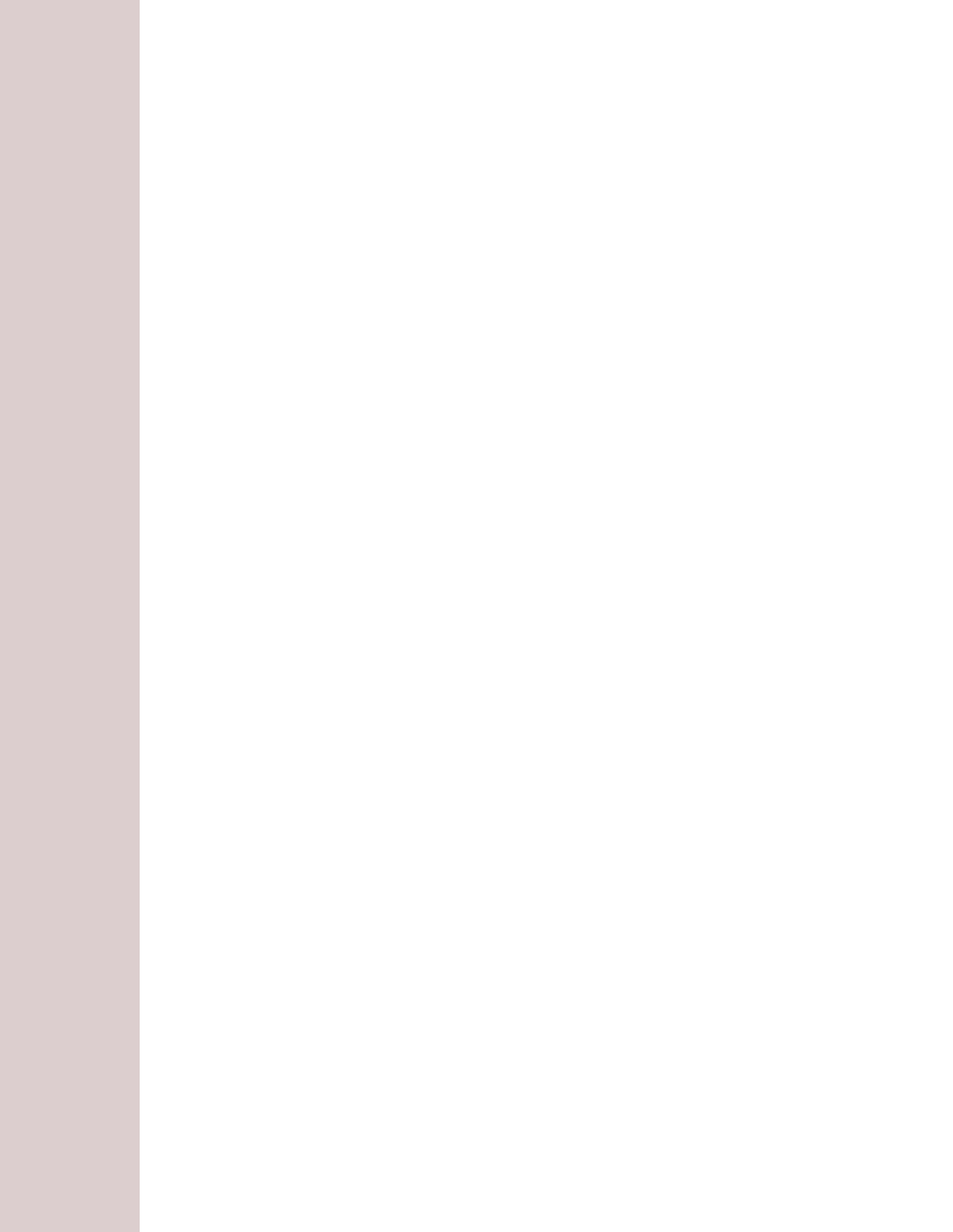# **UNITE HERE HEALTH**

#### **Summary Plan Description New York—Plan Unit 100B**

*Effective January 1, 2018*

*This Summary Plan Description supersedes and replaces all materials previously issued.*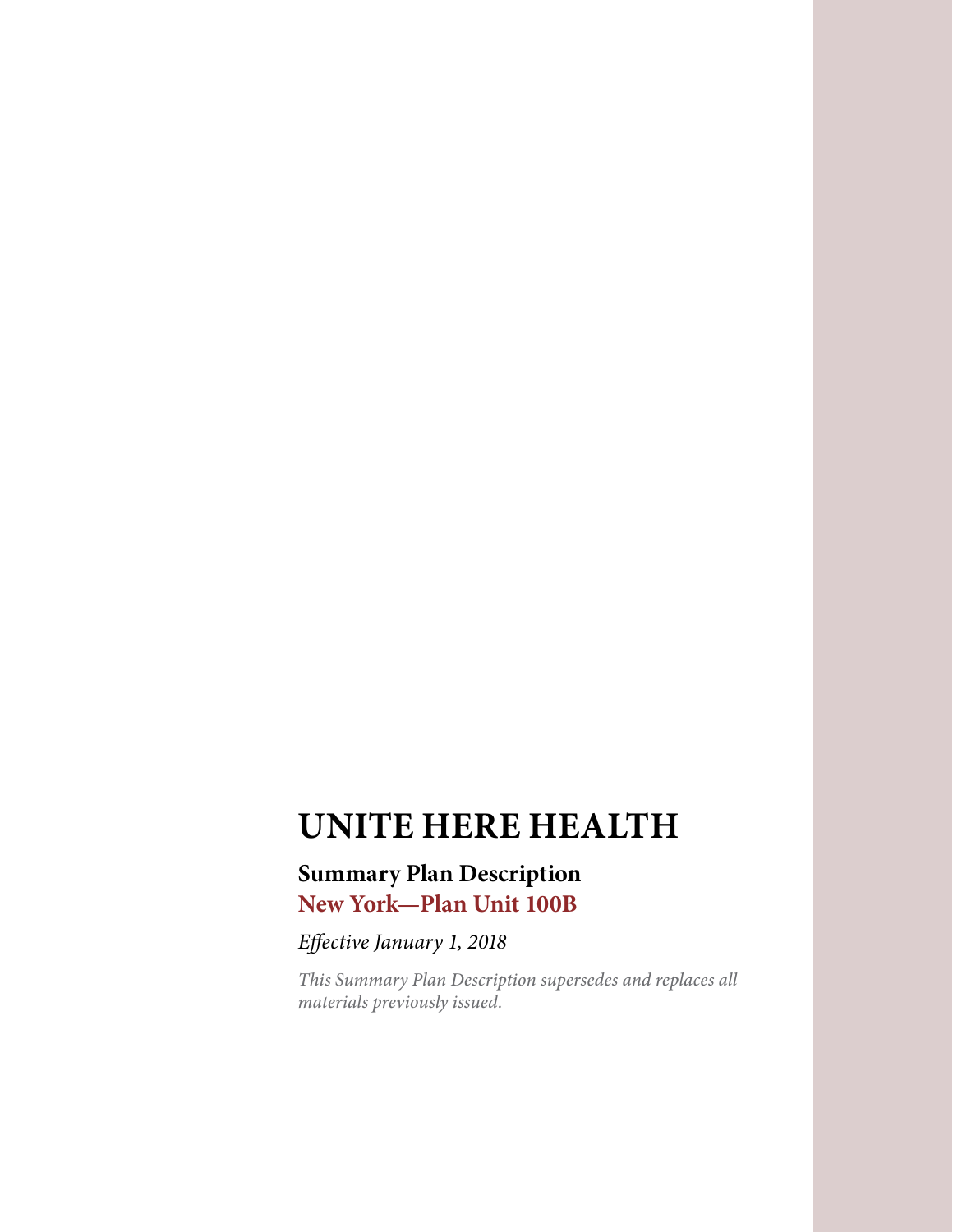# **Table of Contents**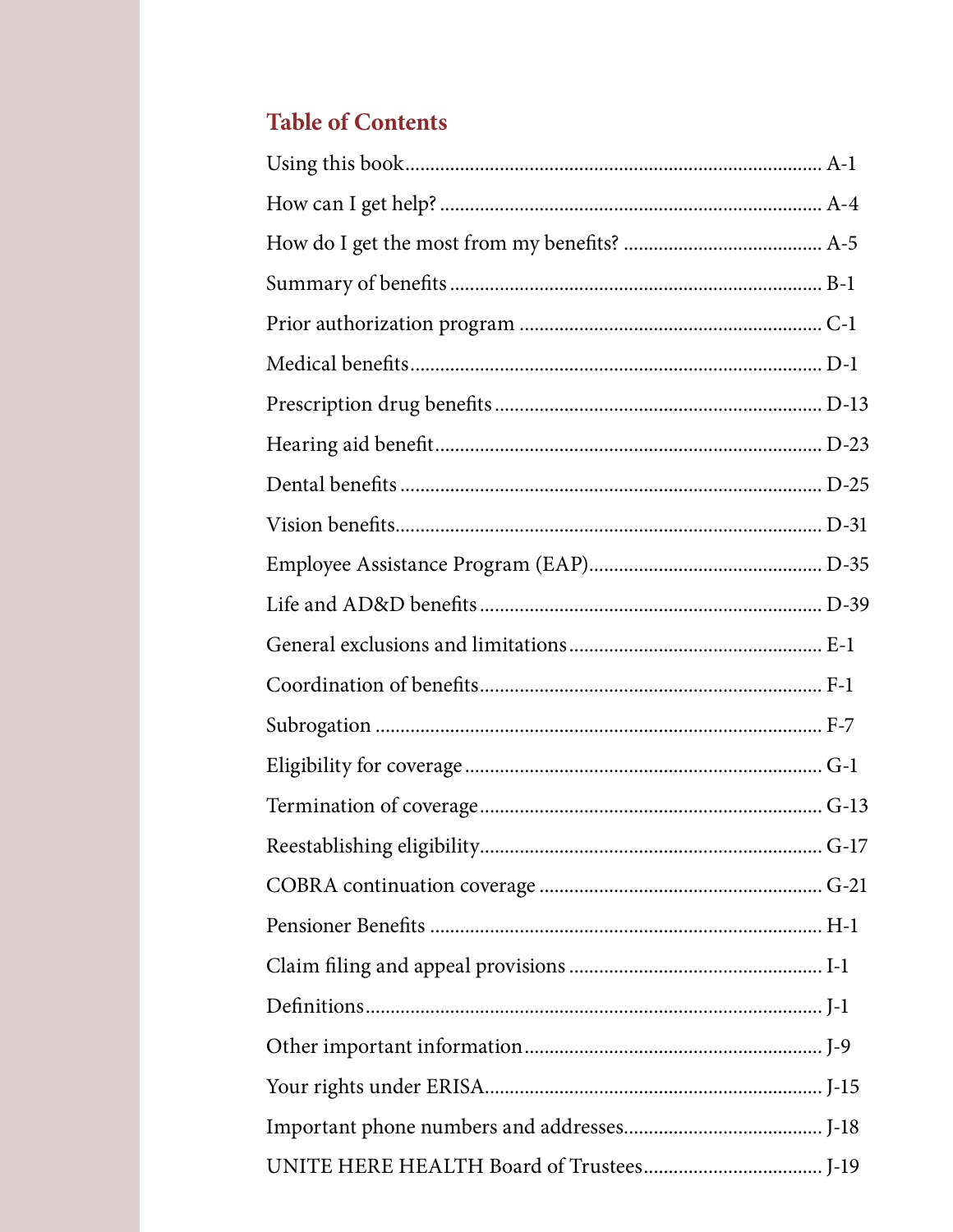# <span id="page-4-0"></span>*Using this book*

# Learn:

- ▶ What UNITE HERE HEALTH is.
- $\rightarrow$  What this book is and how to use it.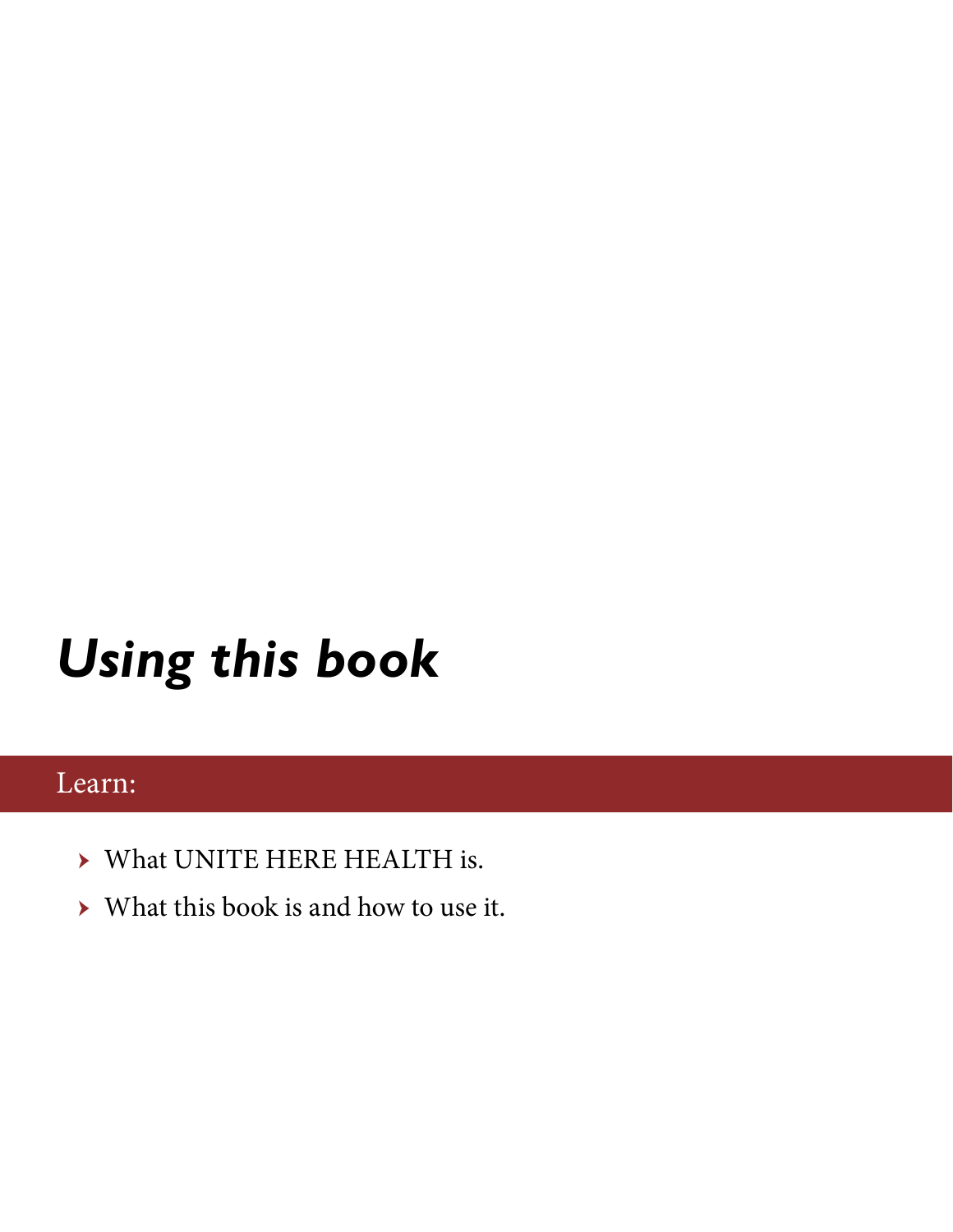#### **Please take some time to review this book.**

**If you have dependents, share this information with them, and let them know where you put this book so you and your family can use it for future reference.**

#### **What is UNITE HERE HEALTH?**

UNITE HERE HEALTH (the Fund) was created to provide benefits for you and your covered dependents. UNITE HERE HEALTH serves participants working for employers in the hospitality industry and is governed by a Board of Trustees made up of an equal number of union and employer trustees. Each employer contributes to the Fund based on the terms of specific Collective Bargaining Agreements (CBAs) between the employer and the union.

Your coverage is being offered under New York Plan Unit 100B, which has been adopted by the Trustees of UNITE HERE HEALTH to provide medical and other health and welfare benefits through the Fund. Other SPDs explain the benefits for other Plan Units, including the benefits under New York (Plan Unit 100A) and Greater New York Regional Hotel Plan (Plan Unit 105).

#### **What is this book and why is it important?**

This book is your Summary Plan Description (SPD). Your SPD helps you understand what your benefits are and how to use your benefits. It is a summary of the Plan's rules and regulations and describes:

- What your benefits are. • Limitations and exclusions.
- How you become eligible for coverage. • How to file claims.
- When your dependents are covered. • How to appeal denied claims.

*In the event of a conflict between this Summary Plan Description and the Plan Document governing the Plan, the Plan Document will govern.*

*No contributing employer, employer association, labor organization, or any person employed by one of these organizations has the authority to answer questions or interpret any provisions of this Summary Plan Description on behalf of the Fund.*

#### **How do I use my SPD?**

This SPD is broken into sections. You can get more information about different topics by carefully reading each section. A summary of the topics is shown at the start of each section. When you have questions, you should contact the Fund at **(866) 261-5676**. The Fund can help you understand your benefits.

Read your SPD for important information about what your benefits are (*[see page B-2](#page-15-0)*), how your benefits are paid, and what rules you may need to follow. You can find more information about a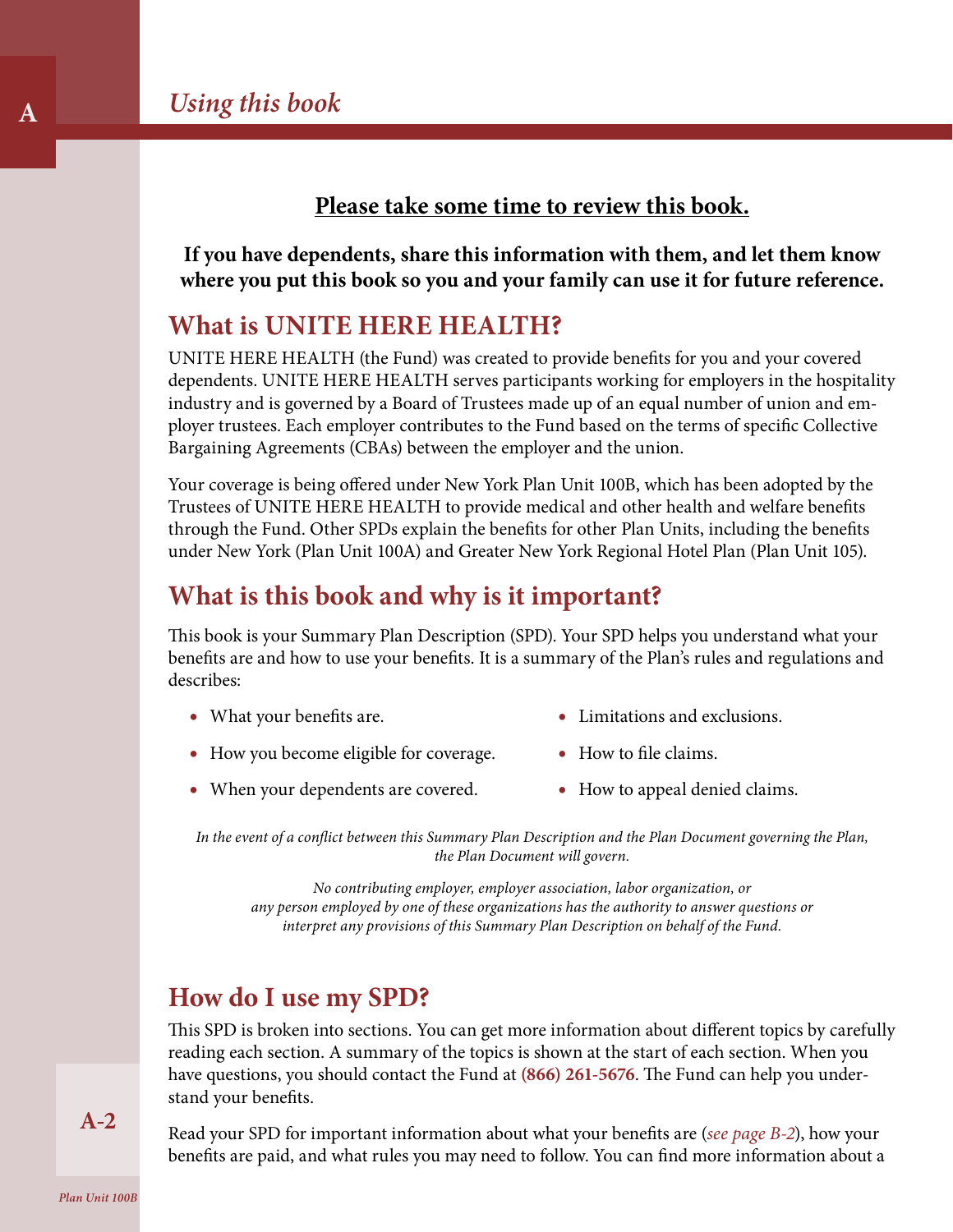specific benefit in the applicable section. For example, you can get more information about your medical benefits in the section titled "Medical benefits." If you want to know more about your life or AD&D benefits, read the section titled "Life and AD&D benefits."

Some terms are defined for you in the section titled "Definitions" starting *[on page J-2](#page-135-0)*. The SPD will also explain what some commonly used terms mean. When you have questions about what certain words or terms mean, contact the Fund at **(866) 261-5676**.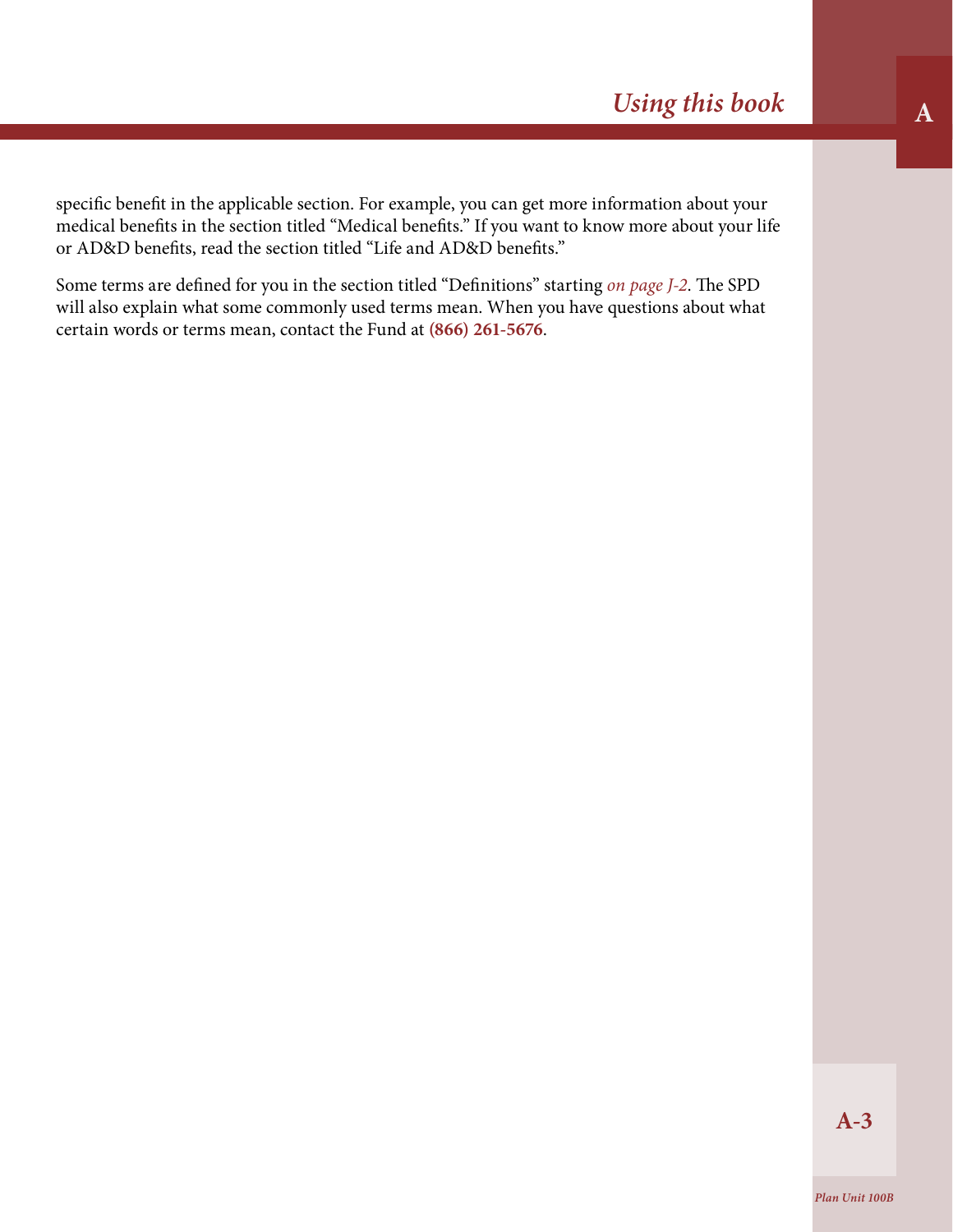#### <span id="page-7-0"></span>*How can I get help?* **A How can I get help?**

#### Call the Fund at **(866) 261-5676**:

- When you have questions about your benefits.
- When you have questions about your eligibility.
- When you have questions about your claim—including whether the claim has been received or paid.
- When you have questions about selfpayments.
- To update your address.
- To report changes in your family status
- To request new ID cards.
- To get forms or a new SPD.
- To find out if your provider got prior authorization for your care.

You can also visit UNITE HERE HEALTH's website to get forms, an electronic copy of your SPD, and other information: [www.uhh.org](http://www.uhh.org).

*This booklet contains a summary in English of your plan rights and benefits under UNITE HERE HEALTH. If you have difficulty understanding any part of this booklet, you can call UNITE HERE HEALTH at (866) 261-5676 (TTY: (855) 386-3889 or (855) FUNDTTY) for assistance.*

*Este folleto contiene un resumen en inglés de sus derechos y beneficios de su plan bajo UNITE HERE HEALTH. Si tiene dificultad para comprender cualquier parte de este folleto, puede llamar a UNITE HERE HEALTH al (866) 261-5676 (TTY: (855) 386-3889 o (855) FUNDTTY) para obtener asistencia.*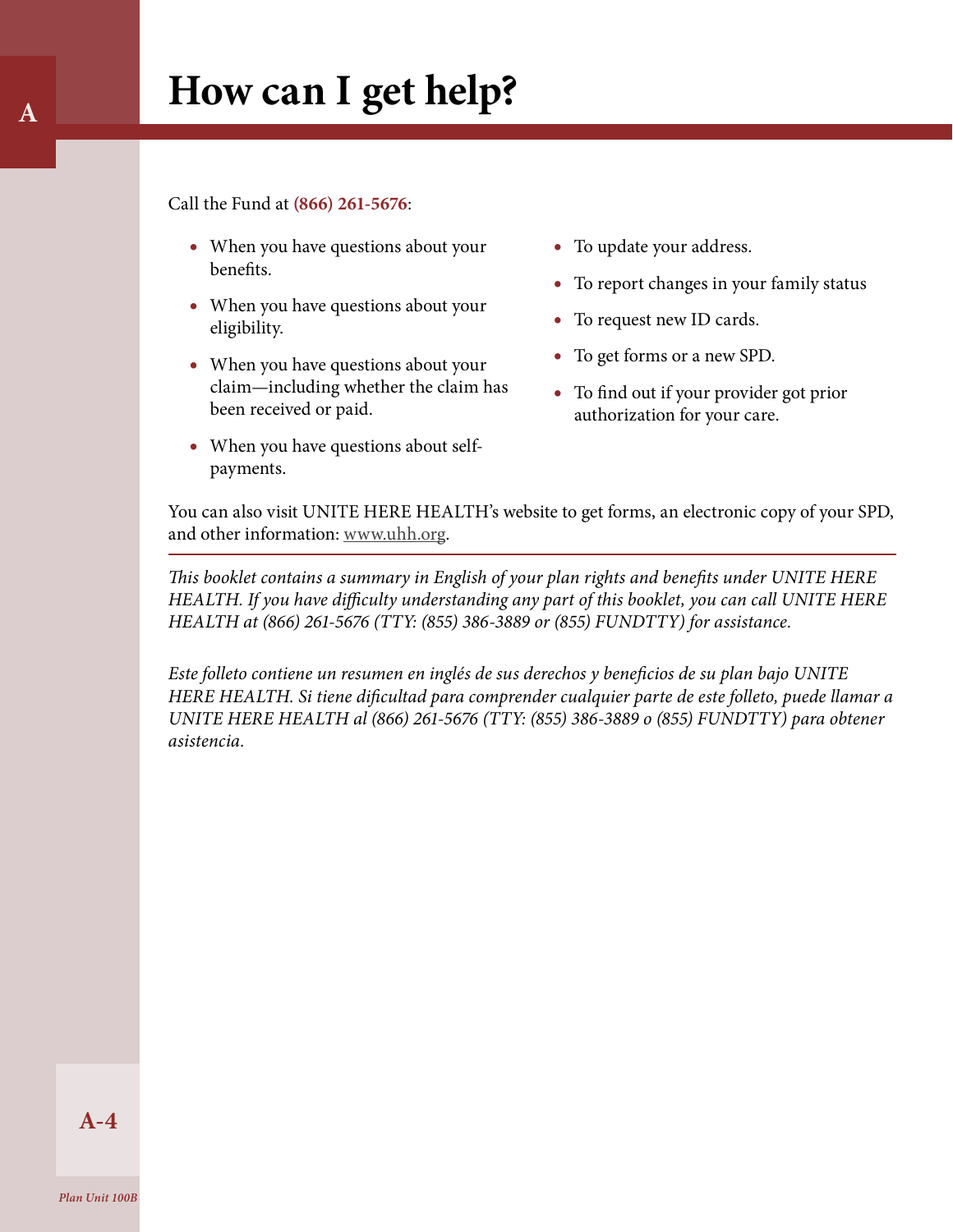# <span id="page-8-0"></span>*How do I get the most from my benefits?*

## Learn:

- ӹ Why you should get a primary care provider.
- ӹ Why you should get preventive healthcare.
- ▶ How to reduce your costs for urgent care.
- ▶ How to use the EAP, telehealth, and network providers to save time and money.
- ӹ Why you should get prior authorization for your care.
- ▶ How to join the Better Living program to manage your chronic condition.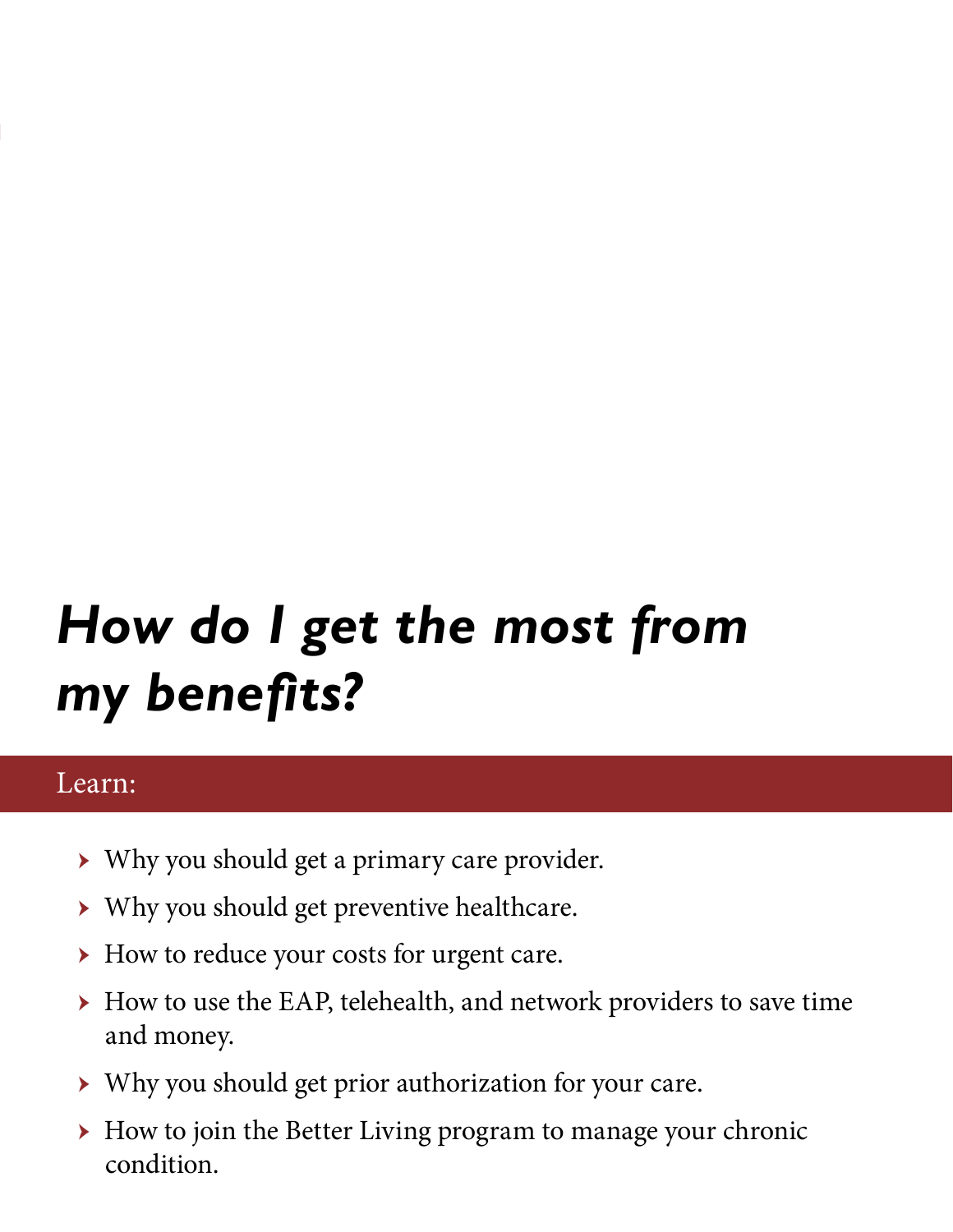#### **Get a primary care provider**

You and each of your dependents should have a primary care provider (also called a "PCP"). You can all have the same PCP, or you can each choose different PCPs. You may choose a pediatrician as your child's PCP. You have the right to choose any PCP who is available to accept you or your family. You are encouraged to have a PCP, but the Fund doesn't track your PCP. You don't need to tell the Fund who your PCP is, and you don't need to tell the Fund if you change PCPs.

You should get to know your PCP so he or she can help you get, and stay, healthier. Your PCP can help you find potential problems as early as possible and coordinate your specialist care. Your PCP also helps you keep track of when you need preventive healthcare.

PCP visits are free at designated patient-centered medical homes and at the Union Health Center. *[See page D-3](#page-32-0)* for more information.

**✓** Call the Fund at **(866) 261-5676** to get help finding a PCP or a specialist.

#### **Get preventive healthcare**

Your Plan pays 100% for most types of preventive healthcare when you use network providers. Getting preventive healthcare helps you stay healthy by looking for signs of serious medical conditions. If preventive healthcare or tests show there is a problem, the sooner you get diagnosed, the sooner you can start treatment. Be sure to use a network provider. The Plan won't pay for preventive healthcare if you use a non-network provider. See pages *[D-5](#page-34-0)*, *[D-16](#page-45-0)*, and *[J-6](#page-139-0)* for more information about preventive healthcare.

#### **Re-think emergency room care**

Is it really an emergency? You can save money by going to an urgent care center or PCP, or using Doctor on Demand (telehealth) for non-emergencies. You pay a \$5 copay for these visits. You pay a \$150 copay for emergency room care, plus even more for non-emergency treatment. (*[See page](#page-137-0)  [J-4](#page-137-0)* for the definition of "emergency" and *[B-6](#page-19-0)* for details about Class II emergency room benefits.)

Some urgent care centers are open late in the evening. Call **(866) 261-5676** if you need help finding a network urgent care center.

**✓** If you need emergency care, call 911 or go to the nearest emergency room.

#### **A-6 Use the Employee Assistance Program (EAP)**

<span id="page-9-0"></span>You can get help for a wide range of concerns, including substance abuse, work or family con-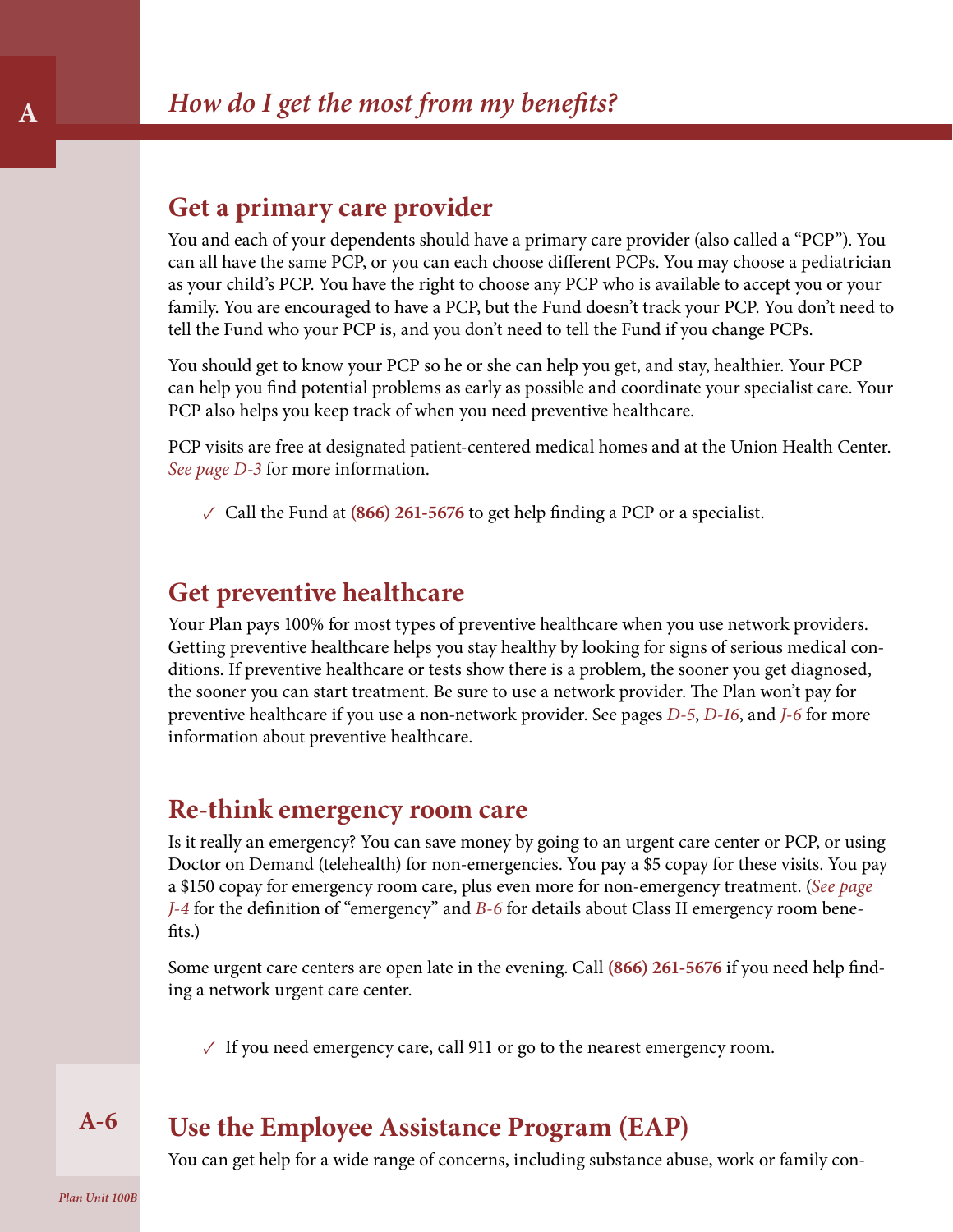flicts, stress, depression, and grief counseling, through the EAP. The program provides confidential assistance and support, including short-term counseling. You get unlimited telephonic sessions, and 5 in-person sessions (including virtual teleEAP sessions), for free each year. *[See page](#page-64-1)  [D-35](#page-64-1)* for more information.

**Optum**

toll free: **(866) 248-4094** [www.liveandworkwell.com](http://www.liveandworkwell.com) *(Enter the access code "UHH")*

# **Visit a doctor or therapist on your smartphone, tablet, or computer from virtually anywhere**

With Doctor on Demand for telehealth medical care, and telemental health through Optum for mental health/substance abuse care, you can access network providers in a convenient, secure way. You pay a \$5 copay for each virtual visit.

For medical providers: [www.doctorondemand.com](http://www.doctorondemand.com)

For mental health/substance abuse providers: [www.liveandworkwell.com](http://www.liveandworkwell.com)

#### **Stay in the network**

- **✓** Your costs can be extremely high when you use non-network providers. Always remember to ask your provider for in-network services only—including laboratory services.
- **✓** Non-network services aren't covered under the Class II level of benefits, except in emergencies.

#### **Reduce your costs with a network provider**

**The Plan generally pays more of the bill if you choose a network provider** than if you choose non-network care. You only have to pay the difference between the network provider's discounted rate (the Plan's allowable charge) and what the Plan pays for covered services. The network provider cannot charge you for the difference between the allowable charge and his or her actual charges for your covered services (sometimes called balance billing). This means that you will usually pay less out-of-pocket if you choose a network provider.

Here is a sample medical claim to show you how using a network provider usually saves you money. This example assumes you've already met your non-network deductible. The numbers shown may not reflect actual charges or the Plan's allowable charge, but are intended to help you under-

**A-7**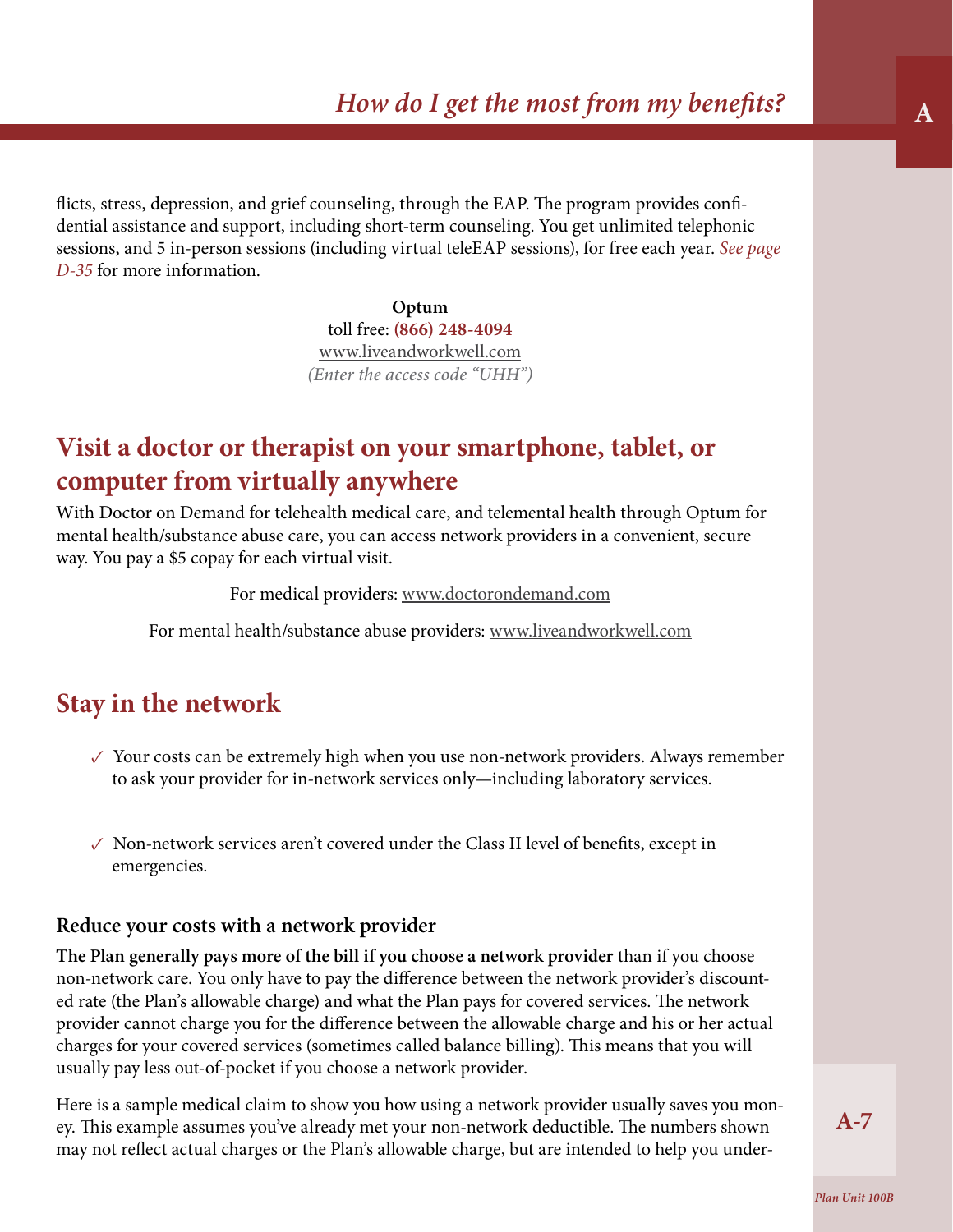| Outpatient surgery in an ambulatory surgical center<br>(Class I benefits) |                                                |                             |  |
|---------------------------------------------------------------------------|------------------------------------------------|-----------------------------|--|
|                                                                           | <b>Network Provider</b>                        | <b>Non-Network Provider</b> |  |
| A. Total charge                                                           | \$5,000                                        | \$5,000                     |  |
| B. Network discount                                                       | $-$ \$3,500                                    | n/a                         |  |
| C. Plan's allowable charge (See page J-2)                                 | \$1,500                                        | \$1,500                     |  |
|                                                                           | What you pay                                   |                             |  |
| D. Amount over allowable charge                                           | \$0<br>$(A \text{ minus } B \text{ minus } C)$ | \$3,500<br>(A minus C)      |  |
| E. Your cost sharing                                                      | \$15<br>(\$15 copay)                           | \$750<br>(50% coinsurance)  |  |
| Your total payment                                                        | \$15<br>$(D$ plus $E)$                         | \$4,250<br>$(D$ plus $E)$   |  |

stand how staying in the network means less money out of your pocket.

#### **Easier claims filing with a network provider**

The other advantage to using a network provider is that the network provider will usually file the claim for you. You generally don't have to fill out a claim form or submit your receipts.

If you choose a non-network provider, you may have to pay the entire cost of your care yourself. The non-network provider may or may not file a claim for you. If the non-network provider requires you to pay the entire cost of your care yourself, you can file a claim with the Plan to get paid back for the Plan's share of your covered care. *[See page I-2](#page-121-0)* for more information about filing claims.

#### **How do I stay in the network?**

- Horizon provides access to a national network of doctors, hospitals, and other healthcare providers. For care *in* New Jersey, your network is the **Horizon Direct Access network**. For care *outside* New Jersey, your network is the **BlueCard PPO network**. Call **(866) 261-5676**  to find a network provider or go to [www.horizonblue.com](http://www.horizonblue.com).
- Optum provides access to a network of doctors, clinicians, and other healthcare providers for mental health/substance abuse care. Call **(866) 248-4094** to find an **Optum** network provider or go to [www.liveandworkwell.com](http://www.liveandworkwell.com).
- Hospitality Rx provides access to a select national network of participating pharmacies (called the True Choice network) that you must use in order to get benefits for prescription drugs. Not all pharmacies are in the network. For example, **CVS is in your network** while **Duane Reade, Walgreens, and Wal-Mart are not**. Contact Hospitality Rx at **(844) 813- 3860** or go to [www.hospitalityrx.org](http://www.hospitalityrx.org) to find a network pharmacy.

**A-8**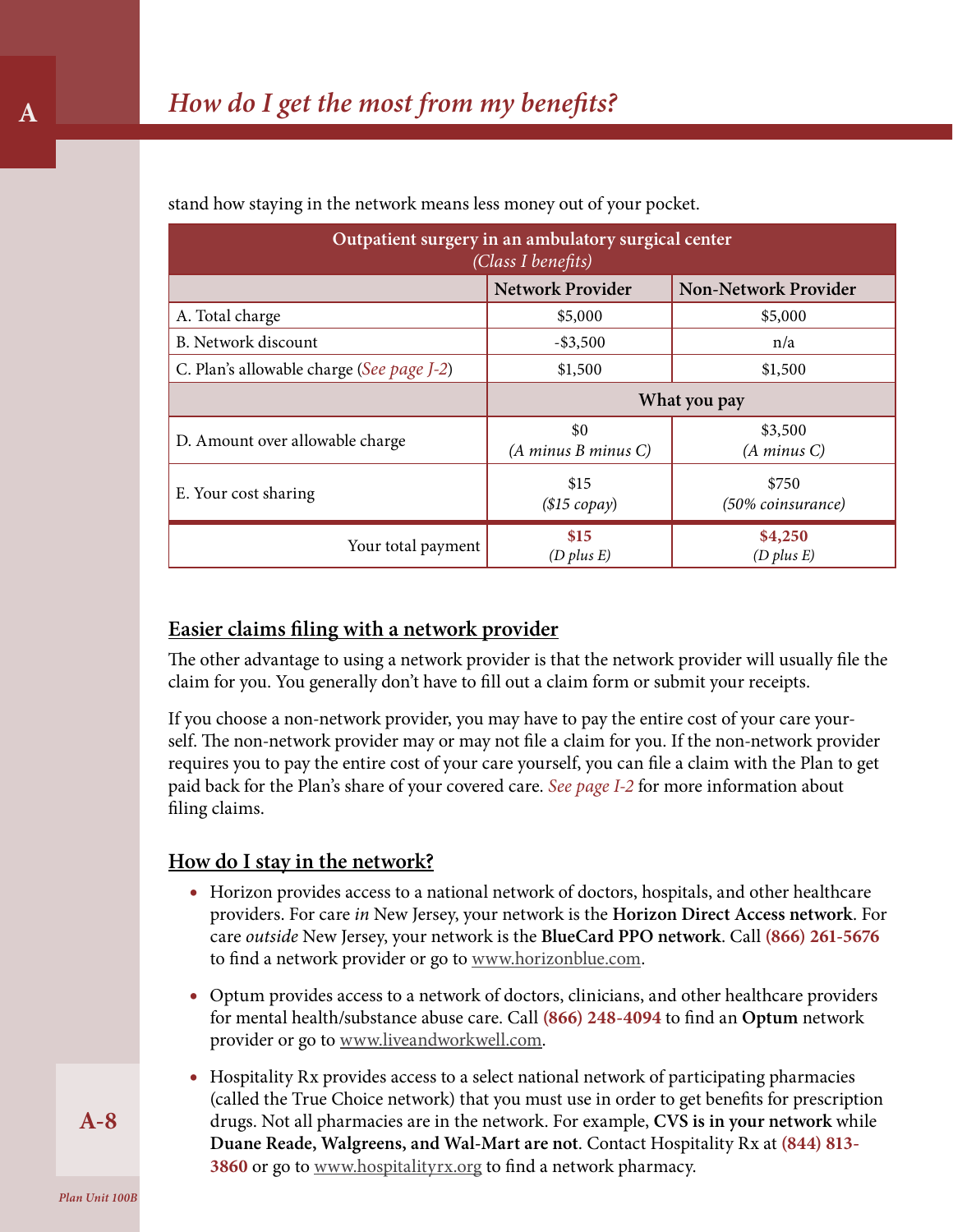- EmblemHealth provides access to a network of dental care providers. Contact **EmblemHealth** to find a dentist in the **Preferred** network at **(800) 624-2414** or go to [www.emblemhealth.com.](http://www.emblemhealth.com)
- Davis Vision provides access to a network of vision care providers. You can stay in the network by using any participating Davis Vision provider. Call **(800) 999-5431** or go to [www.davisvision.com](http://www.davisvision.com) to find a **Davis Vision** network provider.

If you have questions about your benefits, or if you need help finding a network provider, you can also call the Fund at **(866) 261-5676**.

#### **Get prior authorization for your care**

You or your provider must get prior authorization before you get certain types of care. *[See page](#page-25-0)  [C-2](#page-25-0)* for information about the types of services and supplies that require prior authorization. Horizon Direct Access and Optum network providers are responsible for getting the prior authorization for you. If you use a BlueCard network provider or a non-network provider, you will be responsible for getting the prior authorization. If you or your provider doesn't call first, you may pay more for your healthcare—you may even have to pay all of the cost.

| <b>Medical Services</b> | Mental health/substance abuse | Diagnostic imaging and radiation therapy |
|-------------------------|-------------------------------|------------------------------------------|
| (Horizon)               | (Optum)                       | (eviCore)                                |
| $(866) 899 - 0626$      | $(866)$ 248-4094              | $(866)$ 496-6200                         |

## **Join Better Living!**

Is your chronic health condition taking over your life? Change your daily routine with the Better Living Program. The Better Living program is a free program that meets once a week for 6 weeks. Each meeting lasts just 2½ hours.

Join the program, and you will learn how to:

- Eat well.
- Manage your prescription drugs.
- Deal with isolation and depression.
- Control your pain.
- Meet your goals.
- Fight fatigue and frustration.
- Start an exercise program.
- Manage stress and relax.
- Solve problems.
- Communicate better.
- Use your healthcare plan.
- Explore new treatments.

**A-9**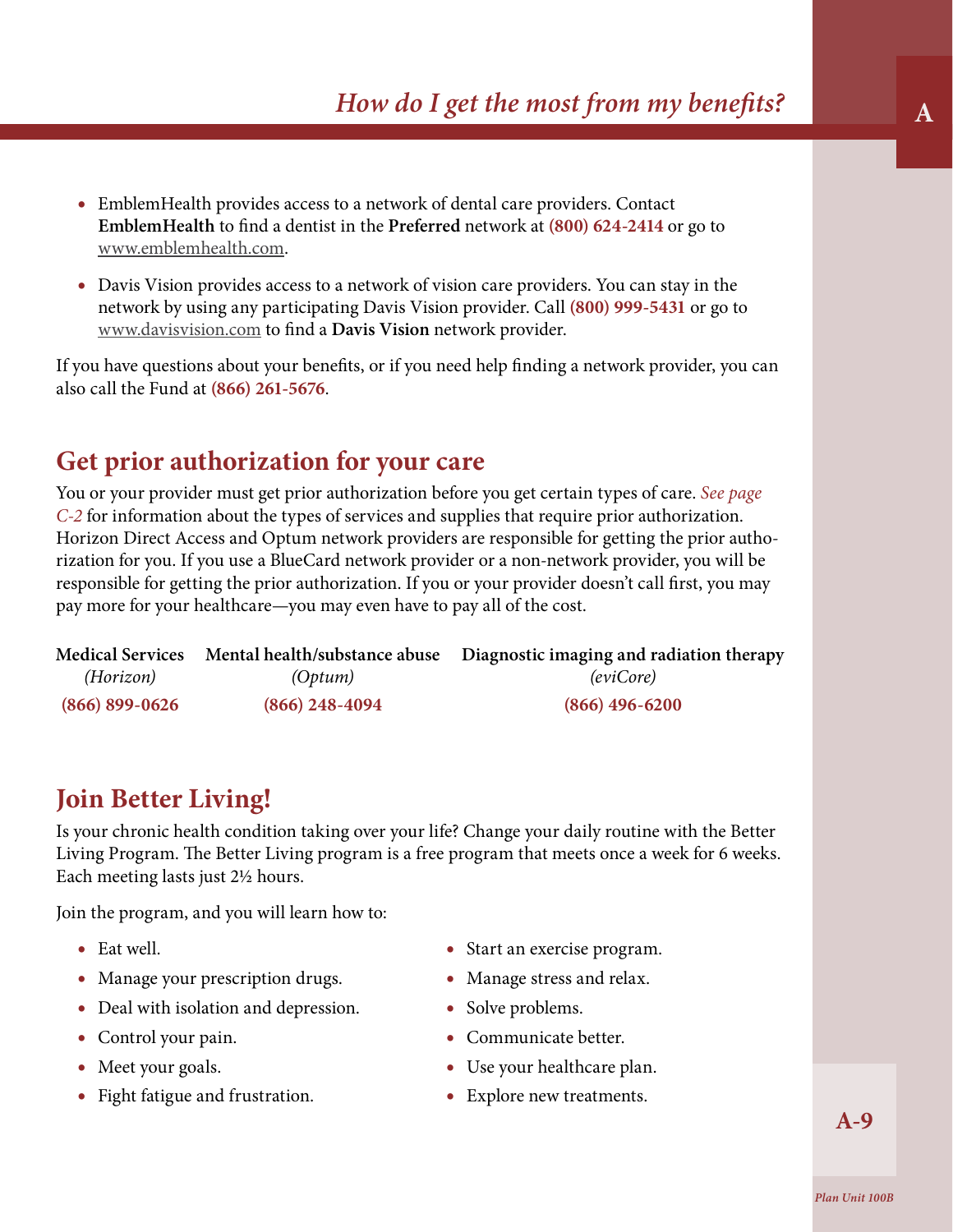#### **Workshop leaders**

The workshop leaders are people just like you who have been trained to lead the group. They understand the challenges of living with ongoing health conditions. The workshop leaders manage their own chronic conditions using the skills you will learn.

#### **Support along the way**

You will receive a lot of support from your classmates, but help outside the program is important, too. You may be able to bring a family member to each session.

Contact the Fund at **(866) 261-5676** for more information about the Better Living Program!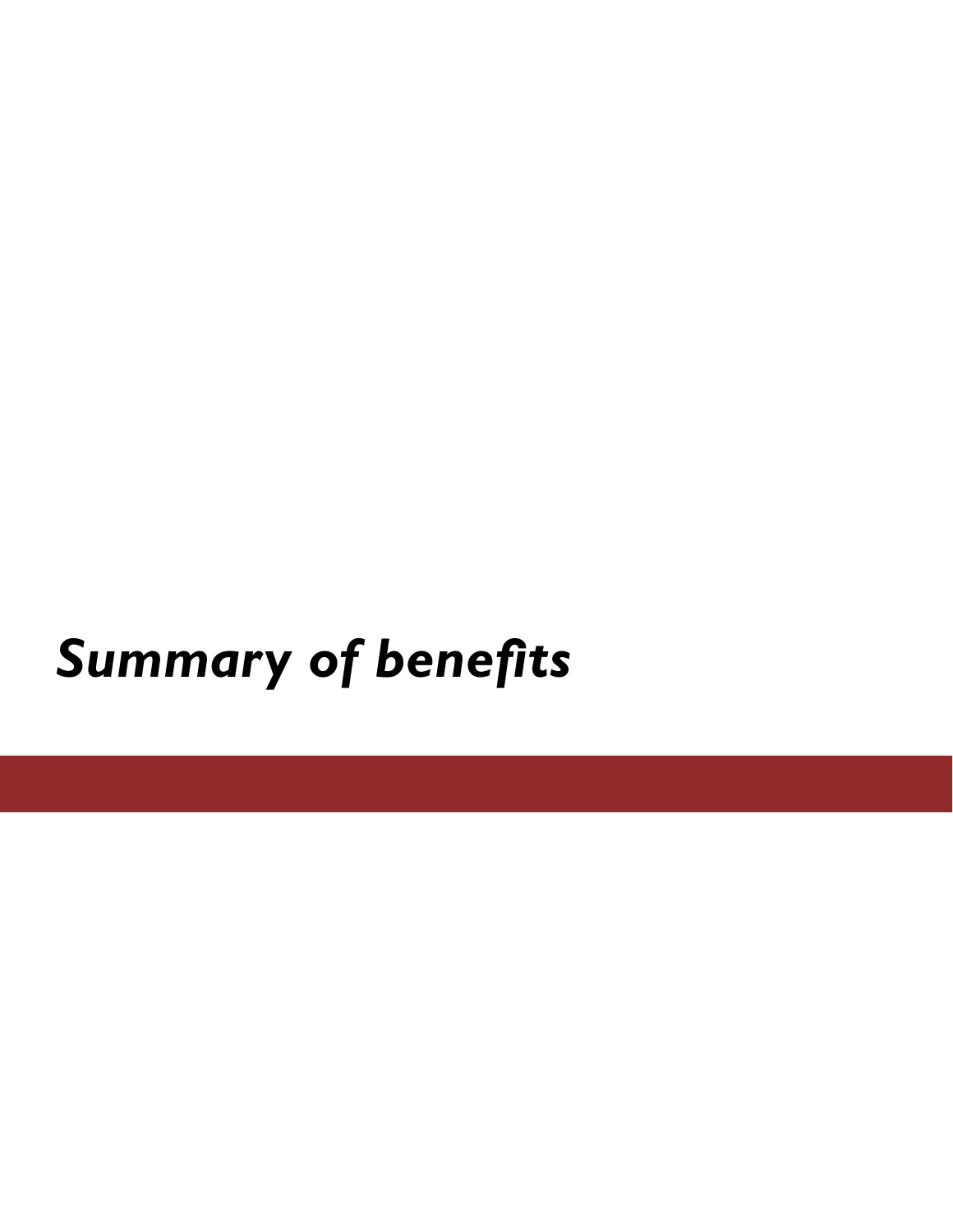|                                                                                                | ◡                                                                      |                                                                                        |  |
|------------------------------------------------------------------------------------------------|------------------------------------------------------------------------|----------------------------------------------------------------------------------------|--|
| <b>Medical Benefits Class I</b><br>What You Pay                                                | <b>Network</b>                                                         | Non-Network                                                                            |  |
| Deductible, per calendar year                                                                  | None                                                                   | \$400/person &<br>\$1,000/family                                                       |  |
| <b>Office Visits</b>                                                                           |                                                                        |                                                                                        |  |
| Preventive Healthcare (see page J-6)                                                           | \$0                                                                    | Not covered<br>(except for non-hospital<br>grade breast pumps and<br>related supplies) |  |
| <b>Primary Care Provider (PCP)</b><br><b>Office Visit</b>                                      | \$5 copay/visit                                                        | 50% after deductible                                                                   |  |
|                                                                                                | <b>FREE</b> at Designated<br><b>Patient-Centered Medical</b><br>Homes! |                                                                                        |  |
| Specialist Visit (other than shown below)                                                      | \$15 copay/visit                                                       |                                                                                        |  |
| Covered Services Provided by the Union<br><b>Health Center are FREE!</b>                       | \$0                                                                    | Not applicable                                                                         |  |
| Doctor on Demand Telehealth Visit                                                              | \$5                                                                    |                                                                                        |  |
| Mental Health/Substance Abuse Office<br>$Visit -$<br>Including telemental health through Optum | \$5 copay/visit                                                        | 50% after deductible                                                                   |  |

#### Please call the Fund with questions about your benefits: **(866) 261-5676**.

#### <span id="page-15-0"></span>**Medical Benefits**

In general, what you pay for medical care is based on what kind of care you get, where you get your care, whether you stay in network, and whether you are covered under Class I or Class II benefits. For example, you pay less if you use an urgent care center instead of going to the emergency room. Nonnetwork benefits generally aren't available under Class II benefits, except for emergency care as shown below.

This section shows what you pay for your care (called your "cost-sharing"). You pay any copays, deductibles, your coinsurance share, any amounts over a maximum benefit, and any expenses that are not covered, including any charges that are more than the allowable charge when you use non-network providers (*[see page J-2](#page-135-0)*).

For medical services in New Jersey, your network is the **Horizon Direct Access network**. For medical services outside New Jersey, your network is the **BlueCard PPO network**. For mental health/substance abuse services, your network is the **Optum network**.

If you are a pensioner, see *["Pensioner Benefits" on page H-1](#page-116-1)* for more information about your benefits.

## *Class I medical benefits*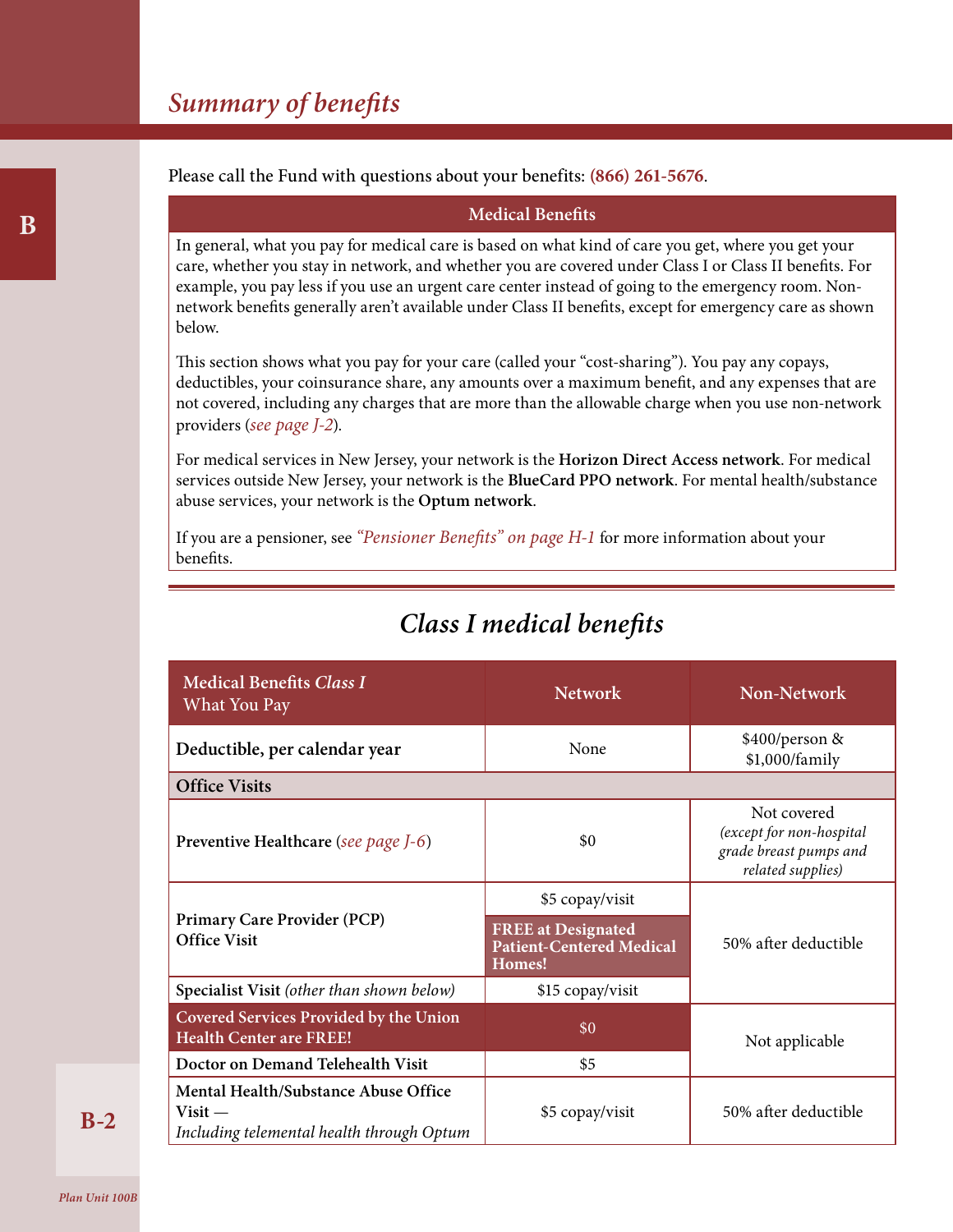| <b>Medical Benefits Class I</b><br>What You Pay                                                                                                                                       | <b>Network</b>                       | <b>Non-Network</b>   |  |
|---------------------------------------------------------------------------------------------------------------------------------------------------------------------------------------|--------------------------------------|----------------------|--|
| Chiropractic Services -<br>up to 24 total visits per person each year                                                                                                                 | \$5 copay/visit                      | Not covered          |  |
| Acupuncture Treatment-<br>up to 24 total visits per person each year                                                                                                                  |                                      |                      |  |
| Non-Routine Podiatry                                                                                                                                                                  |                                      | 50% after deductible |  |
| Routine Podiatry -<br>up to 4 total visits per person each year                                                                                                                       | \$15 copay/visit                     | Not covered          |  |
| Allergy Injections in an Office                                                                                                                                                       | \$0                                  | 50% after deductible |  |
| <b>Urgent and Emergency Care</b>                                                                                                                                                      |                                      |                      |  |
| <b>Urgent Care Center</b>                                                                                                                                                             | \$5 copay/visit                      | 50% after deductible |  |
| Hospital Emergency Room (facility services)                                                                                                                                           |                                      |                      |  |
| For Emergency Medical Treatment                                                                                                                                                       | \$150 copay/visit                    |                      |  |
| For Non-Emergency Medical Treatment                                                                                                                                                   | 50% after \$150 copay/visit          |                      |  |
| <b>Professional Ambulance Services</b>                                                                                                                                                | \$100 copay/trip                     |                      |  |
| <b>Outpatient Services</b>                                                                                                                                                            |                                      |                      |  |
| <b>Laboratory Services</b>                                                                                                                                                            |                                      |                      |  |
| Non-Hospital                                                                                                                                                                          | \$5 copay/visit                      | 50% after deductible |  |
| Hospital                                                                                                                                                                              | \$10 copay/visit                     |                      |  |
| Radiology $-$ X-ray, Ultrasound, and Fetal Monitoring                                                                                                                                 |                                      |                      |  |
| Non-Hospital                                                                                                                                                                          | \$15 copay/visit                     | 50% after deductible |  |
| Hospital                                                                                                                                                                              | \$50 copay/visit                     |                      |  |
| Diagnostic Imaging and Cardiac Testing - CAT/CT, CTA, Cardiac CT, MRI, MRA, and PET scans,<br>Cardiac Catheterization, Echocardiograms, Nuclear Medicine, and Nuclear Cardiac Imaging |                                      |                      |  |
| Non-Hospital                                                                                                                                                                          | \$20 copay/visit                     | 50% after deductible |  |
| Hospital                                                                                                                                                                              | \$75 copay/visit                     |                      |  |
| <b>Outpatient Surgery (facility services)</b>                                                                                                                                         |                                      |                      |  |
| In a Provider's Office                                                                                                                                                                | See applicable<br>Office Visit above |                      |  |
| <b>Ambulatory Surgical Centers</b>                                                                                                                                                    | \$15 copay/visit                     | 50% after deductible |  |
| Hospital                                                                                                                                                                              | \$50 copay/visit                     |                      |  |
| Physical, Speech, Occupational Therapy                                                                                                                                                | \$15 copay/visit                     | 50% after deductible |  |
| <b>Infusion Medication and Chemotherapy</b>                                                                                                                                           |                                      |                      |  |
| Home                                                                                                                                                                                  | \$0                                  |                      |  |
| Office or Non-Hospital Infusion Center                                                                                                                                                | \$15 copay/visit                     | 50% after deductible |  |
| Hospital                                                                                                                                                                              | \$50 copay/visit                     |                      |  |

**B**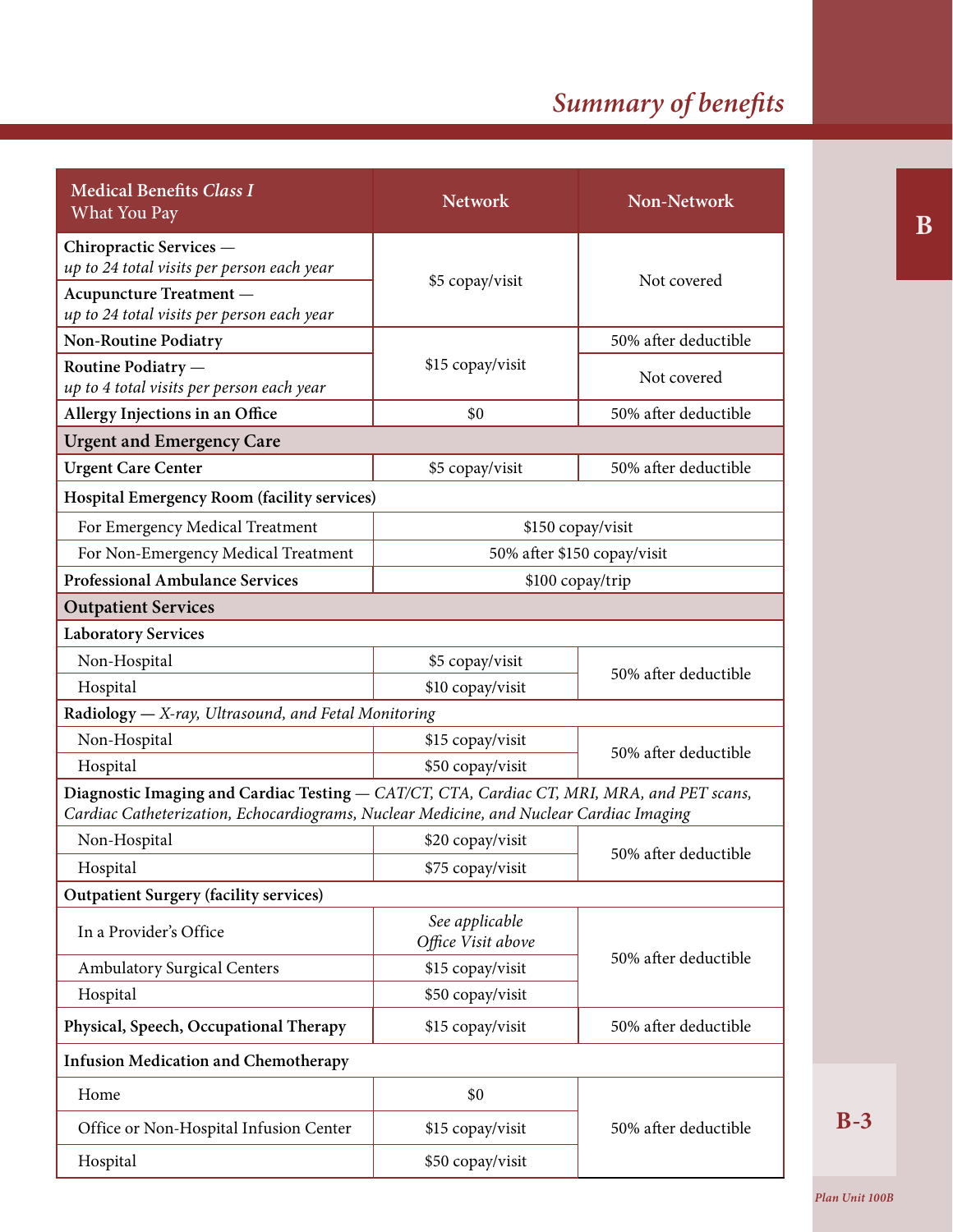| Partial Hos              |
|--------------------------|
| Outpatient               |
| Detoxificat              |
| Inpatient <sup>"</sup>   |
| <b>Inpatient H</b>       |
| <b>Inpatient H</b>       |
| Health/Sub               |
| (including r             |
| <b>Skilled Nui</b>       |
| Other Sery               |
| Diabetes Eo              |
| <b>Nutrition C</b>       |
| up to 4 tota             |
| Home Heal                |
| Hospice Ca               |
| including in             |
| Durable Mo               |
| Prosthetics              |
| podiatric of             |
| Podiatric C              |
| up to \$500 <sub>l</sub> |
| Sleep Studi              |
| Habilitative             |
| <b>Autism Spe</b>        |
| treatment tl             |
| certain othe             |
| Medical Fo               |
| Errors                   |
| Travel and               |

|--|

| <b>Medical Benefits Class I</b><br>What You Pay                                                                                                                            | <b>Network</b>                              | Non-Network                                                                                                   |  |
|----------------------------------------------------------------------------------------------------------------------------------------------------------------------------|---------------------------------------------|---------------------------------------------------------------------------------------------------------------|--|
| <b>Kidney Dialysis</b>                                                                                                                                                     | \$0                                         |                                                                                                               |  |
| <b>Radiation Therapy</b>                                                                                                                                                   | \$15 copay/visit                            |                                                                                                               |  |
| Partial Hospitalization, Intensive<br>Outpatient, and Ambulatory<br><b>Detoxification Treatment</b>                                                                        | \$0                                         | 50% after deductible                                                                                          |  |
| <b>Inpatient Treatment (Facility Services)</b>                                                                                                                             |                                             |                                                                                                               |  |
| <b>Inpatient Hospitalization</b>                                                                                                                                           |                                             |                                                                                                               |  |
| <b>Inpatient Hospitalization for Mental</b><br><b>Health/Substance Abuse Treatment</b><br>(including residential treatment)                                                | \$50 copay/day                              | 50% after deductible                                                                                          |  |
| <b>Skilled Nursing Facility</b>                                                                                                                                            | \$0                                         | Not covered                                                                                                   |  |
| <b>Other Services and Supplies</b>                                                                                                                                         |                                             |                                                                                                               |  |
| <b>Diabetes Education</b>                                                                                                                                                  |                                             |                                                                                                               |  |
| Nutrition Counseling -<br>up to 4 total visits per person each year                                                                                                        | \$0                                         | Not covered                                                                                                   |  |
| <b>Home Healthcare Services</b>                                                                                                                                            |                                             |                                                                                                               |  |
| Hospice Care -<br>including inpatient and outpatient                                                                                                                       |                                             | 50% after deductible                                                                                          |  |
| <b>Durable Medical Equipment</b>                                                                                                                                           |                                             | Not covered                                                                                                   |  |
| Prosthetics & Orthotics (other than<br>podiatric orthotics)                                                                                                                | 20%                                         | 50% after deductible                                                                                          |  |
| Podiatric Orthotics -<br>up to \$500 per person each year                                                                                                                  | \$0                                         | Not covered                                                                                                   |  |
| <b>Sleep Studies</b>                                                                                                                                                       | 20%                                         |                                                                                                               |  |
| Habilitative Therapy for Children with<br>Autism Spectrum Disorder $-$ only for<br>treatment that starts before June 1, 2018;<br>certain other limits apply (see page D-8) | \$5 copay/day                               | 50% after deductible                                                                                          |  |
| Medical Foods for Inborn Metabolic<br>Errors                                                                                                                               | The Plan will reimburse you 100%            |                                                                                                               |  |
| <b>Travel and Lodging for Certain Serious</b><br><b>Medical Conditions</b>                                                                                                 |                                             | The Plan pays 100% up to \$10,000 per episode of care,<br>including up to \$250 per day for lodging and meals |  |
| <b>Healthcare Professional Services</b>                                                                                                                                    | \$0                                         |                                                                                                               |  |
| <b>All Other Covered Expenses</b>                                                                                                                                          | 20%                                         | 50% after deductible                                                                                          |  |
| <b>Out-of-Pocket Limit</b>                                                                                                                                                 |                                             |                                                                                                               |  |
| The most you pay out-of-pocket for copays<br>and coinsurance for <i>medical</i> covered<br>expenses                                                                        | \$5,000 per person &<br>\$10,000 per family | Not applicable                                                                                                |  |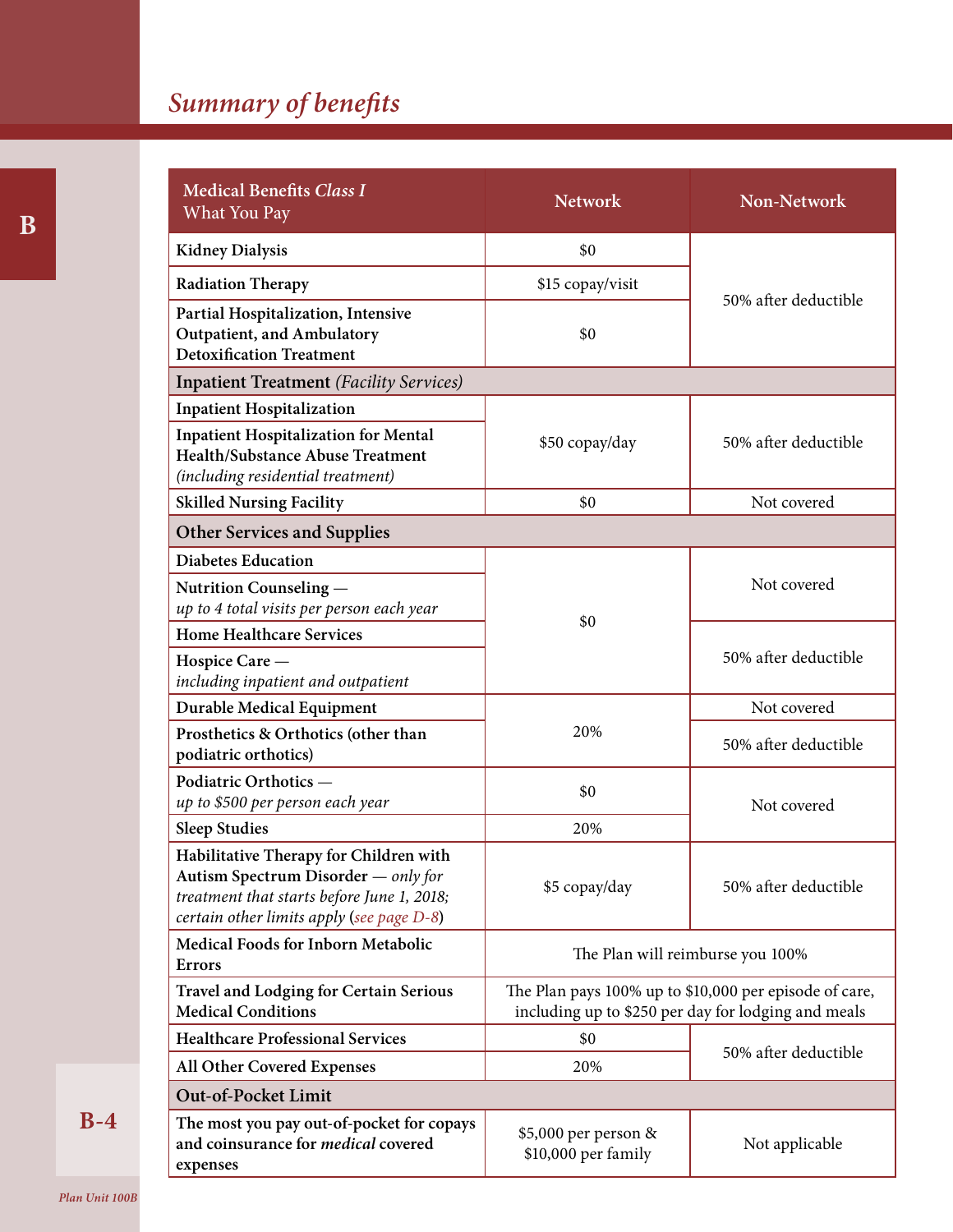| <b>Prescription Drug Benefits - Class I</b><br>(Network Pharmacies & Mail Order Only)               | <b>Your Cost for Each Fill or Refill</b> |
|-----------------------------------------------------------------------------------------------------|------------------------------------------|
| Preventive Healthcare Prescription Drugs and Supplies,<br>including immunizations (see page $J$ -6) | \$0                                      |
| <b>Generic Drugs</b>                                                                                | \$1                                      |
| <b>Preferred Brand Name Drugs</b>                                                                   | \$15                                     |
| Non-Preferred Brand Name Drugs                                                                      | \$30                                     |
| <b>Specialty and Biosimilar Drugs</b>                                                               | 25%, up to a maximum of \$30             |
| The most you pay out-of-pocket for copays and<br>coinsurance for network prescription drugs         | \$1,600 per person & \$3,200 per family  |

| Hearing Aid Benefit - Class I                                             | What the Plan Pays |
|---------------------------------------------------------------------------|--------------------|
| Maximum benefit per 24-month benefit period                               | \$500              |
| The benefit period begins with the date a hearing aid is first delivered. |                    |

#### **Commencement of Legal Action**

Neither you, your beneficiary, nor any other claimant may commence a lawsuit against the Plan (or its Trustees, providers or staff) for benefits denied until the Plan's internal appeal procedures have been exhausted. This requirement does not apply to your rights to an external review by an independent review organization (IRO) under the Affordable Care Act.

If you finish all internal appeals and decide to file a lawsuit against the Plan, that lawsuit must be commenced no more than 12 months after the date of the appeal denial letter. If you fail to commence your lawsuit within this 12-month time frame, you will permanently and irrevocably lose your right to challenge the denial in court or in any other manner or forum. This 12-month rule applies to you and to your beneficiaries and any other person or entity making a claim on your behalf.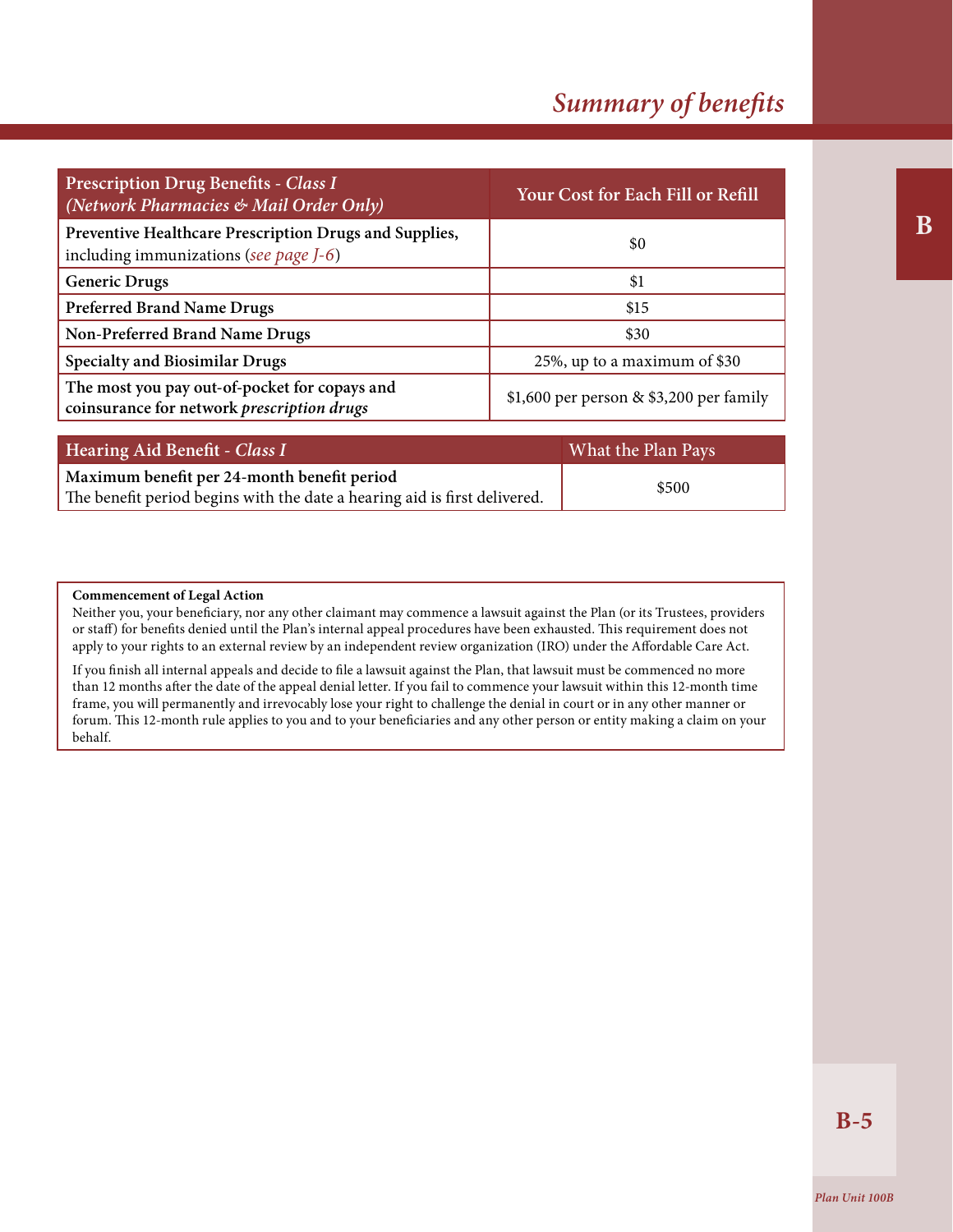# **B** *Class II medical benefits*

<span id="page-19-0"></span>

| <b>Medical Benefits Class II</b><br><b>What You Pay</b>                                                                   | <b>Network</b>                                                                      | <b>Non-Network</b>                                                                     |  |
|---------------------------------------------------------------------------------------------------------------------------|-------------------------------------------------------------------------------------|----------------------------------------------------------------------------------------|--|
| Deductible, per calendar year                                                                                             | None                                                                                |                                                                                        |  |
| <b>Office Visits</b>                                                                                                      |                                                                                     |                                                                                        |  |
| Preventive Healthcare (see page J-6)                                                                                      | \$0                                                                                 | Not covered<br>(except for non-hospital<br>grade breast pumps and<br>related supplies) |  |
| <b>Primary Care Provider (PCP)</b>                                                                                        | \$5 copay/visit                                                                     |                                                                                        |  |
| <b>Office Visit</b>                                                                                                       | <b>FREE at Designated Patient-</b><br><b>Centered Medical Homes!</b>                | Not covered                                                                            |  |
| Specialist Visit (other than shown below)                                                                                 | \$15 copay/visit                                                                    |                                                                                        |  |
| Covered Services Provided by the Union<br><b>Health Center are FREE!</b>                                                  | \$0                                                                                 | Not applicable                                                                         |  |
| Doctor on Demand Telehealth Visit                                                                                         | \$5                                                                                 | Not applicable                                                                         |  |
| Mental Health/Substance Abuse Office<br>$Visit -$<br>Including telemental health through Optum<br>Chiropractic Services - | \$5 copay/visit                                                                     |                                                                                        |  |
| up to 24 total visits per person each year<br>Acupuncture Treatment-<br>up to 24 total visits per person each year        |                                                                                     | Not covered                                                                            |  |
| Non-Routine Podiatry<br>Routine Podiatry -<br>up to 4 total visits per person each year                                   | \$15 copay/visit                                                                    |                                                                                        |  |
| Allergy Injections in an Office                                                                                           | \$0                                                                                 |                                                                                        |  |
| <b>Urgent and Emergency Care</b>                                                                                          |                                                                                     |                                                                                        |  |
| <b>Urgent Care Center</b>                                                                                                 | \$5 copay/visit                                                                     | Not covered                                                                            |  |
| Hospital Emergency Room (facility services)                                                                               |                                                                                     |                                                                                        |  |
| For Emergency Medical Treatment                                                                                           | Plan pays up to \$900/visit after<br>you pay a \$150 copay/visit                    |                                                                                        |  |
| For Non-Emergency Medical Treatment                                                                                       | Plan pays 50% up to \$900/visit<br>Not covered<br>after you pay a \$150 copay/visit |                                                                                        |  |
| <b>Professional Ambulance Services</b>                                                                                    | \$150 copay/trip                                                                    |                                                                                        |  |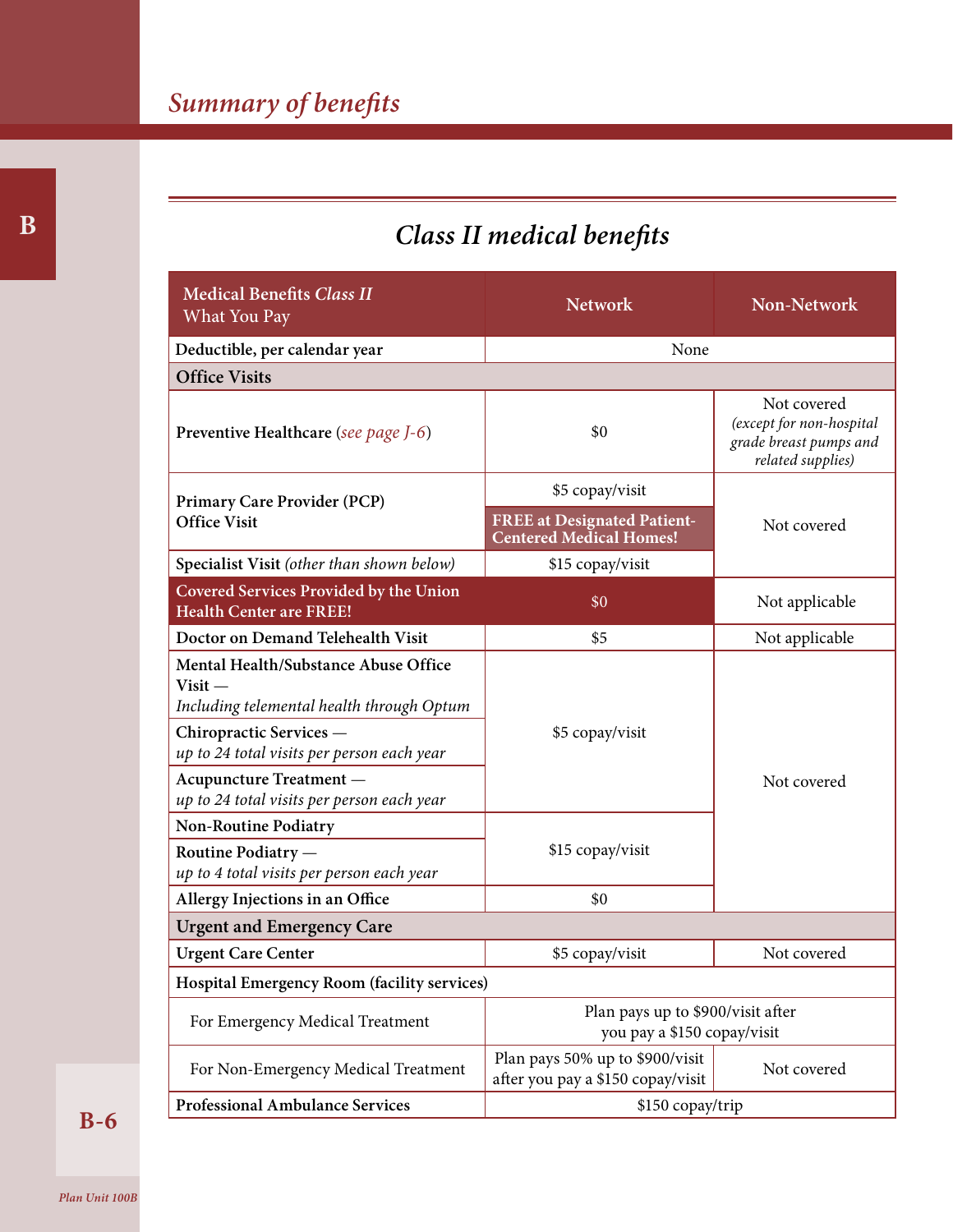| <b>Medical Benefits Class II</b><br><b>What You Pay</b>                                                                                                                               | <b>Network</b>                        | <b>Non-Network</b> |       | $\bf B$ |
|---------------------------------------------------------------------------------------------------------------------------------------------------------------------------------------|---------------------------------------|--------------------|-------|---------|
| <b>Outpatient Services</b>                                                                                                                                                            |                                       |                    |       |         |
| <b>Laboratory Services</b>                                                                                                                                                            |                                       |                    |       |         |
| Non-Hospital                                                                                                                                                                          | \$5 copay/visit                       |                    |       |         |
| Hospital                                                                                                                                                                              | \$10 copay/visit                      | Not covered        |       |         |
| $\text{Radiology} - X-ray, Ultra sound, and Fetal Monitoring$                                                                                                                         |                                       |                    |       |         |
| Non-Hospital                                                                                                                                                                          | \$15 copay/visit                      |                    |       |         |
| Hospital                                                                                                                                                                              | \$50 copay/visit                      | Not covered        |       |         |
| Diagnostic Imaging and Cardiac Testing - CAT/CT, CTA, Cardiac CT, MRI, MRA, and PET scans,<br>Cardiac Catheterization, Echocardiograms, Nuclear Medicine, and Nuclear Cardiac Imaging |                                       |                    |       |         |
| Non-Hospital                                                                                                                                                                          | \$20 copay/visit                      |                    |       |         |
| Hospital                                                                                                                                                                              | \$75 copay/visit                      | Not covered        |       |         |
| <b>Outpatient Surgery (facility services)</b>                                                                                                                                         |                                       |                    |       |         |
| In a Provider's Office                                                                                                                                                                | See applicable<br>Office Visit above  |                    |       |         |
| <b>Ambulatory Surgical Centers</b>                                                                                                                                                    | Plan pays up to \$900/visit after     | Not covered        |       |         |
| Hospital                                                                                                                                                                              | you pay a \$100 copay/visit           |                    |       |         |
| Physical, Speech, Occupational Therapy                                                                                                                                                | \$15 copay/visit                      | Not covered        |       |         |
| <b>Infusion Medication and Chemotherapy</b>                                                                                                                                           |                                       |                    |       |         |
| Home                                                                                                                                                                                  | \$0                                   |                    |       |         |
| Office or Non-Hospital Infusion Center                                                                                                                                                | \$15 copay/visit                      | Not covered        |       |         |
| Hospital                                                                                                                                                                              | \$50 copay/visit                      |                    |       |         |
| <b>Kidney Dialysis</b>                                                                                                                                                                | \$0                                   |                    |       |         |
| <b>Radiation Therapy</b>                                                                                                                                                              | \$15 copay/visit                      |                    |       |         |
| Partial Hospitalization, Intensive<br>Outpatient, and Ambulatory<br><b>Detoxification Treatment</b>                                                                                   | \$0                                   | Not covered        |       |         |
| <b>Inpatient Treatment</b> (Facility Services)                                                                                                                                        |                                       |                    |       |         |
| <b>Inpatient Hospitalization</b>                                                                                                                                                      |                                       |                    |       |         |
| <b>Inpatient Hospitalization for Mental</b><br><b>Health/Substance Abuse Treatment</b><br>(including residential treatment)                                                           | Plan pays up to \$2,500/<br>admission | Not covered        |       |         |
| <b>Skilled Nursing Facility</b>                                                                                                                                                       |                                       |                    | $B-7$ |         |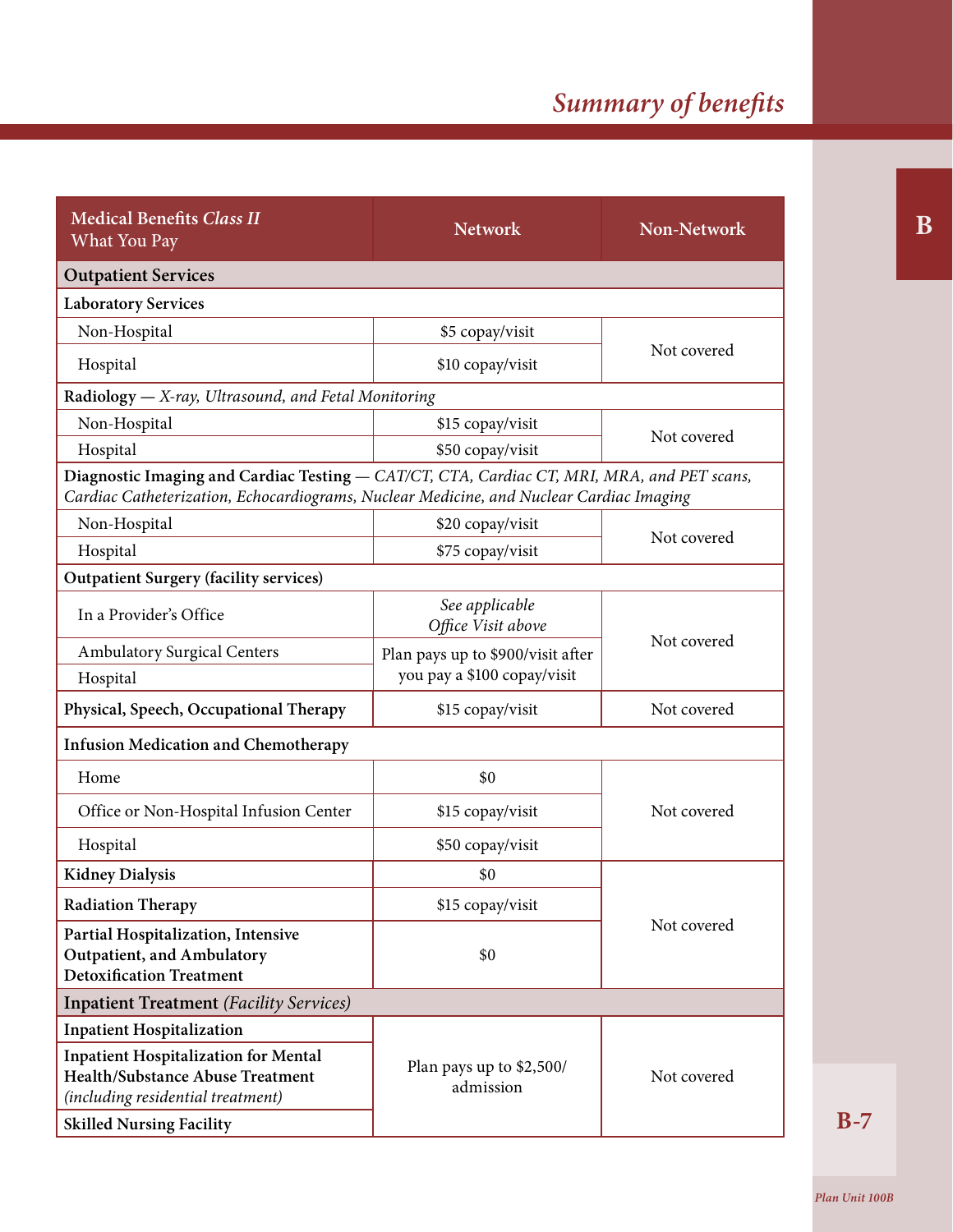| <b>Medical Benefits Class II</b><br>What You Pay                                                                                                                         | <b>Network</b>                              | <b>Non-Network</b> |
|--------------------------------------------------------------------------------------------------------------------------------------------------------------------------|---------------------------------------------|--------------------|
| <b>Other Services and Supplies</b>                                                                                                                                       |                                             |                    |
| <b>Diabetes Education</b>                                                                                                                                                |                                             |                    |
| Nutrition Counseling -<br>up to 4 total visits per person each year                                                                                                      |                                             | Not covered        |
| <b>Home Healthcare Services</b>                                                                                                                                          | \$0                                         |                    |
| Hospice Care-<br>including inpatient and outpatient                                                                                                                      |                                             |                    |
| Habilitative Therapy for Children with<br>Autism Spectrum Disorder - only for<br>treatment that starts before June 1, 2018;<br>certain other limits apply (see page D-8) | \$5 copay/day                               |                    |
| <b>Healthcare Professional Services</b>                                                                                                                                  | \$0                                         |                    |
| <b>Durable Medical Equipment</b>                                                                                                                                         |                                             |                    |
| Prosthetics & Orthotics, including<br>podiatric orthotics                                                                                                                | Not covered                                 |                    |
| <b>Sleep Studies</b>                                                                                                                                                     |                                             |                    |
| Medical Foods for Inborn Metabolic<br><b>Errors</b>                                                                                                                      |                                             |                    |
| <b>Travel and Lodging for Certain Serious</b><br><b>Medical Conditions</b>                                                                                               |                                             |                    |
| All Other                                                                                                                                                                |                                             |                    |
| <b>Out-of-Pocket Limit</b>                                                                                                                                               |                                             |                    |
| The most you pay out-of-pocket for copays<br>and coinsurance for medical covered<br>expenses                                                                             | \$6,600 per person &<br>\$13,200 per family | Not applicable     |
| $\mathbf{r}$ and $\mathbf{r}$<br>$\sim$ $\sim$<br>T                                                                                                                      |                                             |                    |

| Prescription Drugs - Class II<br>(Network Pharmacies & Mail Order Only)                             | Your Cost for Each Fill or Refill |
|-----------------------------------------------------------------------------------------------------|-----------------------------------|
| Preventive Healthcare Prescription Drugs and Supplies,<br>including immunizations (see page $J$ -6) | \$0                               |
| All Other Drugs                                                                                     | Not covered                       |

#### **Commencement of Legal Action**

Neither you, your beneficiary, nor any other claimant may commence a lawsuit against the Plan (or its Trustees, providers or staff) for benefits denied until the Plan's internal appeal procedures have been exhausted. This requirement does not apply to your rights to an external review by an independent review organization (IRO) under the Affordable Care Act.

If you finish all internal appeals and decide to file a lawsuit against the Plan, that lawsuit must be commenced no more than 12 months after the date of the appeal denial letter. If you fail to commence your lawsuit within this 12-month time frame, you will permanently and irrevocably lose your right to challenge the denial in court or in any other manner or forum. This 12-month rule applies to you and to your beneficiaries and any other person or entity making a claim on your behalf.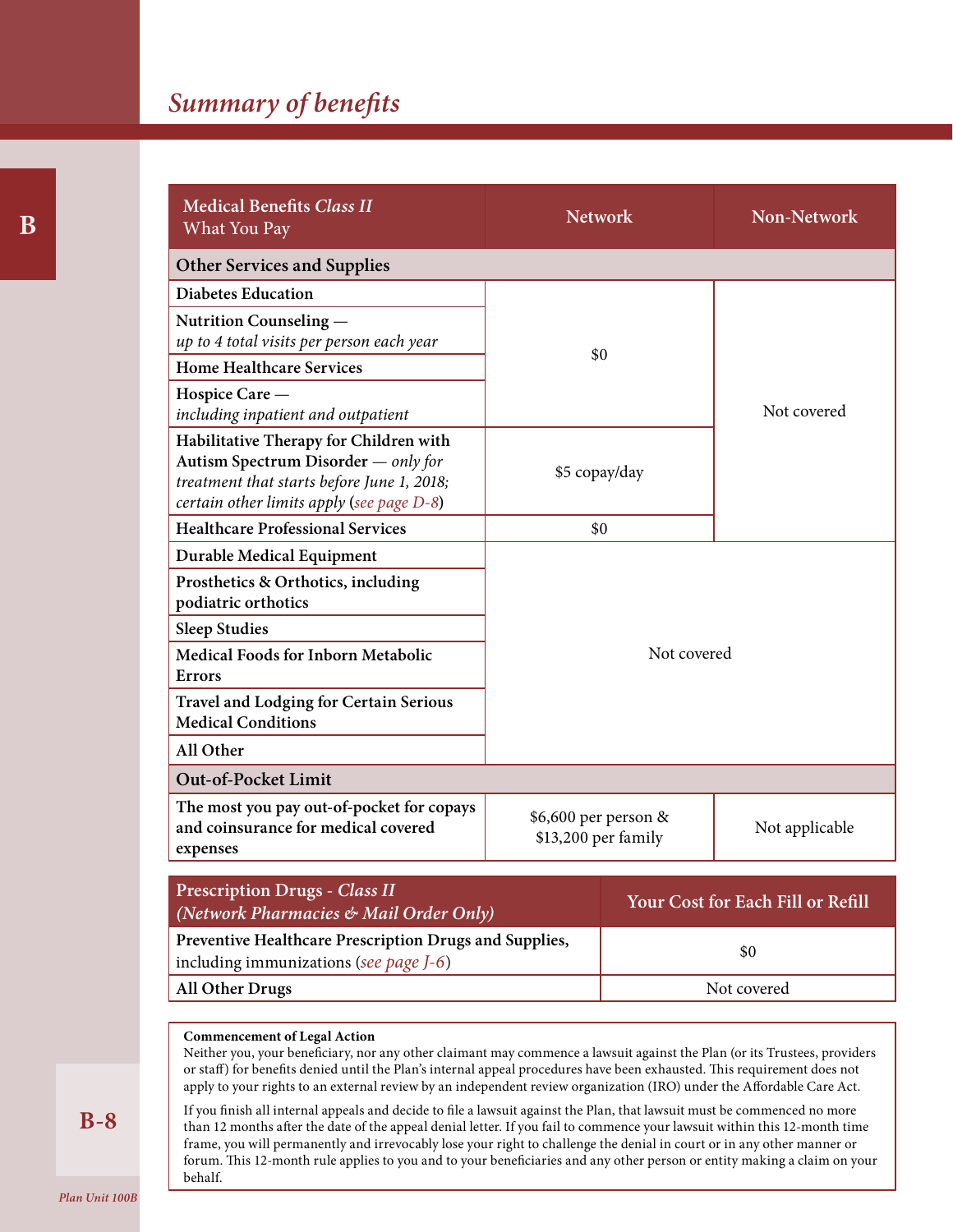# *Other benefits applicable to both Class I and II:* **B**

| Dental Benefits Class I and II -<br>What You Pay          | <b>EmblemHealth</b><br><b>Dental Preferred</b><br><b>Network Providers</b>                           | <b>Non-Network Providers</b>                         |  |
|-----------------------------------------------------------|------------------------------------------------------------------------------------------------------|------------------------------------------------------|--|
| Maximum Benefit each Year                                 | \$1,500 per person for non-orthodontic services, including up<br>to \$1,000 for non-network services |                                                      |  |
| Deductible                                                | \$0                                                                                                  |                                                      |  |
| <b>Preventive and Diagnostic Services</b><br>and Fillings | \$0                                                                                                  | You pay the difference<br>between the Plan's benefit |  |
| <b>Basic Restorative</b>                                  | 20%                                                                                                  | (fee-for-service) and the<br>dentist's charge        |  |
| <b>Major Restorative</b>                                  | 50%                                                                                                  |                                                      |  |
| Orthodontic Services -<br>limited to children under 19    | Plan pays up to \$500 per child<br>per lifetime.                                                     | Not covered                                          |  |

| Vision Benefits Class I and II - What You Pay                      |                                                                                                         |                                                                                                                                  |
|--------------------------------------------------------------------|---------------------------------------------------------------------------------------------------------|----------------------------------------------------------------------------------------------------------------------------------|
| <b>Description of Services</b><br>benefits covered every 24 months | <b>Davis Vision Provider</b>                                                                            | <b>Non-Network Provider</b>                                                                                                      |
| Eye Exam                                                           | \$0                                                                                                     |                                                                                                                                  |
| <b>Frames</b>                                                      | \$0 for frames in the Davis<br>Vision Fashion or Designer<br>collection                                 | Plan benefits limited to persons<br>residing outside of the states                                                               |
| Lenses                                                             | \$0                                                                                                     | of NY, NJ, PA, FL and to \$100                                                                                                   |
| <b>Elective Contacts</b><br>(provided instead of glasses)          | \$0<br>You get up to a \$100 allowance<br>for non-Davis Vision contacts<br>(including exam and fitting) | for any combination of routine<br>services, including materials<br>(maximum does not apply to<br>exams for children under age 5) |
| <b>Medically Necessary Contacts for</b><br>Keratoconus             | Plan pays up to \$100 with prior<br>approval                                                            |                                                                                                                                  |

| Employee Assistance Program (EAP) - Class I and II                                                       |                                 |
|----------------------------------------------------------------------------------------------------------|---------------------------------|
| <b>Telephonic Counseling Sessions</b>                                                                    | Unlimited                       |
| Face-to-face Counseling Sessions, including individual or group<br>sessions and virtual teleEAP sessions | 5 sessions per person each year |

| Life and Accidental Death & Dismemberment (AD&D)<br>Benefit ( <i>Employees Only</i> ) - What the Plan Pays | Class I  | Class II |
|------------------------------------------------------------------------------------------------------------|----------|----------|
| Life Insurance                                                                                             | \$10,000 | \$6,000  |
| AD&D Insurance (full amount)                                                                               | \$5,000  | \$3,000  |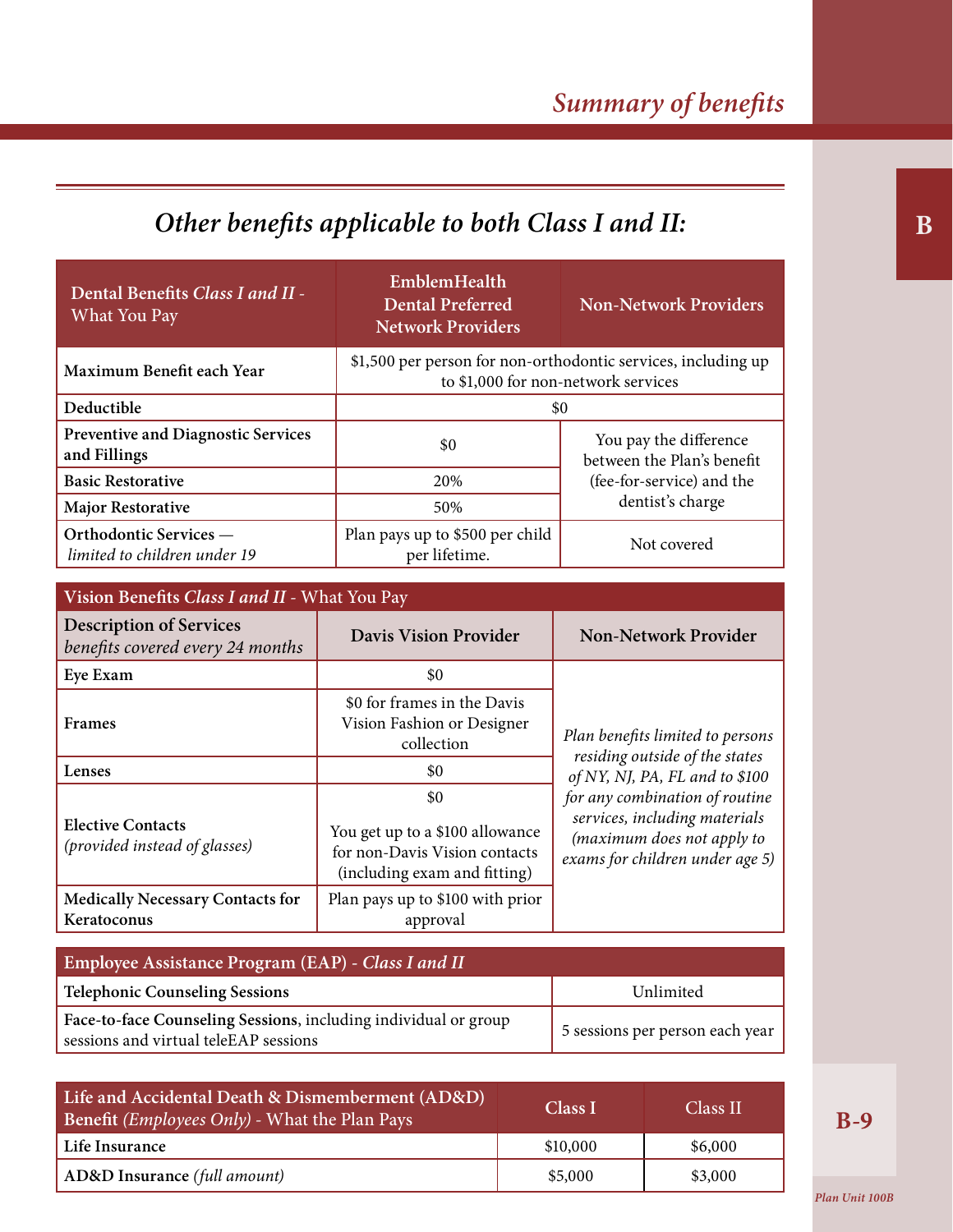#### **B-10**

*Plan Unit 100B*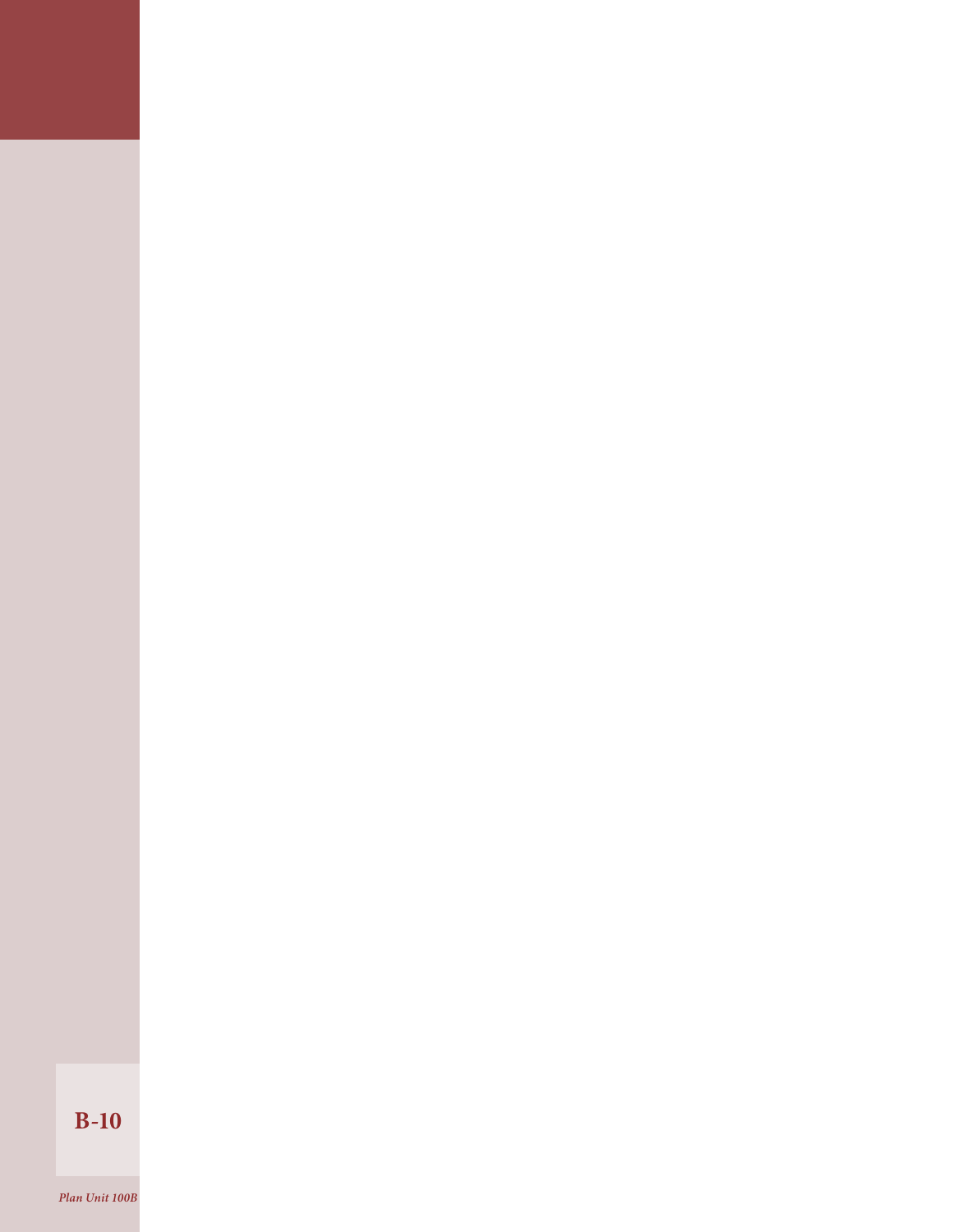# <span id="page-24-0"></span>*Prior authorization program*

# Learn when and why you should call:

- $\triangleright$  To get prior authorization for your care.
- $\triangleright$  To sign up for the case management program.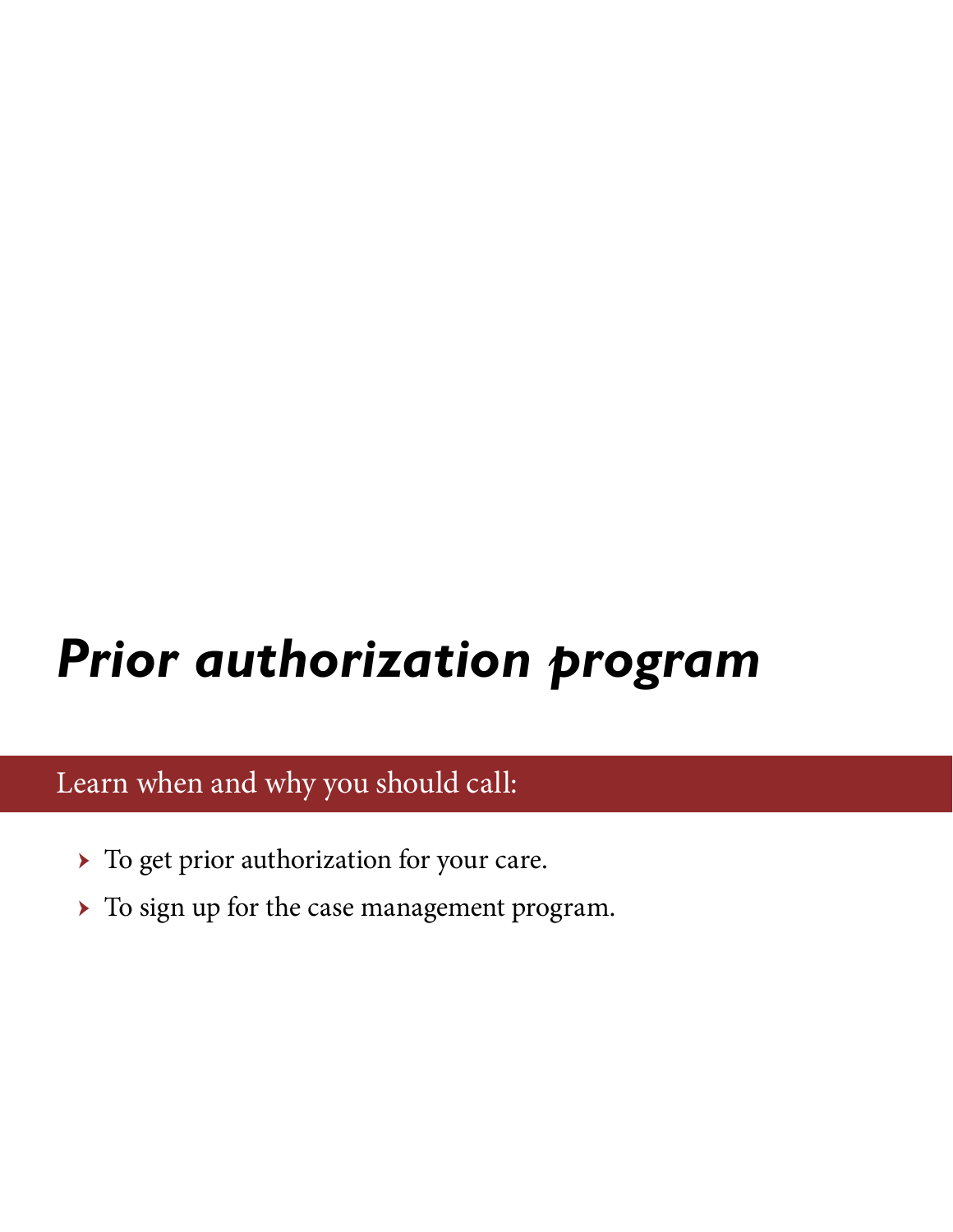<span id="page-25-0"></span>The prior authorization program is designed to help make sure you and your dependents get the right care in the right setting. It helps make sure you don't get unnecessary medical care and helps you manage complex or long-term medical conditions. The prior authorization program includes mandatory prior authorization of certain types of care to help you make decisions about your healthcare.

Horizon Blue Cross and Blue Shield of New Jersey (Horizon) provides prior authorization for medical services, including: hospital pre-admission review, emergency admission review, and prior authorization of certain outpatient services and supplies. Horizon has contracted with eviCore to manage prior authorization for certain non-emergency, outpatient diagnostic imaging services. EviCore also manages prior authorization for radiation therapy. Optum Behavioral Solutions (Optum) provides prior authorization for mental health/substance abuse services.

| <b>Important Phone Numbers for Prior Authorization</b> |                        |  |
|--------------------------------------------------------|------------------------|--|
| To get prior authorization for                         | Call                   |  |
| Medical services                                       | Horizon (866) 899-0626 |  |
| Outpatient diagnostic imaging and radiation therapy    | eviCore (866) 496-6200 |  |
| Mental health/substance abuse services                 | Optum (866) 248-4094   |  |

The prior authorization program is not intended as and is not medical advice. You are still responsible for making any decisions about medical matters, including whether or not to follow your healthcare provider's suggestions or treatment plan. UNITE HERE HEALTH is not responsible for any consequences resulting from decisions you or your provider make based on the prior authorization program or the Plan's determination of the benefits it will pay.

#### **Get prior authorization for certain services and supplies**

You or your healthcare provider must get prior authorization before you get any of the types of care listed below. When you use a Horizon Direct Access network provider or Optum network provider, your provider is required to get the prior authorization for you. You will not be penalized if your network provider does not follow the prior authorization program.

If you use a BlueCard network provider, or other provider that isn't in the Horizon Direct Access or Optum network, you are responsible for getting the prior authorization. If you don't get prior authorization before you receive these types of care, your claim may be denied. Making sure you get prior authorization first helps you avoid surprise medical bills. **If you get treatment, services, or supplies that are not approved, not covered, or are not medically necessary, you pay 100% of your care.**

EviCore may reach out to you to help you schedule your appointment at the best-value imaging location nearest you. You can also call eviCore and get help scheduling basic radiology services that don't require prior authorization.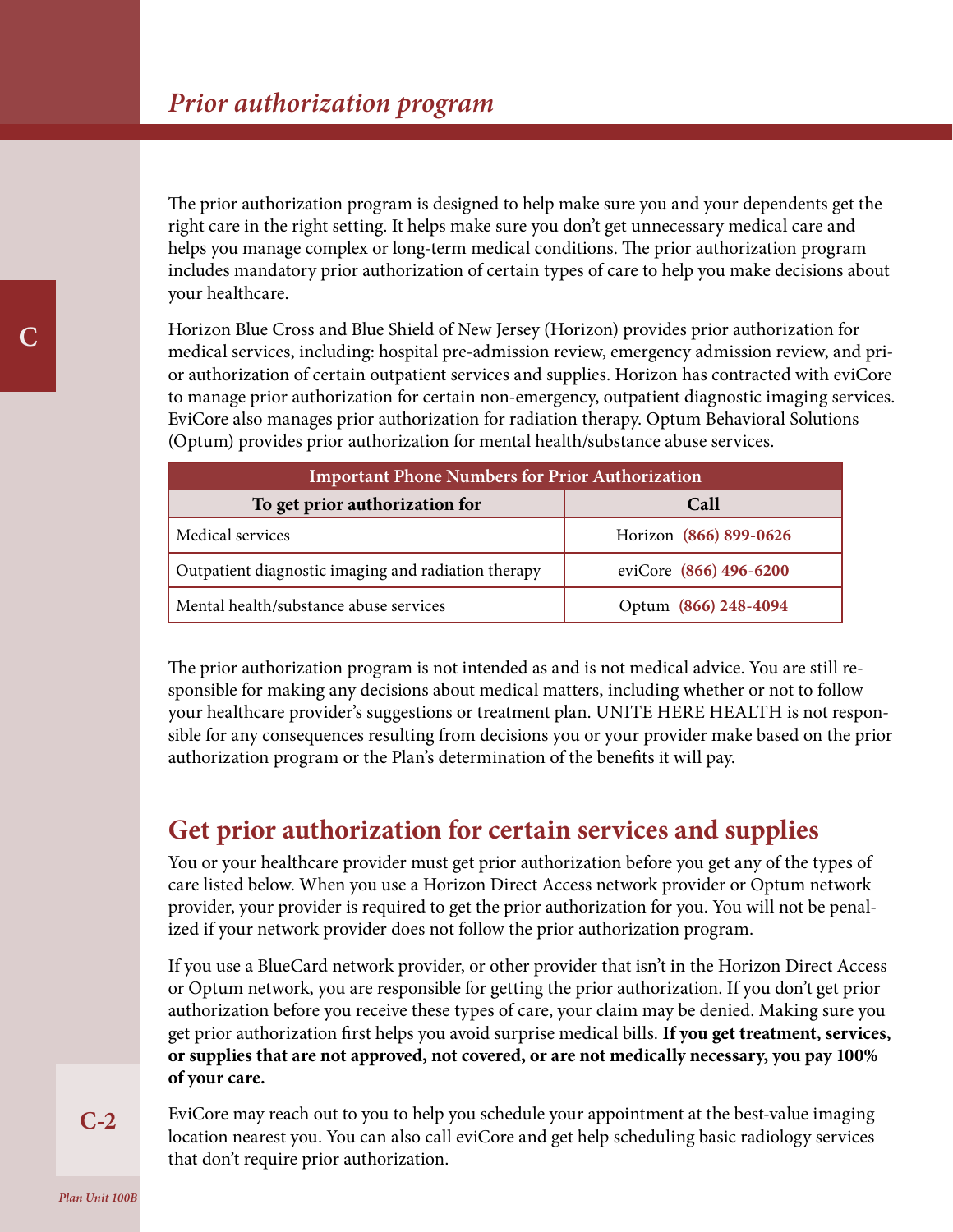**✓** Prior authorization does not guarantee eligibility for benefits. The payment of Plan benefits are subject to all Plan rules, including but not limited to eligibility, cost sharing, and exclusions.

#### **When to call for prior authorization**

You or your healthcare provider should get prior authorization before any of the following:

- Any inpatient admission (*through Horizon or Optum*), regardless of the type of facility or care, including but not limited to skilled nursing facility care, hospice, residential treatment (*through Optum*), and elective Cesarean section (C-section) admissions under 38 weeks.
- Ambulance transportation that is non-emergent (ground or air).
- Arthroscopy (regardless of setting).
- Bariatric surgery, including gastric bypass and banding procedures.
- Blepharoplasty.
- Carpal tunnel release.
- Clinical trials.
- Cochlear implants.
- Diagnostic imaging services (*through eviCore*) as follows:
	- ӹ CT, CTA, and CAT scans (computed tomography scintiscan or computerized axial tomography scintiscan).
	- ӹ MRA and MRI (magnetic resonance imaging or magnetic resonance angiography).
	- **ET** scan (positron emission tomography scintiscan).
	- $\blacktriangleright$  Cardiac catheterization.
	- > Echocardiogram.
	- $\blacktriangleright$  Nuclear medicine.
	- $\blacktriangleright$  Nuclear cardiac imaging.
- Durable medical equipment over \$500. (This includes breast pumps costing over \$500.)
- Electromyogram.
- Excision of excess skin.
- Genetic testing.

**C-3**

**C**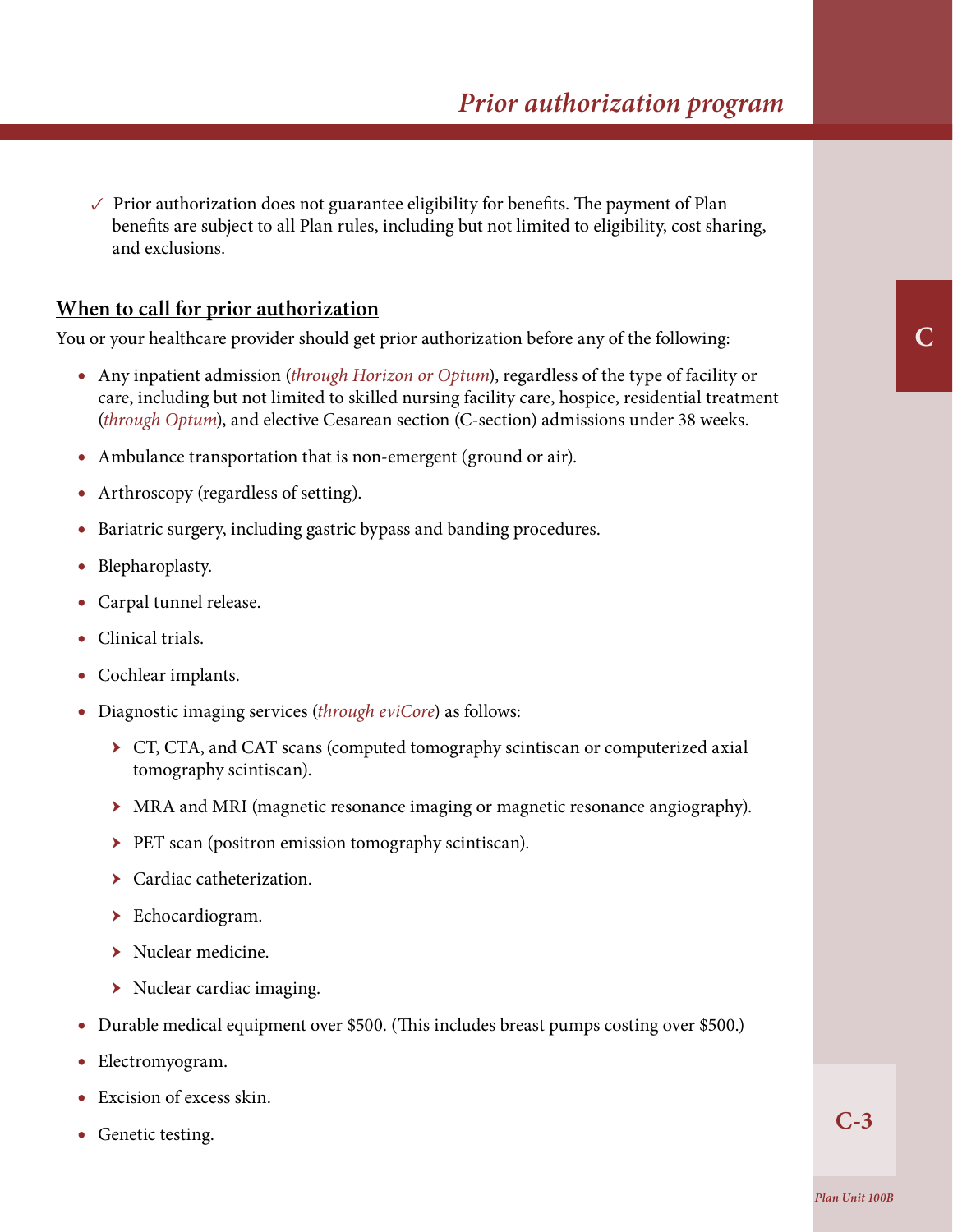- Gynecomastia (surgical treatment).
- Habilitative therapy for children with autism spectrum disorder.
- Hip replacement.
- Home healthcare services, including home infusion.
- Hospice services.
- All hospital-based outpatient surgical procedures.
- Hyperbaric oxygen therapy.
- Certain injectable medications (call Horizon to find out if your injectable drug requires prior authorization).
- Knee replacement.
- Laminectomy.
- Lipectomy (removal of excessive fat/tissue).
- Mammoplasty (breast reduction).
- Medical foods for inborn errors of metabolism.
- Meniscectomy.
- Myelogram.
- Non-routine outpatient mental health and substance abuse services (*through Optum*), including:
	- $\blacktriangleright$  Electro-convulsive treatment.
	- $\triangleright$  Extended outpatient visits lasting longer than 53 minutes.
	- Intensive outpatient programs.
	- $\blacktriangleright$  Methadone maintenance.
	- > Partial hospitalization programs.
	- $\triangleright$  Psychological testing.
	- $\blacktriangleright$  Transcranial magnetic stimulation.
- Orthognathic jaw surgery, including treatment for temporomandibular joint disorder (TMJ) and other craniofacial disorders.
- Orthotics over \$500.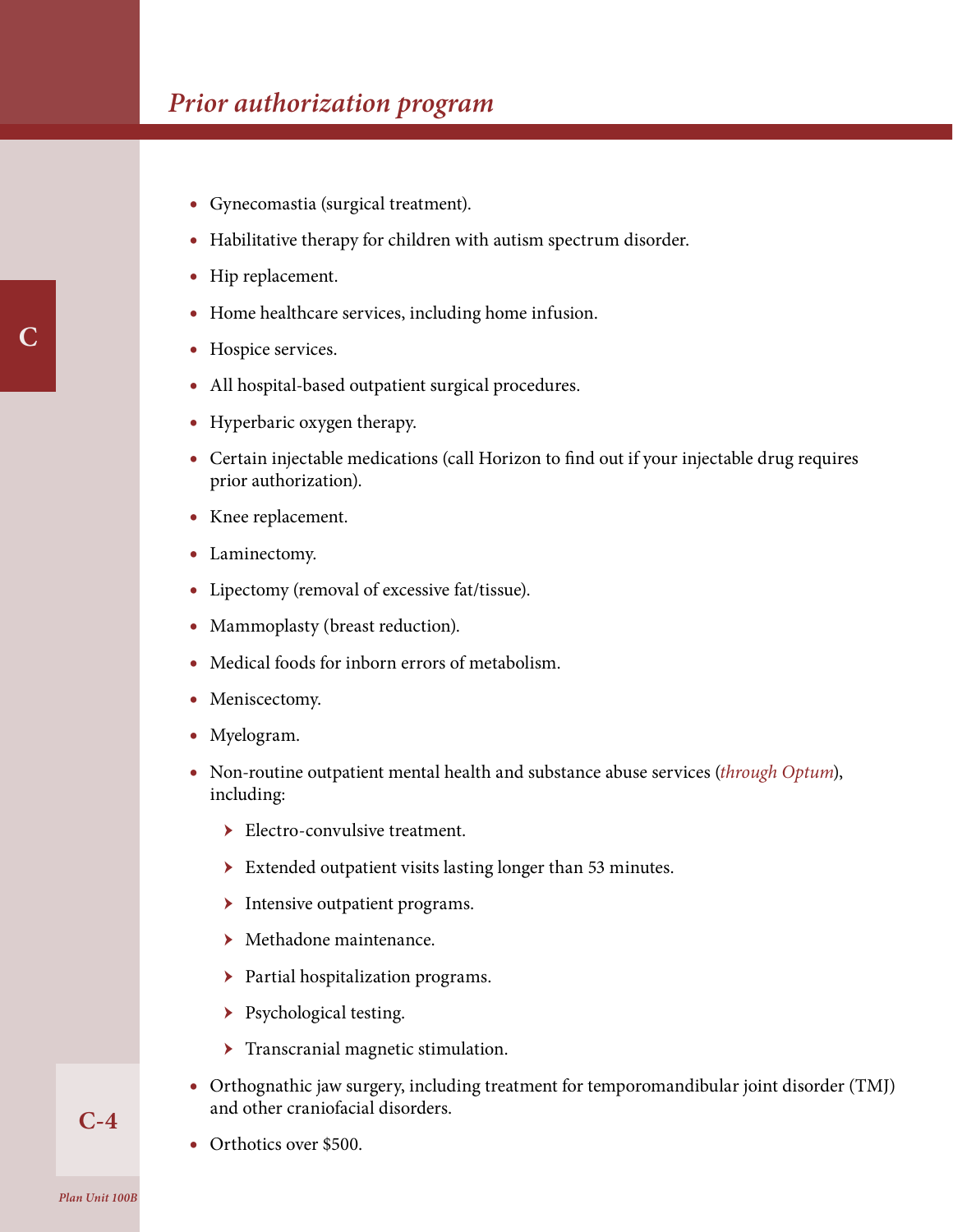- Percutaneous discectomy reduction.
- Physical, occupational, and speech therapy.
- Prosthetics over \$500.
- Radiation therapy (*through eviCore*).
- Requests for the network level of benefits for non-network treatment or supplies when there aren't any network providers for that type of treatment or supply.
- Rhinoplasty and septoplasty.
- Sclerotherapy (surgery for varicose veins).
- Sleep study.
- Submucous resection.
- Transplant services.
- Travel and lodging.
- Uvulopalatopharyngoplasty (UPPP).

You should contact Horizon, Optum, or eviCore, as applicable, before getting any of the above types of services and supplies, or being admitted as an inpatient. **Some of these services may not be covered under the Class II level of benefits***.* This list changes from time to time. Contact the Fund at **(866) 261-5676** for the most up-to-date information.

For emergency admissions, be sure to call no later than the first business day following the admission. No prior authorization is required for emergency medical treatment you get in an emergency room or while you are in observation in the hospital.

If you are hospitalized because you are having a baby, you must call Horizon if your stay will be longer than 48 hours for normal childbirth, or 96 hours for a Cesarean section. Group health plans and health insurance issuers generally may not, under federal law, restrict benefits for any hospital length of stay in connection with childbirth for the mother or a newborn child to less than 48 hours following a vaginal delivery, or less than 96 hours following a Cesarean section. However, federal law generally does not prohibit the mother's or newborn's attending provider, after consulting with the mother, from discharging the mother or her newborn earlier than 48 hours (or 96 hours as applicable). In any case, plans and issuers may not, under federal law, require that a provider obtain authorization from the plan or the insurance issuer for prescribing a length of stay not in excess of 48 hours (or 96 hours).

See "Rules for Prior Authorization" *[on page I-6](#page-125-0)* for information about when the applicable entity must respond to your request for prior authorization and information about how to appeal a prior authorization denial.

**C**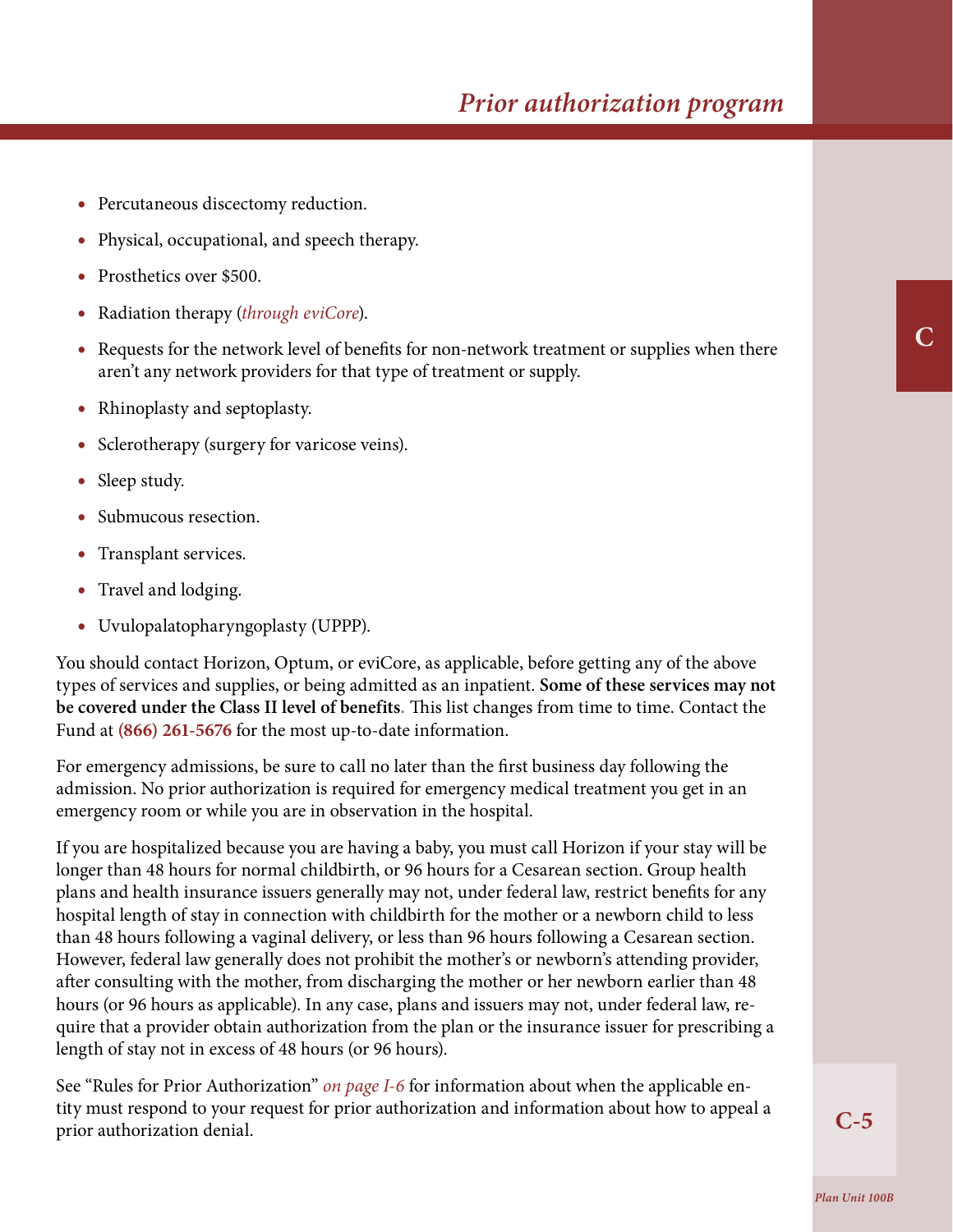#### **Case management program**

You and your dependents may be eligible for the case management program under certain circumstances, including if you have a complex or chronic medical condition, or if your condition has a high expected cost. You may be contacted to participate in case management, but you or your healthcare provider can also request case management services. Horizon and Optum provide case management services.

If you are selected for the case management program, a case manager will work with you and your healthcare providers to create a treatment plan and help you manage your care. The goal of case management is to make sure that your healthcare needs are met while helping you work toward the best possible health outcome, and managing the cost of your care.

The case manager may recommend treatments, services, or supplies that are medically appropriate but are more cost-effective than the treatment proposed by your healthcare provider. UNITE HERE HEALTH, at its discretion and in its sole authority, may approve coverage for those alternatives, even if the treatment, service, or supply would not normally be covered.

However, in all cases, you and your healthcare provider make and are responsible for all treatment decisions and any resulting consequences.

In some cases, case management may be required. For example, you may be required to use the case management program in order to get benefits for transplants or travel and lodging costs. If you do not use the case management program when required, Plan benefits may not be payable. Unless specified as mandatory, it is your choice whether or not to join the case management program, and whether or not to follow the program's recommendations.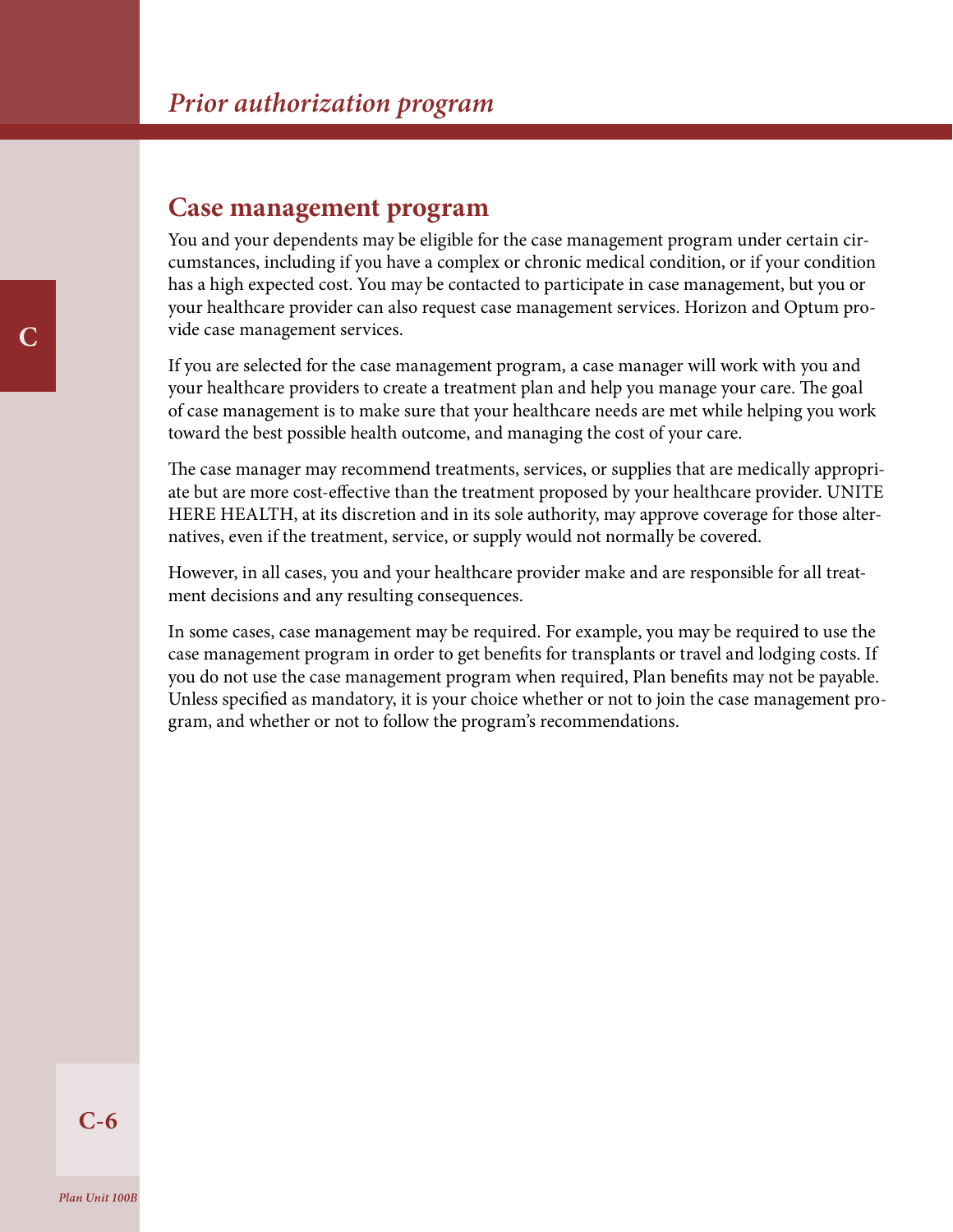# <span id="page-30-0"></span>*Medical benefits*

## Learn:

- How to get find a network provider and get free care.
- ӹ What you pay for healthcare.
- $\rightarrow$  How the network out-of-pocket limits protect you from large out-of-pocket expenses.
- ӹ What types of medical healthcare the Plan covers.
- ӹ What types of medical healthcare are not covered.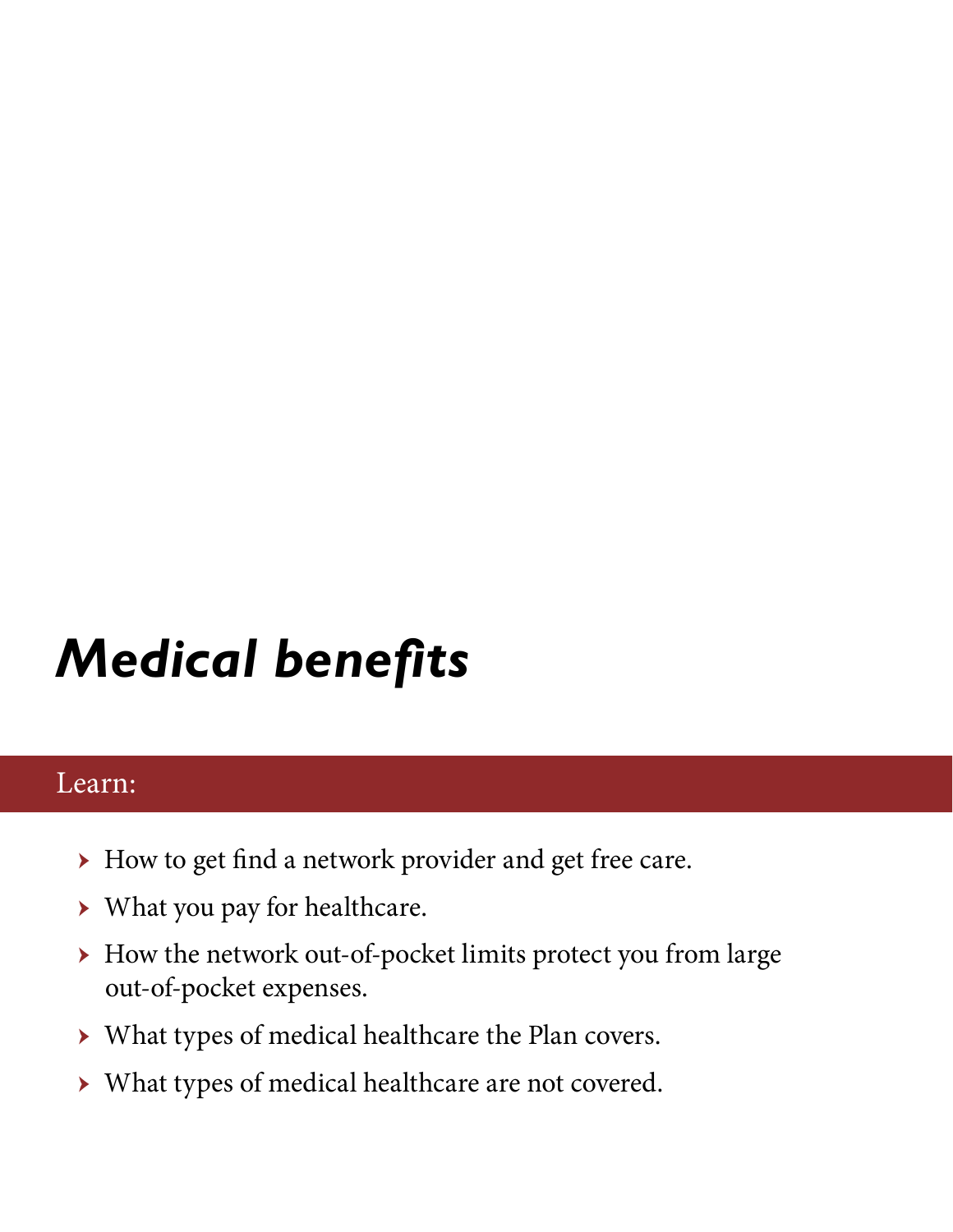#### **This benefit is available under Class I and Class II.**

See the Summary of Benefits *[on page B-2](#page-15-0)* for a summary of what you pay for your medical healthcare.

#### **Network providers**

The Plan has two levels of benefits — Class I and Class II. *[See page G-1](#page-88-1)* for information about which level of benefits applies to you. The Plan pays benefits based on whether treatment is rendered by a network provider or a non-network provider. Under Class II benefits, non-network services generally aren't covered, except in a few circumstances (see below for more information).

For medical care **in New Jersey**, your network is the **Horizon Direct Access network**. For medical care **outside New Jersey**, your network is the **BlueCard PPO network**. To find network providers for medical care, call the Fund at **(866) 261-5676** or go to:

> **Horizon Blue Cross and Blue Shield of New Jersey (Horizon)** [www.horizonblue.com](http://www.horizonblue.com) *(Click Find a Doctor, and select the "Horizon Direct Access" plan or choose "Find Doctors Outside of NJ.")*

To find network providers for mental health and substance abuse care, contact:

**Optum** toll free: **(866) 248-4094** [www.liveandworkwell.com](http://www.liveandworkwell.com) *(Enter the access code "UHH" and then go to "Find a Provider")*

*[See page A-6](#page-9-0)* for more information about how staying in the network can help you save money.

The Plan will apply network benefits to: emergency treatment; professional ambulance transportation; treatment provided by non-network healthcare providers who specialize in anesthesiology, emergency medicine, pathology, or radiology; inpatient consultations with non-network providers; and when the network doesn't have a provider in the required specialty. For Class II, this means benefits are provided for non-network services under these circumstances. However, for both Class I and II, the allowable charge will be based on whether or not the provider is in the network. **You must still pay the difference between the Plan's allowable charge and what the non-network provider charges.**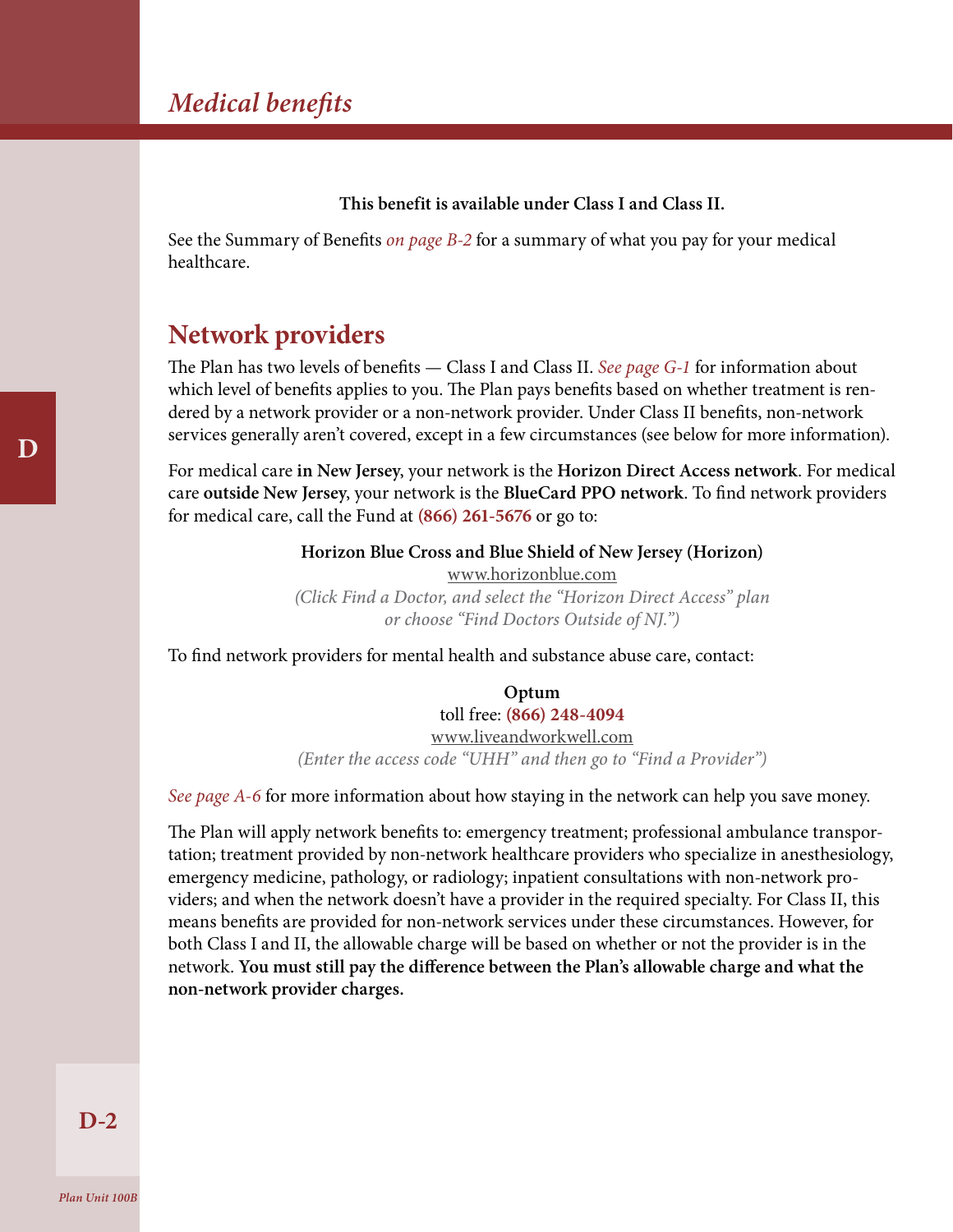## <span id="page-32-0"></span>**Designated patient-centered medical homes and the Union Health Center**

- **✓** Save money You pay \$0 for primary care services at a designated patient-centered medical homes and at the Union Health Center!
- **✓** All covered services provided by the Union Health Center are free!

If you pick a primary care provider (*[see page J-4](#page-137-1)* for the definition of a PCP) at a designated patient-centered medical home or at the Union Health Center, you pay \$0 for primary care services from that PCP. A patient-centered medical home helps coordinate your care through your PCP to make sure you get the care you need, when and where you need it, and in a way you can understand.

You also pay \$0 for other covered services provided by the Union Health Center. The services available change from time to time. Contact the Union Health Center to learn about what free services are available.

| \$0 for all covered services at | \$0 for primary care services at |
|---------------------------------|----------------------------------|
| <b>Union Health Center</b>      | <b>AdvantageCare Physicians</b>  |
| $(212)$ 924-2510                | www.acpny.com                    |
| 160 W. 26th Street, 4th Floor   | or                               |
| New York, NY 10001              | <b>Montefiore Medical Group</b>  |
| unionhealthcenter.org           | www.montefiore.org               |

For help finding a PCP or designated patient-centered medical home near you, call the Fund at **(866) 261-5676.**

#### **What you pay**

You must pay your cost-share (such as deductibles, copays, and coinsurance) for your share of covered expenses. You must also pay any expenses that are not considered covered expenses (*[see](#page-39-0)  [page D-10](#page-39-0)* for information about what's not covered), including any amounts over the allowable charge (*[see page J-2](#page-135-0)* for the definition of an allowable charge) when you use non-network providers, or charges once a maximum benefit or limitation has been met.

*[See page B-2](#page-15-0)* for a summary of your cost-sharing.

**D**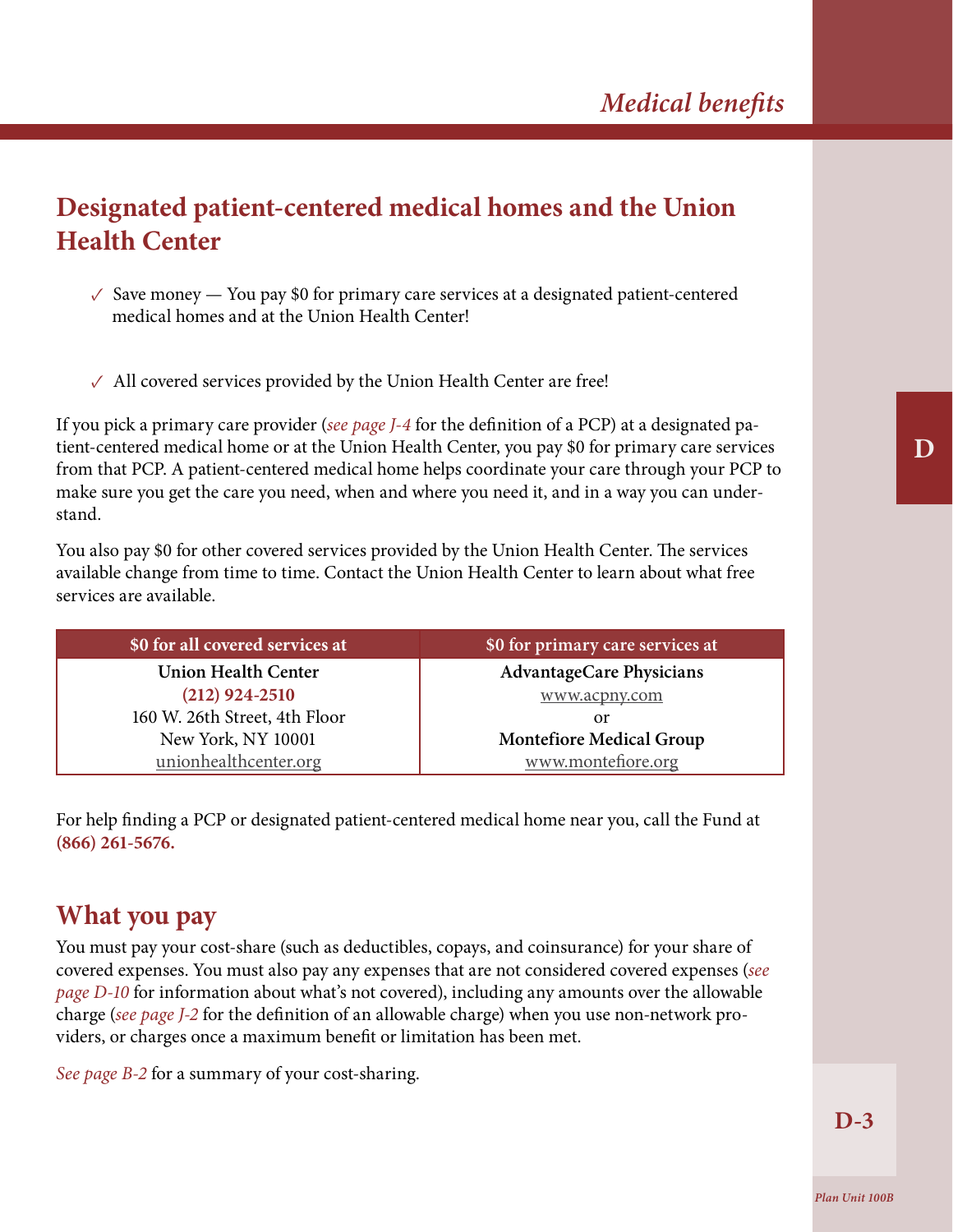#### **Deductibles—***Applicable to Class I only*

Your calendar year deductible applies to non-network expenses only. There is no deductible for network expenses. You only have to pay the deductible once each year. Once you have paid your deductible (sometimes called "satisfying your deductible"), you do not have to make any more payments toward your deductible for the rest of that year. The \$400 individual deductible applies to each person covered by the Plan. However, once your \$1,000 family deductible has been satisfied, no one else in your family has to pay deductibles for the rest of that year.

Your \$400 individual and \$1,000 family deductibles only apply to the medical benefits (including mental health and substance abuse benefits). Amounts you pay for prescription drugs, vision care, or dental care will not apply toward the deductibles. In addition, the deductibles do not apply to certain medical benefits. *[See page B-2](#page-15-0)* for which services require the deductible and which services are covered before you satisfy the deductible.

*[See page J-3](#page-136-0)* for more information about what a deductible is.

#### **Copays**

You pay copays for certain types of care (*[see page B-2](#page-15-0)*). The copay covers all healthcare you receive during a network office visit or urgent care center visit. For example, you only pay one office visit copay for all healthcare you receive during the office visit, even if you received other services at the same time. However, depending on how your provider bills for services, you might have to pay an office visit copay, plus a copay for any bloodwork (laboratory services) you get.

In certain situations, you pay the cost-sharing (deductible, coinsurance, copay) required for each of the services you receive. Sometimes this means you pay both a copay and coinsurance. However, you will never be required to pay multiple copays - you pay the highest copay amount. This could apply when you go to an office, but don't see the doctor or your doctor doesn't bill an office visit. For example, if you have an ultrasound and a diagnostic imaging test during the same visit, you only pay the diagnostic imaging copay since it is the higher copay.

For emergency care in an emergency room, you pay the emergency room copay for all of the services you receive during the emergency room visit. You don't have to pay any other copays. For example, if you have an MRI during your emergency room visit, you don't have to pay the MRI copay.

If you are eligible for the Class I level of benefits and are admitted as an inpatient, the copay required for each day of an inpatient stay applies to all of the services you receive during your inpatient stay. You don't have to pay copays for diagnostic imaging, x-rays, and ultrasounds you receive while an inpatient.

*[See page J-2](#page-135-1)* for more information about what a copay is.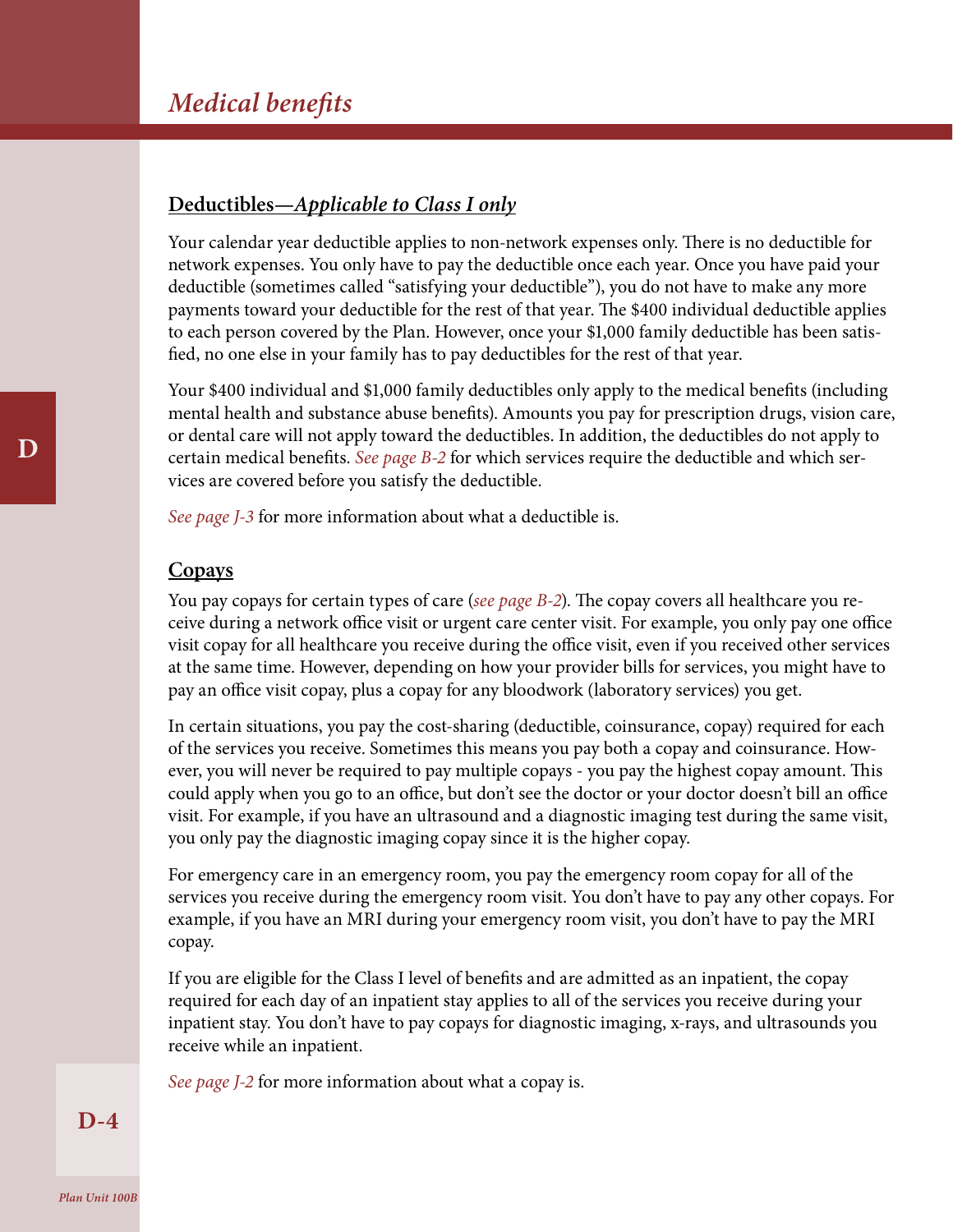#### **Out-of-Pocket limit for network expenses**

Your out-of-pocket cost-sharing (coinsurance, and copays) for most covered network medical (including mental health/substance abuse) expenses is limited to \$5,000 per person (\$10,000 per family) for Class I, and to \$6,600 per person (\$13,200 per family) for Class II, each calendar year. Once your out-of-pocket costs for covered expenses meet these limits, the Plan will usually pay 100% for your (or your family's) network medical covered expenses during the rest of that calendar year. Under Class I benefits, a separate out-of-pocket limit applies to prescription drug expenses (*[see page D-15](#page-44-0)*).

*[See page J-6](#page-139-1)* for more information about what an out-of-pocket limit is.

#### **What's covered**

The Plan will only pay benefits for injuries or sicknesses that are not related to your job. Benefits are determined based on allowable charges for covered services resulting from medically necessary care and treatment prescribed or furnished by a healthcare provider. Covered services are subject to any applicable limits shown in the summary of benefits (*[see page B-2](#page-15-0)*), or other applicable limitations discussed in your SPD (such as prior authorization).

- <span id="page-34-0"></span>**• Preventive healthcare services** (*[see page J-6](#page-139-0)*) when a network provider is used. Nonnetwork preventive healthcare services are not covered. However, non-hospital grade breast pumps (limited to one per pregnancy) and breast pump supplies will be covered when obtained from a non-network provider. The following limits apply to specific types of preventive healthcare (other limits may apply to other types of preventive healthcare based on your gender, age, and health status):
	- $\triangleright$  Cervical cancer screening (pap smears) once every 36 months for just the pap smear, or once every 60 months if both a pap smear and human papillomavirus screening are done together. Cervical cancer screenings are only covered for women from age 21 through age 64.
	- $\triangleright$  Routine mammogram screenings for women age 40 through 74 years are covered once each calendar year. Routine mammogram screenings are also covered once each calendar year for women under age 40, or age 75 and older, who are diagnosed as high risk for breast cancer.
	- ▶ Routine PSA (prostate-specific antigen) screening tests for men age 40 through 74 years are covered once each calendar year.

If you do not meet the criteria (frequency, age, or health status requirements) for preventive care, it may not be covered under the Plan and *you will be responsible for 100% of the bill*.

- **• Professional services of a healthcare provider**.
- Treatment of **mental health/substance abuse disorders**, including inpatient and residential

**D**

**D-5**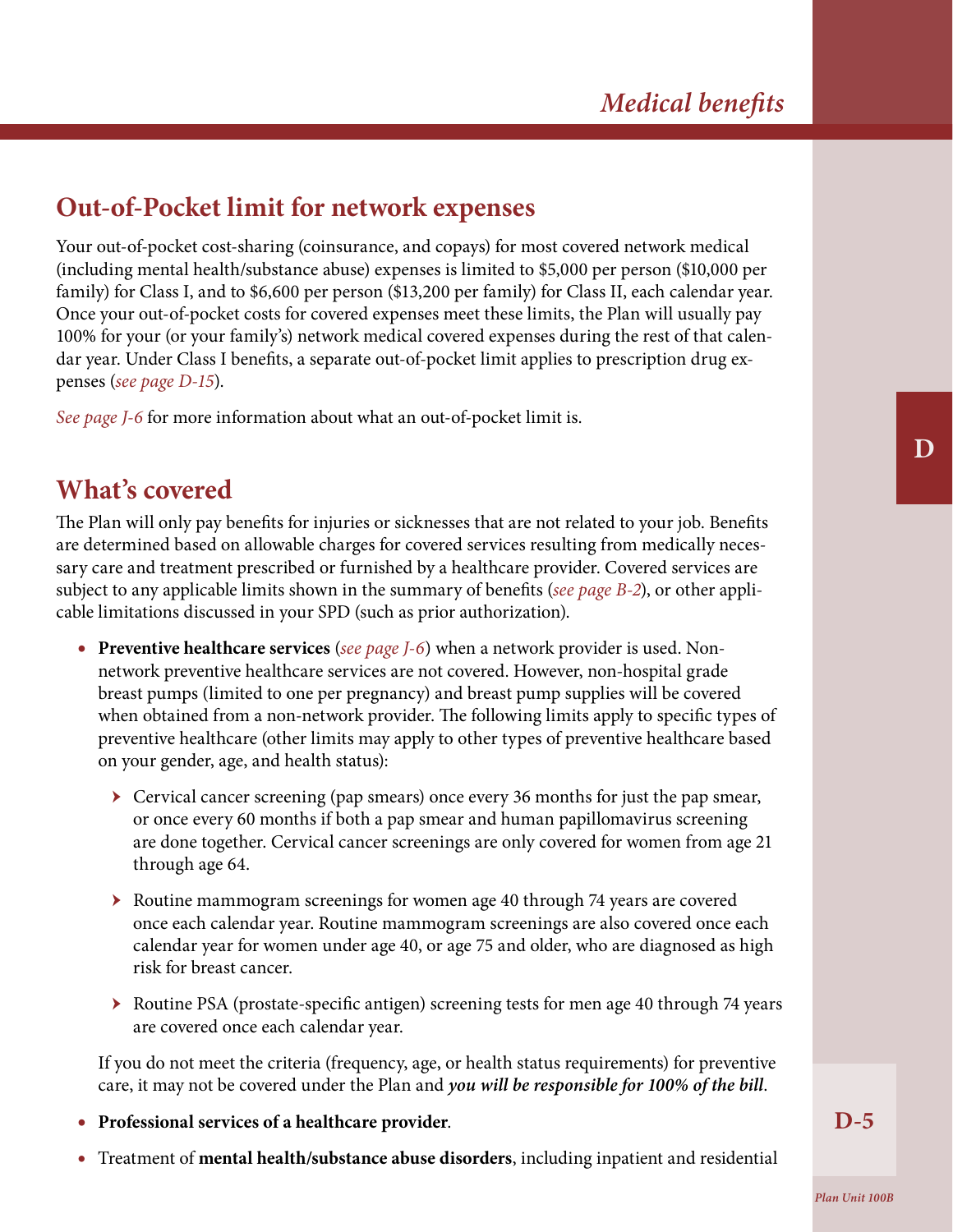care, outpatient care, partial hospitalization, intensive outpatient programs, and ambulatory detoxification.

- **• Chiropractic services** provided by a network provider, up to a total of 24 visits per person each year. Non-network chiropractic care is not covered.
- **• Acupuncture services** provided by a network provider, up to a total of 24 visits per person each year. Non-network acupuncture is not covered.
- **• Podiatric services:**
	- ▶ Routine podiatric services provided by a network provider, up to a total of 4 visits per person each year. Non-network podiatric services are not covered.
	- ▶ Non-routine podiatric services.
	- **For Class I only: Podiatric orthotics provided by a network provider, up to a total of** \$500 per person each year. Non-network podiatric orthotics are not covered.
- Treatment in a clinic or **urgent care center**.
- Transportation by a **professional ambulance service** to an area medical facility that is able to provide the required treatment. If you have no control over the ambulance getting called, for example when the ambulance is called by a healthcare provider, employer, law enforcement, school, etc., the ambulance will be considered medically necessary. Contact the Fund if you had no control over an ambulance being called.
- **• Radiology services**, including x-rays, ultrasounds, and fetal monitoring.
- **• Laboratory services**.
- **• Diagnostic imaging**, including MRIs, MRAs, CAT/CT scans, CTA scans, cardiac CT scans, PET scans, cardiac catheterizations, echocardiograms, nuclear medicine, and nuclear cardiac imaging.
- **• Cardiac testing**.
- **• Ambulatory surgical facility services**, including general supplies, anesthesia, drugs, and operating and recovery rooms. If you have multiple surgical procedures performed through the same incision or natural body orifice during the same operative session, the Plan may pay a lesser amount than the Plan would have paid if the procedures been performed alone. Facility fees for surgical procedures that would normally be performed in a provider's office are not covered. Class II benefits are limited to \$900 per visit.
- P**hysical and occupational therapy services**.
- **• Speech therapy services.**
- **• Radiation therapy**.

**D-6**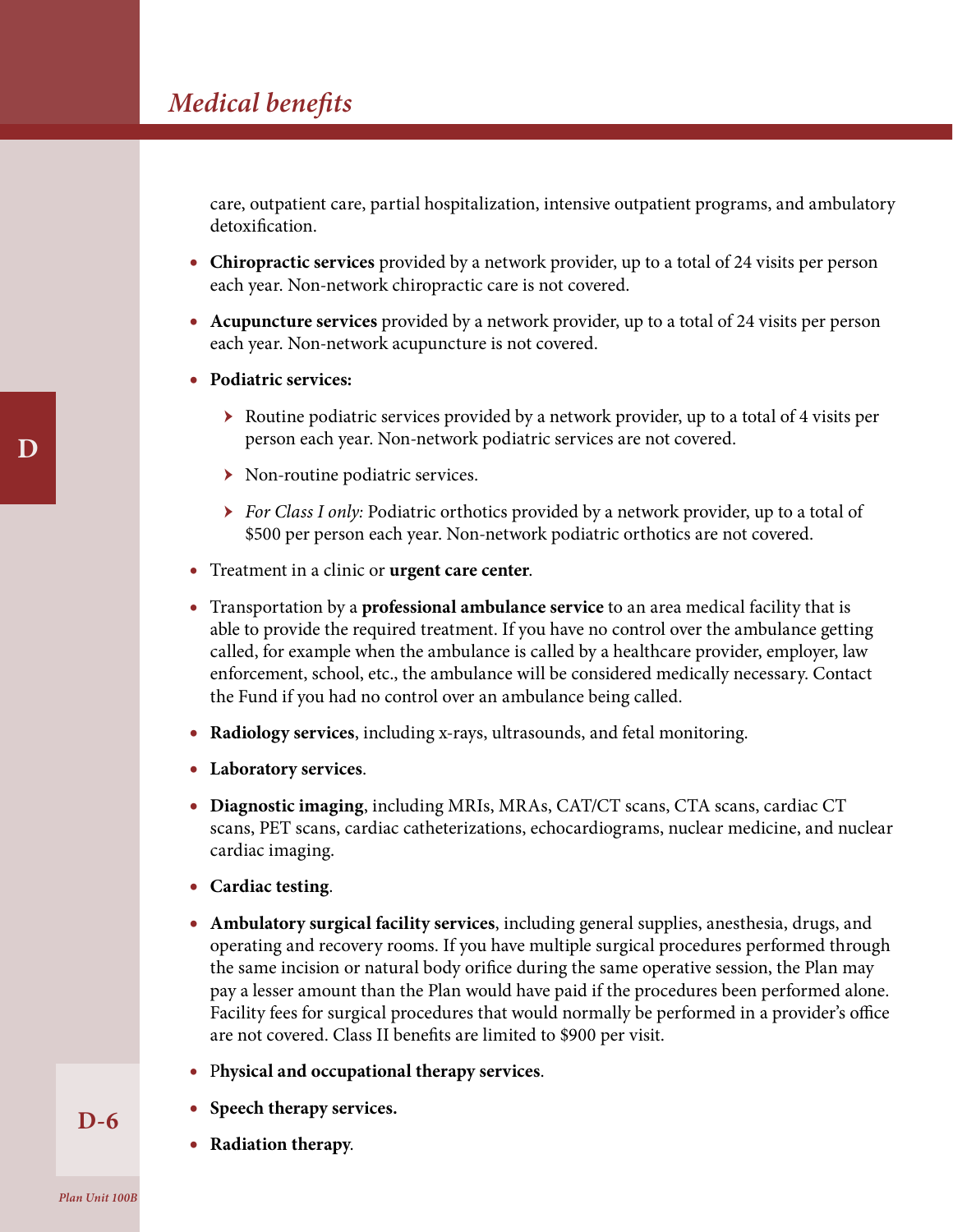- **• Chemotherapy and infusion services**.
- **• Kidney dialysis services**.
- **• Hospital charges** for room and board, and other inpatient or outpatient services. Class II benefits are limited to \$2,500 per admission.
- Treatment of **pregnancy** and pregnancy-related conditions, including childbirth, miscarriage, or abortion, for employees and spouses only. However, preventive healthcare services (*[see page J-6](#page-139-0)*) for a dependent child's pregnancy will also be considered a covered expense. Non-preventive healthcare services for a dependent child's pregnancy, including but not limited to ultrasounds, charges associated with a high-risk pregnancy, abortions, and delivery charges will not be covered.
- **• Sterilization procedures** for employees and spouses. For female dependent children, FDAapproved sterilization procedures that are considered preventive healthcare (*[see page J-6](#page-139-0)*) are covered.
- **• Mastectomies**, including reconstruction of the breast upon which the mastectomy is performed, surgery and reconstruction of the other breast to produce a symmetrical appearance, breast prostheses, and treatment of physical complications resulting from a mastectomy, including swollen lymph glands (lymphedema).
- **• Medical services for organ transplants** if the following rules are all met:
	- ▶ The transplant must be covered by Medicare, including meeting Medicare's clinical, facility, and provider requirements.
	- ▶ You must use any case management program recommended by the Fund or its representative.
	- ▶ You must get prior authorization for the transplant from the Fund or its representative.
	- ▶ Donor expenses for your transplant are only covered if the donor has no other coverage.
	- Transplant coverage does not include your expenses if you are the organ donor.
- **• Jaw reduction**, open or closed, for a fractured or dislocated jaw.
- **• Repair of injuries to sound, natural teeth** and supporting structures.
- **• Skilled nursing facility care** provided by a network provider. Class II benefits are limited to \$2,500 per admission.
- Network professional services for **diabetes education** and training for the care, monitoring, or treatment of diabetes. Non-network expenses are not covered.
- Network professional services for **nutrition counseling**, up to a total of 4 visits per person each year. Non-network expenses are not covered.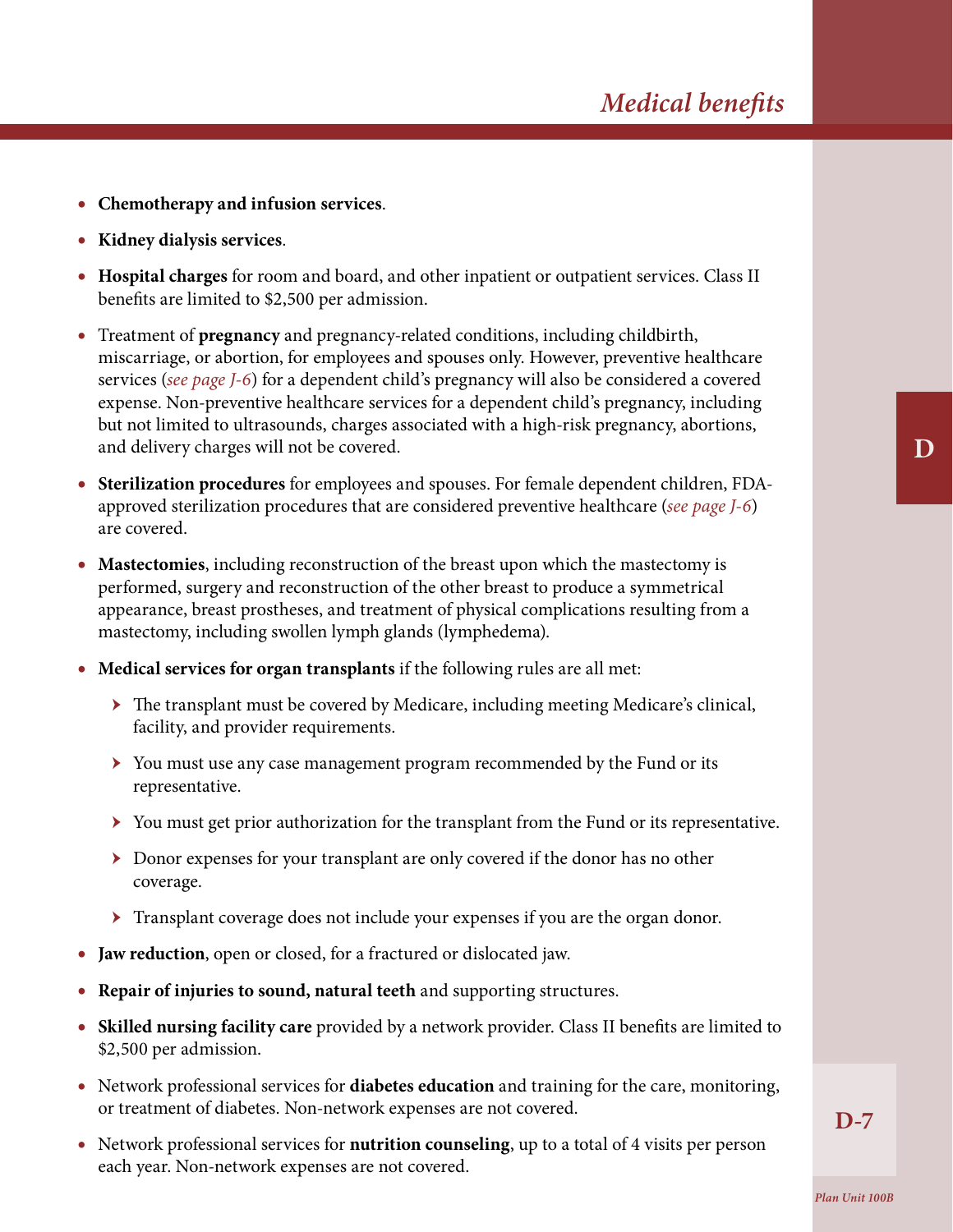- **• Home healthcare services**.
- **• Hospice** services and supplies if you are terminally ill.
- **• Durable medical equipment**, and supplies, for all non-disposable devices or items prescribed by a healthcare provider, such as wheelchairs, hospital-type beds, respirators and associated support systems, infusion pumps, home dialysis equipment, monitoring devices, home traction units, and other similar medical equipment or devices. Non-network DME is not covered.
	- $\triangleright$  Rental fees are covered if the DME can only be rented, and the purchase price is covered if the DME can only be bought.
	- However, if DME can be either rented or bought, and if the rental fees for the course of treatment are likely to be more than the equipment's purchase price, benefits may be limited to the equipment's purchase price.
	- If DME is bought, costs for repair or maintenance are also covered.
	- **EXECUTE:** Class II benefits are limited to covered expenses required by federal law, such as nonhospital grade breast pumps.
- **• Prosthetics.** Class II benefits are limited to covered expenses for prosthetics as required by federal law, such as breast prostheses.
- <span id="page-37-0"></span>*• For Class I only:* **Orthotics**, other than podiatric orthotics (see podiatric services on *[page](#page-35-0)  [D-6](#page-35-0)*)**.**
- *• For Class I only:* **Sleep studies.**
- **• Habilitative therapy** for children with autism spectrum disorder (only for treatment that begins between June 1, 2015 and May 31, 2018). *You, or your provider, must get prior authorization for habilitative therapy before the Plan pays benefits.* Plan benefits are limited to 30 hours per person each week, and up to 36 months starting on the first day the Plan pays for a habilitative therapy visit, for network and non-network services combined. "Habilitative therapy" includes applied behavioral analysis (ABA) therapy and similar types of treatment. It does not include physical, speech, or occupational therapy.
	- ▶ Your child must be at least 2 years old, but no more than 8 years old.
	- ▶ Your child must have a diagnosis of autism spectrum disorder, and have a prorated mental age of at least 11 months.
	- ▶ The provider supervising the habilitative therapy must be certified by the Behavioral Analyst Certification Board (BACB) as a Board Certified Behavior Analyst or Board Certified Behavior Analyst Doctorate (or is otherwise licensed to supervise this type of treatment).
	- $\triangleright$  The person providing the habilitative therapy must be certified by the BACB as a Board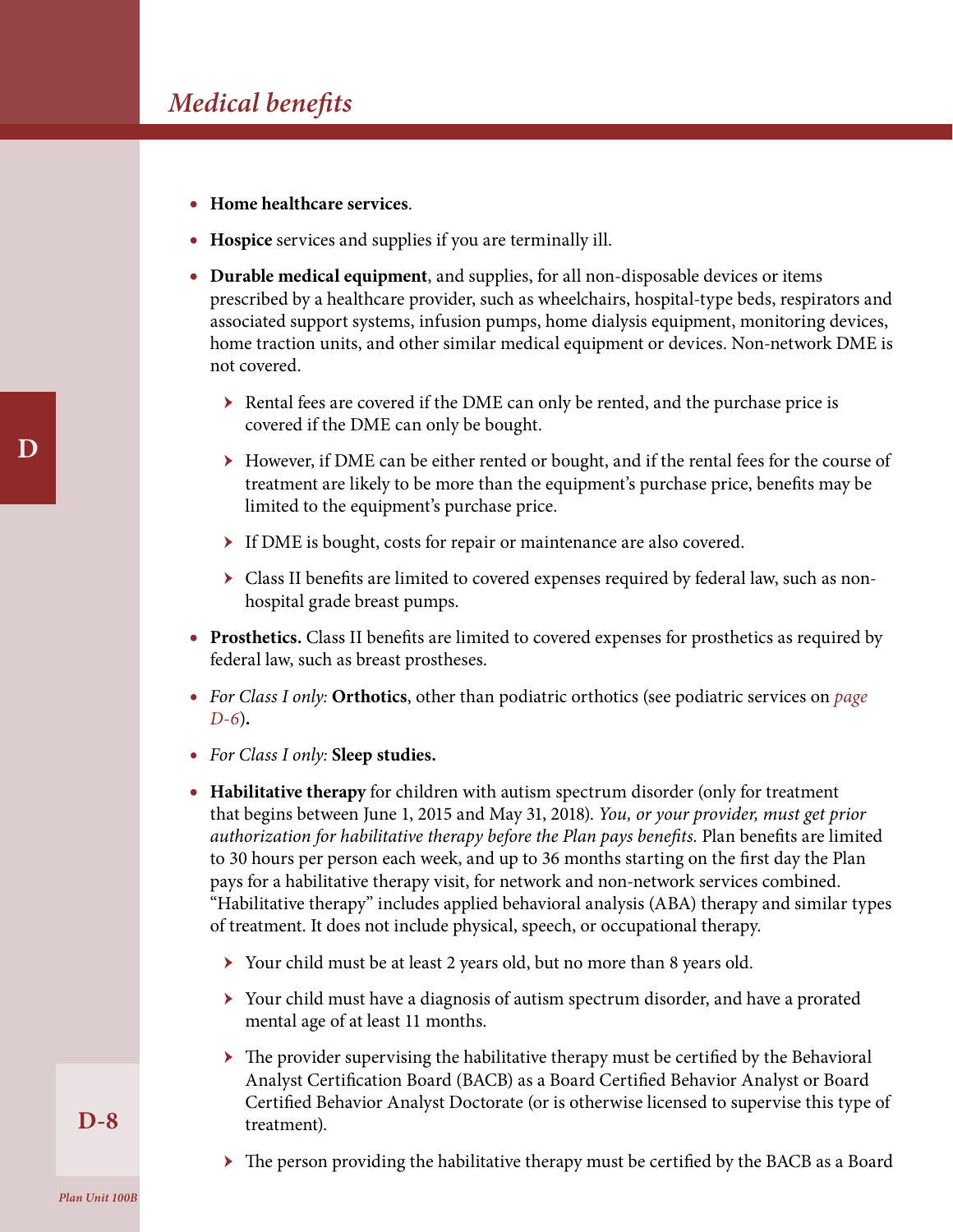Certified Assistant Behavioral Analyst or Registered Behavioral Technician (or is otherwise licensed to provide this type of treatment).

- $\triangleright$  The Plan will only pay benefits for services supplemental to any therapy for which your child is eligible through his or her school or school district. No benefits will be paid for therapy provided through the school or school district.
- $\triangleright$  The habilitative therapy and treatment plan must get prior authorization from the Fund before treatment begins. The treatment notes and treatment plan must be reviewed by the Fund at least twice a year, and must show that:
	- $\equiv$  Your child is demonstrating improvement.
	- $\sim$  You are trained to, and do, participate in the habilitative therapy.
	- $-$  You follow the treatment plan.
- ӹ *No Plan benefits will be paid for a course of habilitative therapy that starts on or after June 1, 2018.*
- *• For Class I only:* **Medical foods** if you have an inborn error of metabolism (IEM). *You must get prior authorization for your medical food costs before the Plan will reimburse you.* The Plan will reimburse 100% of your costs for medical foods. To be reimbursed, the medical food must be: (1) ordered by and used under the supervision of a healthcare provider; (2) the primary source of your nutrition; and (3) labeled and used for dietary management of your IEM.
- *For Class I only:* Reimbursement for **travel, lodging, and meal costs** for transportation to get certain treatment more than 50 miles away from your home (as long as you travel within the United States). *You must get prior authorization for these expenses before the Plan will reimburse you.* Covered expenses only include travel, lodging and meal costs related to: (1) transplants, (2) cancer-related treatments, and (3) congenital heart defect care. The following rules apply:
	- ▶ The travel, lodging, and meal costs of one other person traveling with you will also be covered. (Two other people will be covered if the patient is a minor child.)
	- ▶ Reimbursement is limited to \$10,000 per episode of care for you and your traveling companion(s) combined. This includes up to \$250 each day for lodging and meal costs.
	- ▶ You must provide the Plan with your original receipts.
	- ӹ You must participate in any case management programs required by the Fund.
	- ▶ You cannot get reimbursed for expenses related to your participation in a clinical trial, or for an organ transplant if you are donating an organ instead of getting an organ.

More details about the benefit are available upon request.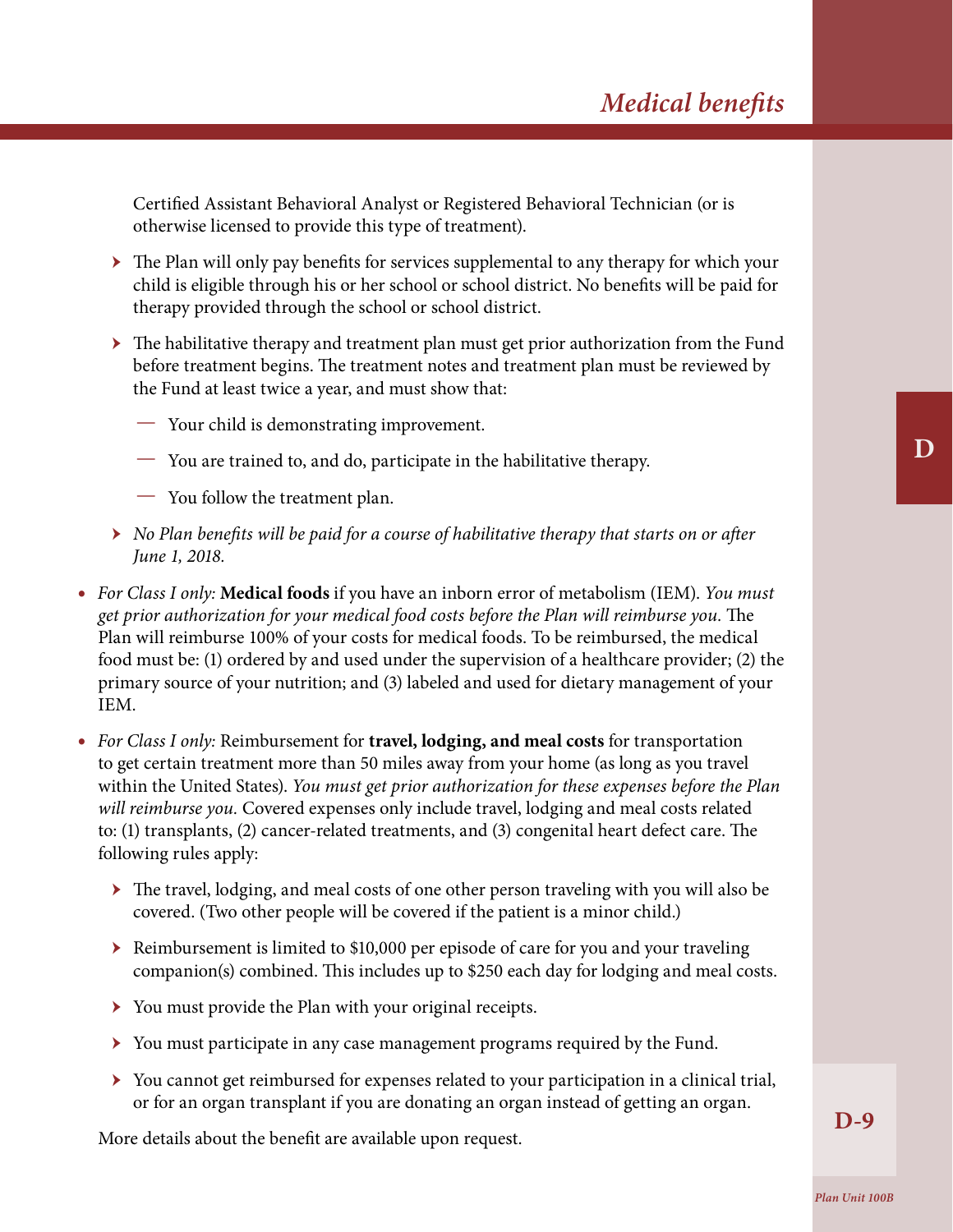- **• Anesthesia** and its administration.
- **• Blood and blood plasma** and their administration.
- **• Surgical supplies, surgical dressings, casts, splints, and trusses**.
- Treatment of **tumors, cysts and lesions** not considered a dental procedure.
- <span id="page-39-0"></span>• Charges made by a hospital or other facility for dental procedures covered under the dental benefit provisions (see the dental benefits sections), will be covered if the procedure requires the patient to be treated in an institutional setting to safely receive the care. For example, if you suffer from a medical or behavioral condition, such as autism or Alzheimer's, that severely limits your ability to cooperate with the dentist providing the care, charges made by a hospital or other facility will be considered a covered expense. Benefits for other types of dental care may be covered under the dental benefit as described in the dental section.

#### **What's not covered**

*[See page E-2](#page-75-0)* for a list of the Plan's general exclusions and limitations. In addition to that list, the Plan will not pay benefits for, or in connection with, the following medical treatments, services, and supplies:

- Ambulatory surgical facility fees for procedures normally performed in a provider's office.
- Prescription drugs and medications, other than those administered or consumed where they are dispensed. Prescription drugs may be covered under the prescription drug benefit shown *[on page D-14](#page-43-0)*.
- Alveolar ridge augmentation or implant procedures, whether of natural or artificial materials, to stabilize or otherwise alter natural or artificial teeth.
- Dental extractions.
- Treatment of temporomandibular joint (TMJ) disorders, craniofacial disorders or orthognathic disorders, unless UNITE HERE HEALTH or its representative provides written prior approval, and then only for the following conditions:
	- $\triangleright$  Severe rheumatoid arthritis involving multiple joints in which there is significant pathology.
	- ▶ Traumatic injuries causing disk rupture or ligament perforations.
	- ▶ Removal of prosthetic devices when their presence creates clear medical risk to the patient.
- Surgery to modify jaw relationships including, but not limited to, osteoplasty and genioplasty procedures. However, LeFort-type operations are covered when primarily to repair birth defects of the mouth, conditions of the mid-face (over or under development of facial features), or damage caused by accidental injury.

#### *Plan Unit 100B*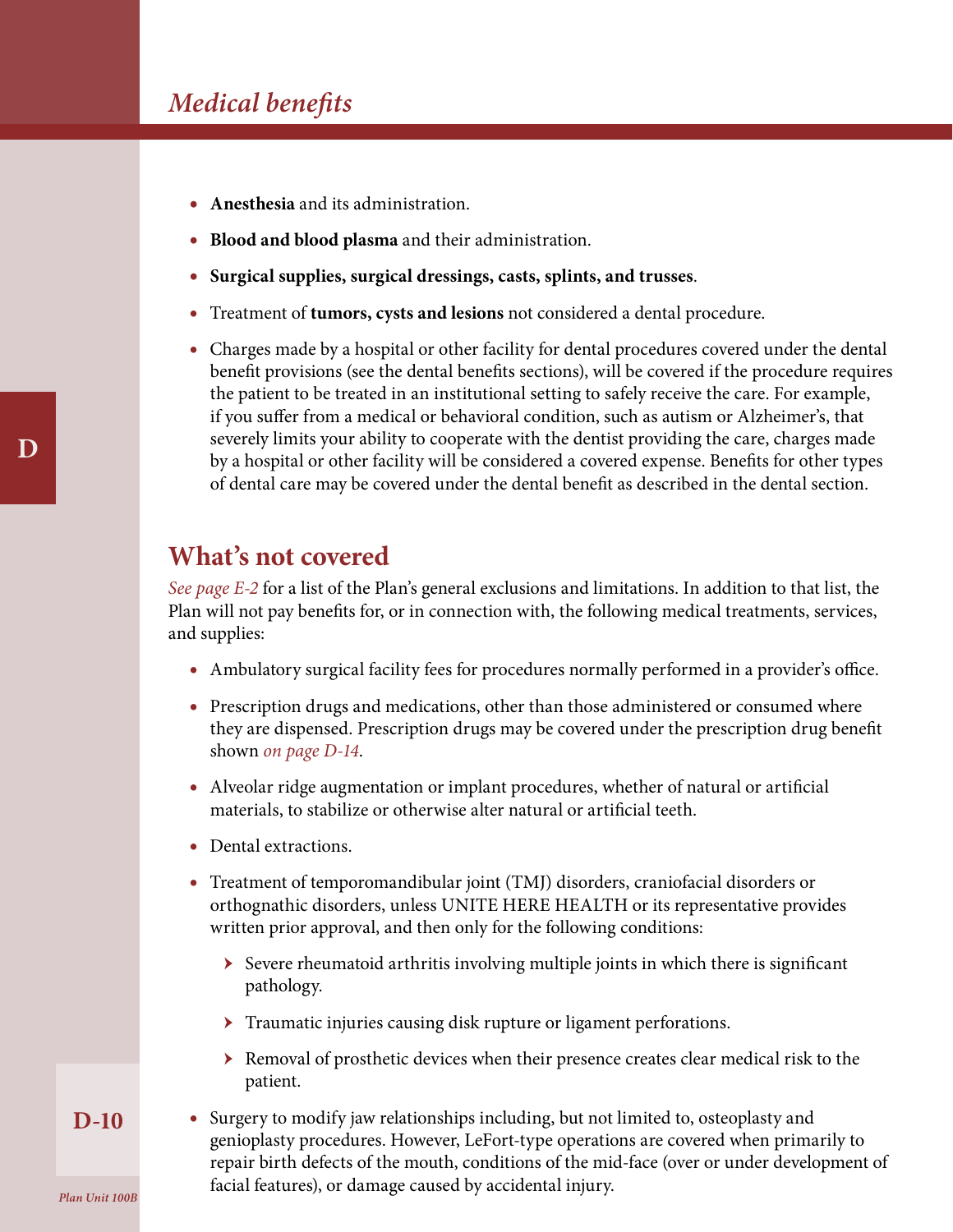- Private duty nursing services.
- Hearing aids. Hearing aids are covered under the hearing aid benefit shown *[on page D-23](#page-52-0)*.
- Eye exams, refractions, eyeglasses or dental prosthetic appliances, unless required for the treatment of an accidental injury. However, these services may be covered under the vision or dental benefits.
- *• For Class II only:*
	- Medical foods.
	- ӹ Durable medical equipment, orthotics, or prosthetics, except as specifically covered under the Plan.
	- $\blacktriangleright$  Sleep studies.
	- Treatment services and supplies received from non-network providers, except as specifically covered under the Plan.
	- Travel, lodging, and meal expenses.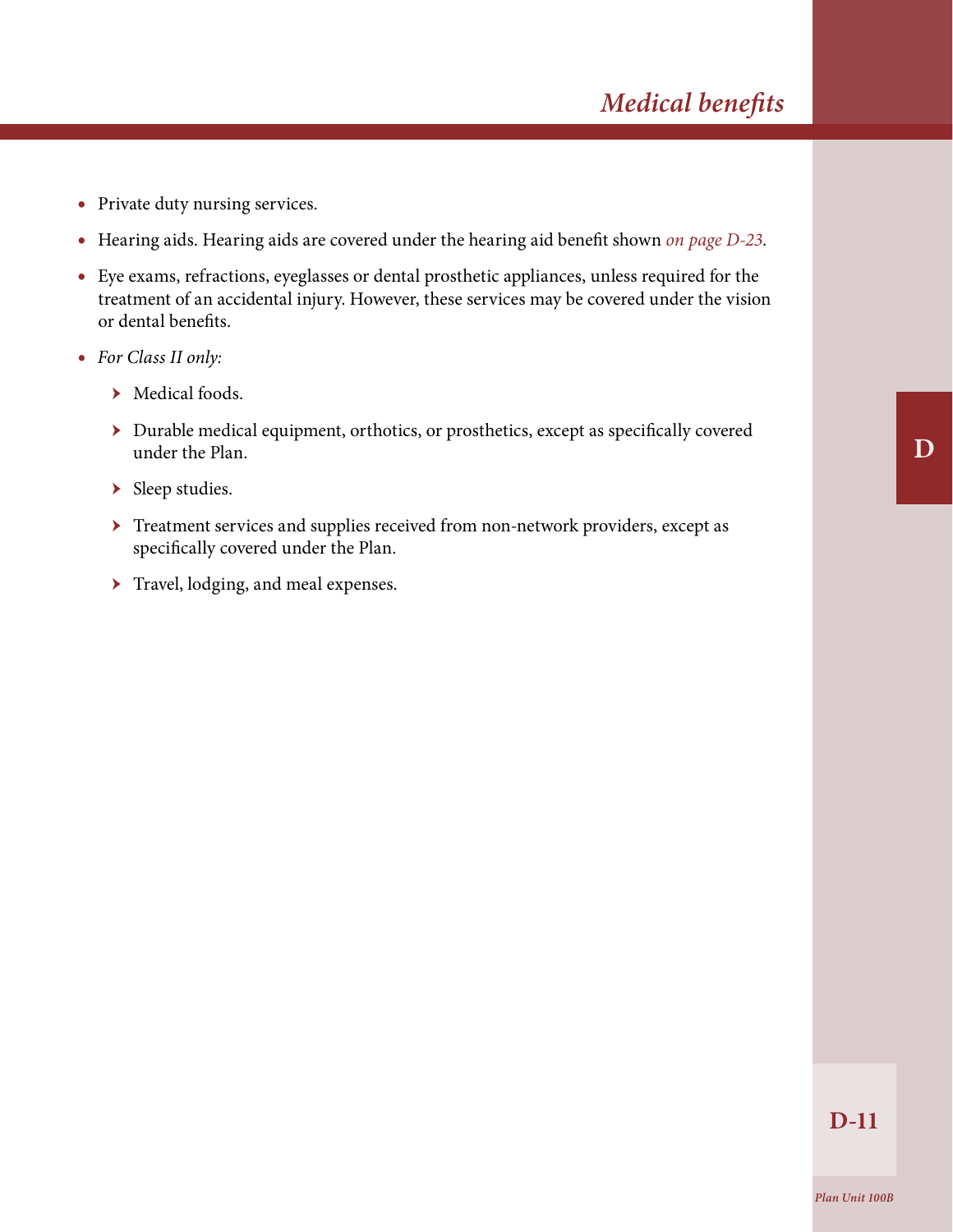## **D-12**

*Plan Unit 100B*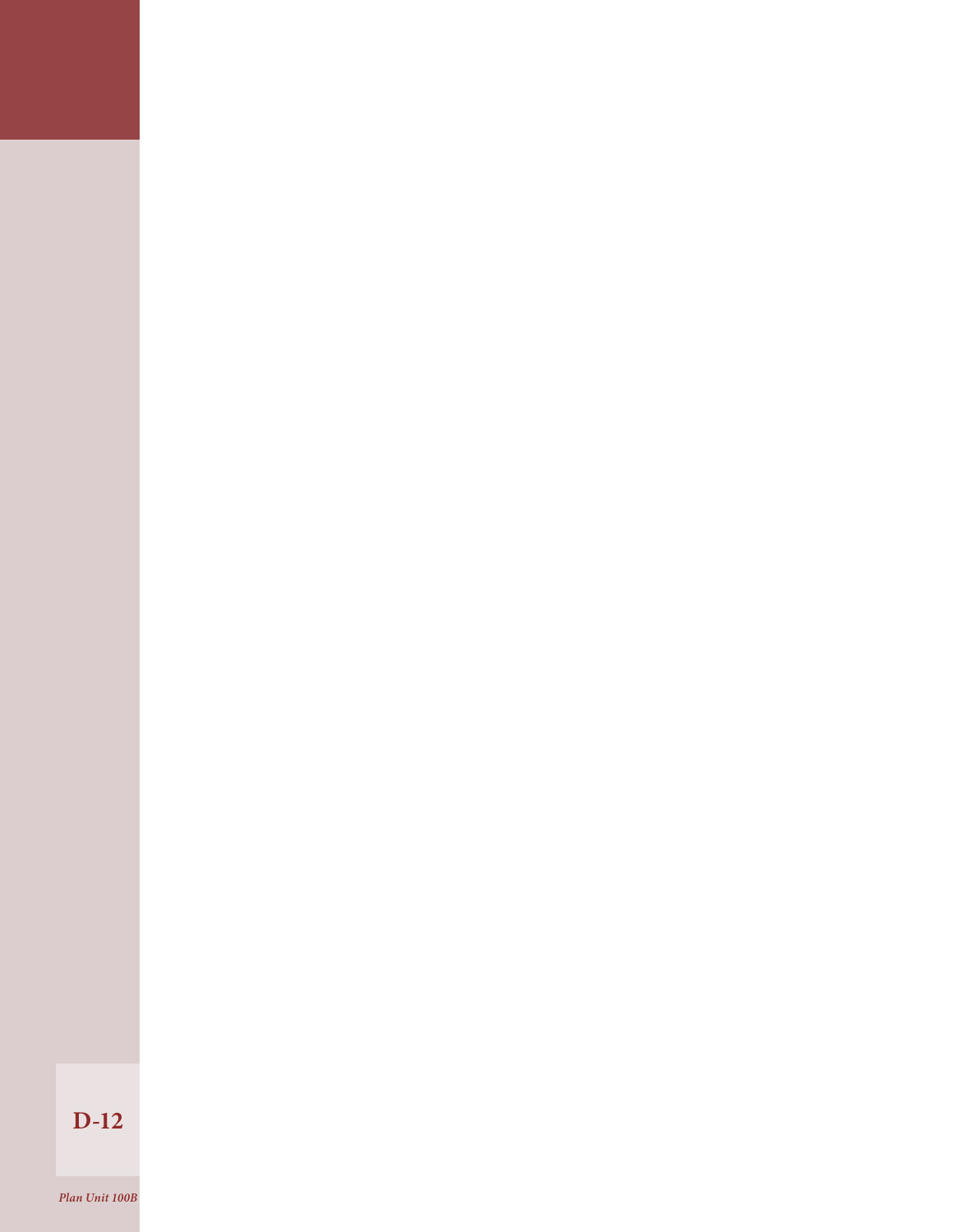# <span id="page-42-0"></span>*Prescription drug benefits*

## Learn:

- ӹ What you pay for your covered prescription drugs.
- ▶ How the out-of-pocket limit protects you from high-cost prescription drugs.
- ▶ How you can save money by using generic prescription drugs.
- ӹ What types of prescription drugs the Plan covers.
- $\rightarrow$  How the safety and cost containment programs help save you money and help protect your health.
- ▶ How much of a prescription drug you can get at one time.
- $\triangleright$  What the mail-order pharmacy is and how to use it.
- ӹ What the specialty order pharmacy is and when you must use it.
- ӹ What types of prescription drugs are not covered.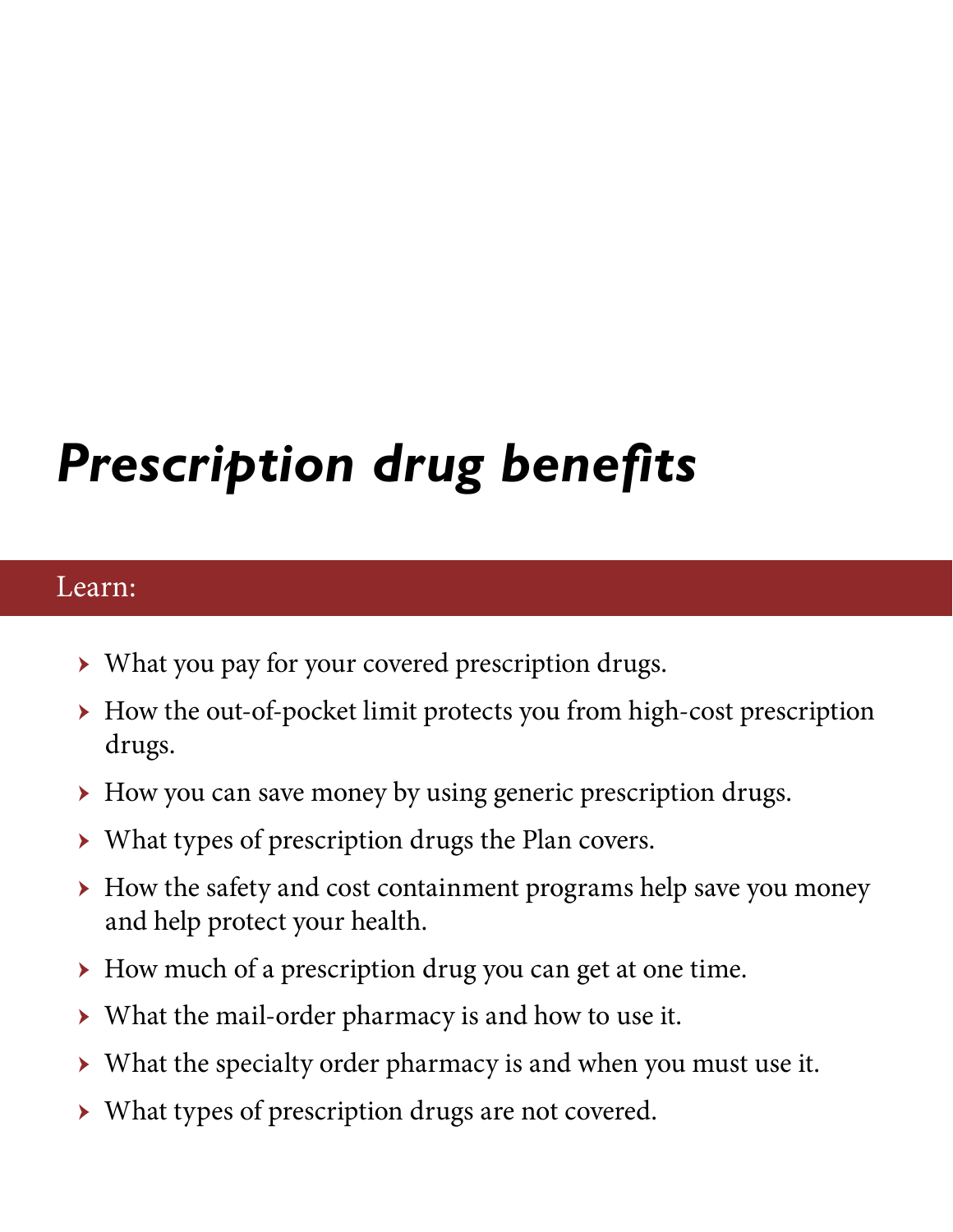**This benefit is available under Class I. Under Class II, this benefit is limited to preventive healthcare drugs and supplies.**

<span id="page-43-0"></span>The Plan has contracted with Hospitality Rx, LLC (Hospitality Rx) to administer your prescription drug benefits.

Hospitality Rx provides access to a select national network of participating pharmacies (called the True Choice network) that you must use in order to get benefits for prescription drugs. *Not all pharmacies are in your pharmacy network.* **CVS is in your network**. Walgreens, Duane Reade, Wal-Mart, USA Drugs, and certain independent local pharmacies are **not** in your network. Because this list changes from time to time, contact Hospitality Rx at **(844) 813-3860** or go to [www.](http://www.hospitalityrx.org) [hospitalityrx.org](http://www.hospitalityrx.org) to get the most current list of network pharmacies.

**If you use a pharmacy not in your network, you will have to pay 100% of the cost of the prescription drug.** The Plan will not reimburse you for the cost of any prescription drugs you buy at a non-network pharmacy.

| <b>Important Phone Numbers</b>                                                                         |                                                                                                       |  |  |
|--------------------------------------------------------------------------------------------------------|-------------------------------------------------------------------------------------------------------|--|--|
| If you want to:                                                                                        | Call:                                                                                                 |  |  |
| Find a network pharmacy or ask<br>questions about your benefits                                        | Hospitality Rx<br>(844) 813-3860                                                                      |  |  |
| Get prior authorization for<br>prescription drugs or to ask which<br>drugs require prior authorization | <b>Hospitality Rx</b><br>(844) 813-3860                                                               |  |  |
| Get a free glucometer                                                                                  | TrueMetrix (by Trividia)<br>$(866) 788 - 9618$                                                        |  |  |
|                                                                                                        | One Touch (by LifeScan)<br>use order code 739WDRX01<br>(888) 883-7091<br>www.OneTouch.orderpoints.com |  |  |
| Order from the mail-order pharmacy                                                                     | WellDyneRx Home Delivery (through Hospitality Rx)<br>$(844)$ 813-3860                                 |  |  |
| Order from the specialty pharmacy                                                                      | <b>Walgreens Specialty Pharmacy</b><br>$(877)$ 647-5807                                               |  |  |

You can also visit [www.hospitalityrx.org](http://www.hospitalityrx.org) for more information.

## **What you pay**

**D-14**

You must pay the applicable amount shown below for each fill of a prescription drug. You must also pay any expenses that are not considered covered expenses (*[see page D-20](#page-49-0)* for information about what's not covered).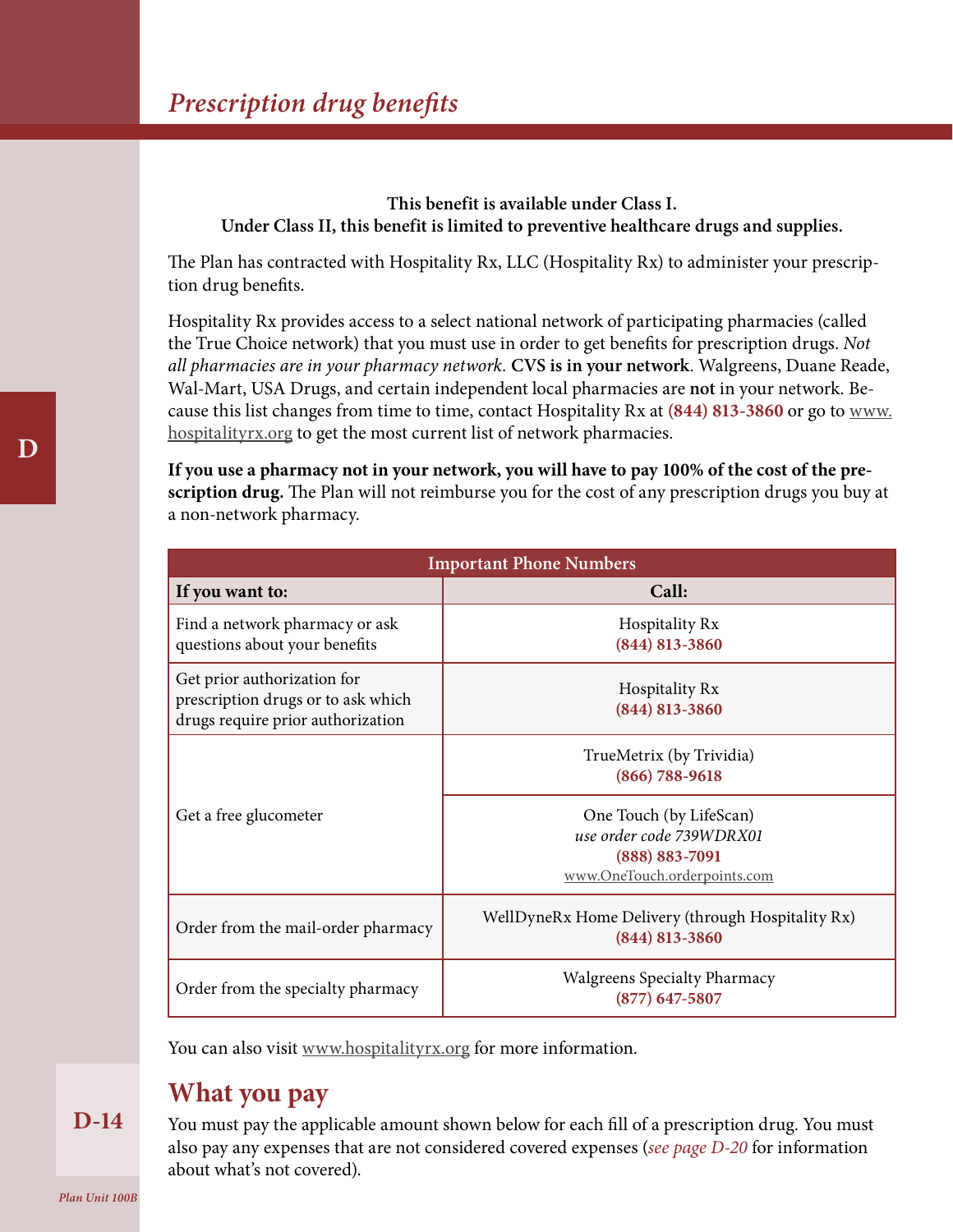| Prescription Drugs - Class I<br>(Network Pharmacies & Mail Order Only)                              | <b>Your Cost for Each Fill or Refill</b> |  |
|-----------------------------------------------------------------------------------------------------|------------------------------------------|--|
| Preventive Healthcare Prescription Drugs and Supplies,<br>including immunizations (see page $J-6$ ) | \$0                                      |  |
| <b>Generic Drugs</b>                                                                                | \$1                                      |  |
| <b>Preferred Brand Name Drugs</b>                                                                   | \$15                                     |  |
| Non-Preferred Brand Name Drugs                                                                      | \$30                                     |  |
| <b>Specialty and Biosimilar Drugs</b>                                                               | 25%, up to a maximum of \$30             |  |
| The most you pay out-of-pocket for copays and<br>coinsurance for network prescription drugs         | \$1,600 per person & \$3,200 per family  |  |

| <b>Prescription Drugs - Class II</b><br>(Network Pharmacies & Mail Order Only) | Your Cost for Each Fill or Refill |  |
|--------------------------------------------------------------------------------|-----------------------------------|--|
| Preventive Healthcare Prescription Drugs and Supplies,                         | \$0                               |  |
| including immunizations (see page $J$ -6)                                      |                                   |  |
| All Other Drugs                                                                | Not covered                       |  |

Preferred brand name drugs are safe, effective, high-quality drugs. You pay less for these brand name drugs than you do for non-preferred brand name drugs. Drugs may be added to or removed from the list of preferred drugs from time to time. Contact Hospitality Rx at **(844) 813- 3860** if you or your healthcare provider have questions about which prescription drugs and supplies are on the list of preferred drugs.

You must use the specialty pharmacy to get specialty and biosimilar prescription drugs. *[See page](#page-48-0)  [D-19](#page-48-0)* for more information about the specialty pharmacy.

## **Prescription drug out-of-pocket limit***—Applicable to Class I only*

Your cost-sharing (copays and coinsurance) for most network prescription drug covered expenses is limited to \$1,600 per person (\$3,200 per family) each calendar year. Once your out-of-pocket costs for covered expenses meet these limits, the Plan will usually pay 100% for your (or your family's) network prescription drug expenses during the rest of that calendar year.

Certain prescription drug expenses don't count toward your out-of-pocket limit. This includes any amounts you must pay in addition to your copay when you or your doctor chooses a brand name drug when a generic equivalent is available (see *"Generic prescription drug policy"* below), and any surcharges you pay for early refills. These expenses do not count toward your out-ofpocket limit and you will continue to be responsible for these expenses even if you have met the out-of-pocket limit for the year.

You can get more information about your out-of-pocket limits on *[page D-5](#page-34-0)* and *[page J-6](#page-139-1)*.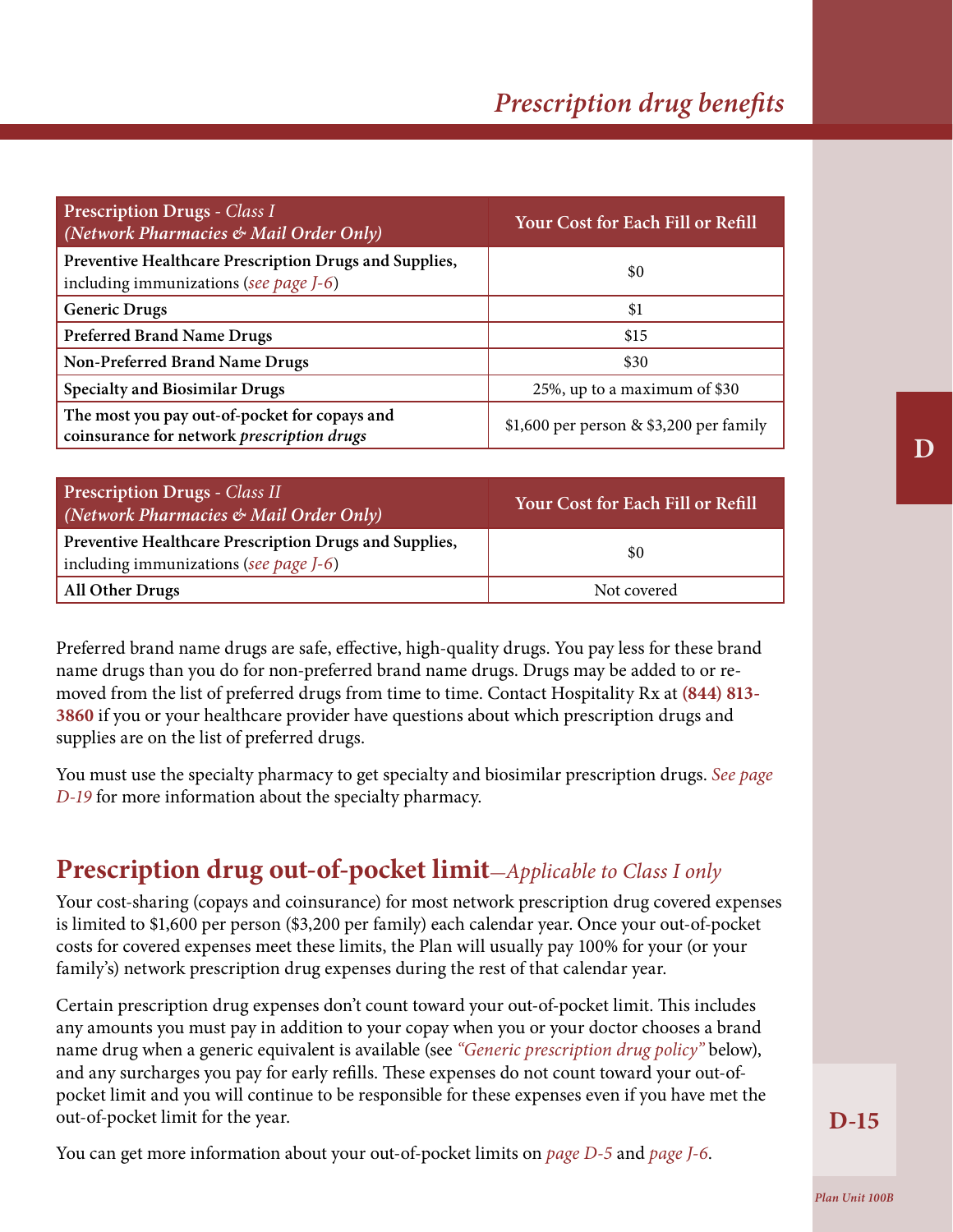## **Generic prescription drug policy**

If you or your provider choose a brand name prescription drug when you could get a generic equivalent instead, you pay the difference in cost between the brand name prescription drug and the generic equivalent. For example, if the brand name prescription drug costs \$80, and the Fund's cost for the generic equivalent is \$30, you must pay the \$50 difference. You will also have to pay the generic prescription drug copay.

The generic prescription drug policy does not apply to certain prescription drugs that need to be closely monitored, or if very small changes in the dose could be harmful. The prescription drugs that are not subject to the generic prescription drug policy change from time to time. You can get up-to-date information by calling Hospitality Rx. This rule will also not apply if the prior authorization program makes an exception. Your healthcare provider will need to get prior approval for this exception to apply to your prescription drugs.

If you are approved for an exception to the generic prescription drug policy, you will still have to pay the applicable preferred or non-preferred copay.

#### **What's covered**

The Plan pays benefits only for the types of expenses listed below:

- FDA-approved prescription drugs which can legally be purchased only with a written prescription from a healthcare provider. This includes oral and injectable contraceptives and drugs mixed to order by a pharmacist, as long as at least one part of the mixed-to-order drug is an FDA-approved prescription drug.
- The following diabetic supplies: insulin, diabetic test strips, control solution for glucometers, disposable syringes and needles, and lancets.
- Prescription and non-prescription (over-the-counter) preventive healthcare services and supplies, including immunizations (*[see page J-6](#page-139-0)*).
- The following single-source vitamins: ferrous sulfate, vitamin D, cyanocobalamin, vitamin K, potassium chloride, bicarbonate, phosphate, calcium acetate, niacin, and Galzin (zinc).

#### **Free glucometers**

You can get a free glucometer every 12 months by calling either of the following phone numbers:

**(866) 788-9618** for **TrueMetrix (by Trividia**) *no order code is needed*

**(888) 883-7091** for **OneTouch (by LifeScan)** or visit [www.OneTouch.orderpoints.com](http://www.OneTouch.orderpoints.com) *use order code 739WDRX01*

**D**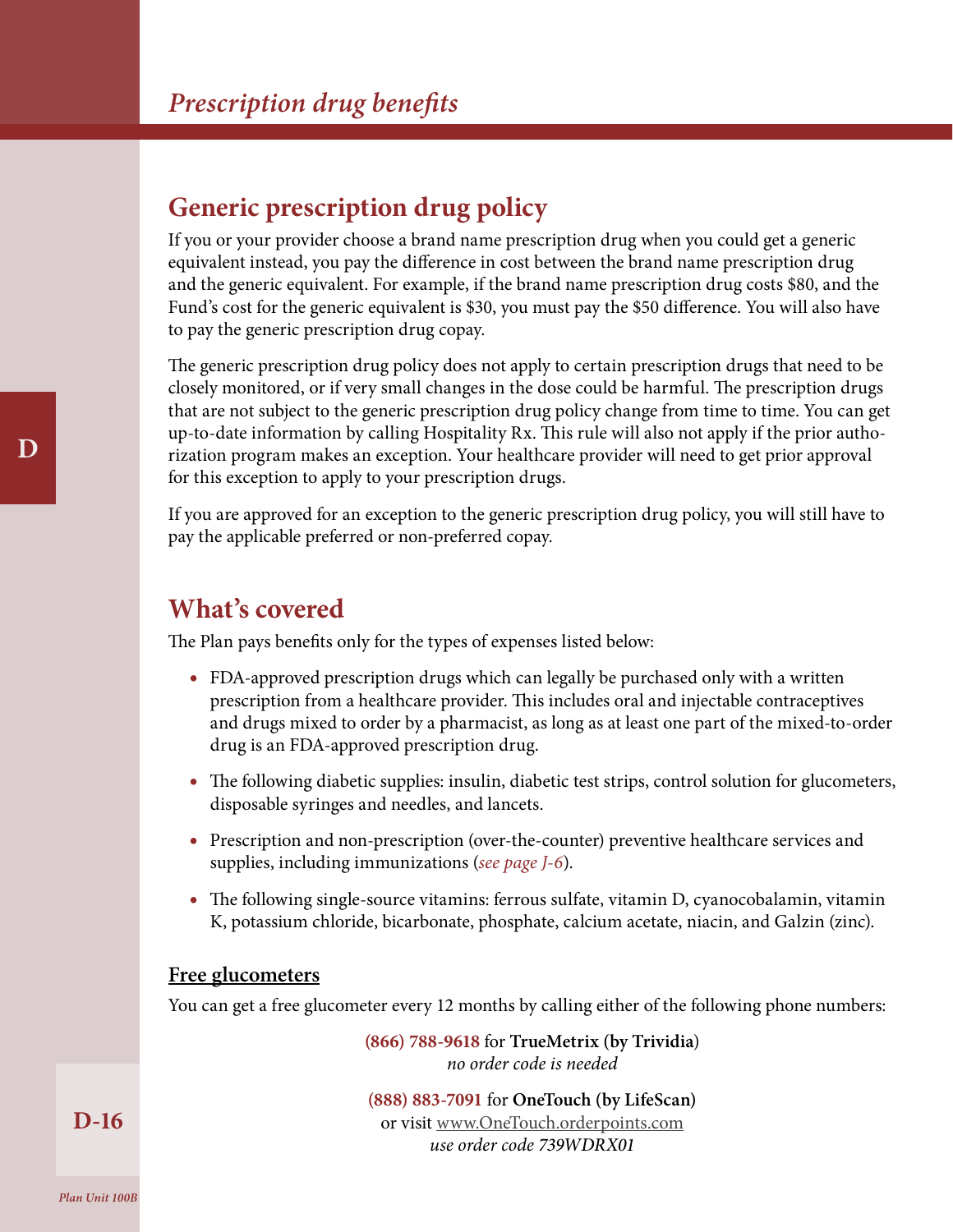If you don't want to use one of the Fund's free glucometers, you have to pay the full cost of the glucometer upfront. You may submit a claim under the medical benefits for the glucometer, but you may not be reimbursed for the full amount (see the cost-sharing required for durable medical equipment on *[page B-4](#page-17-0)*).

#### **Safety and cost containment programs for prescription drugs**

The Fund provides extra protection through several safety and cost containment programs. These programs may change from time to time, and the prescription drugs or types of prescription drugs that are part of these programs may also change from time to time. You and your healthcare provider can always get the most current information by contacting Hospitality Rx at **(844) 813-3860** or visiting [www.hospitalityrx.org.](http://www.hospitalityrx.org)

Safety and cost containment programs help make sure you and your family get the most effective and appropriate care. These programs look at whether a prescription drug is safe for you to take. For example, some prescription drugs cannot be taken together. Safety programs help make sure you are not taking two prescription drugs in a combination that could harm you.

The programs also can help make sure your money is not wasted on prescription drugs that do not work for you. For example, some prescription drugs cause serious side effects in some patients. By limiting your prescription to a limited number of pills, you can make sure the prescription drug is safe for you to take before you pay for a large supply of pills you will have to throw away if you get serious side effects.

*[See page I-9](#page-128-0)* for information about appealing a denied request for prior authorization or appealing a denial of prescription drug benefits.

#### **Prior authorization**

If you have a prescription for certain drugs, your healthcare provider will need to provide your medical records to show that the prescription drug is clinically appropriate for your medical situation. The list of prescription drugs that require prior authorization changes from time to time. Call Hospitality Rx at **(844) 813-3860** for a list of drugs on the prior authorization list, or to get prior authorization for a drug.

Prior authorization is also required for any requests for early refills, and any prescription drug which the U.S. Food and Drug Administration (FDA) is reviewing for known or potential serious risks under a risk evaluation and mitigation strategy.

#### **Step therapy**

In many cases, effective lower-cost alternatives are available for certain prescription drugs. A step therapy program will ask you to try over-the-counter, generic, or preferred formulary versions of prescription drugs first. If the first level of prescription drugs does not work for you, or causes serious side effects, you are "stepped up" to another level of prescription drugs.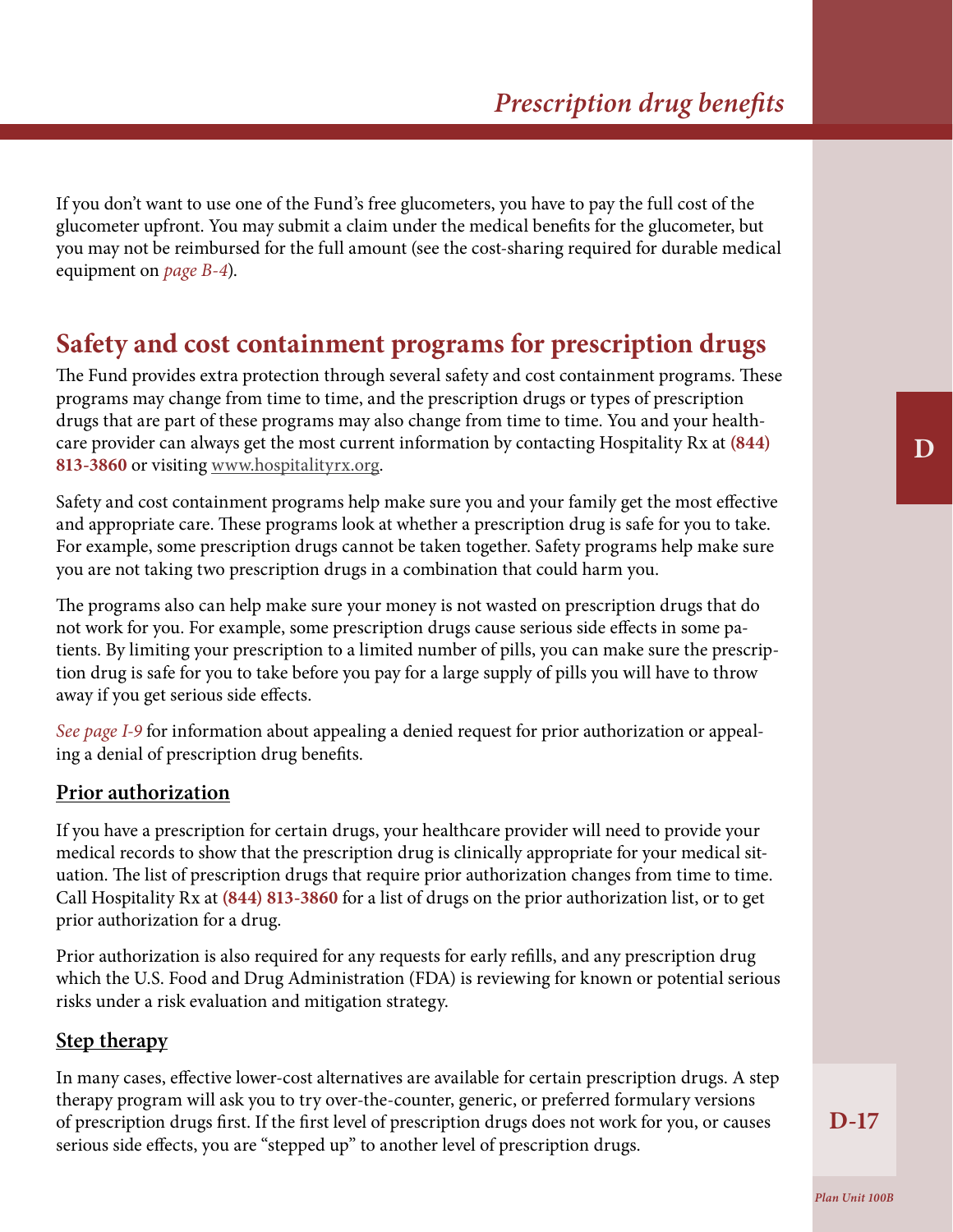For example, if you need an ARB (angiotensin receptor blocker)—used to treat high blood pressure—you may first be asked to try a generic version. If the generic version does not work or causes serious side effects, you may be asked to try a preferred formulary version. If this still does not work, you may be asked to try a non-preferred formulary version.

The list of prescription drugs that require step therapy changes from time to time. Contact Hospitality Rx at **(844) 813-3860** with questions about which prescription drugs require step therapy.

#### **Case management**

The pharmacy case managers may contact you if you take high-cost or specialty drugs or have a chronic long-term health condition. This program will help you make sure you are taking your prescription drugs the way you are supposed to take them. The case managers can also help you manage and monitor your condition, and answer questions about your prescription drugs.

Be sure you talk with the case managers if they reach out to you!

## **Fill and refill limits**

#### <span id="page-47-0"></span>**Quantity limits**

Each prescription fill or refill is limited to the lesser of a 34-day supply or the amount prescribed by your healthcare provider. You will be able to get refills if your provider prescribes more than a 34-day supply. However:

- Birth control drugs that are only available in 90-day quantities (such as Seasonale®) or that use a steady hormone release over time (such as NuvaRing®) will be filled based on one application or one unit, as applicable.
- Male impotency drugs are limited to 6 applications per month and to a 3-month initial supply.
- If you use the mail-order pharmacy, you can get up to a 60-day supply at a time.
- If a safety or cost containment program limits the drug to a smaller quantity, the drug will only be filled up to the amount allowed under that program.

You generally cannot refill a prescription earlier than allowed under any applicable guidelines, safety or cost containment programs, or other Plan rules, but in some cases, you may be able to refill a prescription sooner than is usually allowed. For example, you may get an early refill if:

- You show you will be out of the country when you will run out of a prescription drug.
- Your drug is lost or stolen.
- You run out of a drug too soon because you misunderstood the instructions or accidentally used too much (limited to one early refill per lifetime for that drug).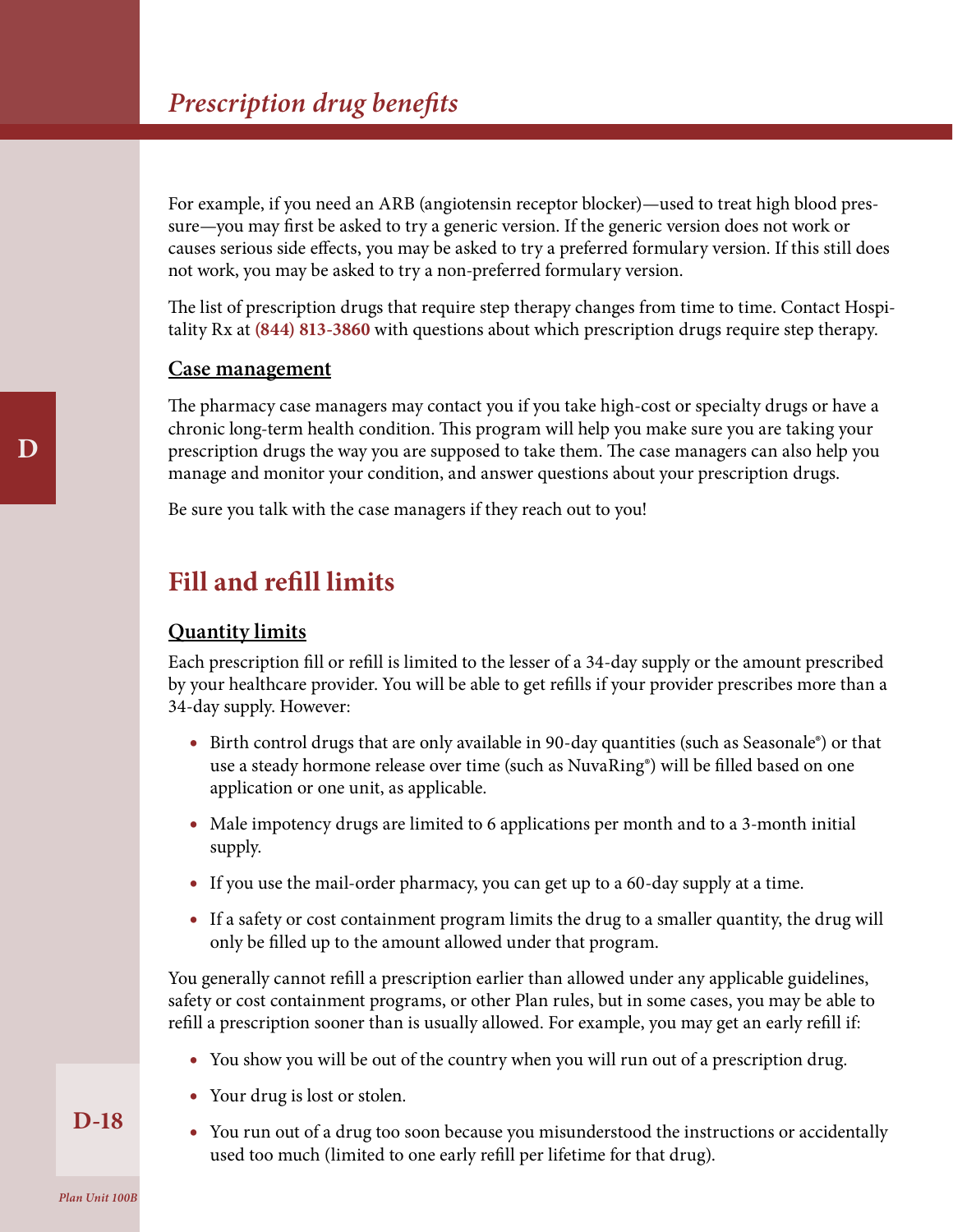An early refill is subject to the quantity limits explained above, **plus** the refill quantity will not exceed the time for which you are eligible for benefits. The Fund may apply a surcharge of up to \$50 (or the cost of the drug, if less) in addition to the applicable copay after the first early refill of a drug each year, and you may be required to participate in the pharmacy case management program.

Call Hospitality Rx at **(844) 813-3860** if you need an early refill of a drug.

#### **Exceptions to the standard quantity limits**

There are certain prescription drugs that many providers prescribe at higher dosages (for example, more pills taken at one time or more often during the day) than approved by the FDA. Coverage for these prescription drugs will be limited to a 30-day supply. To help protect you and your family, in these situations you may get a smaller supply of a prescription drug than as described in the previous section.

You or your healthcare provider can call for information about these quantity limits. Your healthcare provider may also call to get an exception to these rules.

#### **Mail-order pharmacy**

You can save money by using Hospitality Rx's mail-order pharmacy: WellDyneRx Home Delivery. If you need a prescription drug to treat a chronic, long-term health condition, you can order these prescription drugs through the mail-order pharmacy. You can get up to a 60-day supply of your prescription drug (sometimes called a "maintenance" prescription drug) for the same copay you would pay for a 34-day supply at a retail pharmacy.

You can order from the mail-order pharmacy by mail, by phone, or on the internet.

**WellDyneRx Home Delivery (844) 813-3860** [www.mywdrx.com](http://www.mywdrx.com) *(Registration is required)*

## <span id="page-48-0"></span>**Specialty pharmacy**

You must use the specialty pharmacy to purchase all specialty prescription drugs. The only exception is for drugs prescribed to treat HIV/AIDs. You should go to the specialty pharmacy for these drugs, but you can get these drugs from any network pharmacy.

The specialty pharmacy provides prescription drugs for certain chronic or difficult to treat health conditions, such as multiple sclerosis (MS) or Hepatitis C. Specialty prescription drugs often need to be handled differently than other prescription drugs, or they may need special administration or monitoring. Using the specialty pharmacy gives you access to pharmacists and other healthcare providers who specialize in helping people with your condition. The specialty pharmacy staff **D**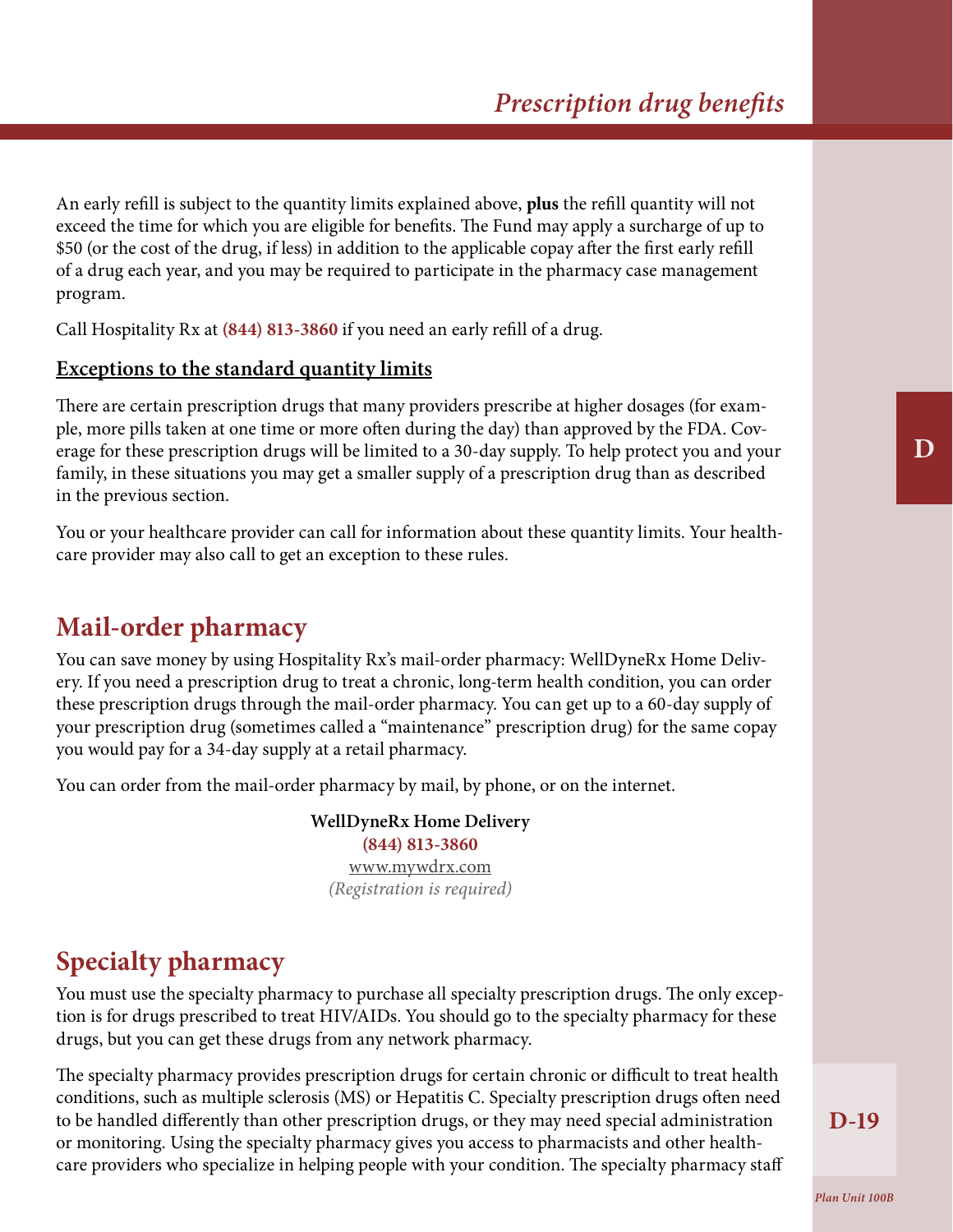can help make sure your prescription gets refilled on time, and can answer questions about your prescription drugs and your condition.

> **Walgreens Specialty Pharmacy (877) 647-5807**

Walgreens Specialty Mail Order pharmacy is different than Walgreens retail pharmacies. Walgreens retail pharmacies (brick and mortar buildings) are still out of network.

#### <span id="page-49-0"></span>**What's not covered**

*[See page E-2](#page-75-0)* for a list of the Plan's general exclusions and limitations. In addition to that list, the following types of prescription drug treatments, services, and supplies are not covered under the prescription drug benefit:

- Prescription drugs that have not been approved by the FDA. However, the Fund may cover prescription drugs not approved by the FDA in certain situations. You or your healthcare professional may ask for an exception through the prior authorization program.
- Specialty prescription drugs, other than those used to treat HIV/AIDS, if you do not use the specialty pharmacy.
- Experimental or investigational drugs.
- Fertility drugs.
- Prescriptions or refills in amounts over the quantity limits (*[see page D-18](#page-47-0)*).
- Non-sedating antihistamines or histamine receptor blockers.
- Over-the-counter proton pump inhibitors.
- Vitamins, dietary supplements, or dietary aids, except those specifically listed as a covered expense.
- New-to-market prescription drugs until the Fund or its representative has reviewed and approved the prescription drug.
- High-cost "me too" drugs, unless the Fund or its representative approves an exception through the prior authorization program. "Me-too" drugs usually have only very small differences in how they work, but are considered "new" drugs with no generic equivalent. Often, the manufacturer charges high prices for these drugs even though there are other drugs available that work just as well for a lower cost.
- Drugs that require review under a safety or cost containment program (such as a drug that requires prior authorization, or a drug subject to the step therapy program) if that safety or cost containment program is not followed, or does not approve the drug.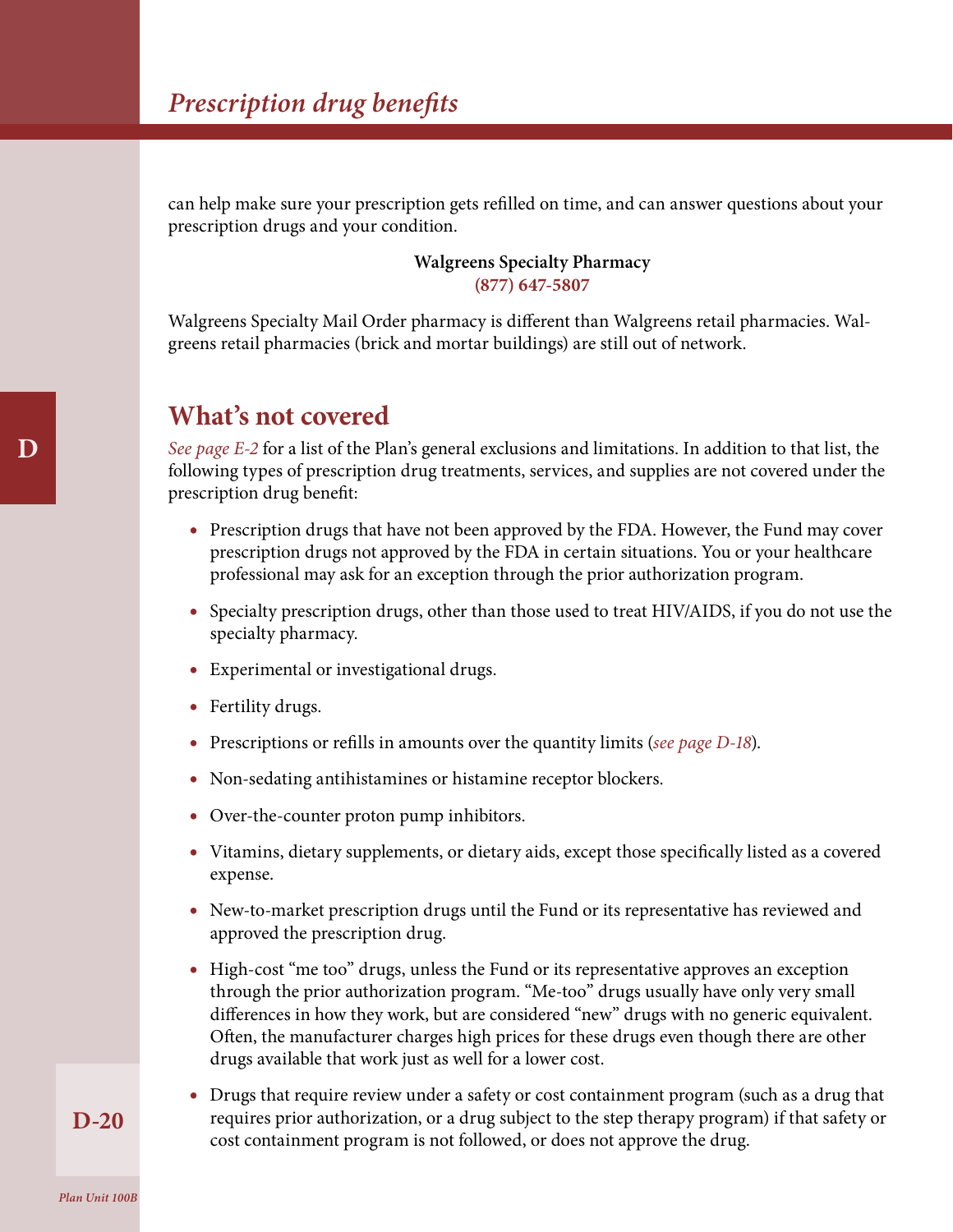- Drugs, medications, or supplies that are not for an FDA-approved indication, that are not covered under the Plan's or Plan's designee's claims processing guidelines or any other internal rule, including but not limited to any national guidelines used by the medical community.
- Glucometers, other than those the Fund gives to you for free. You may be able to get a glucometer through the medical benefits if you do not want to use one of the free ones, but you will usually have to pay part or all of the cost.
- Rogaine and other drugs to prevent hair loss.
- Drugs or medications used, consumed or administered at the place where it is dispensed, other than immunizations. (These drugs may be covered under your medical benefits.)
- Diagnostics or biologicals.
- Drugs used for cosmetic reasons.
- Weight control drugs, unless for the treatment of morbid obesity under the direct supervision of a healthcare provider, and authorized in writing by the Plan.
- Human growth hormone, except to treat emaciation due to AIDS.
- Drugs or other covered supplies not purchased from a network pharmacy.
- Medical foods (medical foods may be covered under the medical benefit *[See page D-8](#page-37-0)*).
- For Class II: All expenses other than covered expenses considered preventive healthcare services (*[see page J-6](#page-139-0)*).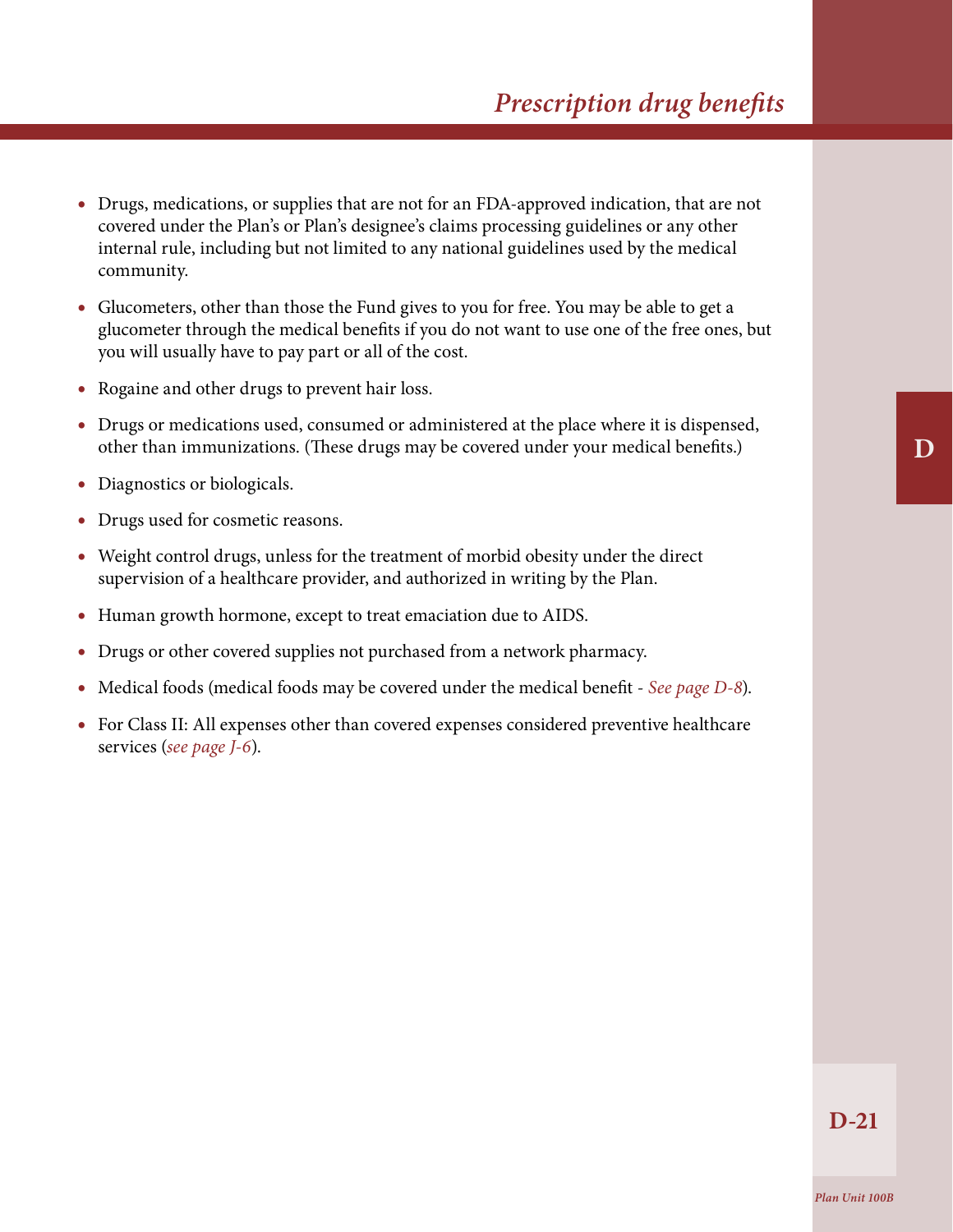### **D-22**

*Plan Unit 100B*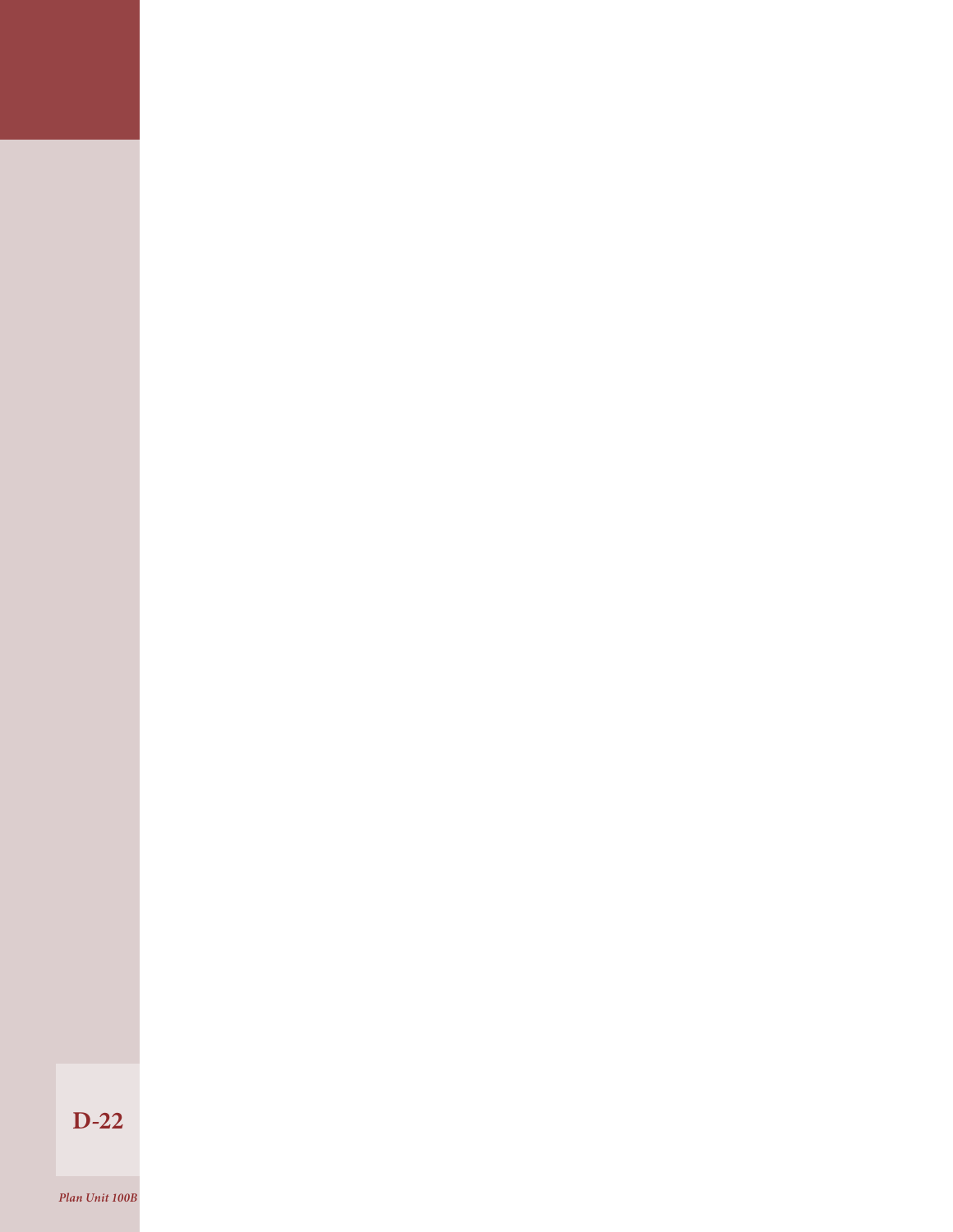## <span id="page-52-0"></span>*Hearing aid benefit*

## Learn:

- $\blacktriangleright$  What the Plan pays.
- $\blacktriangleright$  What types of services and supplies aren't covered.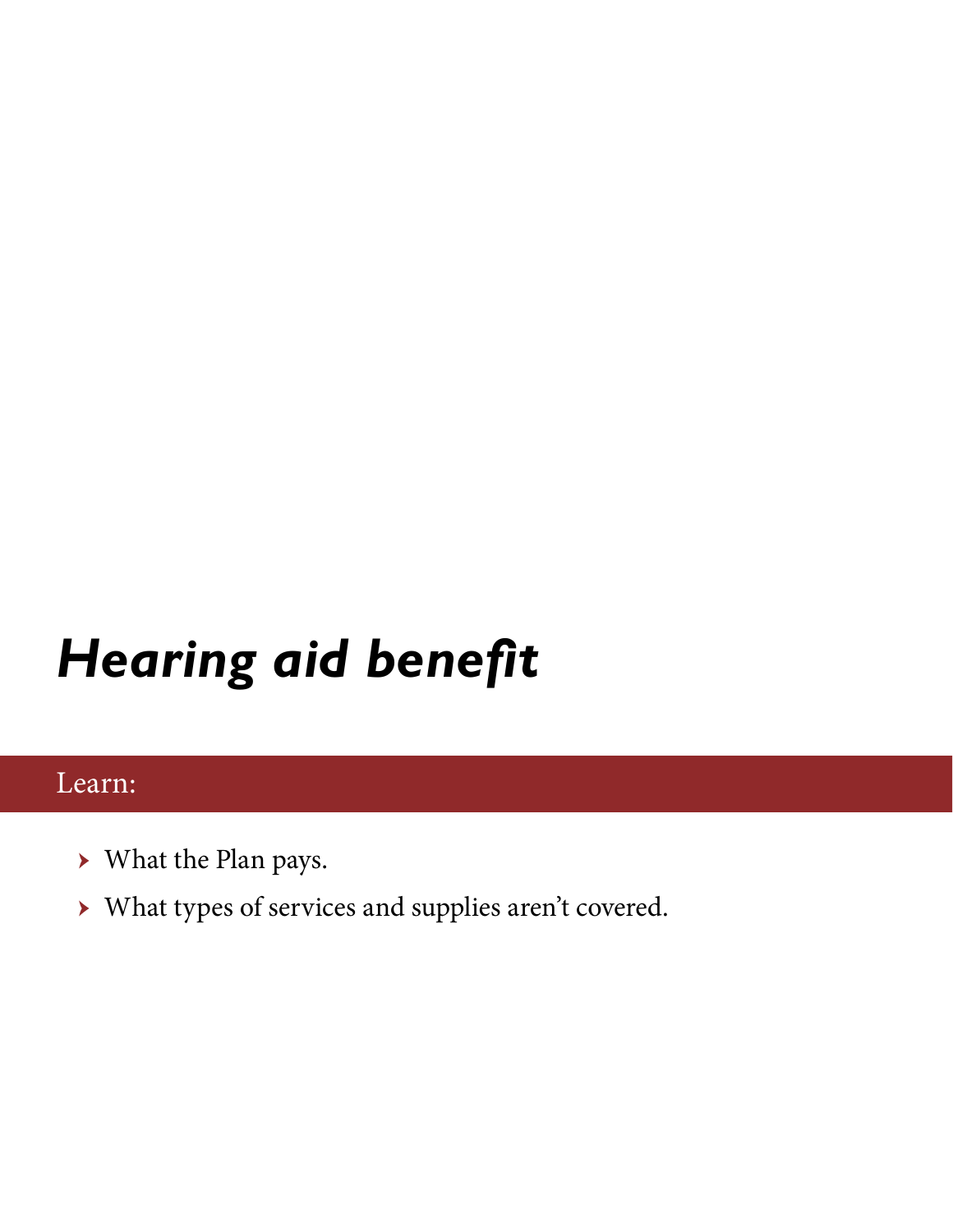#### **This benefit is available under Class I only.**

The Plan provides benefits for hearing aids prescribed by any licensed hearing healthcare professional, including an audiologist, otologist, or otolaryngologist. You must get services while covered under the Plan. If you are examined and a hearing aid is ordered, but your eligibility ends before you get the hearing aid, no benefits are payable unless the hearing aid is delivered within 60 days of your exam and no more than 30 days after your coverage ends.

| Hearing Aid Benefit - Class I                                                                                            | What the Plan Pays |  |
|--------------------------------------------------------------------------------------------------------------------------|--------------------|--|
| Maximum benefit per 24-month benefit period<br>The benefit period begins with the date a hearing aid is first delivered. | \$500              |  |

#### **What the Plan pays**

Benefits for a hearing aid are payable up to a maximum of \$500 per benefit period. The benefit period starts with the date the hearing aid is delivered.

#### **What's not covered**

*[See page E-2](#page-75-0)* for a list of the Plan's general exclusions and limitations. In addition to that list, the following treatments, services, and supplies are not covered under the hearing aid benefit:

- Hearing examinations.
- Hearing aids not prescribed by a licensed healthcare professional.
- Services for speech pathology, speech readings, or lessons in lip reading.
- Rental or purchase of amplifiers.
- Replacement of a hearing aid for any reason within 24 months of delivery.
- Hearing aid repair.
- Hearing aid batteries.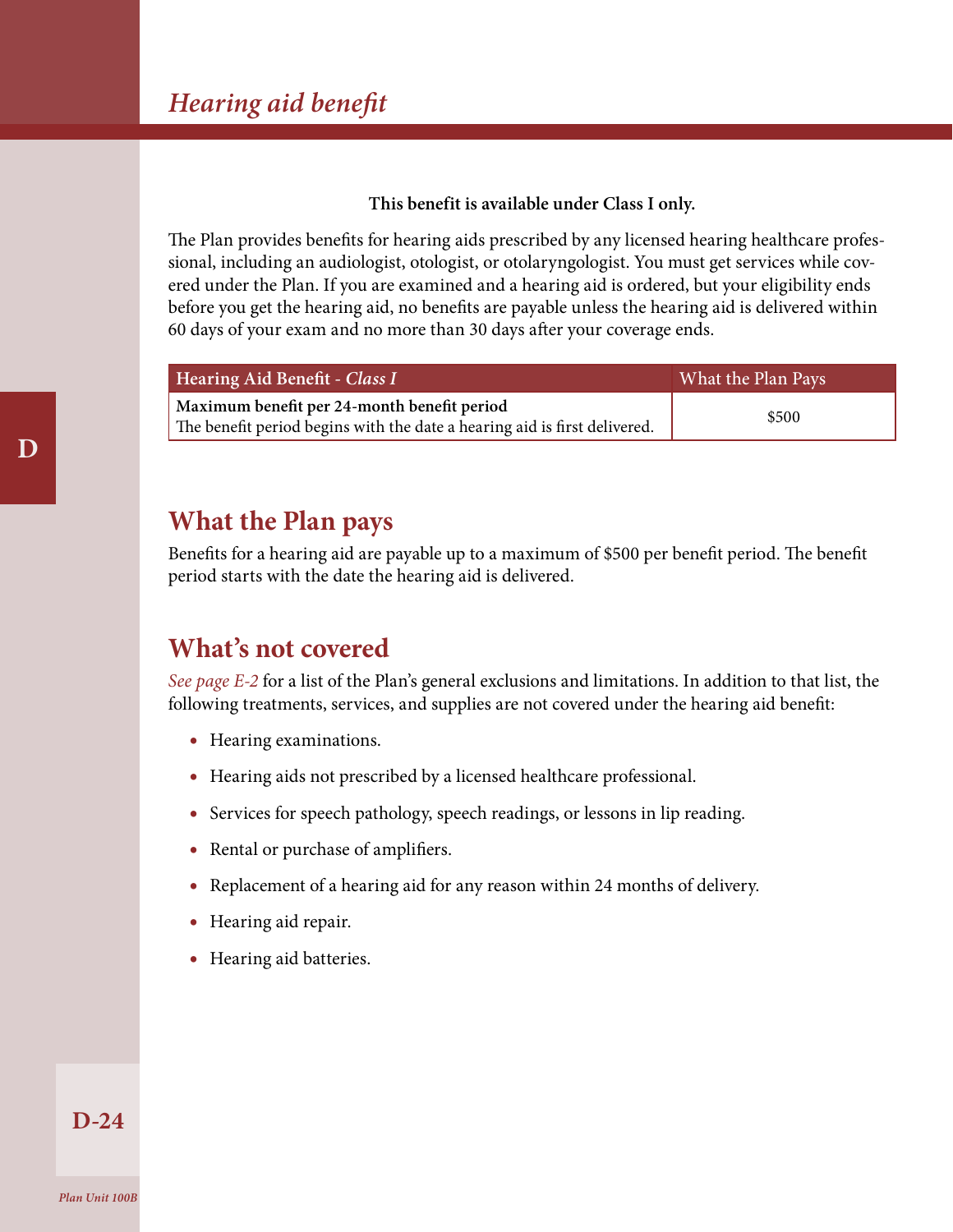## *Dental benefits*

## Learn:

- ӹ What you pay for your covered dental care.
- $\rightarrow$  What the maximum benefits are.
- ӹ How to find out what your dental care will cost you before you get treatment.
- $\rightarrow$  What types of dental care the Plan covers.
- ӹ What types of dental care are not covered.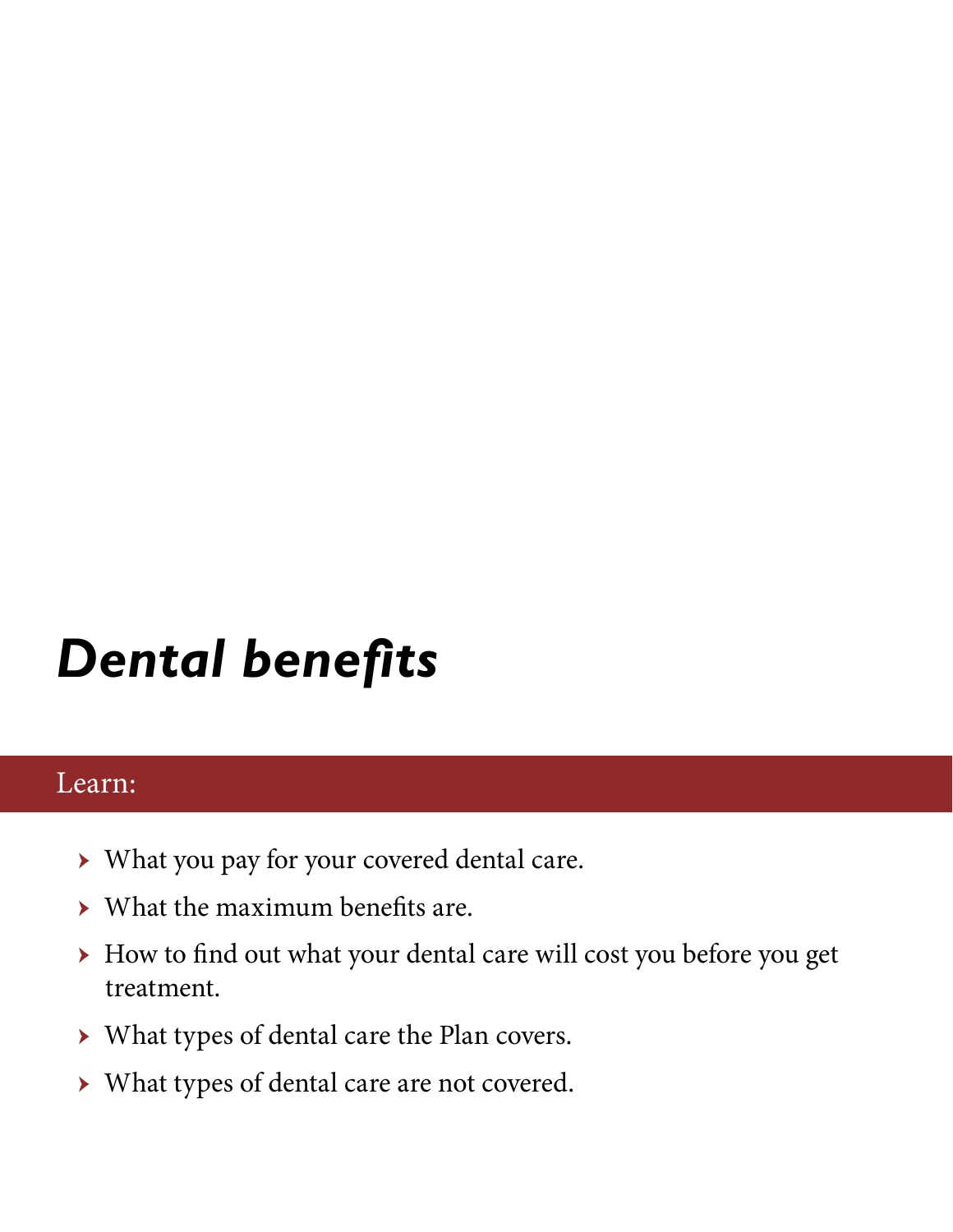#### **This benefit is available under Class I and Class II.**

UNITE HERE HEALTH has contracted with EmblemHealth to provide dental benefits for you and your dependents. Your dental benefits are provided under the terms of an insurance contract underwritten by Group Health Incorporated (GHI) and administered by EmblemHealth. If there is a conflict between this summary and the terms of the insurance contract, the insurance contract governs. Contact EmblemHealth at **(800) 624-2414** if you have any questions about your dental benefits or to obtain a certificate of insurance.

| Dental Benefits Class I and II -<br>What You Pay          | <b>EmblemHealth</b><br><b>Dental Preferred</b><br><b>Network Providers</b>                           | <b>Non-Network Providers</b>                         |  |
|-----------------------------------------------------------|------------------------------------------------------------------------------------------------------|------------------------------------------------------|--|
| Maximum Benefit each Year                                 | \$1,500 per person for non-orthodontic services, including up<br>to \$1,000 for non-network services |                                                      |  |
| Deductible                                                | \$0                                                                                                  |                                                      |  |
| <b>Preventive and Diagnostic Services</b><br>and Fillings | \$0                                                                                                  | You pay the difference<br>between the Plan's benefit |  |
| <b>Basic Restorative</b>                                  | 20%                                                                                                  | (fee-for-service) and the                            |  |
| <b>Major Restorative</b>                                  | 50%                                                                                                  | dentist's charge                                     |  |
| Orthodontic Services -<br>limited to children under 19    | Plan pays up to \$500 per child<br>per lifetime                                                      | Not covered                                          |  |

## **Network vs. non-network providers**

The Plan pays benefits based on whether you get treatment from a network provider or a non-network provider. If you use a provider in the EmblemHealth Dental Preferred network, you may pay less for your dental care. Using a non-network dentist may cost you more.

To locate a network provider near you, contact:

**EmblemHealth** toll free: **(800) 624-2414** [www.emblemhealth.com](http://www.emblemhealth.com)

## **What you pay**

When you use a network provider, preventive services like cleanings and x-rays and certain restorative services like a simple filling are covered at no cost to you. For other covered services, you have to pay a percent of the allowable charge (coinsurance).

When you use a non-network provider, the Plan pays the dentist's charge up to a maximum bene-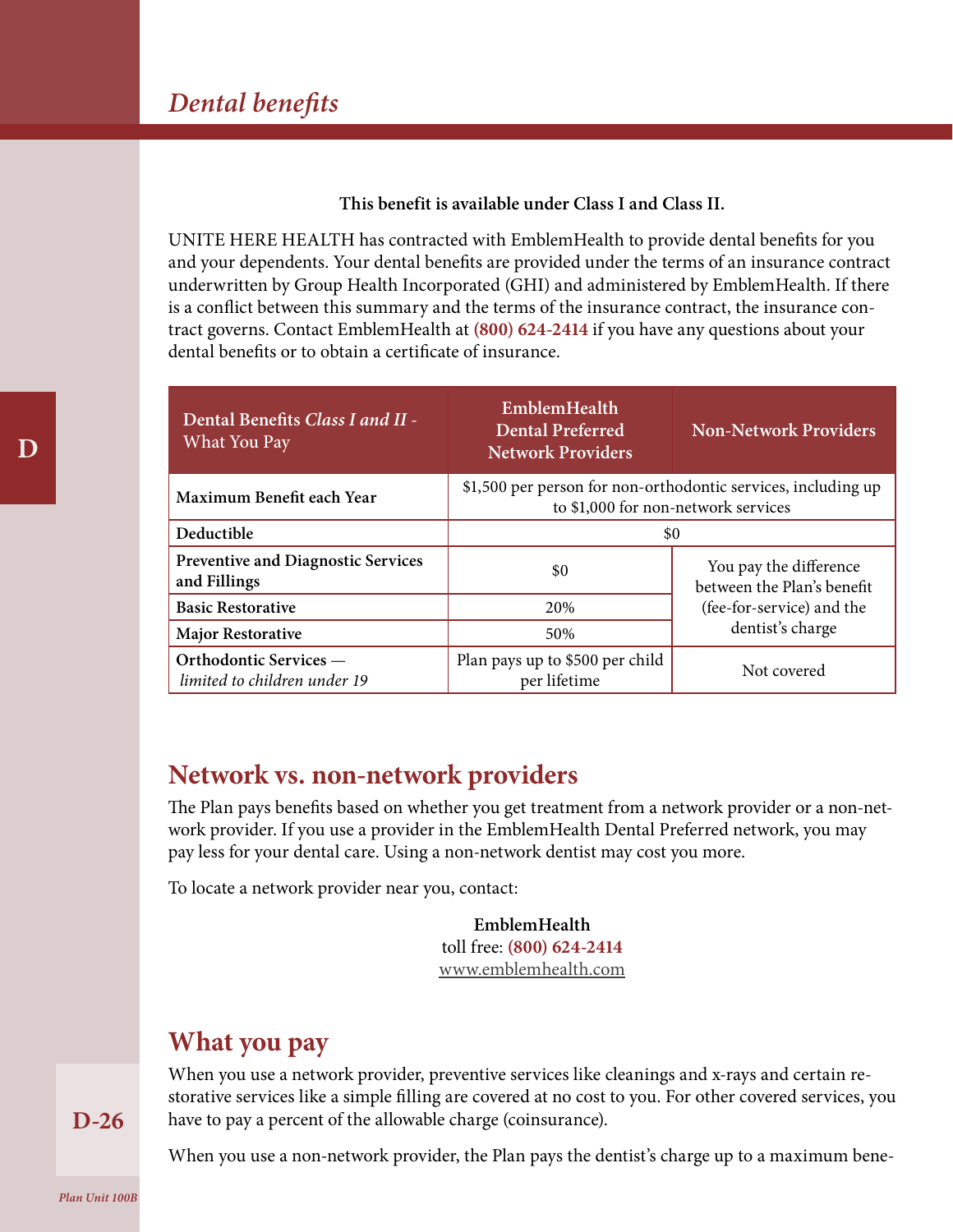fit for each covered dental service (sometimes called a fee-for-service benefit). You are responsible for any amounts over the Plan's maximum benefit up to the dentist's charge.

Whether you use a network or a non-network provider, you must also pay any expenses that are not considered covered expenses. *[See page D-29](#page-58-0)* for information about what's not covered.

## **Maximum benefits**

#### **Dental care maximum benefit for non-orthodontic care**

The Plan pays up to \$1,500 per person each year, including up to \$1,000 for non-network services. Once the Plan pays the maximum for your dental care during a benefit year, the Plan will not pay any more benefits for your dental care for the rest of that benefit year.

#### **Orthodontic care maximum benefit**

Orthodontic care is only covered for dependent children under age 19. The Plan pays 100% of the first 20 months of active comprehensive orthodontic treatment, up to a lifetime maximum of \$500 per covered dependent child for network orthodontic care. Once the \$500 maximum is reached, the Plan will not pay any more benefits for the child's orthodontic care.

#### **Predetermination of dental benefits**

Predetermination of benefits is a process you can use to have EmblemHealth review and estimate benefits before you get certain services. If your dentist recommends oral surgery, prosthetic services, appliances, or orthodontic services, you can ask for a predetermination of benefits. This step protects you and your dentist. You will know in advance how much the Plan will pay for your dental treatment, as long as you are still eligible for benefits. Predetermination of benefits is not available for preventive and diagnostic services or basic restorative services.

Predetermination of benefits does not guarantee what benefits the Plan will pay or that any benefits will be paid for dental treatment or services provided. As always, any treatment decisions are between you and your dentist. Contact EmblemHealth at **(800) 624-2414** for more information about how to get a predetermination of benefits.

#### **What's covered**

The Plan covers dental services that are medically necessary, in accordance with accepted standards of dental practice, and included as covered services under the policy with EmblemHealth. There are limits on how often certain services are covered. There may also be age limits for certain services, and other limitations may apply. Some of the most common covered services are shown below. For more information, or for a complete list, contact EmblemHealth.

**D**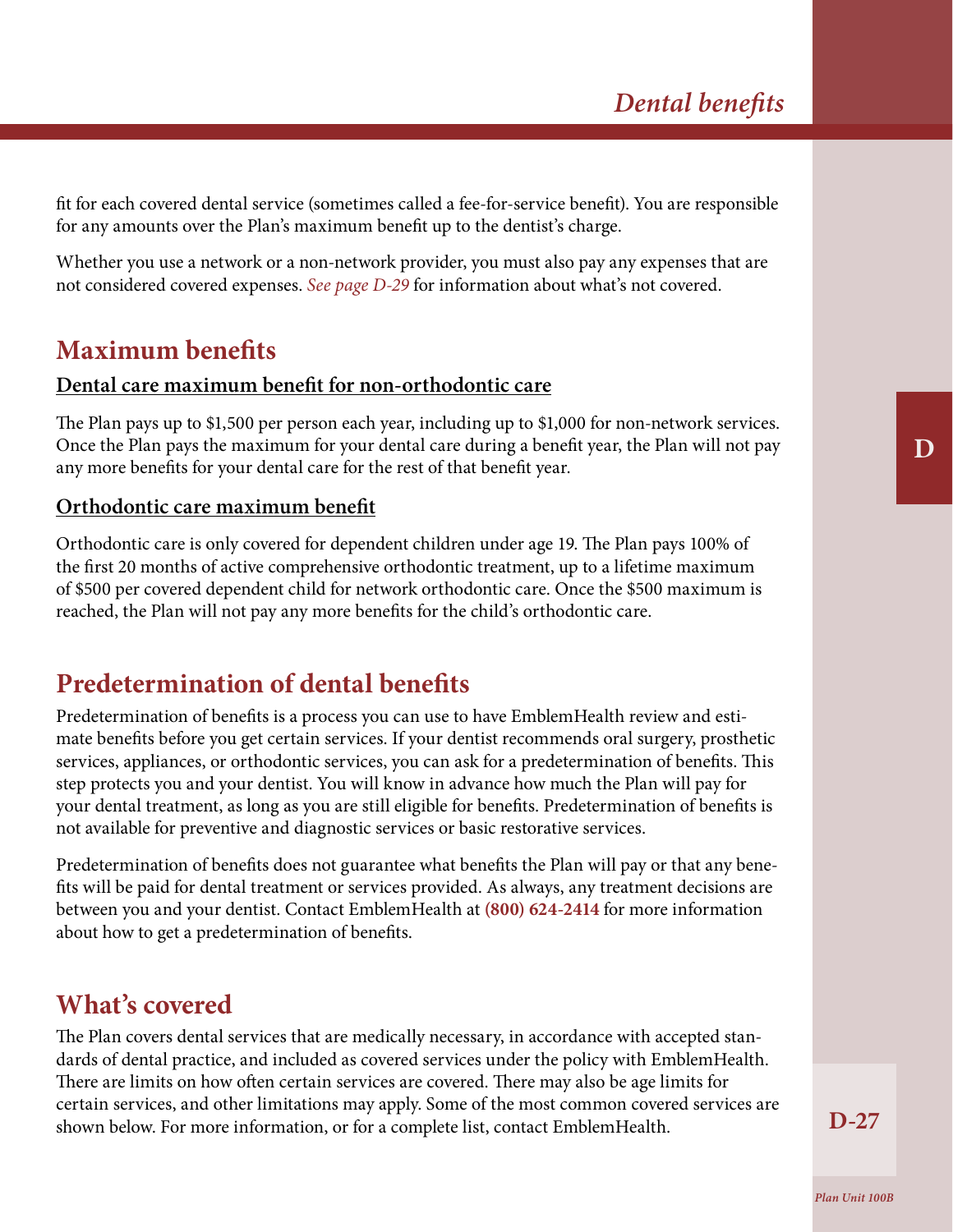#### **• Preventive and diagnostic services**.

- ▶ Prophylaxes (cleanings) and exams—2 every calendar year.
- ӹ X-rays—4 bitewing x-rays every calendar year. 1 full-mouth series or 1 panoramic film once every 3 years.
- ӹ Fluoride treatments for dependent children until the end of the calendar year the child turns 19—1 every calendar year.
- ▶ Sealants—1 per tooth, every 3 years from age 6 to age 14.
- ӹ Space maintainers for dependent children until the end of the calendar year the child turns 19—1 per lifetime.
- $\triangleright$  Mouth guards for dependent children until the end of the calendar year the child turns 19—1 per lifetime.

#### **• Basic restorative services.**

- $\triangleright$  Simple extractions.
- $\triangleright$  Basic restorations (fillings).
- ▶ Palliative services (relief of pain)—1 service per calendar year, emergencies only.
- ▶ Repair of dentures—replacement of broken teeth or clasps, recementation of inlays, crowns, bridges, and space maintainers, replacement of broken facings.
- Tests and laboratory exams (biopsy and examination of oral tissue).
- **• Major restorative services.**
	- $\triangleright$  Endodontics (root canal therapy).
	- ▶ Periodontics (treatment of diseases of the gum and jaw)
		- $-$  5 periodontal treatments per calendar year.
		- $-1$  type of periodontal surgery and 1 graft per quadrant.
	- $\triangleright$  Oral surgery.
	- $\blacktriangleright$  Anesthesia and IV sedation.
	- ӹ Fixed and removable prosthetics—immediate and permanent dentures, full or partial, repair, and crowns over implants.
		- Replacement or substitution of appliances covered only after 5 years since appliance was inserted.
- Orthodontics for dependent children until the end of the month the child turns 19.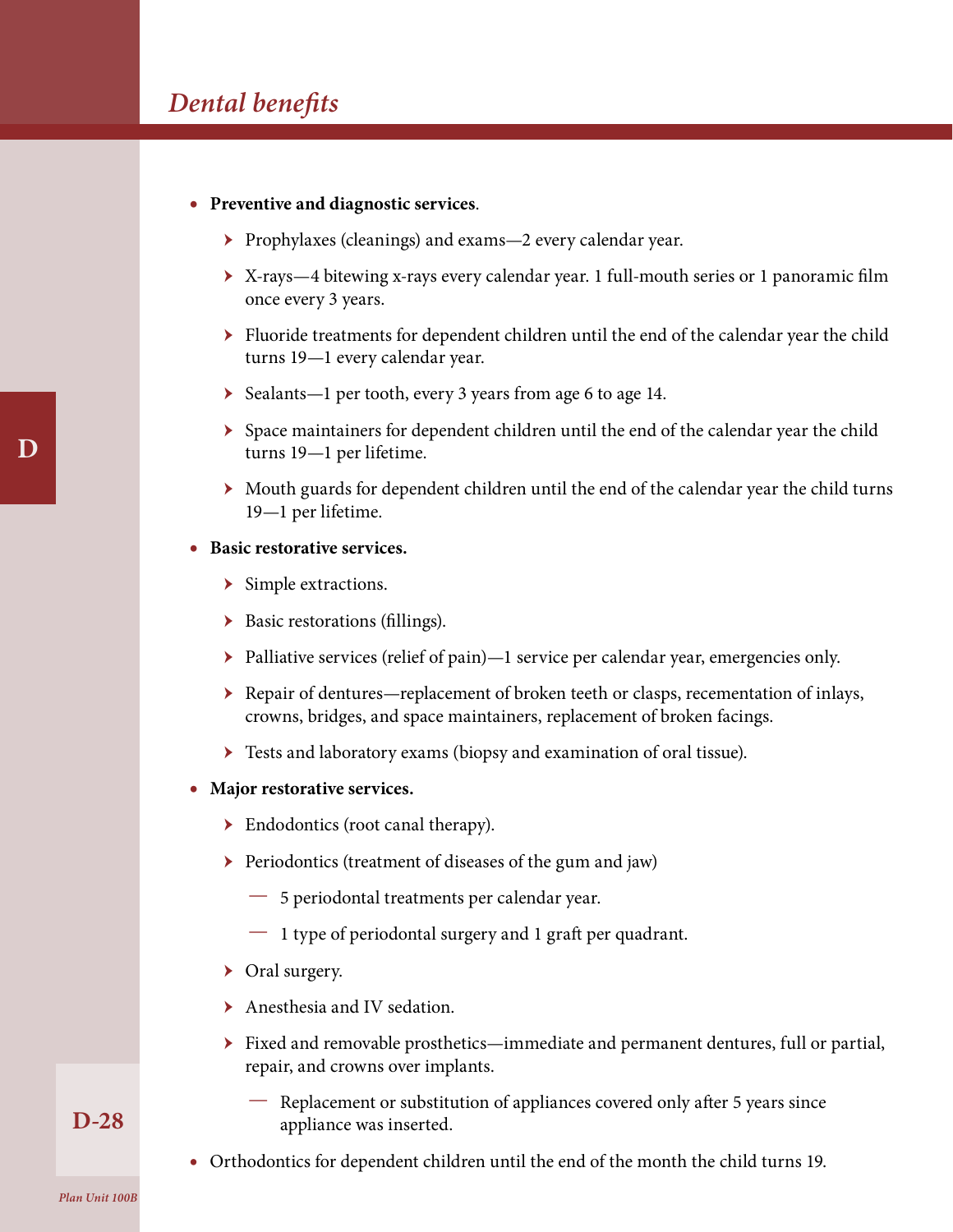## <span id="page-58-0"></span>**What's not covered**

The following types of dental treatments, services, and supplies are not covered:

- Cosmetic surgery or treatment, unless otherwise medically necessary.
- Services for which no charge is incurred.
- Services that do not conform to accepted standards of dental practice, or that are considered experimental.
- Services not listed as covered in the EmblemHealth policy.
- Services covered under the law of any state or the United States (for example, Medicaid).
- Any service for which automobile no fault insurance benefits are recovered or recoverable.
- Services rendered by a member of your immediate family.
- Care for any injury, condition, or disease if payment is available under a Workers' Compensation or similar legislation.
- Clinical laboratory services, x-ray, or imaging services or other services provided pursuant to a referral prohibited by Section 238-a(1) of the New York State Public Health law. This law prohibits your dentist from making referrals for such services to providers in which your dentist, or a member of their immediate family, has a financial interest.
- Charges for items and services used or provided by dentists to comply with federal, state, and local laws and regulations, unless specifically listed as covered in the policy.
- Prescription drugs and medications (Prescriptions may be covered under your prescription drug benefits—*[see page D-13\)](#page-42-0).*
- When a more costly material or service is substituted for a less costly material or service having the same function, the allowance for the less costly material or service will be applied.
- Services rendered for any injury or condition due to war or any act of war, whether declared or undeclared.
- Services or supplies for the treatment of temporomandibular joint (TMJ) dysfunction syndrome.
- Costs incurred for behavioral management are not covered (hospital or facility charges may be covered under the medical benefits — *[see page D-10](#page-39-0)* ).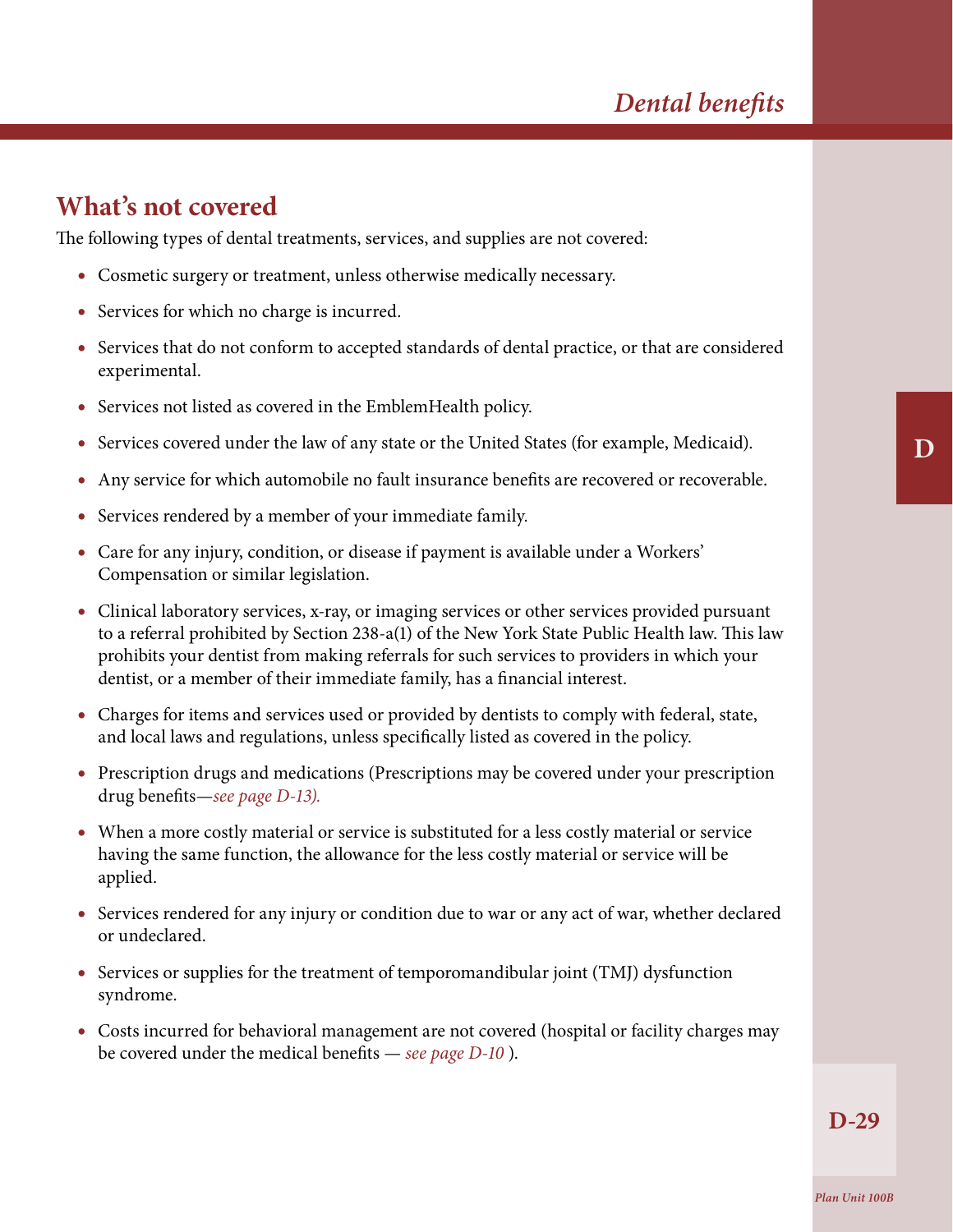## **D-30**

*Plan Unit 100B*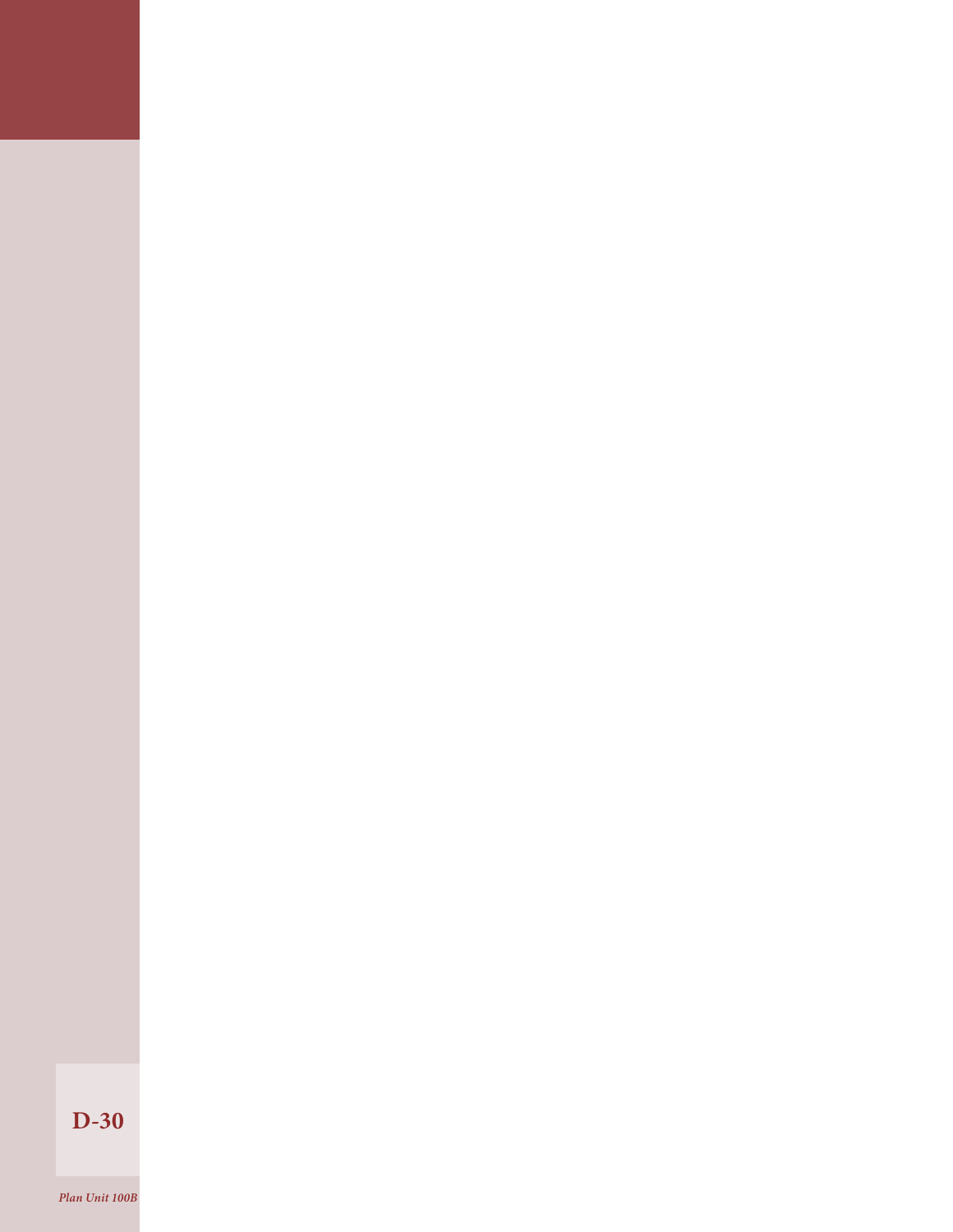## *Vision benefits*

## Learn:

- ӹ Why network providers can save you money.
- ӹ What you pay for your covered vision care.
- $\rightarrow$  What the Plan pays.
- $\rightarrow$  What types of vision care are covered.
- ӹ What types of vision care are not covered.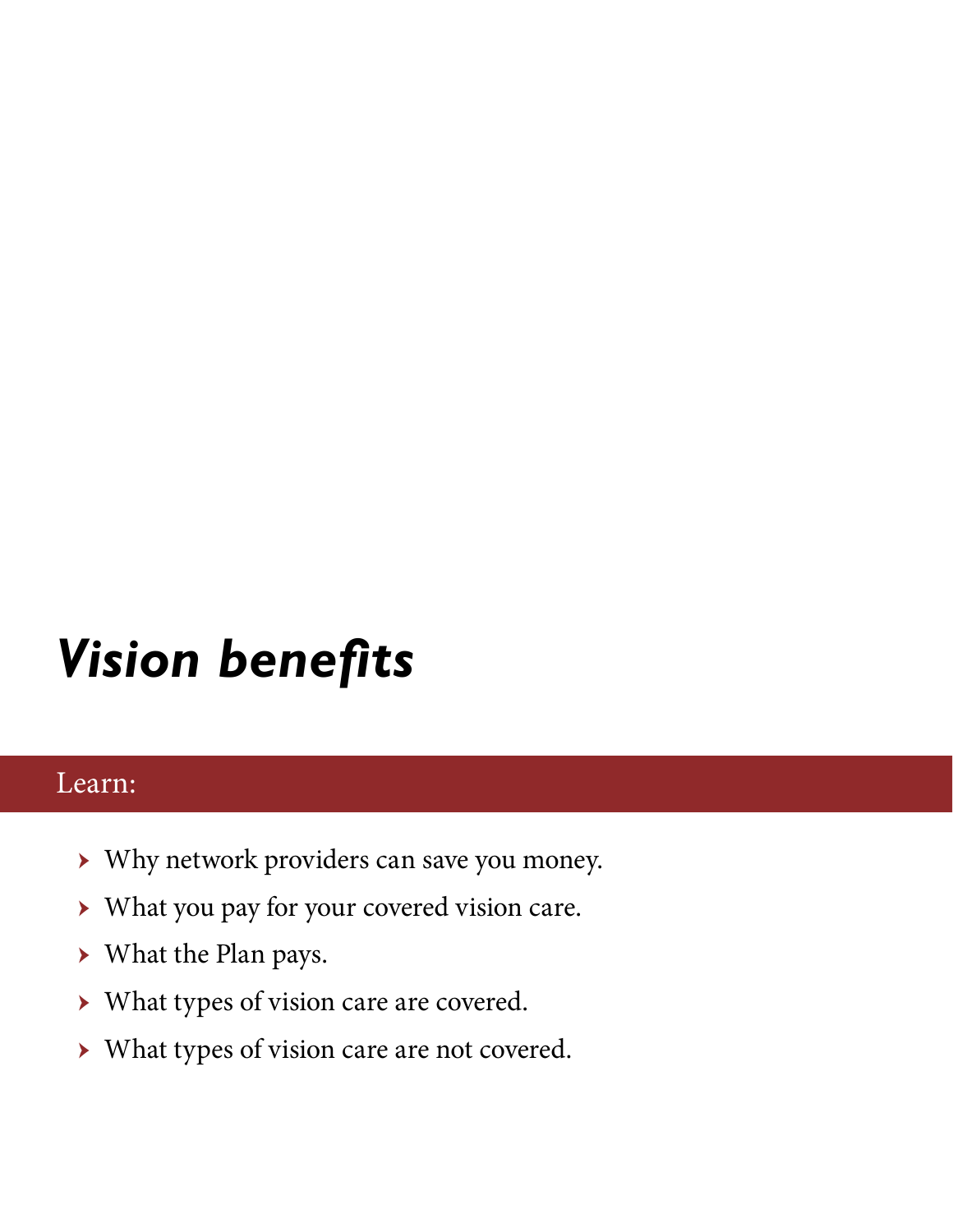#### **This benefit is available under Class I and Class II.**

UNITE HERE HEALTH has contracted with Davis Vision to administer the vision benefits provided to you and your dependents.

| Vision Benefits Class I and II - What You Pay                      |                                                                                                         |                                                                                                                                  |  |
|--------------------------------------------------------------------|---------------------------------------------------------------------------------------------------------|----------------------------------------------------------------------------------------------------------------------------------|--|
| <b>Description of Services</b><br>benefits covered every 24 months | <b>Davis Vision Provider</b>                                                                            | <b>Non-Network Provider</b>                                                                                                      |  |
| Eye Exam                                                           | \$0                                                                                                     |                                                                                                                                  |  |
| Frames                                                             | \$0 for frames in the Davis<br>Vision Fashion or Designer<br>collection                                 | Plan benefits limited to persons<br>residing outside of the states                                                               |  |
| Lenses                                                             | \$0                                                                                                     | of NY, NJ, PA, FL and to \$100                                                                                                   |  |
| <b>Elective Contacts</b><br>(provided instead of glasses)          | \$0<br>You get up to a \$100 allowance<br>for non-Davis Vision contacts<br>(including exam and fitting) | for any combination of routine<br>services, including materials<br>(maximum does not apply to<br>exams for children under age 5) |  |
| <b>Medically Necessary Contacts for</b><br>Keratoconus             | Plan pays up to \$100 with prior<br>approval                                                            |                                                                                                                                  |  |

#### **Network and non-network vision providers**

The Plan pays benefits based on whether you get treatment from a network provider or a non-network provider.

To locate a network provider near you, contact:

**Davis Vision** toll free: **(800) 999-5431** [www.davisvision.com](http://www.davisvision.com) *(Register for detailed information)*

If you choose a network provider, you can also get discounts on frames and contacts that are not in the Davis Vision collection.

All services must be received by a network provider, unless you or your covered dependent live outside the states of New York, New Jersey, Pennsylvania, and Florida. If you live outside these states and choose an out-of-area provider, you must pay the provider directly and then submit a claim for reimbursement (see *[page I-3](#page-122-0)* for details). You can submit one claim per service each benefit period (24 months).

**D-32** You can split your benefits by receiving your eye exam, lenses and frame or contact lenses on different dates or through different provider locations. Though, Davis Vision recommends getting all services from one network provider to maximize your benefit value.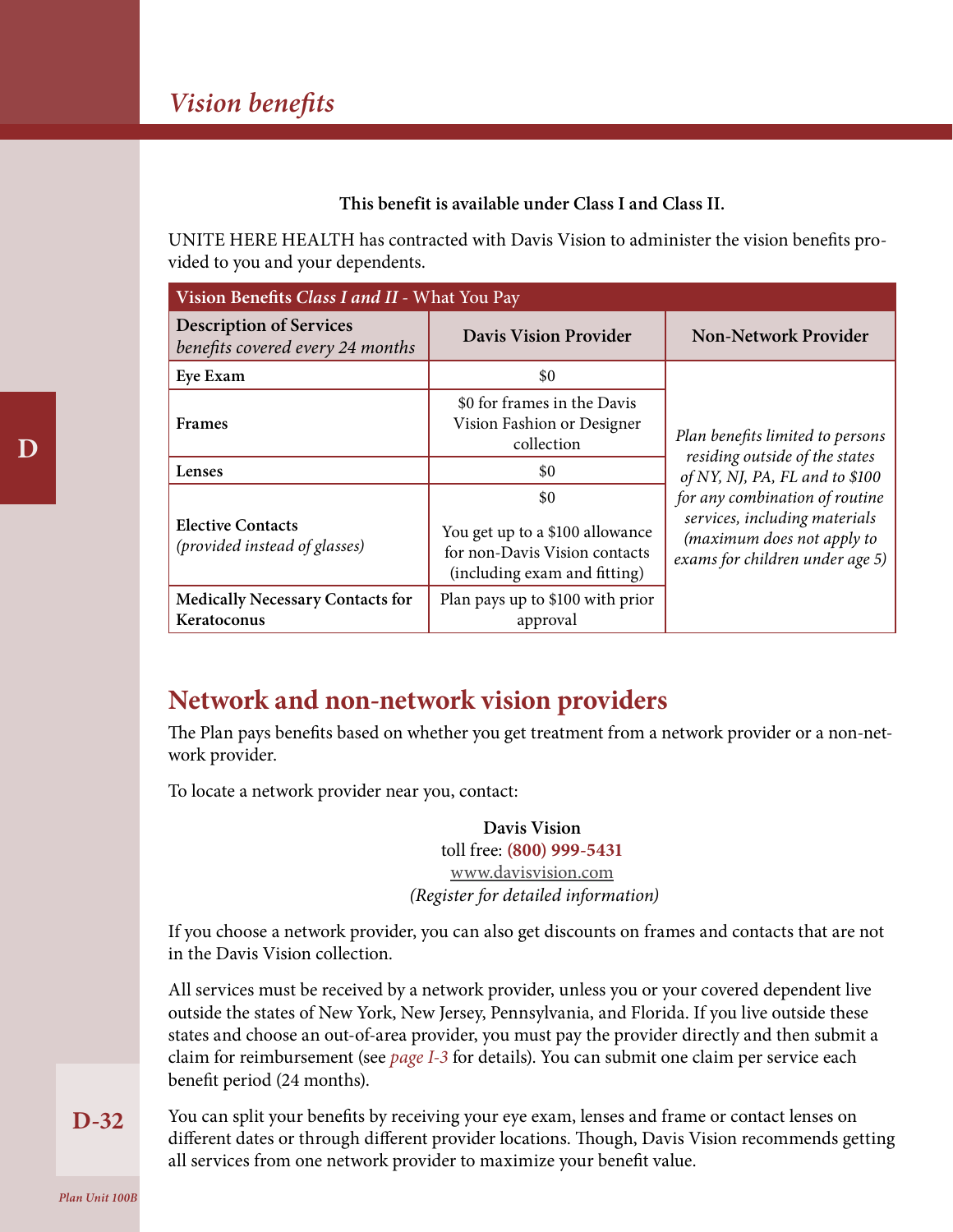## **What you pay**

You pay nothing for covered eye exams, and standard spectacle lenses and frames. You pay for any expenses the Plan does not cover, including costs that are more than any maximum benefit or allowance. You may get discounts for any amounts over the Plan's network allowance.

#### **Upgrade options through network providers**

If you use a network provider, you can get certain upgrades or options for a discounted fixed fee (in addition to any basic copay). Upgrades and options include, but may not be limited to, premier collection frames, progressive lenses, scratch protection plans, anti-reflective coatings, ultraviolet coating, polycarbonate lenses, high index lenses, and polarized and photosensitive lenses. Get your questions about upgrades and options answered by contacting Davis Vision, or by asking your network provider. Your cost for an upgrade depends on which upgrade(s) you pick.

## **What the Plan pays**

The Plan pays 100% of covered expenses, up to the maximum benefit and allowance shown. If you live outside of New York, New Jersey, Pennsylvania, or Florida, and use a non-network provider, the Plan only pays up to the maximum shown in the table for your vision care (you pay any charges over the maximums). However, any amounts the Plan pays for vision exams for children under age 5 will not count toward the \$100 maximum benefit for non-network services. If you live in New York, New Jersey, Pennsylvania, or Florida, the Plan will not pay for non-network services.

## **What's covered**

Benefits are available every 24 months, measured from the first day of the month during which the covered expense was last incurred (the last date of service). For example, if you have an exam and get glasses on January 15, 2018, the next time the Plan would cover your exam and lenses would be January 1, 2020.

- Exams, consultations, or treatment by a licensed vision care professional (including dilation when professionally indicated).
- Plastic or glass lenses, including single vision, bifocal lenses, trifocal lenses, in any prescription range, including:
	- $\blacktriangleright$  Glass grey #3.
	- $\triangleright$  Oversize lenses.
	- ▶ Post-cataract lenses.
	- ▶ Fashion tinting of plastic lenses or gradient tints.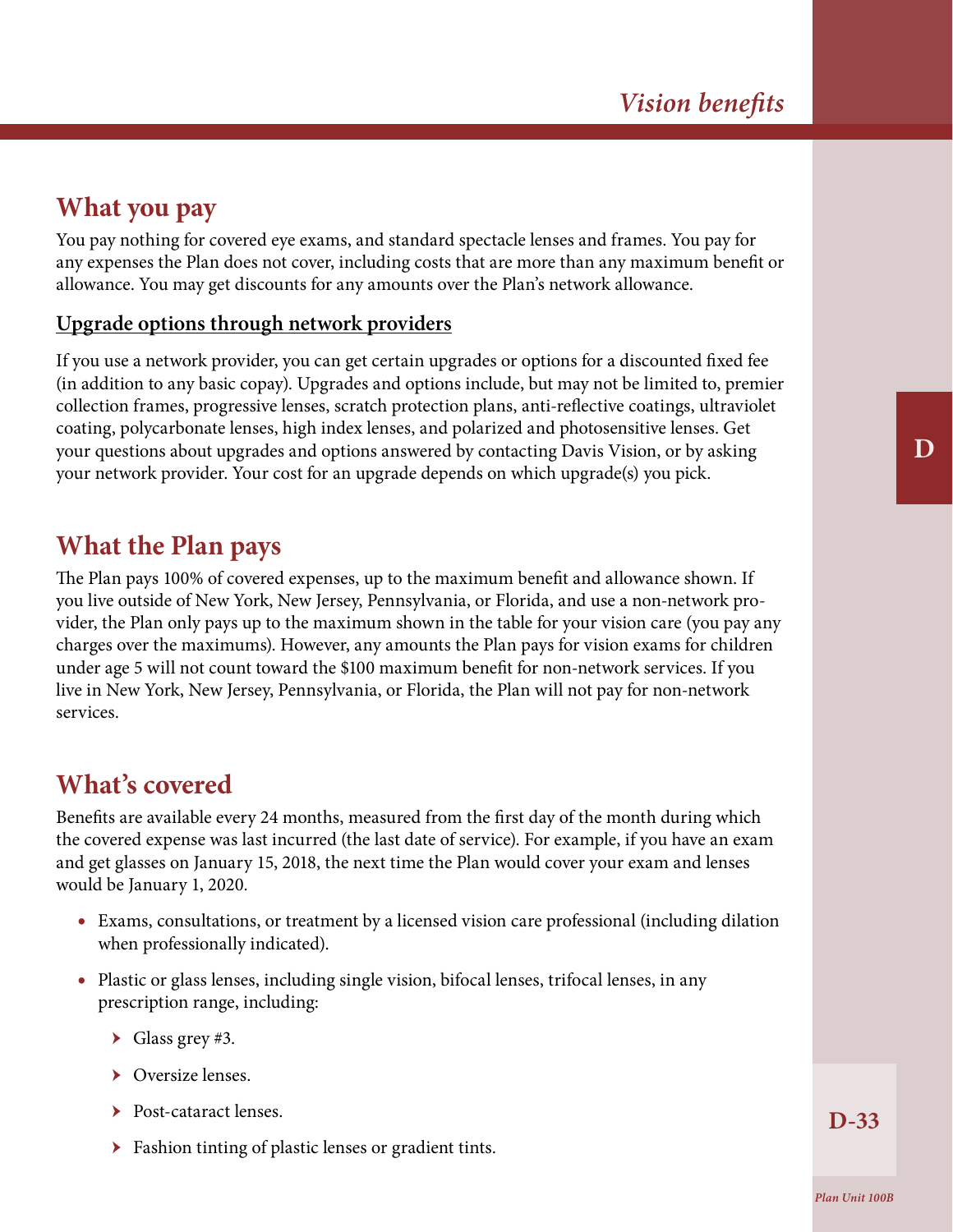#### *Vision benefits*

- ӹ Polycarbonate lenses for dependent children, monocular patients, and patients with prescriptions of +/- 6.00 diopters or greater.
- $\triangleright$  Scratch-resistant coating.
- Frames.
- Standard contact lenses (soft, daily-wear, disposable, or planned replacement) in lieu of glasses.
	- ӹ Disposable contact wearers will receive two or four boxes/multi-packs of disposable contact lenses.
	- ӹ Planned replacement contact wearers will receive two boxes/multi-packs of contact lenses.
- Medically necessary contacts, with prior authorization from Davis Vision.

#### **What's not covered**

*[See page E-2](#page-75-0)* for a list of the Plan's general exclusions and limitations. In addition to that list, the following vision treatments, services, and supplies are not covered under the vision benefits:

- Non-prescription lenses.
- Any type of lenses, frames, services, supplies, or options that are not specifically listed as covered, or that are not covered under the Davis Vision contract.
- Two pairs of glasses instead of bifocals.
- Contacts and eyeglasses during the same benefit cycle.
- Replacement of lost or broken lenses or frames before the beginning of the next benefit period. Davis Vision may include a breakage warranty. Contact Davis Vision for more information.
- Medical treatment of eye disease or injury (may be covered under *["Medical benefits"](#page-30-0)*).

## **D**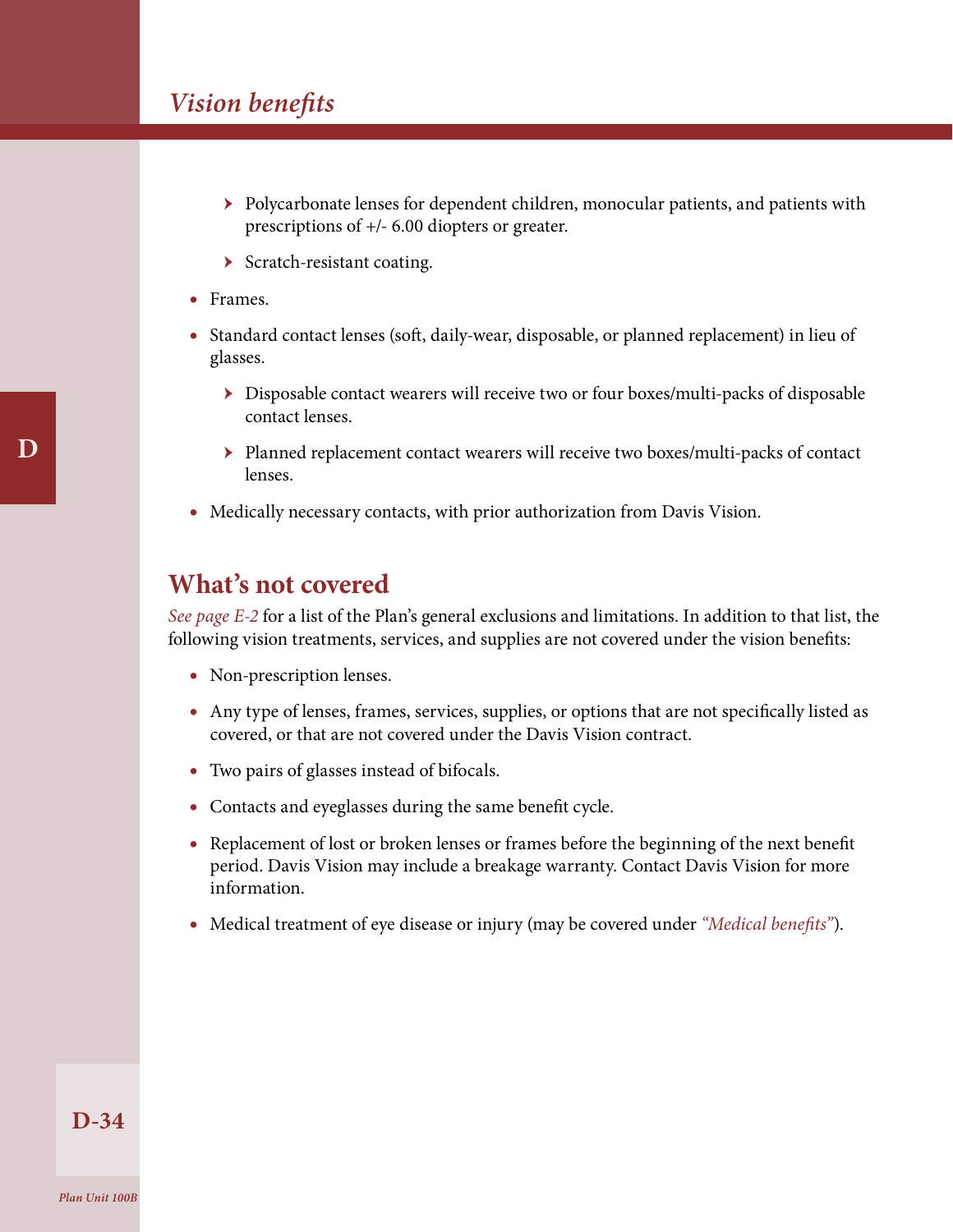# *Employee Assistance Program (EAP)*

## Learn:

- ▶ What the Employee Assistance Program is.
- $\rightarrow$  What's covered.
- $\rightarrow$  What's not covered.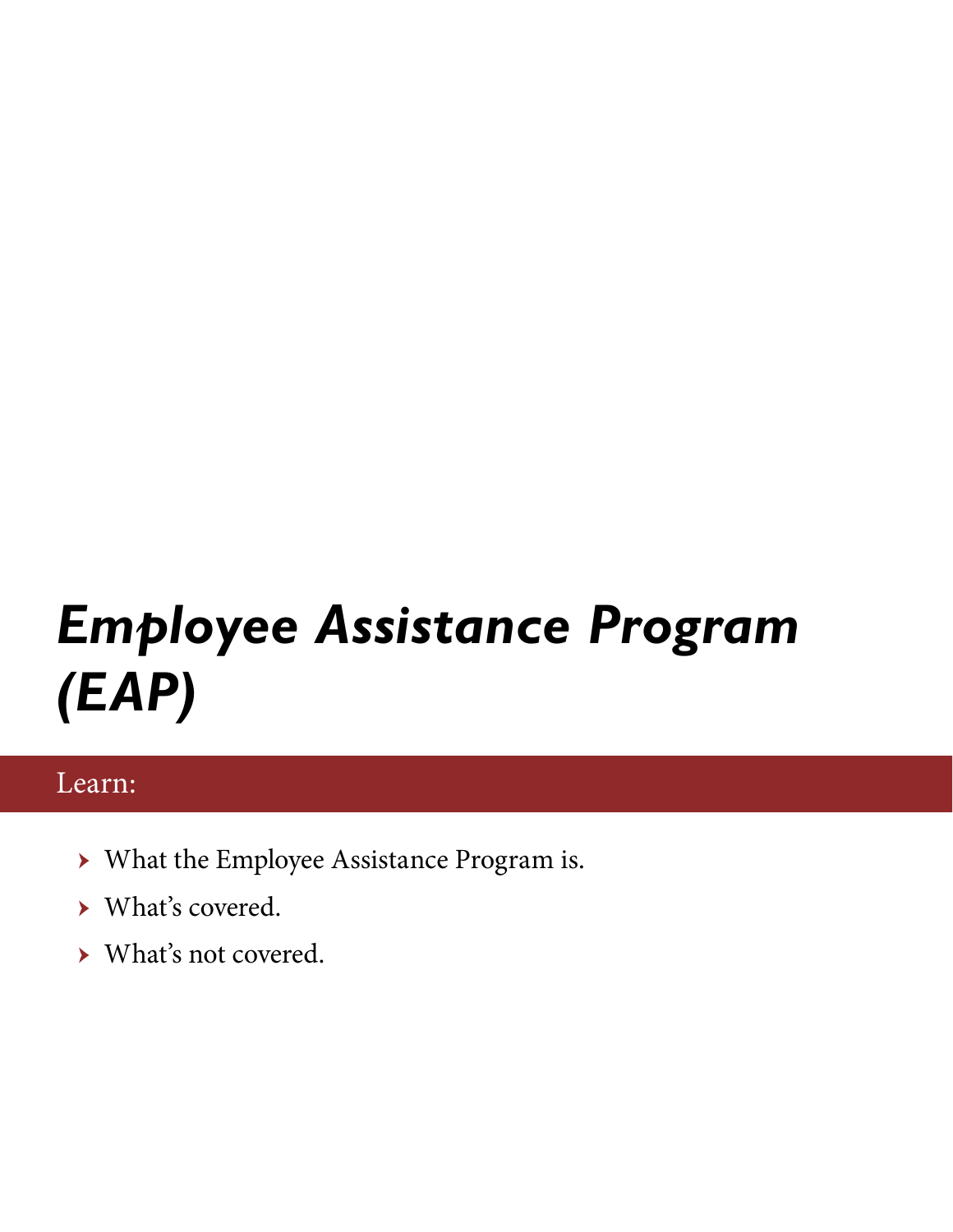#### **This benefit is available under Class I and Class II.**

UNITE HERE HEALTH has contracted with Optum to administer the Employee Assistance Program for you and your dependents.

| <b>Employee Assistance Program</b>                                                                       |                                 |  |  |
|----------------------------------------------------------------------------------------------------------|---------------------------------|--|--|
| <b>Telephonic Counseling Sessions</b>                                                                    | Unlimited                       |  |  |
| Face-to-face Counseling Sessions, including individual or group<br>sessions and virtual teleEAP sessions | 5 sessions per person each year |  |  |

The Employee Assistance Program provides help with personal and work place problems at no cost to you. Sessions can be in person (including virtual visits using video-conferencing), or by telephone, and can address a wide range of concerns, including substance abuse, work or family conflicts, stress, depression, and grief counseling.

To get more information about the EAP, find network providers, or get help 24 hours a day, 7 days a week, contact:

#### **Optum** toll free: **(866) 248-4094** [www.liveandworkwell.com](http://www.liveandworkwell.com) *(Enter the access code "UHH")*

## **What's covered**

Counseling services available through the EAP include:

- Access to a 24-hour toll-free hotline and intervention service.
- Assessment services.
- Short-term counseling sessions, in-person and over the telephone. In-person sessions (including virtual sessions) are limited to 5 sessions per person each calendar year.
- Referral to community resources for legal, tax, eldercare, and childcare problems.
- Access to online tools and resources.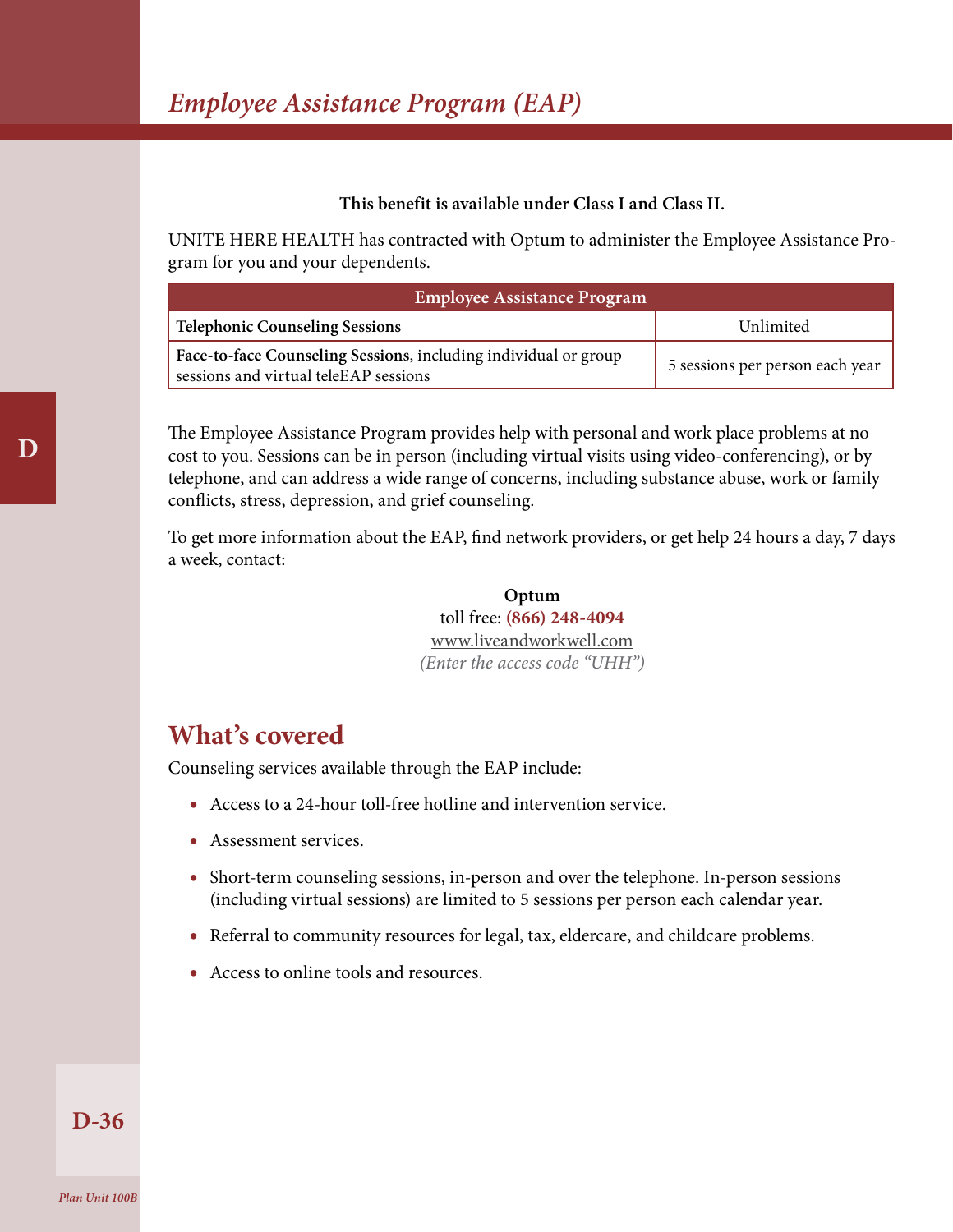## *Employee Assistance Program (EAP)*

## **What's not covered**

No EAP benefits are provided for:

- Services not provided through Optum.
- Face-to-face counseling sessions after you meet the limit of 5 sessions per person each calendar year. (Additional counseling services are covered under the medical benefits, and may require cost-sharing.)
- Services provided after your eligibility for coverage ends.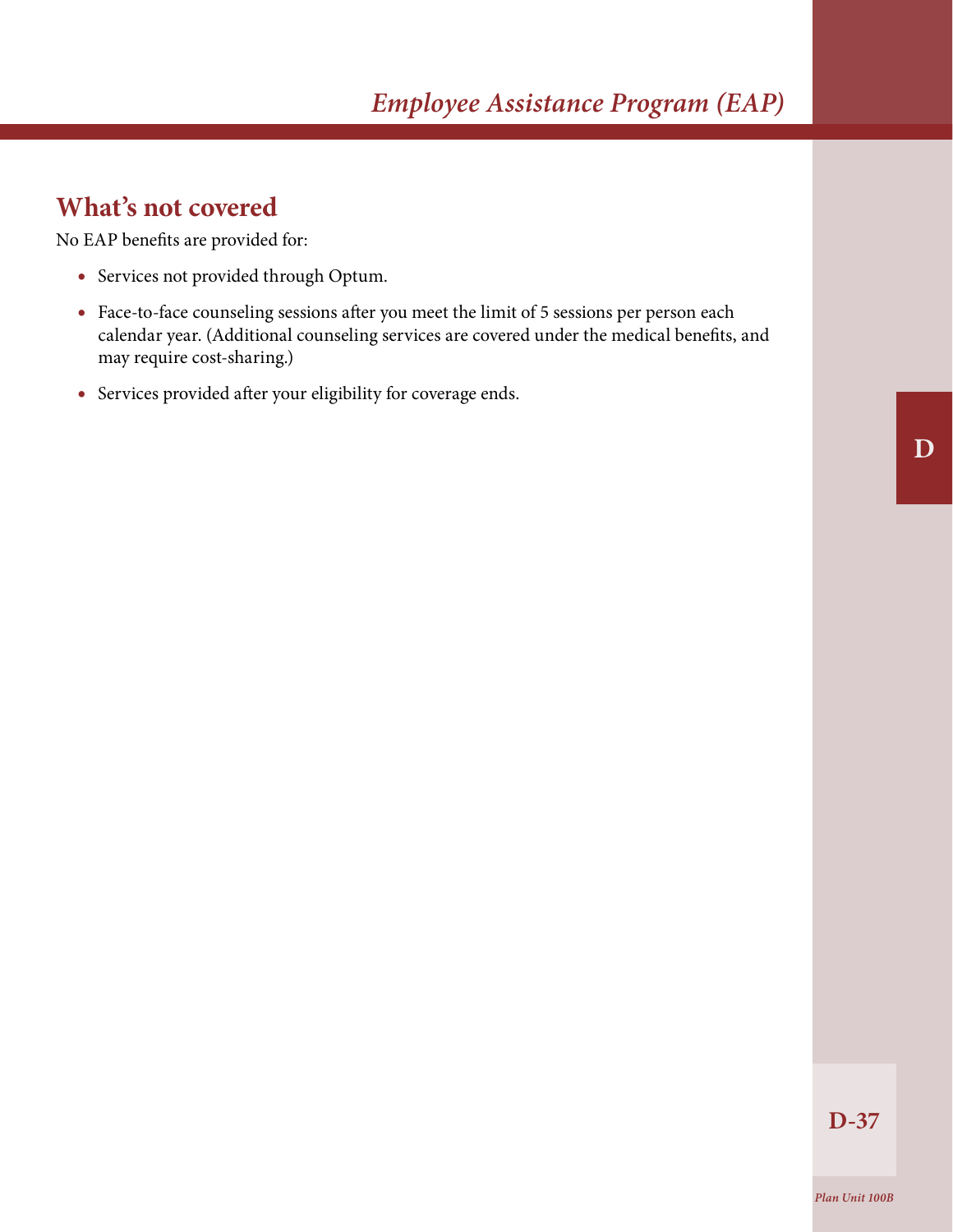#### **D-38**

*Plan Unit 100B*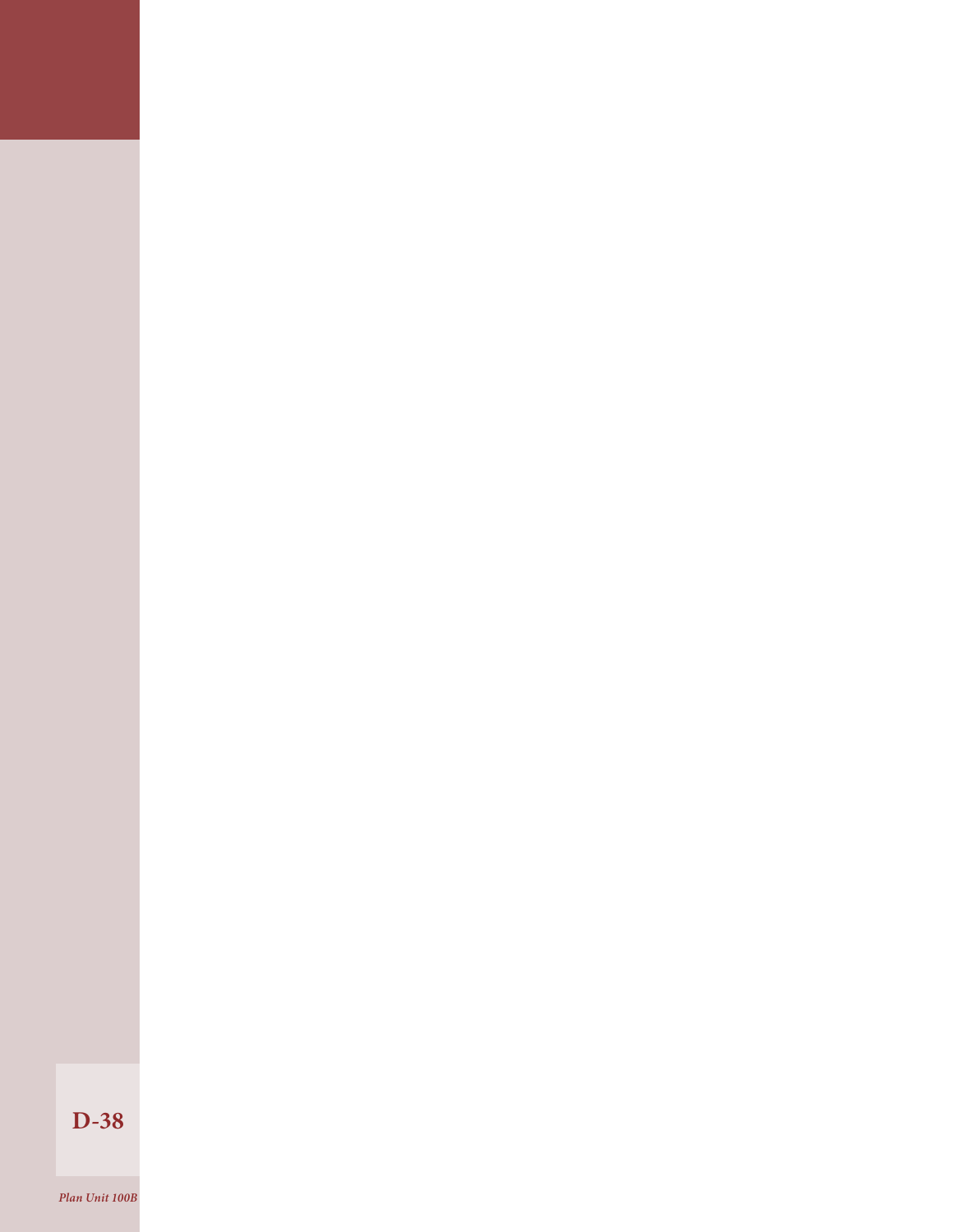# *Life and AD&D benefits*

## Learn:

- ӹ What your life insurance benefit is.
- ӹ How you can continue your coverage if you are disabled.
- $\rightarrow$  How to convert your life insurance to an individual policy if you lose coverage.
- ▶ What your AD&D benefit is.
- $\blacktriangleright$  How to tell the Fund who should get the benefit if you die.
- How to file a claim for life or AD&D benefits.
- $\rightarrow$  Additional benefits under the life and AD&D benefit.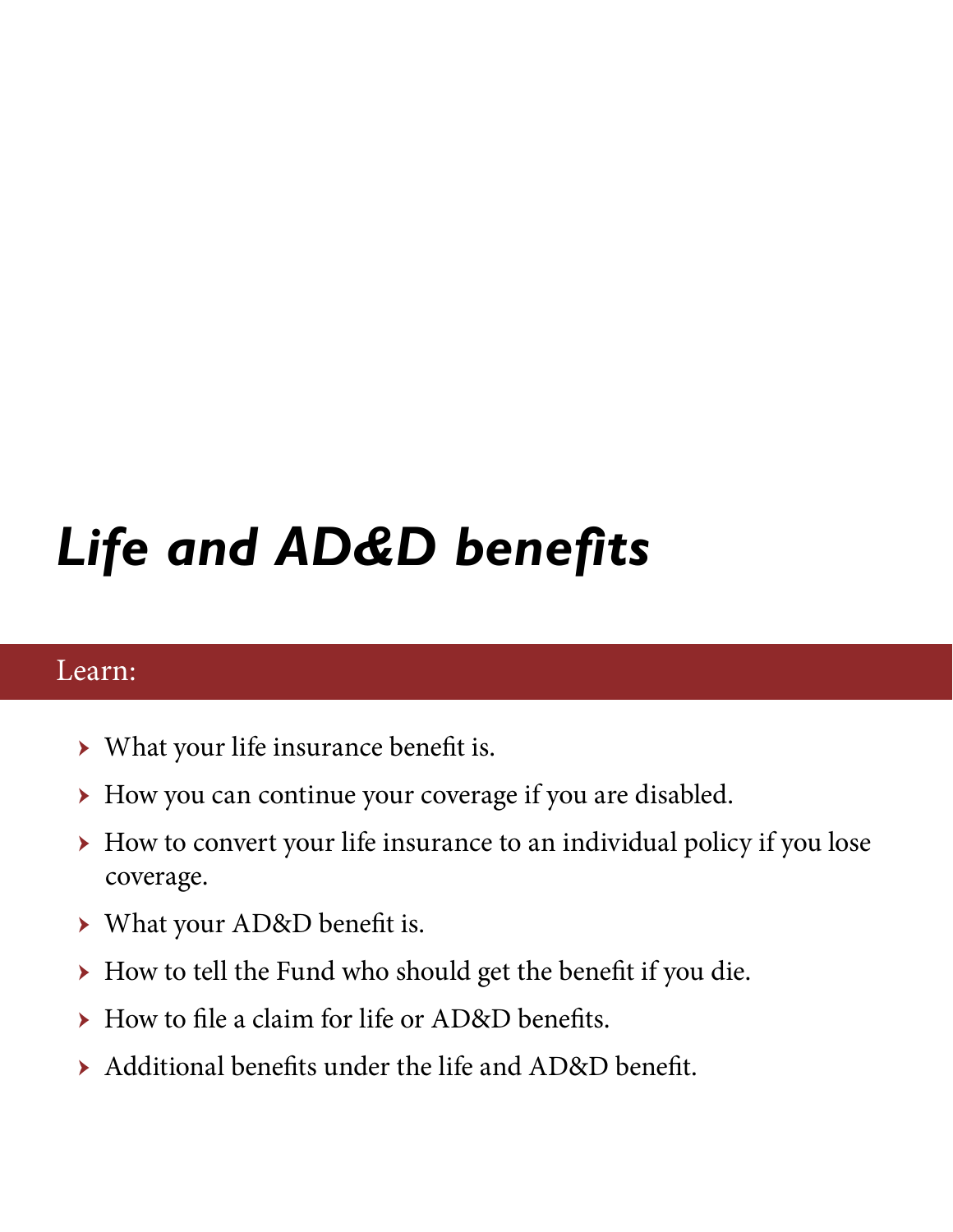#### **This benefit is available under Class I and Class II**

**Life and AD&D benefits are for employees only. Dependents are not eligible for life and AD&D benefits**.

| Event                                                       | Class I<br><b>Benefit</b> | Class II<br><b>Benefit</b> | <b>Who Receives</b>                     |
|-------------------------------------------------------------|---------------------------|----------------------------|-----------------------------------------|
| Life Insurance                                              | \$10,000                  | \$6,000                    | Your beneficiary                        |
| Accidental Death & Dismemberment<br>Insurance (full amount) | \$5,000                   | \$3,000                    | You (or your beneficiary if<br>you die) |

Life insurance and AD&D insurance benefits are provided under an insured group insurance policy issued to UNITE HERE HEALTH by Dearborn National. The terms and conditions of your (the employee's) life and AD&D insurance coverage are contained in a certificate of insurance. The certificate describes, among other things:

- How much life and AD&D insurance coverage is available.
- When benefits are payable.
- How benefits are paid if you do not name a beneficiary or if a beneficiary dies before you do.
- How to file a claim.

The terms of the certificate are summarized below. If there is a conflict between this summary and the certificate of insurance, the certificate governs. You may request a copy of the certificate of insurance, free of charge, by contacting the Fund at **(866) 261-5676**.

## **Life insurance benefit**

Your life insurance benefit (\$10,000 for Class I; \$6,000 for Class II) will be paid to your beneficiary(ies) if you die while you are eligible for coverage or within the 31-day period immediately following the date coverage ends.

#### **Continuation if you become totally disabled**

If you become totally disabled before age 62 and while you are eligible for coverage, your life benefit will continue if you provide satisfactory proof of your total disability. Your life benefits will continue until the earlier of the following dates:

- Your total disability ends.
- You fail to provide satisfactory proof of continued disability.
- You refuse to be examined by the doctor chosen by UNITE HERE HEALTH.
- Your 70th birthday.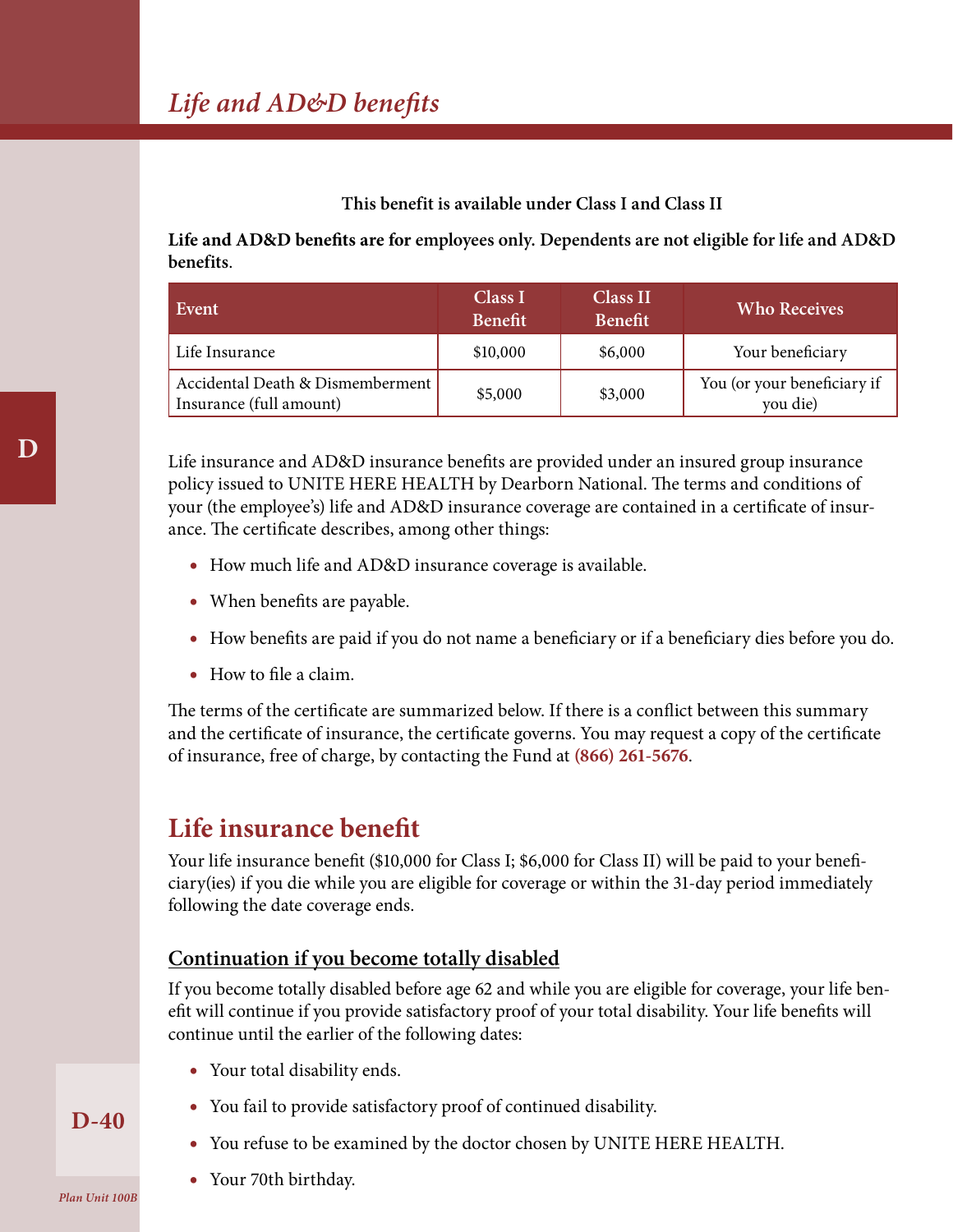For purposes of continuing your life insurance benefit, you are totally disabled if an injury or a sickness is expected to prevent you from engaging in any occupation for which you are reasonably qualified by education, training, or experience and your total disability is expected to last for at least 12 months.

You must provide a completed application for benefits plus a doctor's statement establishing your total disability. The form and the doctor's statement must be provided to UNITE HERE HEALTH within 12 months of the start of your total disability. (Forms are available from UNITE HERE HEALTH.) UNITE HERE HEALTH must approve this statement and your total disability form. You must also provide a written doctor's statement every 12 months, or as often as may be reasonably required based on the nature of the total disability. During the first two years of your disability, UNITE HERE HEALTH has the right to have you examined by a doctor of its choice as often as reasonably required. After two years, examinations may not be more frequent than once a year.

#### **Converting to individual life insurance coverage**

If your insurance coverage ends and you don't qualify for the disability continuation just described, you may be able to convert your group life coverage to an individual policy of whole life insurance by submitting a completed application and the required premium to Dearborn National within 31 days after the date your coverage under the Plan ends.

Premiums for converted coverage are based on your age and the amount of insurance you select. Conversion coverage becomes effective on the day following the 31-day period during which you could apply for conversion if you pay the required premium before then. For more information about conversion coverage, contact Dearborn National.

> **Dearborn National** 1020 31st Street Downers Grove, IL 60515 **(800) 348-4512**

#### **Terminal Illness Benefit**

If you have a terminal illness (an illness so severe that you have a life expectancy of 24 months or less or if you are continuously confined in an eligible institution, as defined by Dearborn National, because of a medical condition and you are expected to remain there until your death), your life insurance pays a cash lump sum up to 75% of the death benefit in force on the day you were diagnosed with a terminal illness. The remaining portion of your death benefit will be paid to your named beneficiaries after your death. Certain exceptions may apply. See your certificate or call Dearborn National for more details.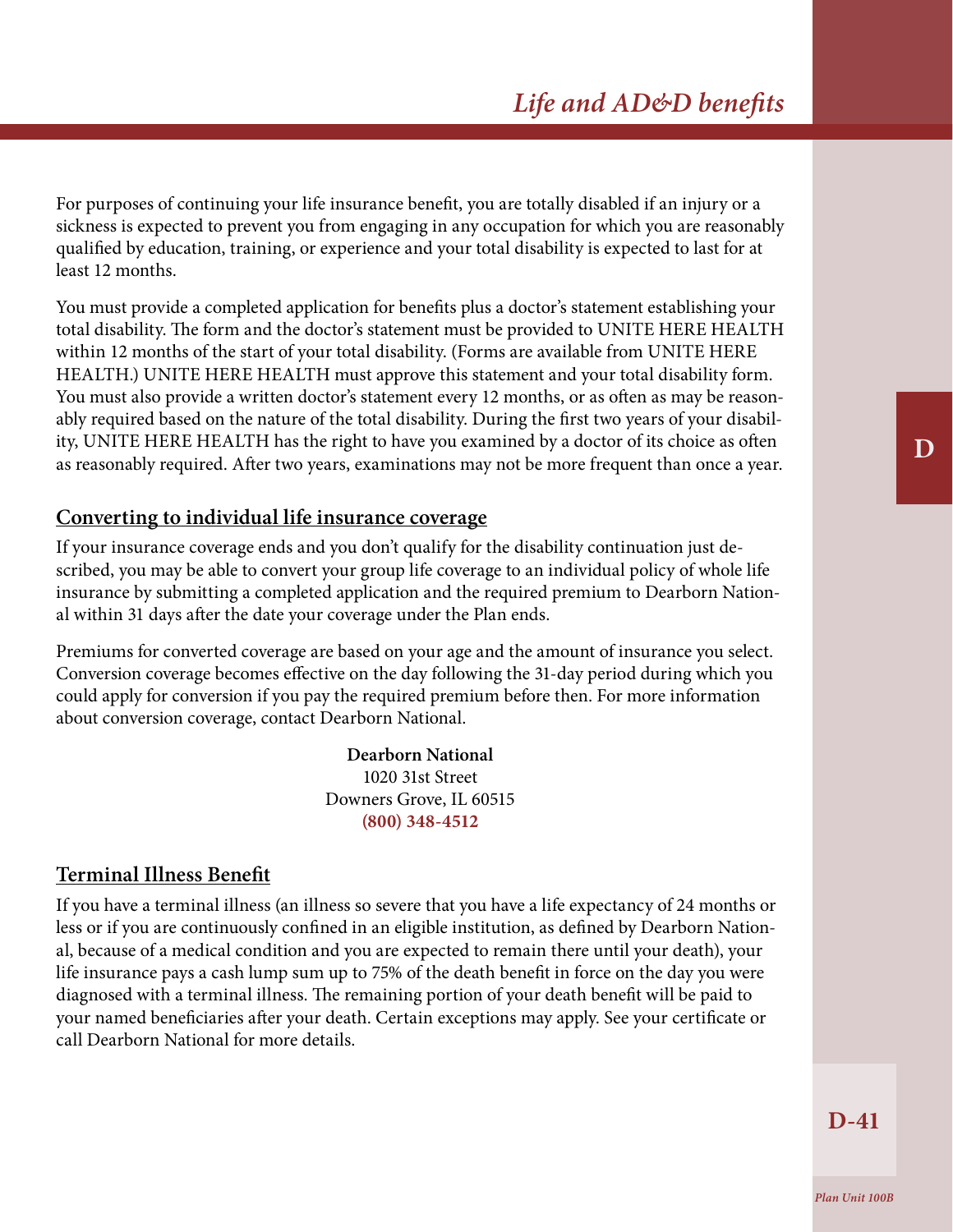### **Accidental death & dismemberment insurance benefit**

If you die or suffer a covered loss within 365 days of an accident that happens while you are eligible for coverage, AD&D benefits will be paid as shown below. However, the total amount payable for all losses resulting from one accident is \$5,000.

| Your AD&D Benefit for a loss (death or dismemberment) within 365 days of an accident |                 |                         |                     |  |
|--------------------------------------------------------------------------------------|-----------------|-------------------------|---------------------|--|
| Event                                                                                | Class I Benefit | <b>Class II Benefit</b> | <b>Who Receives</b> |  |
| Death                                                                                | \$5,000         | \$3,000                 | Your beneficiary    |  |
| Loss of both hands or feet                                                           | \$5,000         | \$3,000                 | You                 |  |
| Loss of sight in both eyes                                                           | \$5,000         | \$3,000                 | You                 |  |
| Loss of one hand and one foot                                                        | \$5,000         | \$3,000                 | You                 |  |
| Loss of one hand and sight in one eye                                                | \$5,000         | \$3,000                 | You                 |  |
| Loss of one hand or one foot                                                         | \$2,500         | \$3,000                 | You                 |  |
| Loss of the sight in one eye                                                         | \$2,500         | \$1,500                 | You                 |  |
| Loss of index finger and thumb on same hand                                          | \$1,250         | \$750                   | You                 |  |

#### **AD&D exclusions**

AD&D benefits do not cover losses resulting from or caused by:

- Any disease, or infirmity of mind or body, and any medical or surgical treatment thereof.
- Any infection, except an infection of an accidental injury.
- Any intentionally self-inflicted injury.
- Suicide or attempted suicide while sane or insane.
- While you are under the influence of narcotics or other controlled substances, gas or fumes.
- A direct result of your intoxication.
- Your active participation in a riot.
- War or an act of war while serving in the military, if you die while in the military or within 6 months after your service in the military.

See your certificate for complete details.

#### **Additional accidental death & dismemberment insurance benefits**

The additional insurance benefits described below have been added to your AD&D benefits. The full terms and conditions of these additional insurance benefits are contained in a certificate made available by Dearborn National. If there is a conflict between these highlights and the certificate, the certificate governs.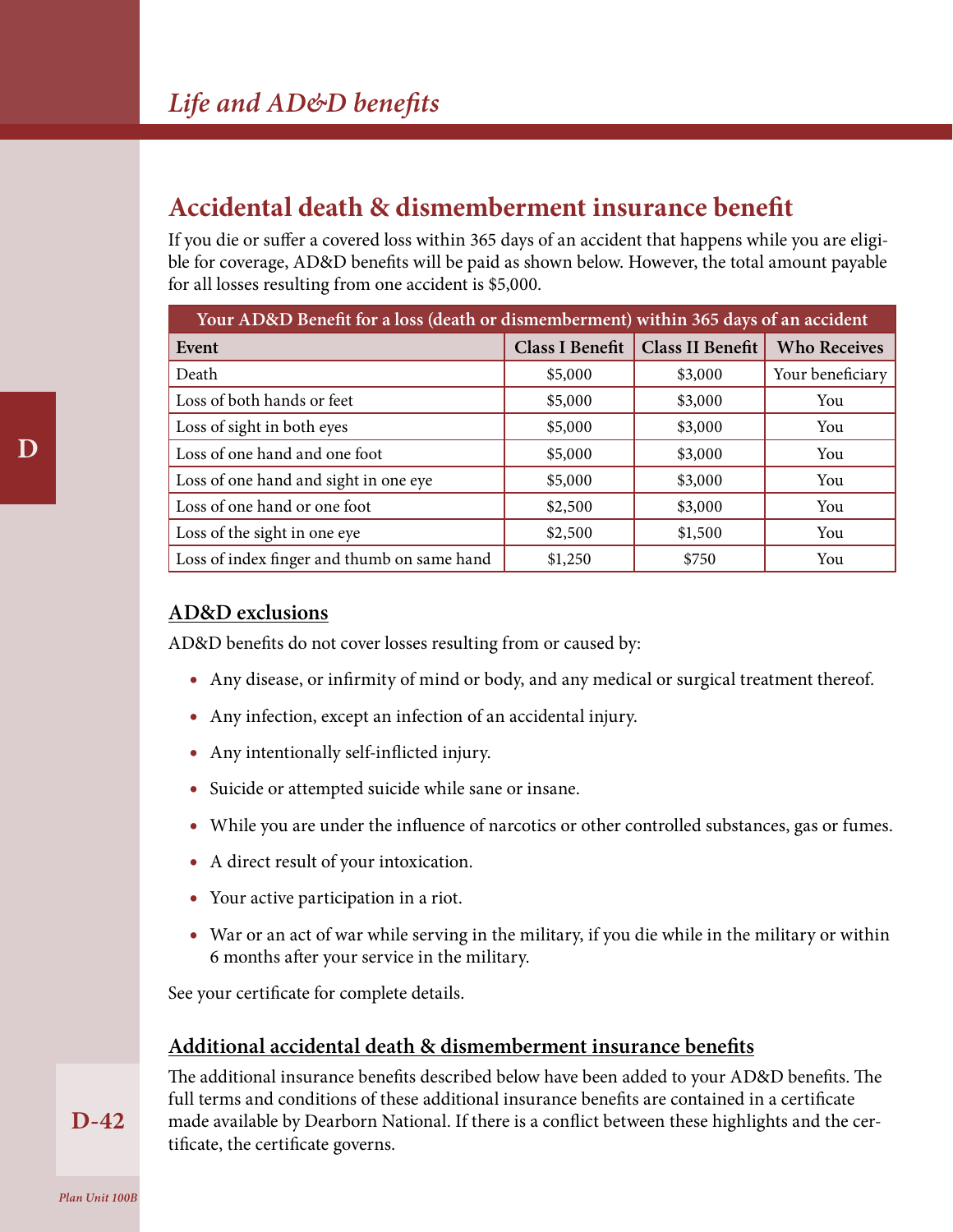- **• Education Benefit**—If you have children in college at the time of your death, your additional AD&D coverage pays a benefit equal to 3% of the amount of your life insurance benefit, with a maximum of \$3,000 each year. Benefits will be paid for up to four years per child. If you have children in elementary or high school at the time of your death, your additional AD&D coverage pays a one-time benefit of \$1,000.
- **• Seat Belt Benefit**—If you are wearing a seat belt at the time of an accident resulting in your death, your additional AD&D coverage pays a benefit equal to 10% of the amount of your life insurance benefit, with a minimum benefit of \$1,000 and a maximum benefit of \$25,000. If it is not clear that you were wearing a seat belt at the time of the accident, your additional AD&D coverage will only pay a benefit of \$1,000.
- **• Air Bag Benefit**—If you are wearing a seat belt at the time of an accident resulting in your death and an air bag deployed, your additional AD&D coverage pays a benefit equal to 5% of the amount of your life insurance benefit, with a minimum benefit of \$1,000 and a maximum benefit of \$5,000. If it is not clear that the air bag deployed, your additional AD&D coverage will only pay a benefit of \$1,000.
- **• Transportation Benefit**—If you die more than 75 miles from your home, your additional AD&D coverage pays up to \$5,000 to transport your remains to a mortuary.

## **Naming a beneficiary**

Your beneficiary is the person or persons you want Dearborn National to pay if you die. Beneficiary designation forms are available on [www.uhh.org](http://www.uhh.org) or by calling the Fund. You can name anyone you want and you can change beneficiaries at any time. However, beneficiary designations will only become effective when a completed form is received.

If you don't name a beneficiary, death benefits will be paid to your first surviving relative in the following order: your spouse; your children in equal shares; your parents in equal shares; your brothers and sisters in equal shares; or your estate. However, Dearborn National may pay up to \$2,000 to anyone who pays expenses for your burial. The remainder will be paid in the order described above.

If a beneficiary is not legally competent to receive payment, Dearborn National may make payments to that person's legal guardian.

## **Additional services**

In addition to the benefits described above, Dearborn National has also made the following services available. These services are not part of the insured benefits provided to UNITE HERE HEALTH by Dearborn National but are made available through outside organizations that have contracted with Dearborn National. They have no relationship to UNITE HERE HEALTH or the benefits it provides.

**D**

**D-43**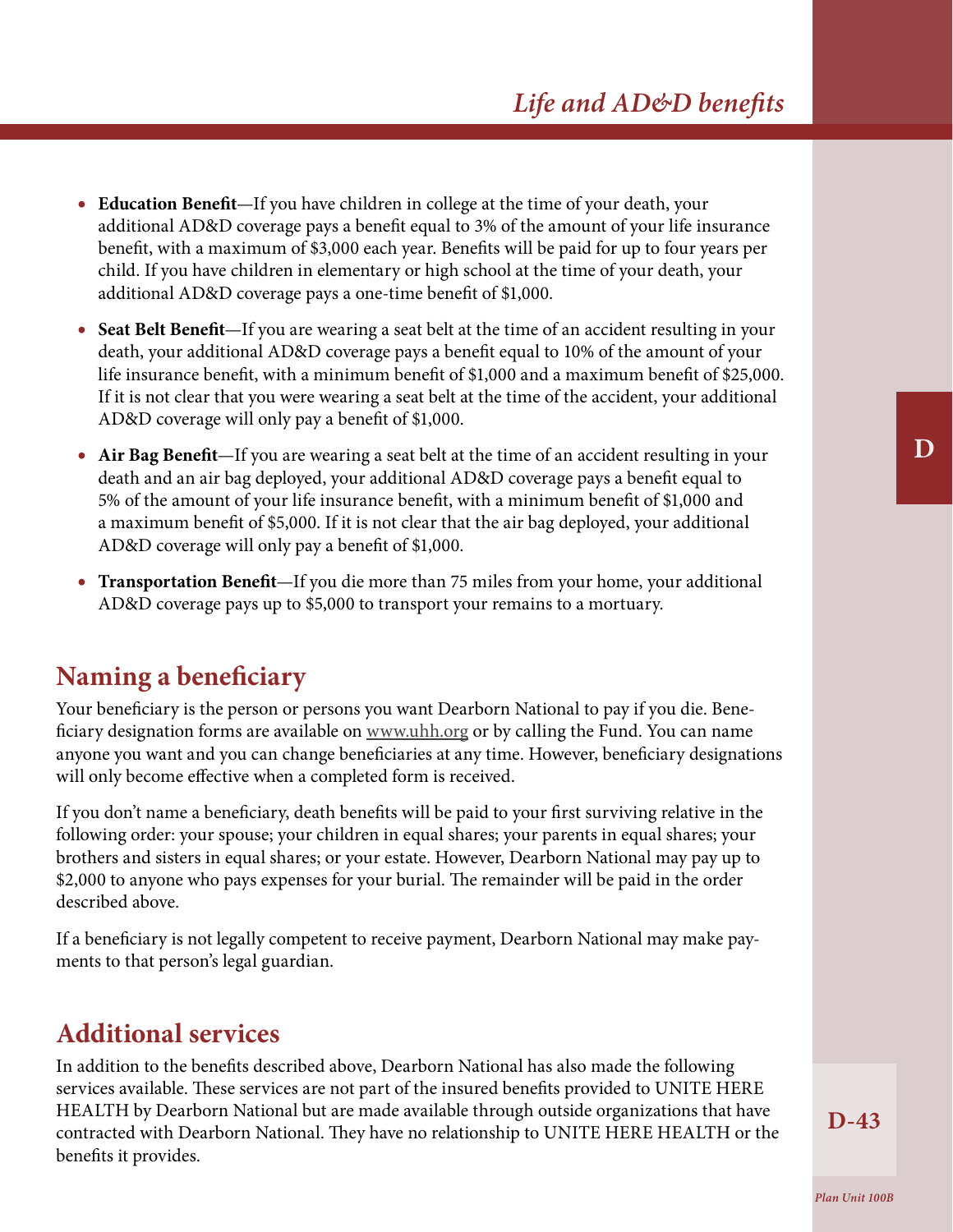- **• Beneficiary Resource Services**—Beneficiary Resource Services is available to beneficiaries of an insured person who dies, and to participants who qualify for the terminal illness benefit. The program combines grief and financial counseling, funeral planning, and legal support provided by Bensinger, DuPont & Associates, a nationwide organization utilizing qualified and accessible grief counselors and legal and financial consultants. Services are provided via telephone, face-to-face contact, and referrals to local support resources. Free online will preparation is also included. Call **(800) 769-9187** for more information or go to [www.beneficiaryresource.com](http://www.beneficiaryresource.com) and enter the username: Dearborn National.
- **• Travel Resource Services**—Europ Assistance USA, Inc. provides 24-hour emergency medical and related services for short-term travel more than 100 miles from home. Services include: assistance with finding a doctor, medically necessary transportation, and replacement of medications or eyeglasses. Other non-medical related travel services are also available. Europ Assistance USA, Inc. arranges and/or pays for certain covered services up to the program maximum. While in the US or Canada, call **(877) 715-2593** for more information. From other locations, call **(202) 659-7807**.

Contact Dearborn National at **(800) 348-4512** when you have questions about these benefits.

#### **D-44**

*Plan Unit 100B*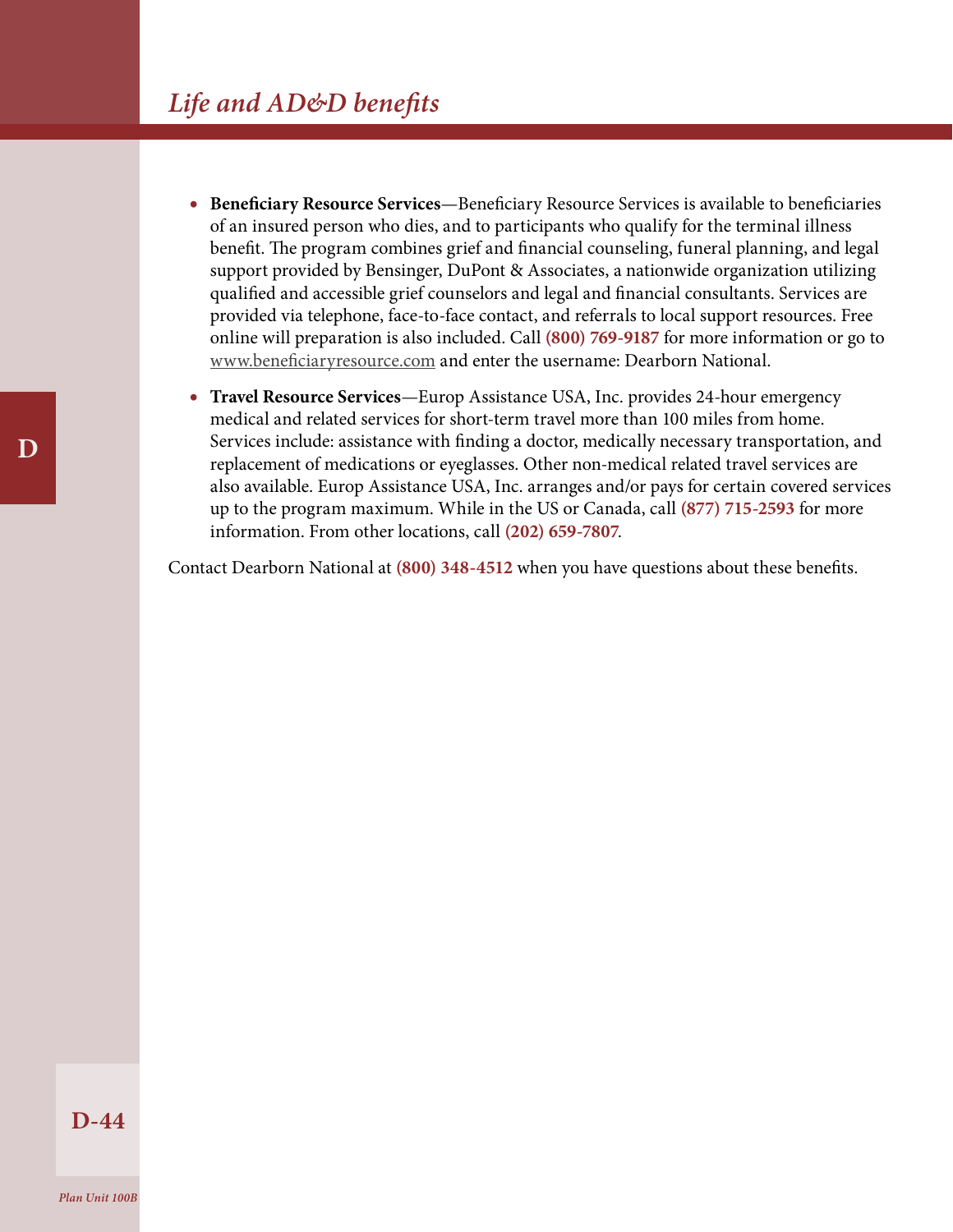# *General exclusions and limitations*

# Learn:

 $\rightarrow$  The types of care not covered by the Plan.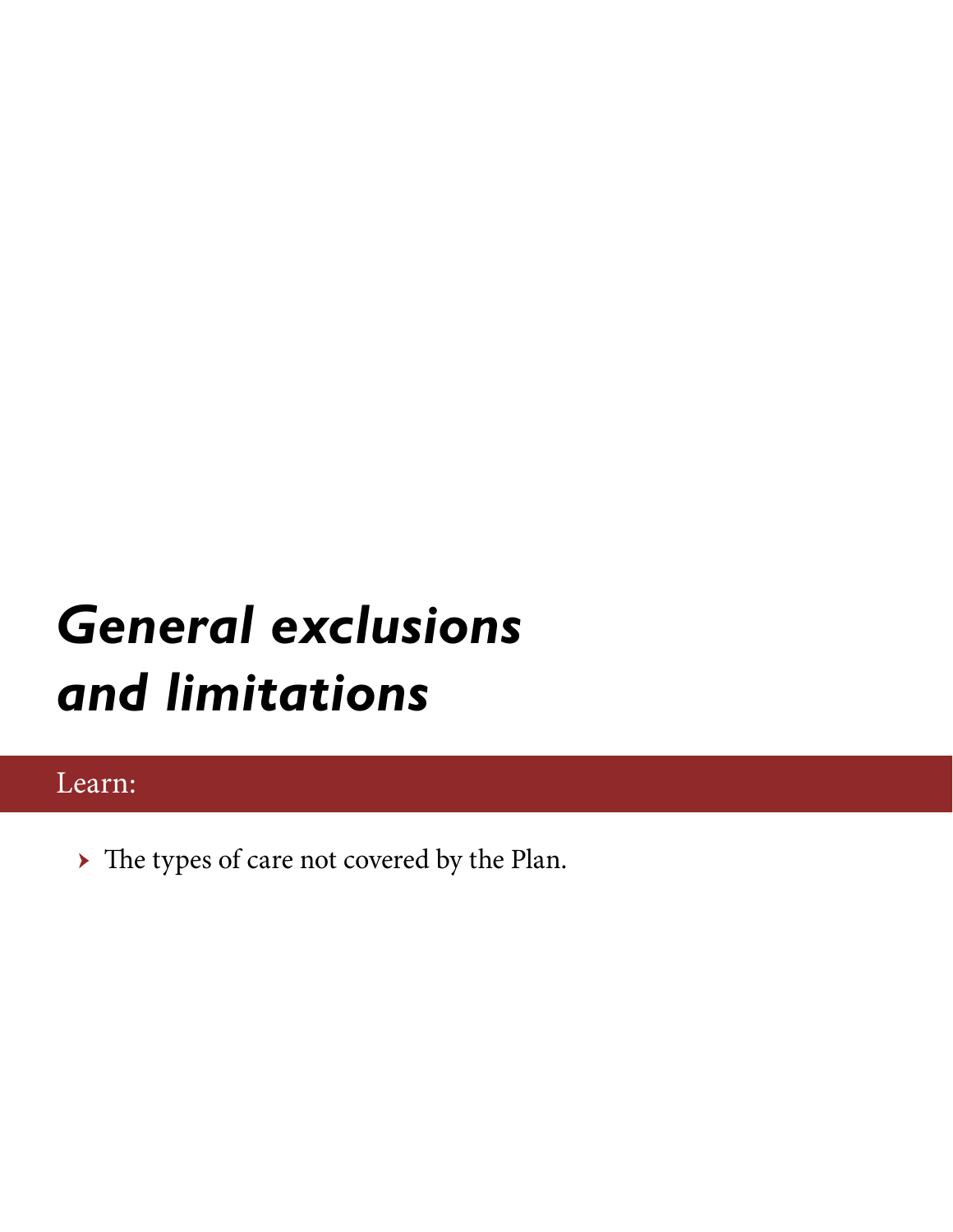Each specific benefit section has a list of the types of treatment, services, and supplies that are not covered. In addition to those lists, the following types of treatment, services and supplies are also excluded for all medical care, prescription drugs, hearing aids, and vision care. No benefits will be paid under the Plan for charges incurred for or resulting from any of the following:

- Treatment, services, or supplies that are not medically necessary in treating the injury or sickness as defined by UNITE HERE HEALTH (*[see page J-5](#page-138-0)*).
- Any bodily injury or sickness for which the person for whom a claim is made is not under the care of a healthcare provider.
- <span id="page-75-0"></span>• Any injury, sickness, or dental or vision treatment which arises out of or in the course of any occupation or employment, or for which you have gotten or are entitled to get benefits under a workers' compensation or occupational disease law, whether or not you have applied or been approved for such benefits.
- Any treatment, services, or supplies:
	- $\triangleright$  For which no charge is made.
	- $\triangleright$  For which a person is not required to pay.
	- ӹ Which are furnished by or payable under any plan or law of a federal or state government entity, or provided by a county, parish, or municipal hospital when there is no legal requirement to pay for such treatment, services, or supplies.
	- $\triangleright$  Which are provided by an individual who is related by blood or marriage to you, your spouse, or your child, or who normally lives in your home.
- Any charge which is more than the Plan's allowable charge (*[see page J-2](#page-135-0)*).
- Experimental treatment (*[see page J-4](#page-137-0)*), or treatment that is not in accordance with generally accepted professional medical or dental standards as defined by UNITE HERE HEALTH.
- Preventive care, unless specifically considered preventive healthcare (*[see page J-6](#page-139-0)*), or as otherwise stated as covered. If you don't meet the criteria for preventive healthcare the Plan otherwise covers, it might not be covered under the Plan.
- Any expense or charge for failure to appear for an appointment as scheduled, or charge for completion of claim forms, or finance charges.
- Any treatment, services, or supplies purchased or provided outside of the United States (or its Territories), unless for emergency medical treatment. The decision of the Trustees in determining whether an emergency existed will be final.
- Any expense or charge incurred by a Person confined in a rest home, old age home, or a nursing home.

*Plan Unit 100B* 

**E-2**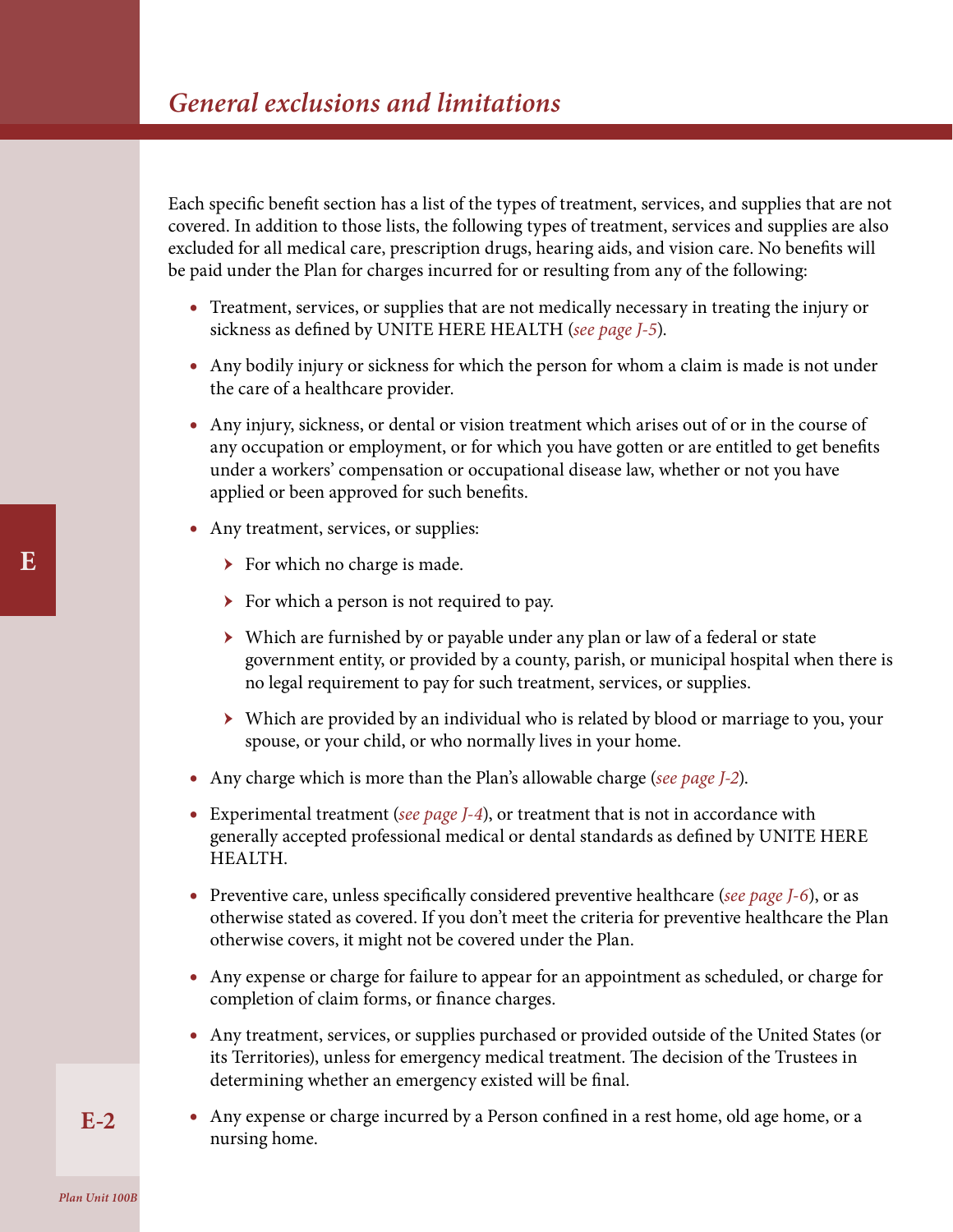- Any charges incurred while you are confined in a hospital, nursing home, or other facility or institution (or a part of such facility) which are primarily for education, training, or custodial care.
- Hospital charges for personal comfort items, including but not limited to telephones, televisions, cosmetics, guest trays, magazines, and bed or cots for family members or other guests.
- Supplies or equipment for personal hygiene, comfort or convenience such as, but not limited to, air conditioning, humidifier, physical fitness and exercise equipment, tanning bed, or water bed. This exclusion does not apply to equipment or items that meet the Plan's requirements for durable medical equipment.
- Procedures to reverse a voluntary sterilization.
- Sex transformation for any reason.
- Treatment for or in connection with infertility, other than for diagnostic services, including but not limited to in vitro fertilization, uterine embryo lavage, embryo transfer, artificial insemination, gamete intrafallopian tube transfer (GIFT), zygote intrafallopian tube transfer (ZIFT), and fertility drugs and medications of any kind.
- Home construction for any reason.
- Pregnancy or pregnancy-related conditions incurred by dependent children, except as specifically stated as covered.
- Eye exams or hearing exams, except as specifically stated as covered, or unless the exam is for the diagnosis or treatment of injury or an illness.
- Eyeglasses, contact lenses, or hearing aids, except as specifically stated as covered; or any vision services or supplies not covered under the vision benefits.
- Any dental treatment of teeth or their supporting structures, or services or supplies associated with such treatment, except as specifically stated as covered.
- Weight loss programs or treatment, except as specifically stated as covered (for example, diabetes education, nutrition counseling, or preventive healthcare services), or for the treatment of morbid obesity under the direct supervision of a healthcare professional.
- Cosmetic, plastic, or reconstructive surgery, unless that surgery is either: (1) to treat an accidental injury, or (2) breast reconstruction following a mastectomy.
- Any smoking cessation treatment, program, drug, or device to help you stop smoking or using tobacco, other than preventive healthcare services or as otherwise stated as covered.
- Any charges incurred for treatment, services, or supplies as a result of a declared or undeclared war or any act thereof; or any loss, expense or charge incurred while a person is on active duty or in training in the Armed Forces, National Guard, or Reserves of any state or any country.

**E-3**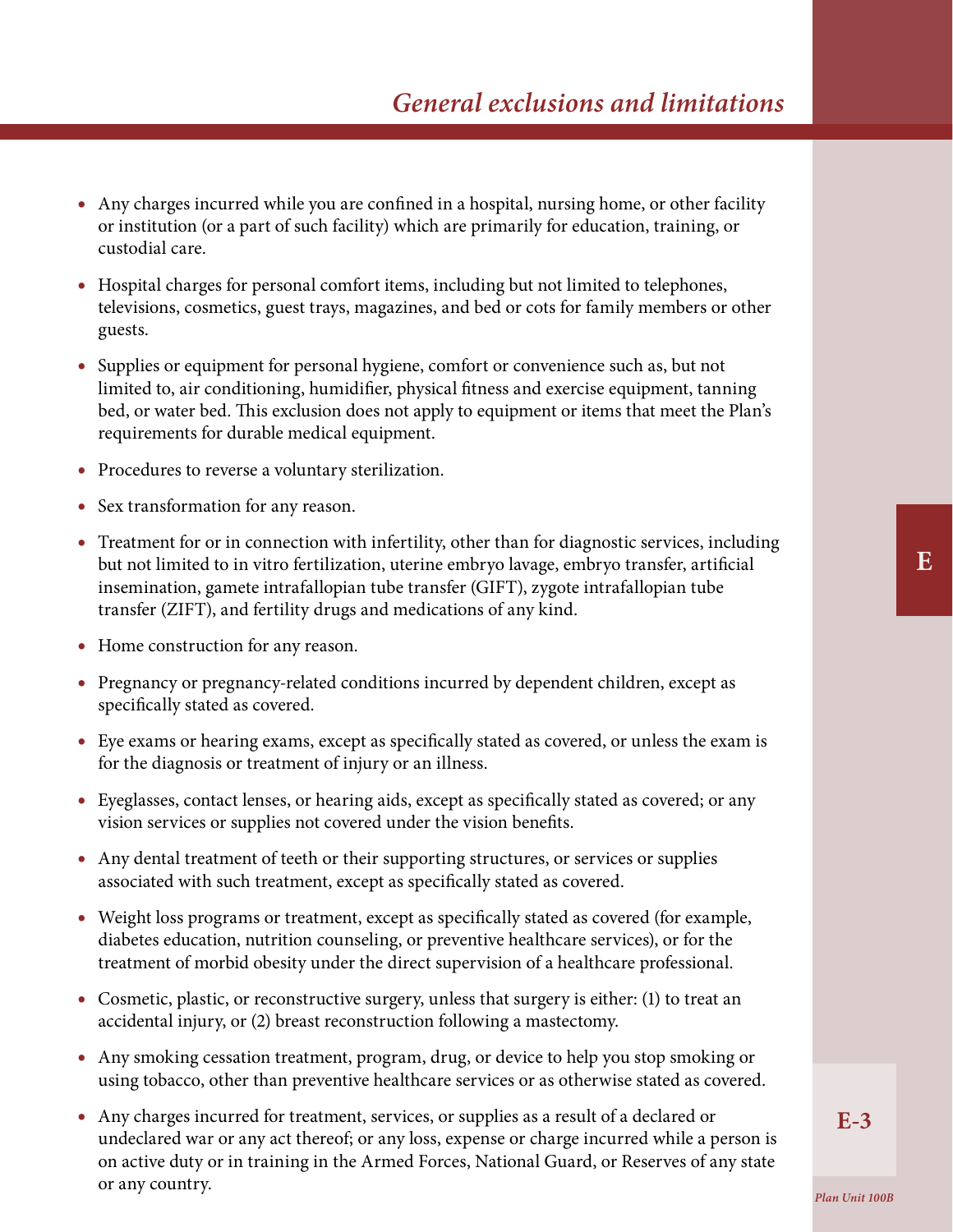- Any elective procedure (other than sterilization or abortion, or as otherwise specifically stated as covered) that is not for the correction or cure of a bodily injury or sickness.
- Any injury or sickness resulting from participation in an insurrection or riot, or participation in the commission of a felonious act or assault.
- Massage therapy, rolfing, acupressure, or biofeedback training.
- Naturopathy or naprapathy.
- Athletic training.
- Education or training, unless specifically stated as covered.
- Services provided by or through a school, school district, or community or state-based educational or intervention program, including but not limited to any part of an Individual Education Plan (IEP).
- Court-ordered or court-provided treatment of any kind, including any treatment otherwise covered by this Plan when such treatment is ordered as a part of any litigation, court ordered judgment or penalty.
- Treatment, therapy, or drugs designed to correct a harmful or potentially harmful habit rather than to treat a specific disease, other than services or supplies specifically stated as covered.
- Megavitamin therapy, primal therapy, psychodrama, or carbon dioxide therapy.
- Services, treatment, or supplies for Christian Science.
- Any expense greater than the Plan's maximum benefits, or any expense incurred before eligibility for coverage begins or after eligibility terminates, unless specifically provided for under the Plan.
- Any treatment, service, or supply that is denied or not covered because prior authorization was not obtained when prior authorization is required as a condition of coverage.
- Services, treatment, or supplies provided by a non-network provider when Plan benefits are only payable if the service, treatment, or supply is provided by a network provider.
- A service or item that is not covered under the Plan's claims processing guidelines or any other internal rule, guideline, protocol or similar criterion that the Plan relies upon.
- Charges or claims incurred as a result, in whole or in part, of fraud, false information, or misrepresentation.

**E-4**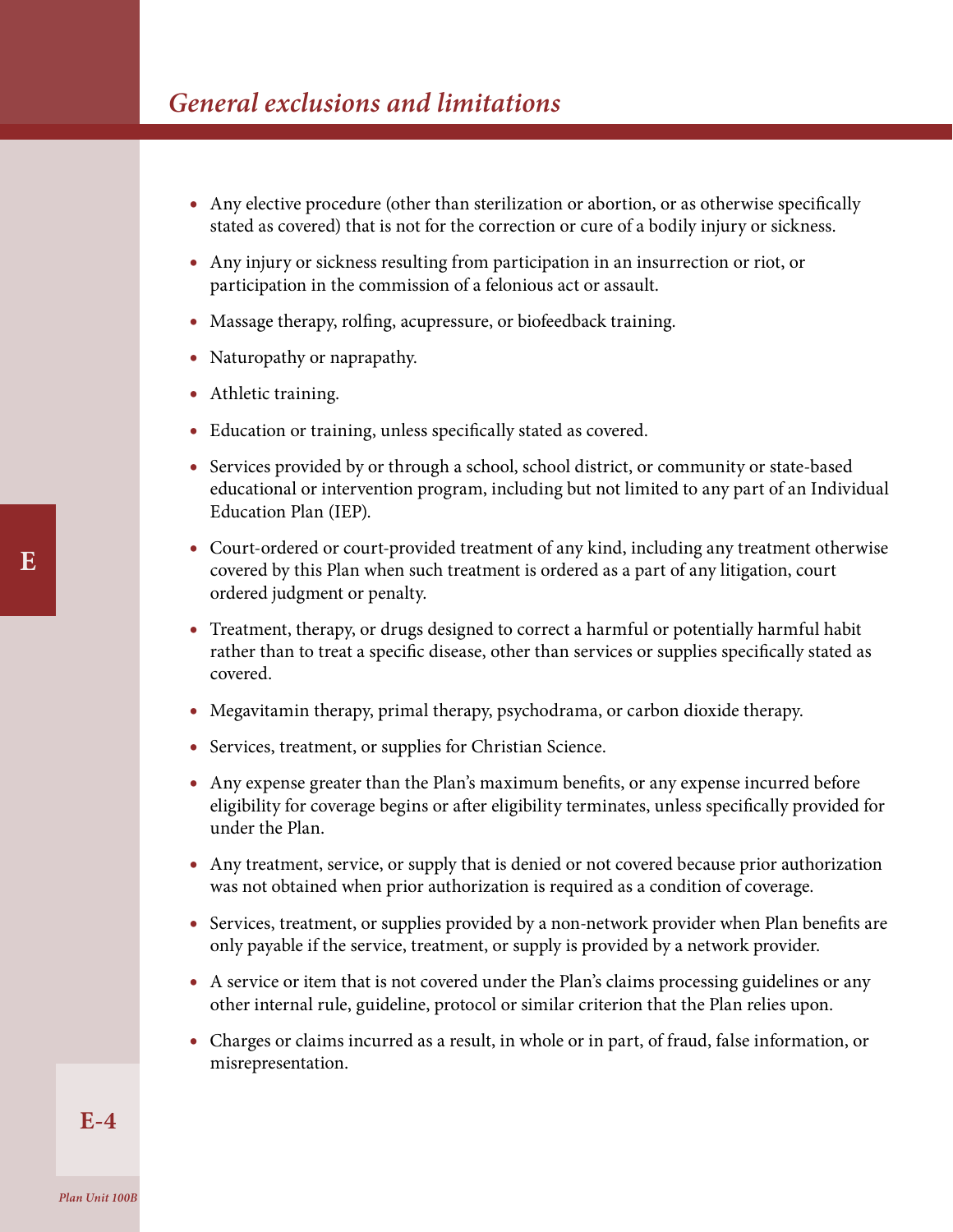# *Coordination of benefits*

# Learn:

 $\blacktriangleright$  How benefits are paid if you are covered under this Plan plus other plan(s).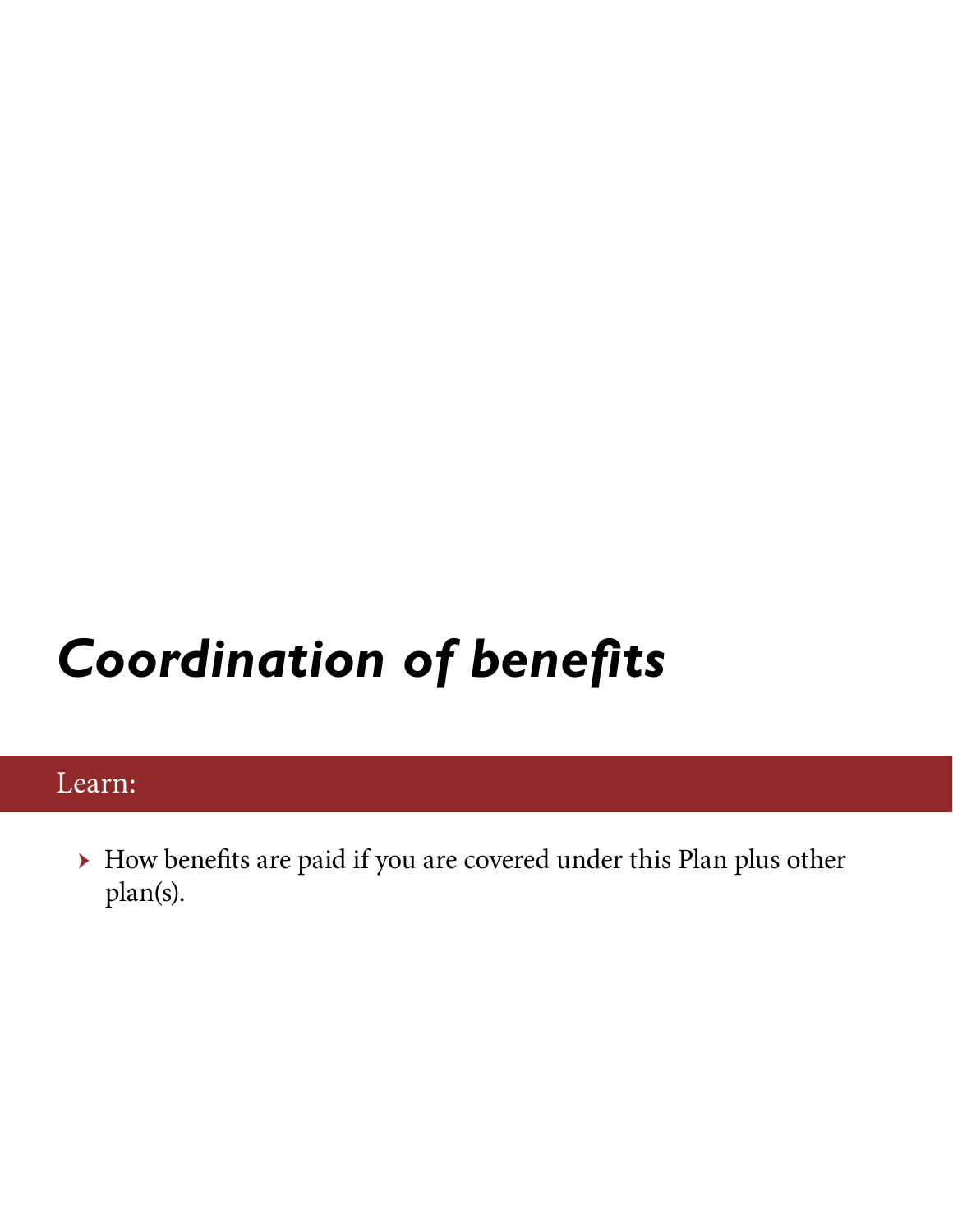The Plan's coordination of benefits provisions only apply to medical benefits and hearing aid benefits. Your dental benefits are subject to coordination of benefits using the rules set forth in EmblemHealth insured policy. These rules may be slightly different than the rules shown below. If you have any questions about coordination of benefits for dental, contact EmblemHealth.

If you or your dependents are covered under this Plan and are also covered under another group health plan, the two plans will coordinate benefit payments. Coordination of benefits (COB) means that two or more plans may each pay a portion of the allowable expenses. However, the combined benefit payments from all plans will not exceed 100% of allowable expenses.

This Plan coordinates benefits with the following types of plans:

- Group, blanket, or franchise insurance coverage.
- Group Blue Cross or Blue Shield coverage.
- Any other group coverage, including labor-management trusteed plans, employee organization benefit plans, or employer organization benefit plans.
- Any coverage under governmental programs or provided by any statute, except Medicaid.
- Any automobile insurance policies (including but not limited to "no fault" coverage containing personal injury protection (PIP)).

This Plan will not coordinate benefits with health maintenance organizations (HMOs) or reimburse an HMO for services provided.

# **Which plan pays first**

The first step in coordinating benefits is to determine which plan pays first (the primary plan) and which plan pays second (the secondary plan). If the Plan is primary, it will pay its full benefits. However, if the Plan is secondary, the benefits it would have paid will be used to supplement the benefits provided under the other plan, up to 100% of allowable expenses. Contact the Fund for more information about how the Plan determines allowable expenses when it is secondary.

#### **Order of payment**

The general rules that determine which plan pays first are summarized below. Contact the Fund if you have any questions.

- Plans that do not contain COB provisions always pay before those that do.
- Plans that have COB and cover a person as an employee always pay before plans that cover the person as a dependent.
- Plans that have COB and cover a person (or dependent of such person) who is laid off, retired, or enrolled in continuation coverage in accordance with federal or state law will be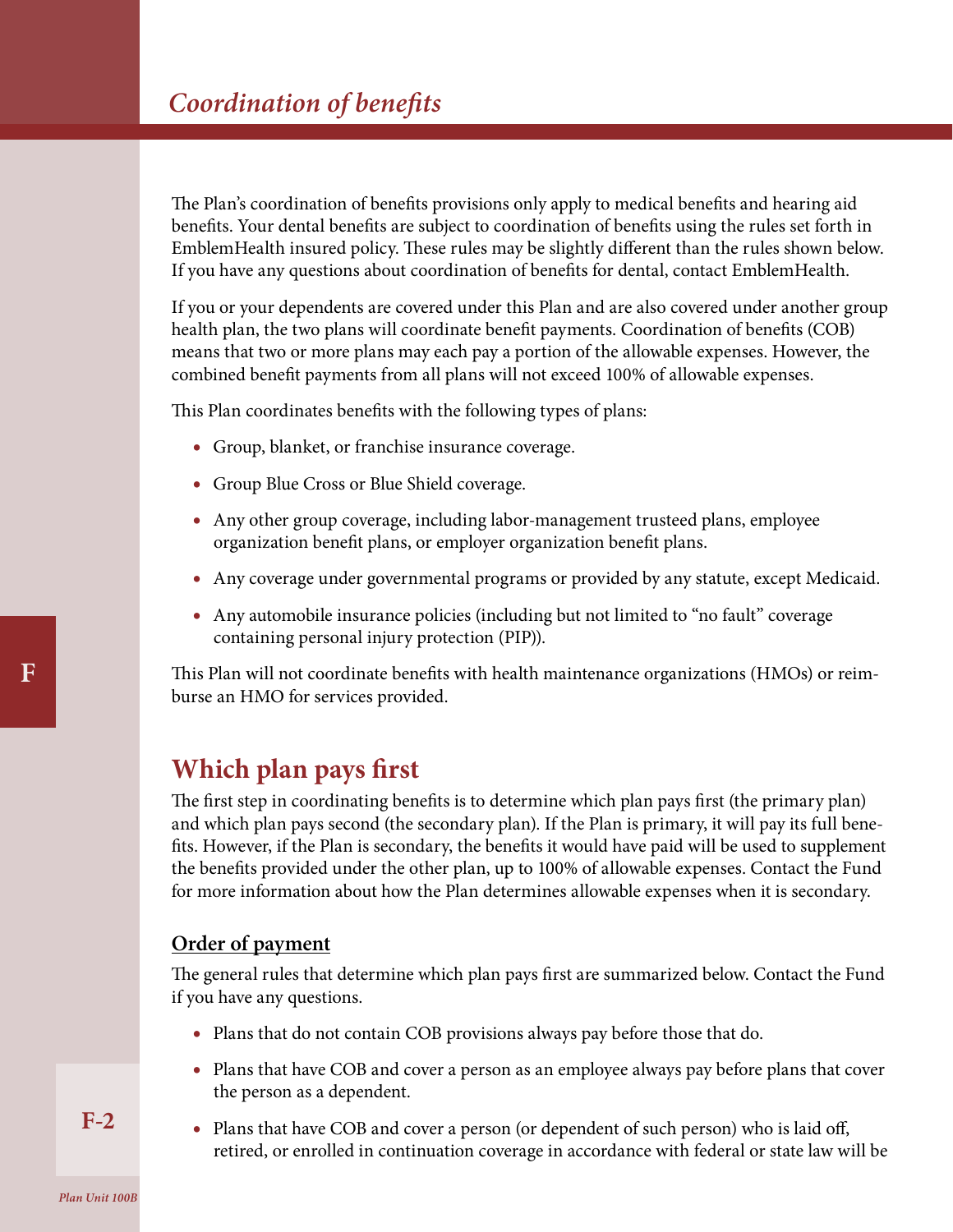secondary to active coverage, including self-paid coverage. Continuation of coverage offered in accordance with federal or state law, such as COBRA, will be secondary to any noncontinuation coverage, subject to the rule for military or government plans, below.

- Generally, military or government coverage will be secondary to all other coverage.
- With respect to plans that have COB and cover dependent children under age 18 whose parents are not separated, plans that cover the parent whose birthday falls earlier in a year pay before plans covering the parent whose birthday falls later in that year.
- With respect to plans that have COB and cover dependent children under age 18 whose parents are separated or divorced:
	- $\blacktriangleright$  Plans covering the parent whose financial responsibility for the child's healthcare expenses is established by court order pay first.
	- $\triangleright$  If there is no court order establishing financial responsibility, the plan covering the parent with custody pays first.
	- $\triangleright$  If the parent with custody has remarried and the child is covered as a dependent under the plan of the stepparent, the order of payment is as follows:
		- 1. The plan of the parent with custody.
		- 2. The plan of the stepparent with custody.
		- 3. The plan of the parent without custody.
- With respect to plans that have COB and cover adult dependent children age 18 and older under both parents' plans, regardless of whether these parents are separated or divorced, or not separated or divorced, the plan that covers the parent whose birthday falls earlier in a year pays before the plan covering the parent whose birthday falls later in the year, unless a court order requires a different order.
- With respect to plans that have COB and cover adult dependent children age 18 and older under one or more parents' plan and also under the dependent child's spouse's plan, the plan that has covered the dependent child the longest will pay first.

If these rules do not determine the primary plan, the plan that has covered the person for the longest period of time pays first.

## **COB, prior authorization, and referrals**

When this Plan is secondary (pays its benefits after the other plan) and the primary plan's prior authorization or utilization management requirements are satisfied, you or your dependent will not be required to comply with this Plan's prior authorization or utilization management requirements. The Plan will accept the prior authorization or utilization management determinations made by the primary plan.

*Plan Unit 100B*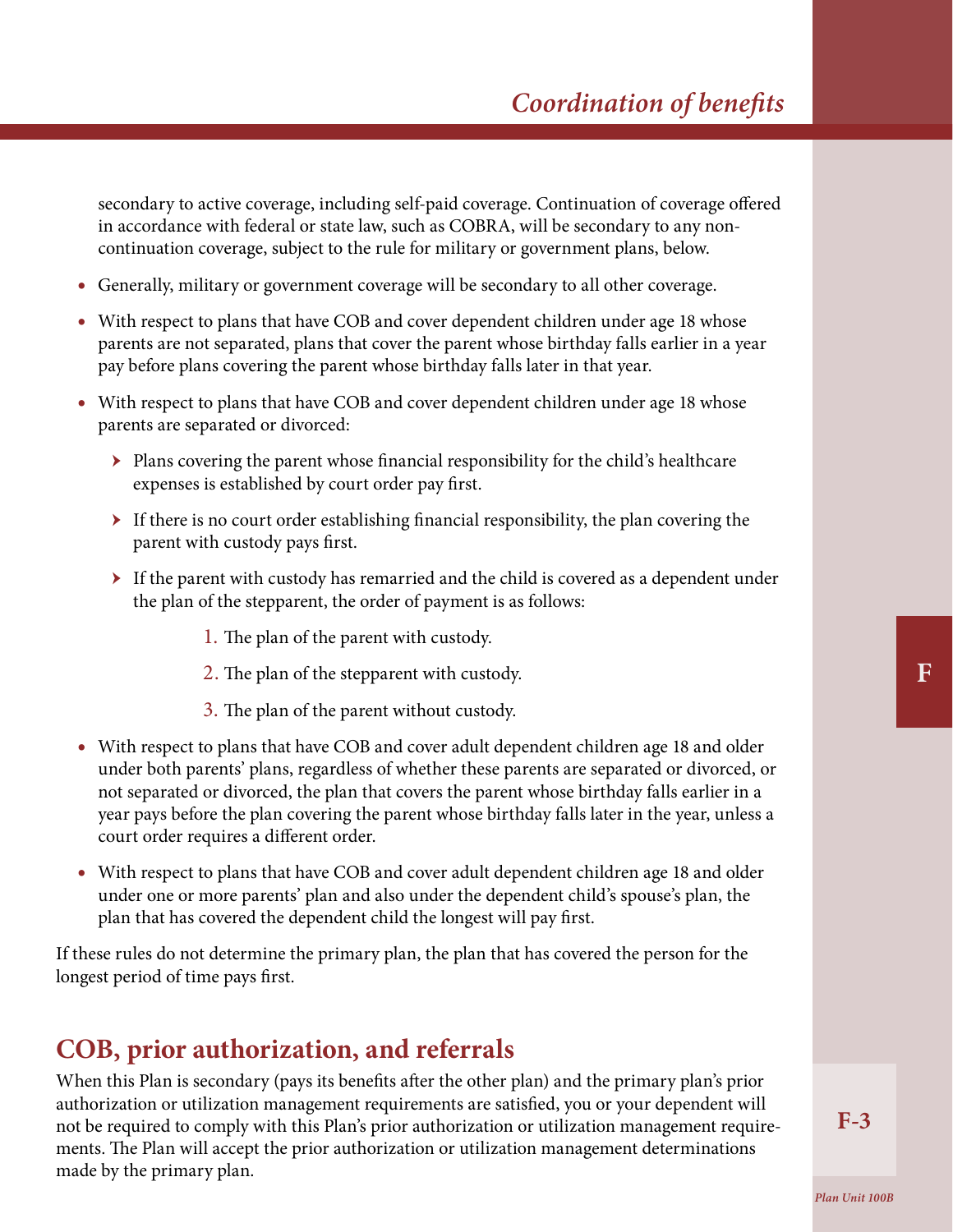# *Coordination of benefits*

# **Special rules for Medicare**

#### **I am an active employee**

Generally, the Plan pays primary to Medicare for you and your dependents. However, there is an exception if you or your dependent has end-stage renal disease (see below).

If you are also enrolled in Medicare, Medicare will pay secondary. This means Medicare may pay for some of your expenses after the Plan pays its benefits.

## **I am an active employee, but I have, or my dependent has, end-stage renal disease (ESRD)**

For the first 30 months you (or your dependent) are eligible for Medicare because of ESRD, the Plan pays primary, and Medicare pays secondary.

Medicare will pay primary for people with ESRD, regardless of their age, beginning 30 months after you become eligible for Medicare because of ESRD. The Plan pays secondary, whether or not you (or your dependent) have enrolled in Medicare.

Your ESRD Medicare coverage will usually end, and the Plan's normal coordination rules will apply again:

- 12 months after the month you stop dialysis treatments; or
- 36 months after the month you have a kidney transplant.

**If you (or your dependent) have ESRD, you should enroll in Medicare to avoid getting billed for things Medicare will cover.**

#### **I have COBRA coverage or retiree coverage**

If you and your dependents have COBRA coverage or retiree coverage, and you (or your dependent) are eligible for Medicare, the Plan pays secondary to Medicare whether or not you (or your dependent) enroll in Medicare. The Plan won't pay amounts that can be paid by Medicare.

If you have retiree or COBRA coverage, and you do not enroll in both Medicare Part A (Hospital Benefits) and Part B (Doctor's Benefits) when you are 65, you will have to pay 100% of the costs that Medicare would have paid.

## **How to get help with Medicare**

Get help enrolling in Medicare, or get answers about Medicare, by:

- Calling **(800) 772-1213**
- Going online to [www.SocialSecurity.gov](http://www.SocialSecurity.gov)
- Contacting your local Social Security office.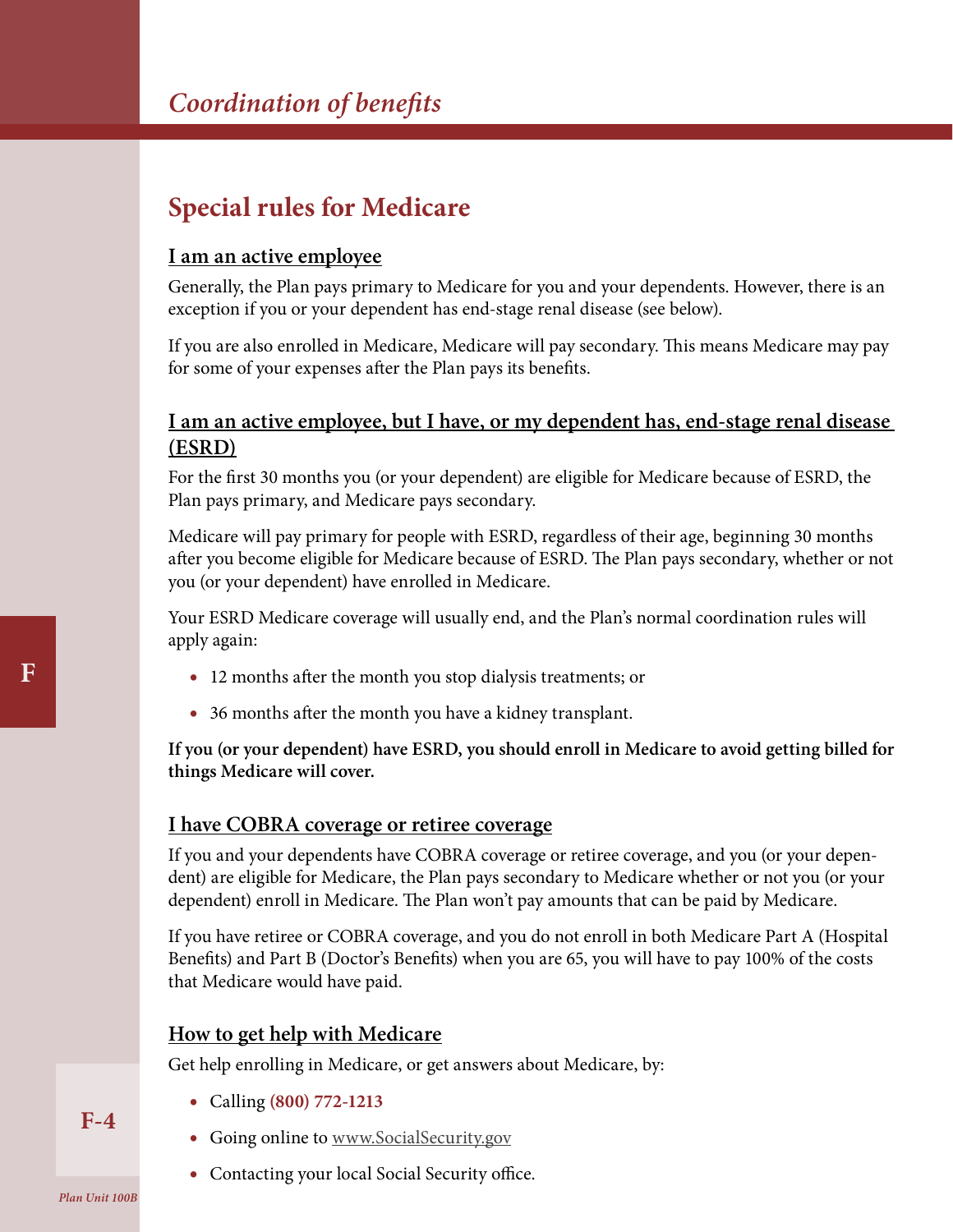# **If you and your spouse are both employees under this Plan**

If both you and your spouse are covered as employees under this Plan and you or your spouse cover the other person as your dependent, the Plan will coordinate benefits with itself (internal coordination of benefits). Any benefit maximums and copay requirements will be administered as if only one employee had coverage under the Plan.

This rule also applies when coordinating benefits for your children if you and your spouse are both covered as employees under this Plan, or if you and your dependent child are both covered as employees under the Plan.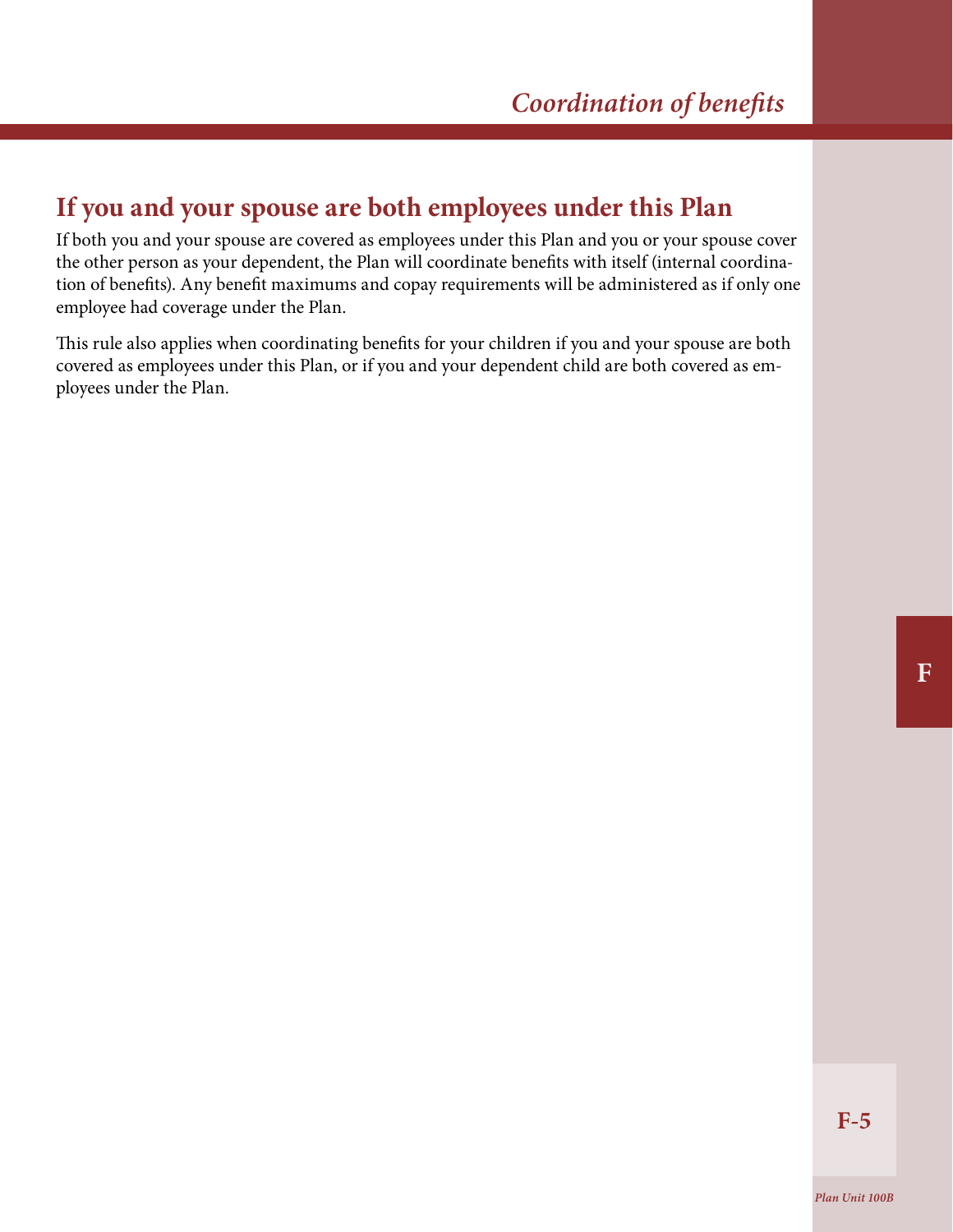# **F-6**

*Plan Unit 100B*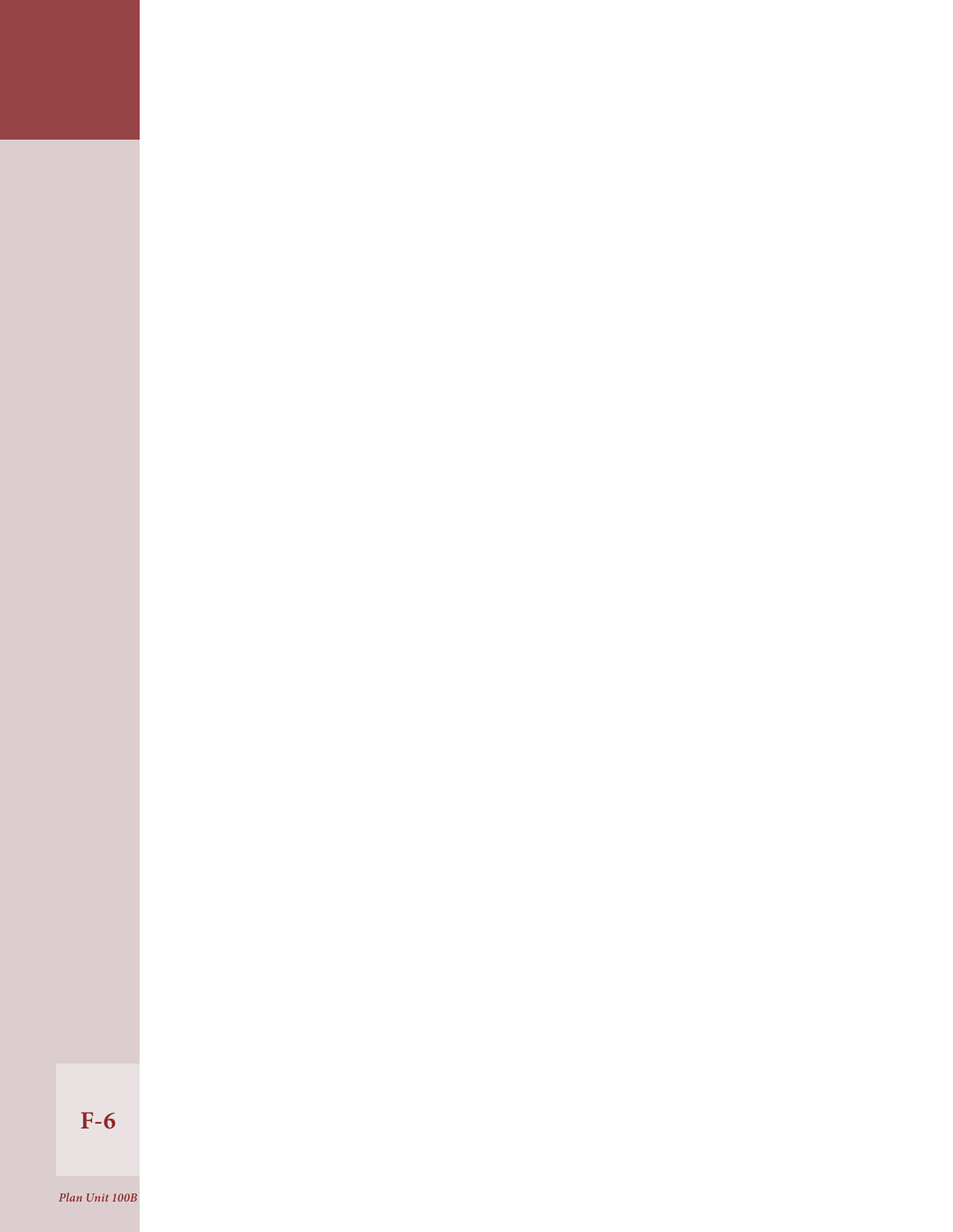# *Subrogation*

# Learn:

 $\blacktriangleright$  Your responsibilities and the Plan's rights if your medical expenses are from an accident or an act caused by someone else.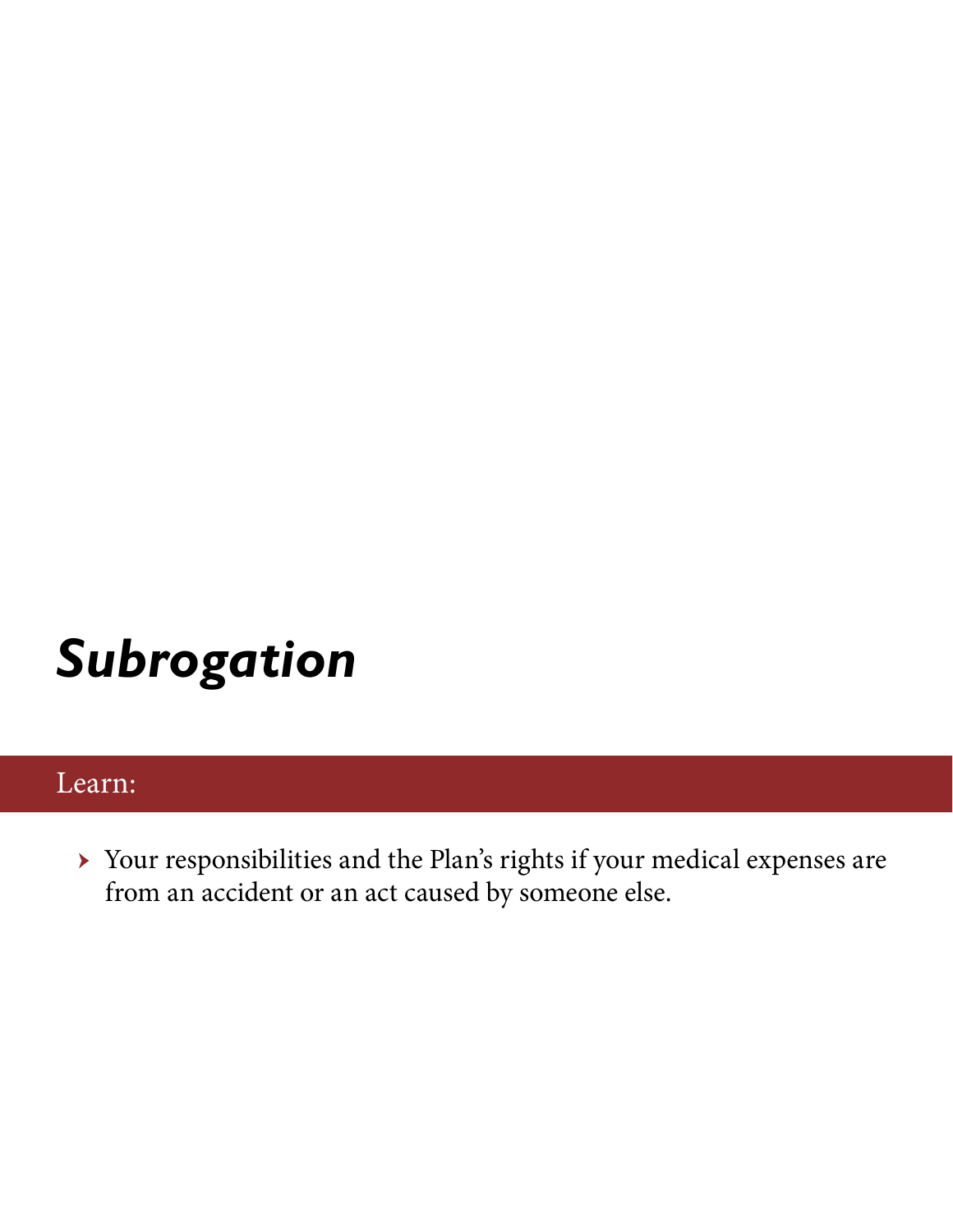## *Subrogation*

**This section does not apply to benefits provided under the dental benefits. For more information about the subrogation provisions applicable to dental benefits administered by Emblem-Health, call (800) 624-2414.**

## **The Plan's right to recover payments**

#### **When injury is caused by someone else**

Sometimes, you or your dependent suffer injuries and incur medical expenses as a result of an accident or act for which someone other than UNITE HERE HEALTH is financially responsible. For benefit repayment purposes, "subrogation" means that UNITE HERE HEALTH takes over the same legal rights to collect money damages that a participant had.

Typical examples include injuries sustained:

- In a motor vehicle or public transportation accident.
- By medical malpractice.
- By products liability.
- On someone's property.

In these cases, other insurance may have to pay all or a part of the resulting medical bills, even though benefits for the same expenses may be paid by the Plan. By accepting benefits paid by the Plan, you agree to repay the Plan if you recover anything from a third party.

#### **Statement of facts and repayment agreement**

In order to determine benefits for an injury caused by another party, UNITE HERE HEALTH may require a signed Statement of Facts. This form requests specific information about the injury and asks whether or not you intend to pursue legal action. If you receive a Statement of Facts, you must submit a completed and signed copy to UNITE HERE HEALTH before benefits are paid.

Along with the Statement of Facts, you will receive a Repayment Agreement. If you decide to pursue legal action or file a claim in connection with the accident, you and your attorney (if one is retained) must also sign a Repayment Agreement before UNITE HERE HEALTH pays benefits. The Repayment Agreement helps the Plan enforce its right to be repaid and gives UNITE HERE HEALTH first claim, with no offsets, to any money you or your dependents recover from a third party, such as:

- The person responsible for the injury;
- The insurance company of the person responsible for the injury; or
- Your own liability insurance company.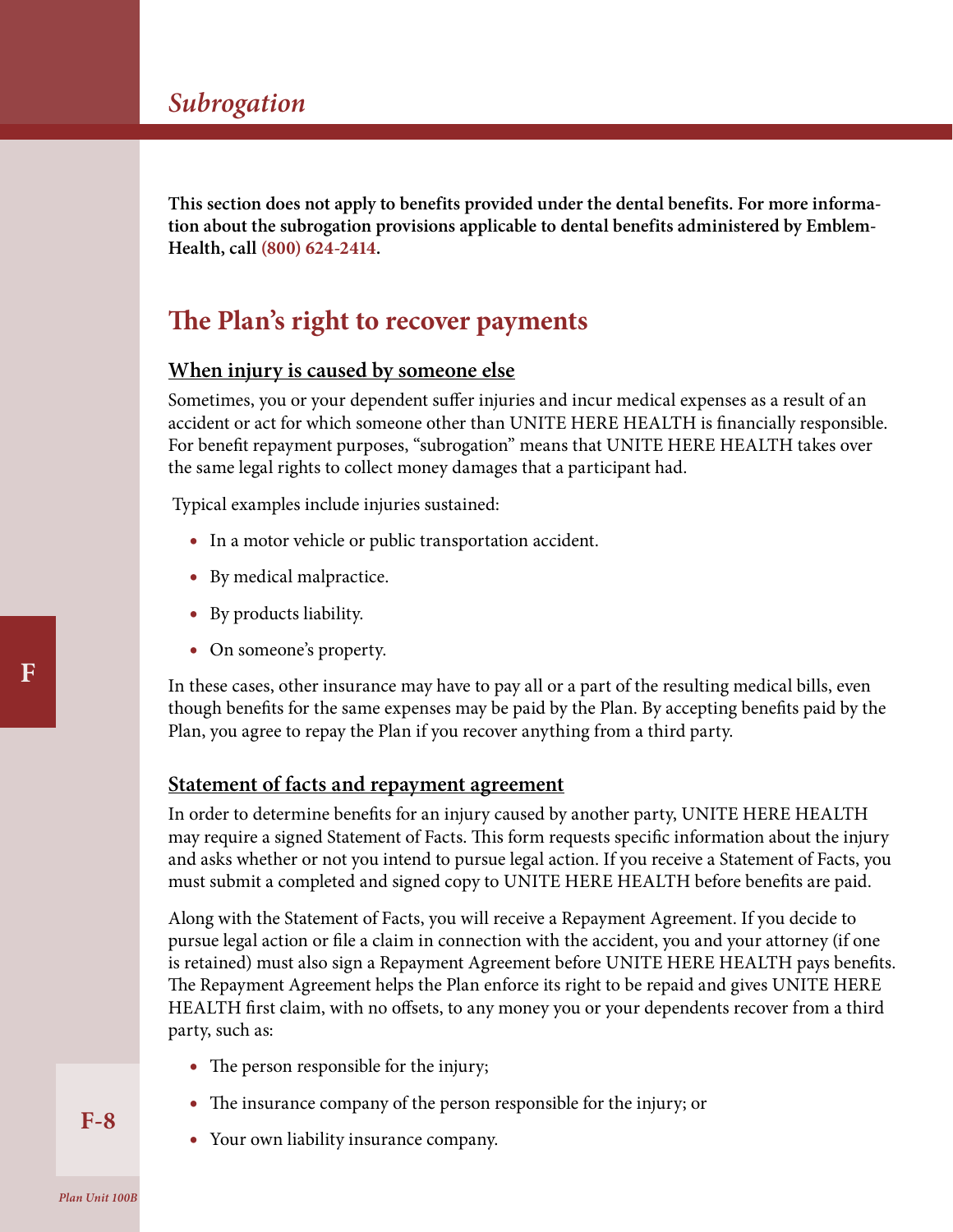The Repayment Agreement also allows UNITE HERE HEALTH to intervene in, or initiate on your behalf, a lawsuit to recover benefits paid for or in connection with the injury.

## **Settling your claim**

Before you settle your claim with a third party, you or your attorney should contact UNITE HERE HEALTH to obtain the total amount of medical bills paid. Upon settlement, UNITE HERE HEALTH is entitled to reimbursement for the amount of the benefits it has paid or the full amount of the settlement or other recovery you or a dependent receive, whatever is less.

If UNITE HERE HEALTH is not repaid, future benefits may be applied to the amounts due, even if those benefits are not related to the injury. If this happens, no benefits will be paid on behalf of you or your dependent (if applicable) until the amount owed UNITE HERE HEALTH is satisfied.

If the Plan unknowingly pays benefits resulting from an injury caused by an individual who may have financial responsibility for any medical expenses associated with that injury, your acceptance of those benefits is considered your agreement to abide by the Plan's subrogation rule, including the terms outlined in the Repayment Agreement.

Although UNITE HERE HEALTH expects full reimbursement, there may be times when full recovery is not possible. The Trustees may reduce the amount you must repay if special circumstances exist, such as the need to replace lost wages, ongoing disability, or similar considerations. When your claim settles, if you believe the amount UNITE HERE HEALTH is entitled to should be reduced, send your written request to:

> **Subrogation Coordinator UNITE HERE HEALTH** P.O. Box 6020 Aurora, IL 60598-0020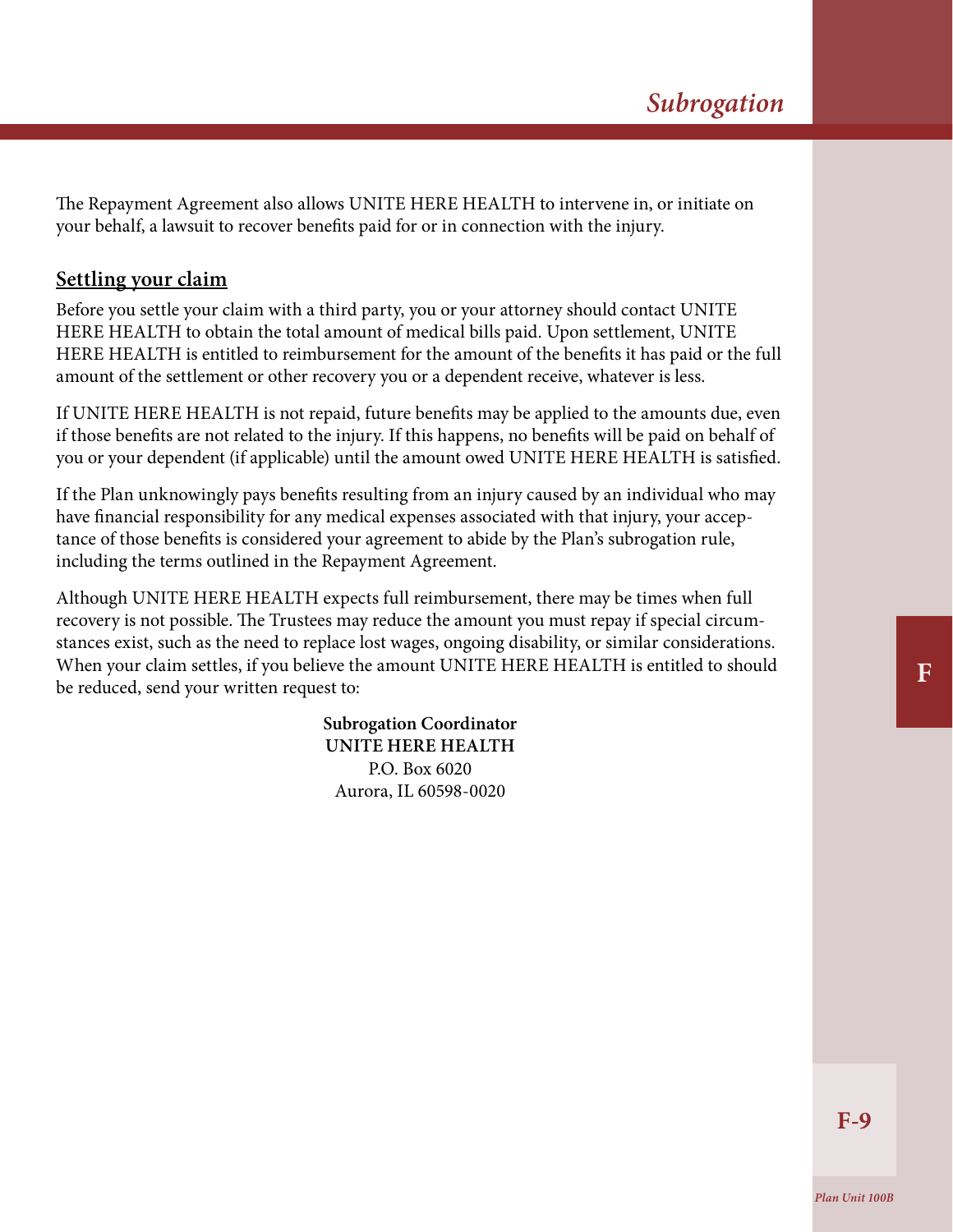# **F-10**

*Plan Unit 100B*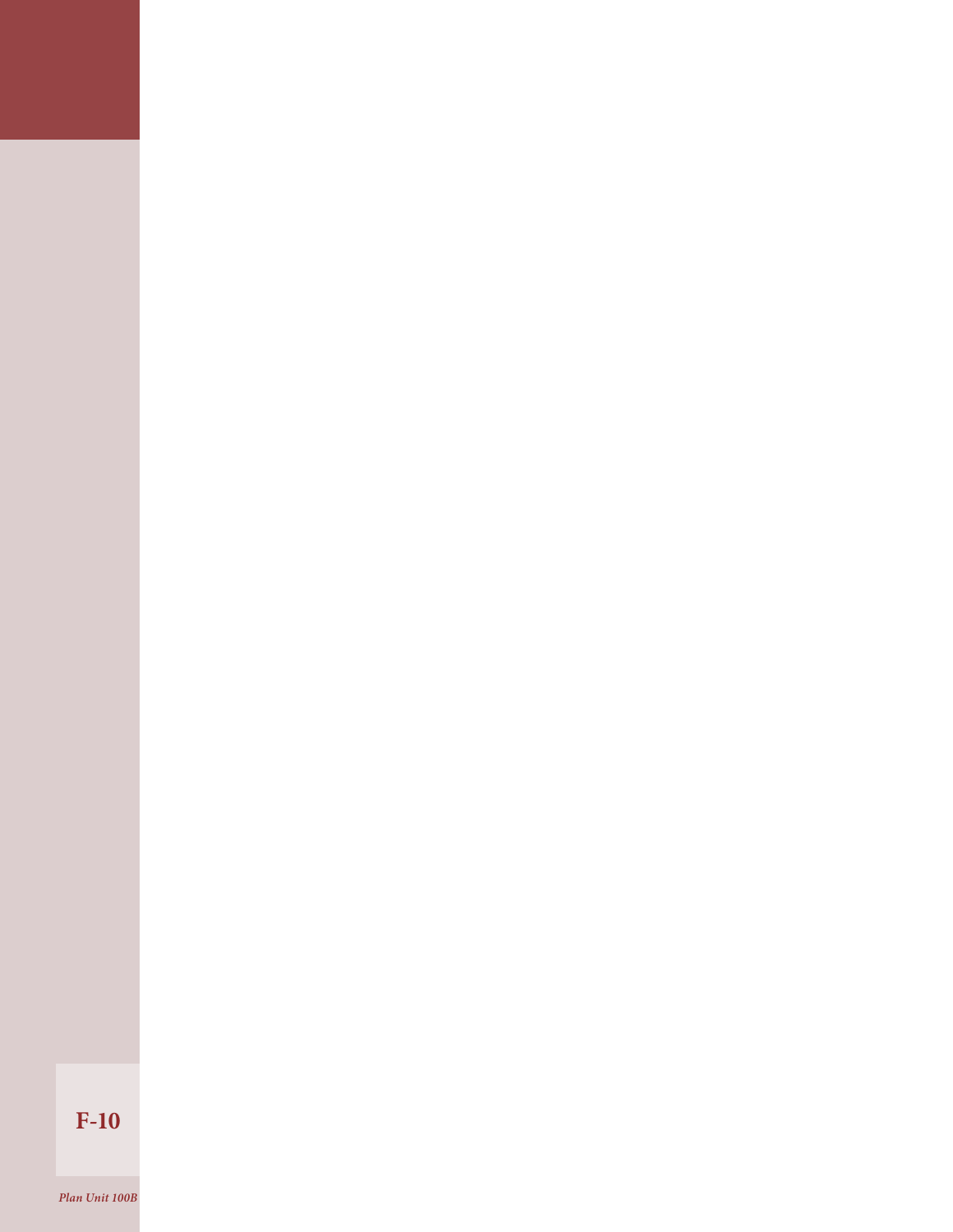# *Eligibility for coverage*

# Learn:

- ӹ Who is eligible for coverage (who is considered a dependent).
- $\rightarrow$  How you enroll yourself and your dependents.
- ӹ When and how you become eligible for coverage.
- How you stay eligible for coverage.
- ӹ When your dependents become eligible.
- ӹ When you can add dependents.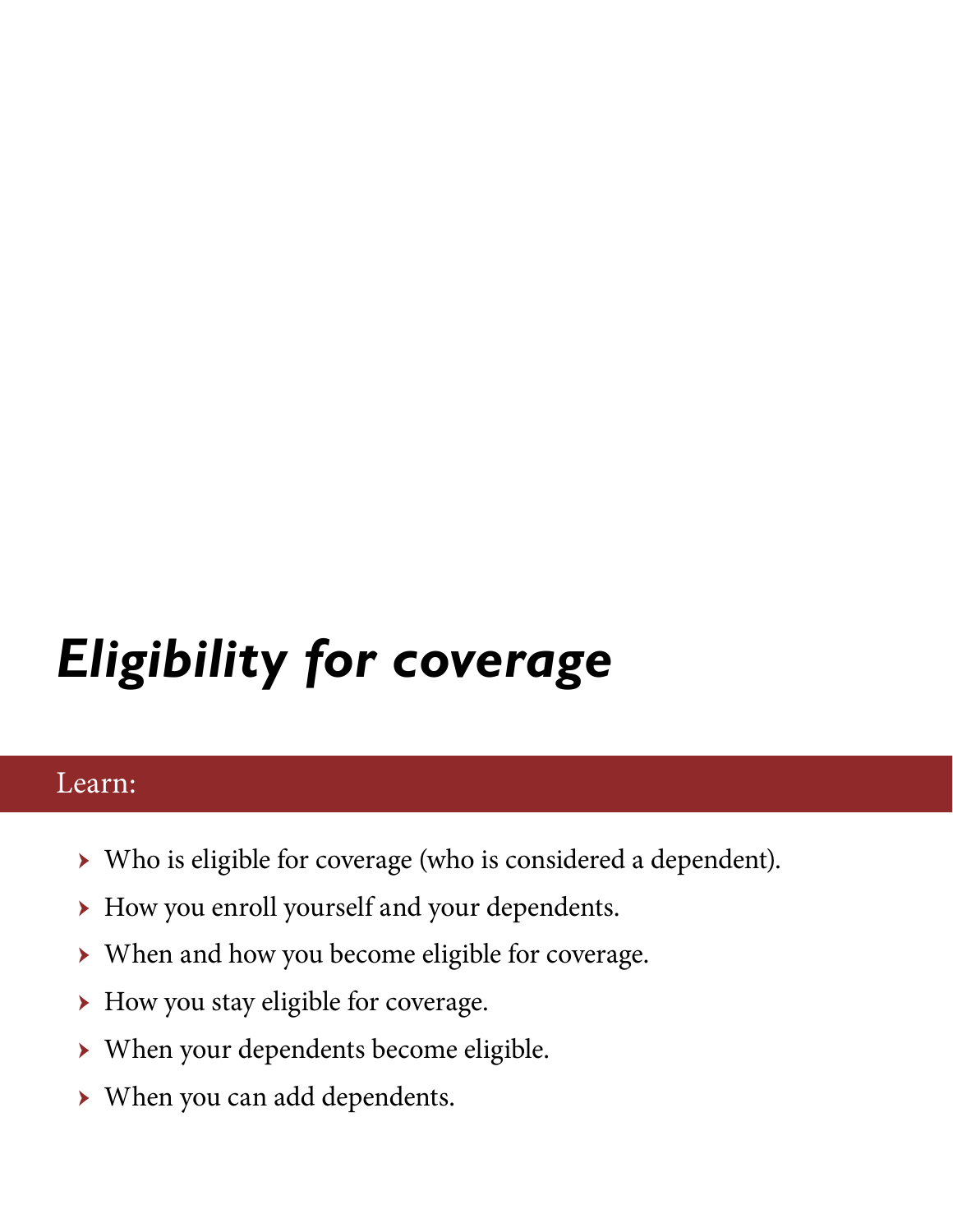You establish and maintain eligibility by working for an employer required by a Collective Bargaining Agreement (CBA) to make contributions to UNITE HERE HEALTH on your behalf. There may be a waiting period under your CBA before your employer is required to begin making those contributions. You may also have to satisfy other rules or eligibility requirements described in your CBA before your employer is required to contribute on your behalf. Any days you work during a waiting period or before you meet all of the eligibility criteria described in your CBA do not count toward establishing your eligibility under UNITE HERE HEALTH. You should look at your CBA—it will tell you when your employer will start making contributions for your coverage, as well as any other rules you may have to follow, or criteria you may have to meet, in order to become eligible. If you have questions about your CBA, talk to your union representative.

**The eligibility rules described in this section will not apply to you until and unless your employer is required to begin making contributions on your behalf.**

The Trustees may change or amend eligibility rules at any time.

## **Who is eligible for coverage**

#### **Employees**

You are eligible for coverage if you meet all of the following rules:

- You work for an employer who is required by a CBA to contribute to UNITE HERE HEALTH on your behalf.
- The contributions required by that CBA are received by UNITE HERE HEALTH.
- You meet the Plan's eligibility rules.

If you are required to make any payment toward the cost of providing coverage for you and your family, you must arrange with your employer to make those payments by payroll deduction.

## **Dependents**

If you have dependents when you become eligible for coverage, you can also sign up (enroll) your dependents for coverage during your initial enrollment period. Coverage for your dependents is available at no cost to you as long as employer contributions continue to be made on your behalf and you continue to work the minimum necessary to maintain your eligibility.

You must enroll all dependents you want covered by the Plan. Your dependents' coverage will start when yours does (not before). You cannot decline coverage for yourself and enroll your dependents. You can add dependents after your coverage starts. See "When dependent coverage starts" starting *[on page G-10](#page-97-0)* for more information.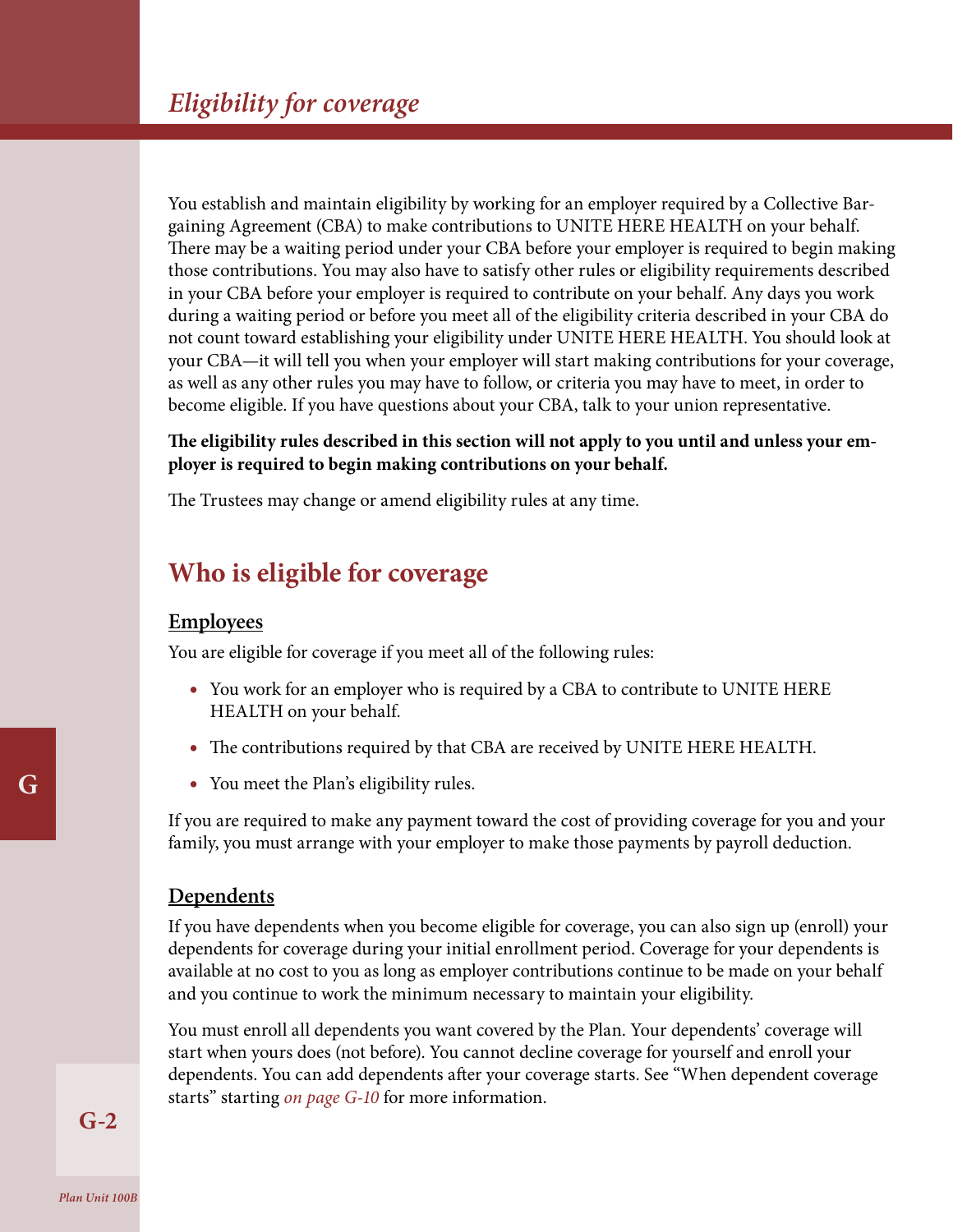# **Who your dependents are**

Your **dependent** is any of the following, provided you show proof of your relationship to them:

- Your legal **spouse.**
- Your **children** who are under age 26, including:
	- $\triangleright$  Biological children, including children entitled to coverage under a Qualified Medical Child Support Order.
	- $\blacktriangleright$  Step-children.
	- $\blacktriangleright$  Adopted children or children placed with you for adoption, if you are legally responsible for supporting the children until the adoption is finalized.
	- $\triangleright$  Children for whom you are the legal guardian or for whom you have sole custody under a state domestic relations law.
	- **✓** Federal law requires UNITE HERE HEALTH to honor Qualified Medical Child Support Orders. UNITE HERE HEALTH has established procedures for determining whether a divorce decree or a support order meets federal requirements and for enrollment of any child named in the Qualified Medical Child Support Order. To obtain a copy of these procedures at no cost, or for more information, contact the Fund.

If your child is age 26 or older and disabled, his or her coverage may be continued under the Plan. In order to continue coverage, the child must have been diagnosed with a physical or mental handicap, must not be able to support himself or herself, and must continue to depend on you for support. Coverage for a child with a disability will continue as long as:

- You (the employee) remain eligible;
- The child's handicap began before age 19; and
- The child was covered by the Plan on the day prior to his or her 19th birthday.

You must provide proof of the mental or physical handicap within 30 days after the date coverage would end because the child becomes age 26. The Fund may also require you to provide proof of the handicap periodically. Contact the Fund for more information on how to continue coverage for a child with a serious handicap.

## **Enrollment requirements**

#### **Employees**

Once you become eligible, coverage is automatic. However, if your CBA requires you to contribute toward the cost of coverage or gives you the option of choosing between contributory and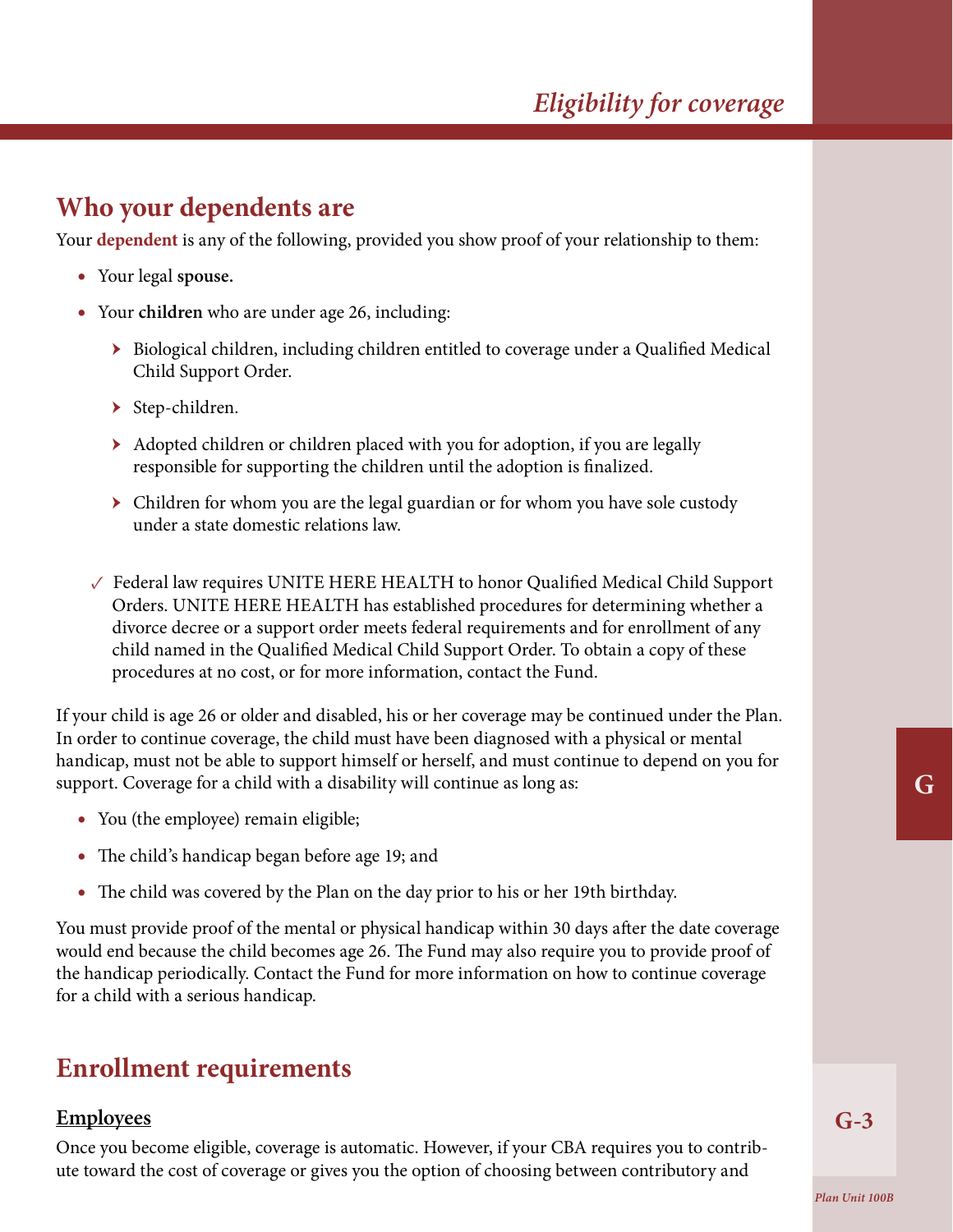non-contributory coverage, you will have to submit a coverage election form before coverage becomes effective. By electing the Plan, you also agree to have the required payments toward the cost of providing coverage made by payroll deduction.

If you choose to waive coverage, or if you fail to make the required contribution and lose coverage, you will have the opportunity to elect coverage during open enrollment periods designated by the Plan or during special enrollment periods required by federal law. For more information about special enrollment periods, *[see page G-9](#page-96-0).*

## <span id="page-91-0"></span>**Dependents**

**✓** You cannot choose to cover just your dependents. You can only cover your dependents if you enroll for coverage, too.

You must enroll all dependents you want covered by the Plan, including dependents you acquire after your coverage becomes effective. You can enroll your dependents at any time, but the date your dependent's coverage begins will be determined by the date the dependent enrollment form and required documentation is provided to and accepted by UNITE HERE HEALTH.

*[See page G-10](#page-97-0)* for information about when coverage for your dependents starts.

You must show that each dependent you enroll meets the Fund's definition of a dependent. You must provide at least one of the following, as appropriate, for each of your dependents:

- A certified copy of your marriage certificate.
- A commemoration of marriage from a generally recognized denomination of organized religion.
- A certified copy of the birth certificate.
- A baptismal certificate.
- Hospital birth records.
- Written proof of adoption or legal guardianship.
- Court decrees requiring you to provide medical benefits for a dependent child.
- Copies of your most recent federal tax return (Form 1040 or its equivalents).
- Documentation of dependent status issued and certified by the United States Immigration and Naturalization Service (INS).
- Documentation of dependent status issued and certified by a foreign embassy.

Your or your spouse's name must be listed on the proof document as the dependent child's parent or legal guardian.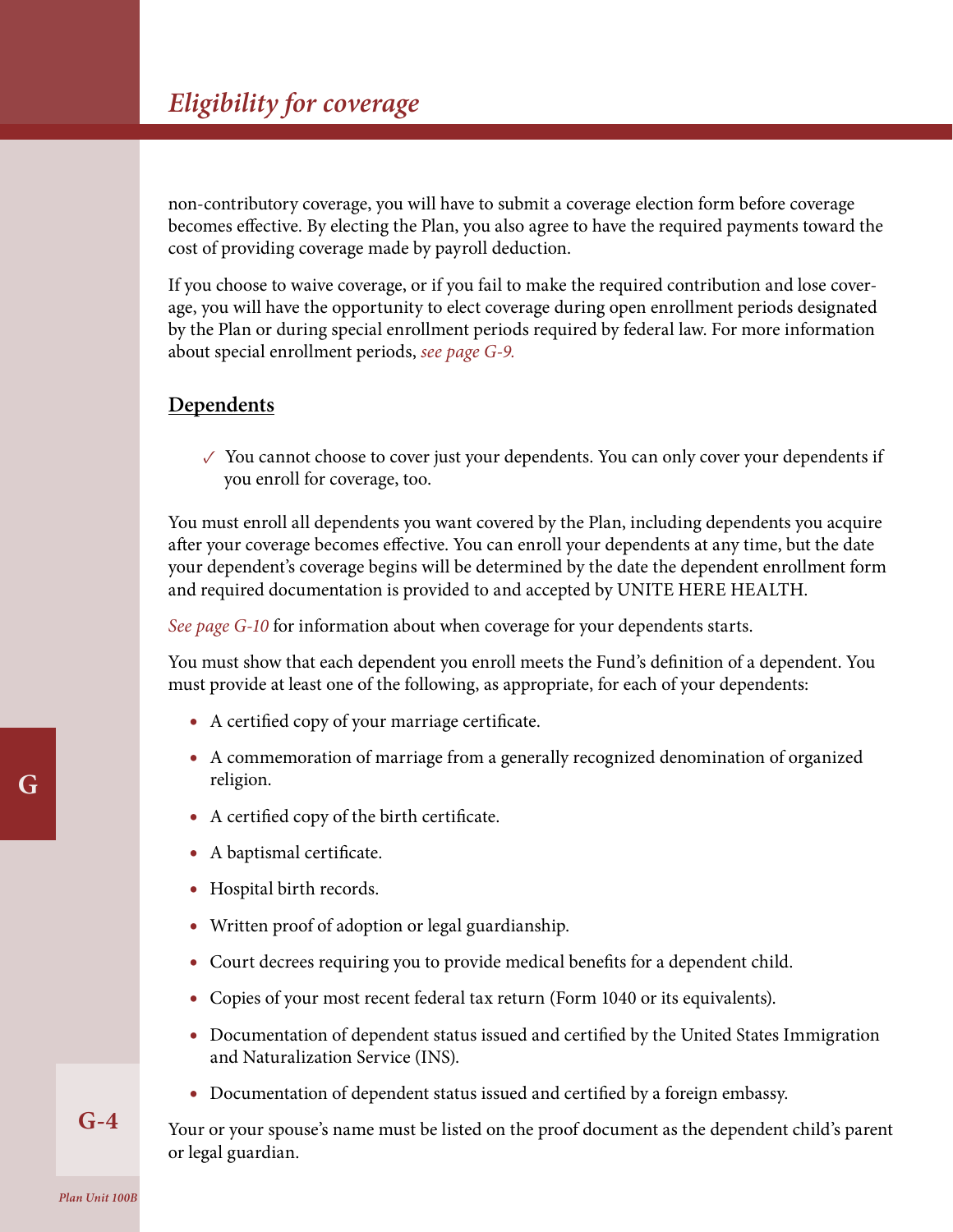# **Eligibility rules**

### **When your coverage begins (initial eligibility)**

Your coverage begins at 12:01 a.m. on the first day of the coverage period corresponding to the first work period for which contributions are required on your behalf.

The Plan provides two levels of benefits—Class I and Class II—each determined by the number of days of work you are credited with during a work period.

For purposes of establishing initial eligibility:

- **Work Period** means any 2 consecutive calendar months for which one or more of your employers must make contributions to UNITE HERE HEALTH on your behalf and during which you are credited with at least 1 day of work in each month and a total of at least:
	- ▶ 30 days of work for Class I benefits, or
	- ▶ 16 days but not more than 29 days for Class II benefits.
- **Lag Period** means the 2 consecutive calendar months between the end of a work period and the beginning of the corresponding coverage period.
- **Coverage Period** means the calendar month during which you are covered if you meet the eligibility rules during the corresponding work period.

| Example: Establishing Initial Eligibility |                      |                 |  |
|-------------------------------------------|----------------------|-----------------|--|
| <b>Work Period</b>                        | Lag Period           | Coverage Period |  |
| June and July                             | August and September | October         |  |

Suppose you work during the months of June and July, employer contributions are required on your behalf for each month, and you are credited with a total of 30 days of work during your first work period. You are entitled to Class I benefits beginning on October 1 and continuing through the rest of the month. If you were credited with a total of at least 16 to 29 days during those months instead, you would be entitled to Class II benefits for the month of October.

 $\checkmark$  If you have questions about how your employer contributions relate to the eligibility rules based on days of work, call the Fund at **(866) 261-5676**.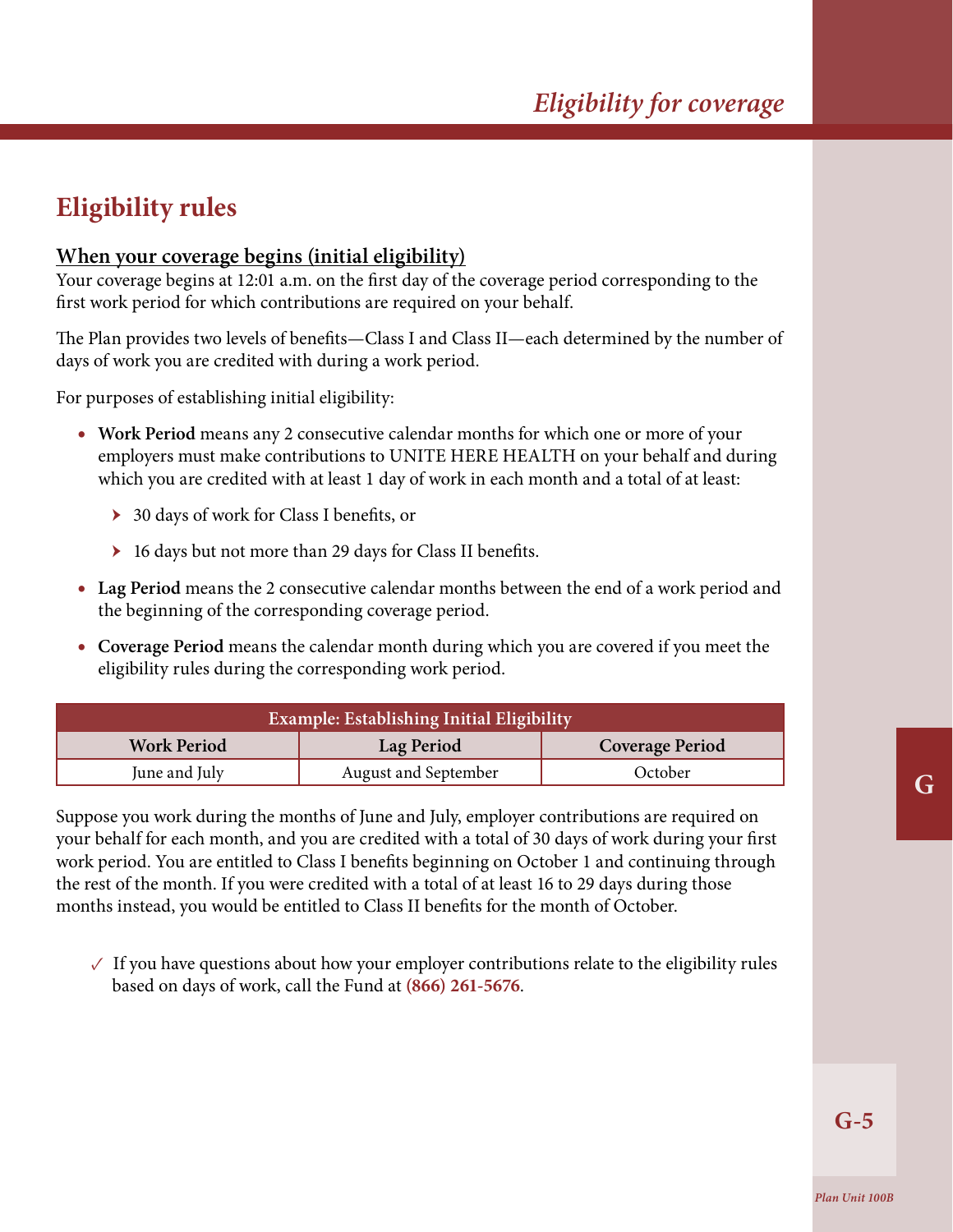### <span id="page-93-0"></span>**Continuing eligibility**

Once you establish eligibility, you continue to be eligible as long as contributions continue to be required on your behalf and you continue to work the required number of days during the corresponding work period.

For purposes of continuing eligibility:

- **Work Period** means a calendar month for which your employer must make a contribution to UNITE HERE HEALTH on your behalf and you are credited with at least:
	- ▶ 15 days of work for Class I benefits, or
	- ▶ 8 days but not more than 14 days for Class II benefits.
- **Lag Period** means the 2 consecutive calendar months between the end of a work period and the beginning of the corresponding coverage period.
- **Coverage Period** means the calendar month during which you are covered if you meet the eligibility rules during the corresponding work period.

| Example: Continuing Eligibility                            |                       |          |  |
|------------------------------------------------------------|-----------------------|----------|--|
| <b>Work Period</b><br><b>Coverage Period</b><br>Lag Period |                       |          |  |
| August                                                     | September and October | November |  |
| September                                                  | October and November  | December |  |
| October                                                    | November and December | January  |  |

Suppose you became covered October 1 because you met all of the requirements for the June and July work period. If a contribution is required on your behalf and you are credited with at least 15 days of work for August, your Class I benefits continue during November. A contribution and credit for 15 days of work for September continues your Class I benefits for December, October will continue your benefits for January, and so on. If you are credited with at least 8 days, but not more than 14 days during any work period, you are entitled to Class II benefits.

## **Self-payments for continuing eligibility**

**✓** All self-payments must be postmarked no later than the 15th day of the month immediately preceding the coverage period for which continued coverage is intended.

You can make self-payments only if you lose eligibility, or would be eligible for a lower level of benefits (Class II), as a result of:

- Lay-off.
- Approved leaves of absence.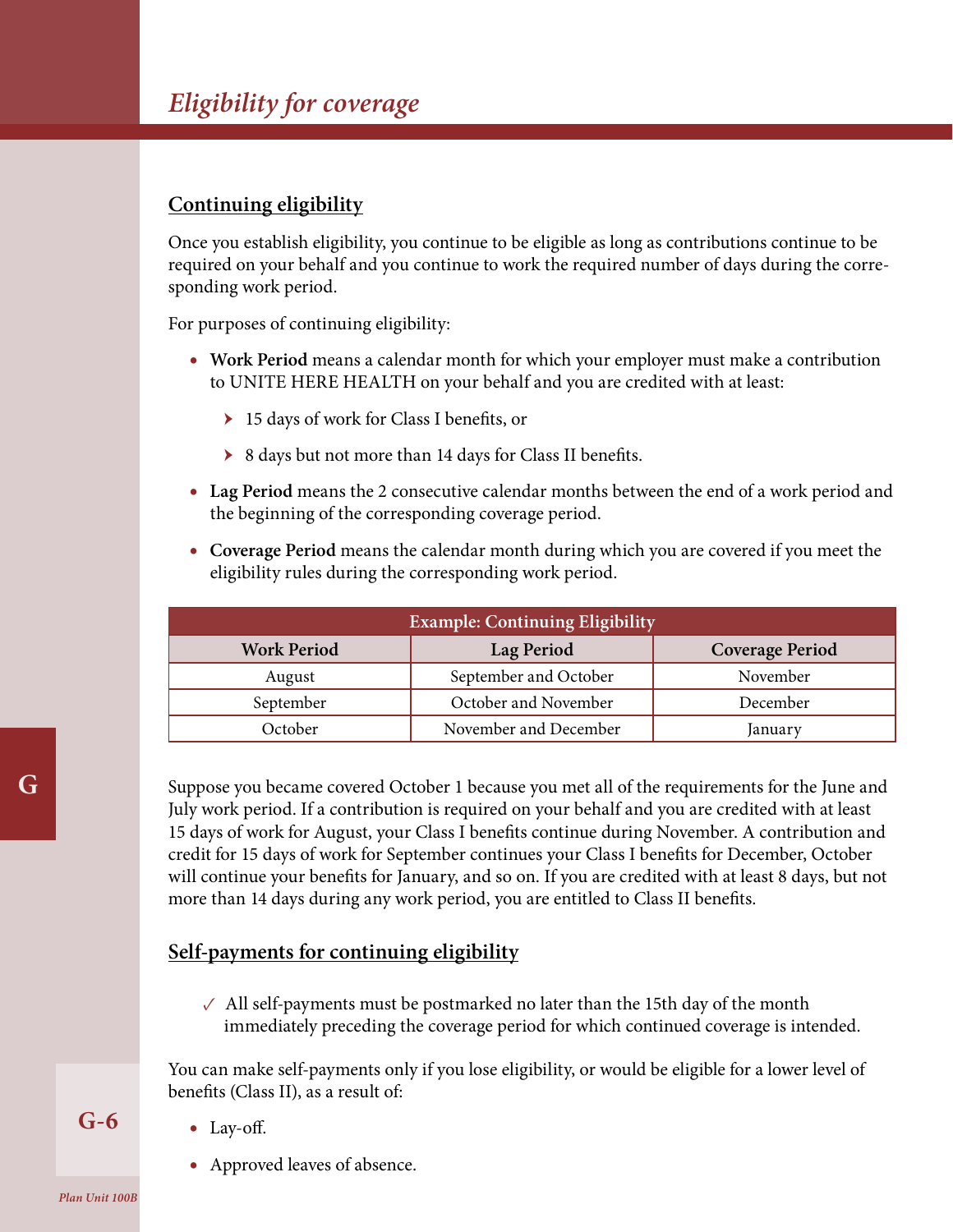- Reduction in hours.
- Approved vacation time off.

The work period for which you are making a self-payment must immediately follow one for which you were credited with at least the minimum number of days to maintain eligibility. Your self-payment will only continue the level of benefits you had in the month immediately preceding the month for which you are making the self-payment. The amount of your self-payment is the difference between the actual credited days worked during the corresponding work period and the number of days needed to maintain the same level of benefits lost.

| <b>Example: Self-Payments for Continuing Eligibility</b>   |                       |                               |  |
|------------------------------------------------------------|-----------------------|-------------------------------|--|
| <b>Work Period</b><br><b>Coverage Period</b><br>Lag Period |                       |                               |  |
| August<br>20 days of work                                  | September and October | November<br>Class I benefits  |  |
| September<br>10 days of work                               | October and November  | December<br>Class II benefits |  |

Suppose you normally work at least 20 days each month, but you only work 10 days in September. You will be entitled to the Class II benefits for December, unless you make self-payment for 5 days to bring you back up to the Class I level of benefits (10 days of work, plus 5 days of self-pay equals the minimum of 15 days for Class I benefits). In this example, your self-payment must be postmarked no later than the 15th of November.

Self-payments can only be made for up to 12 consecutive months. Self-payments cannot be made after your employment terminates. Once you reach the maximum of 12 months of self-payments, you cannot make another self-payment until you re-establish eligibility, through employer contributions.

Contact the Fund at **(866) 261-5676** for more information on how to make self-payments.

#### **Self-payments during remodeling or restoration**

If your work place closes or partially closes because it's being remodeled or restored, you may make self-payments to continue your coverage, up to the level of benefits (Class I or Class II) you had immediately prior to the closure, until the facility is reopened. However, you may only make self-payments for up to 18 months from the date your work place closed.

If the facility is not reopened, if you are not recalled, or if you decline recall, no further self-payments will be accepted to continue your coverage. Your coverage will terminate on the last day of the month for which a payment was last accepted. However, you may be eligible for COBRA coverage (*[See page G-22](#page-109-0)*).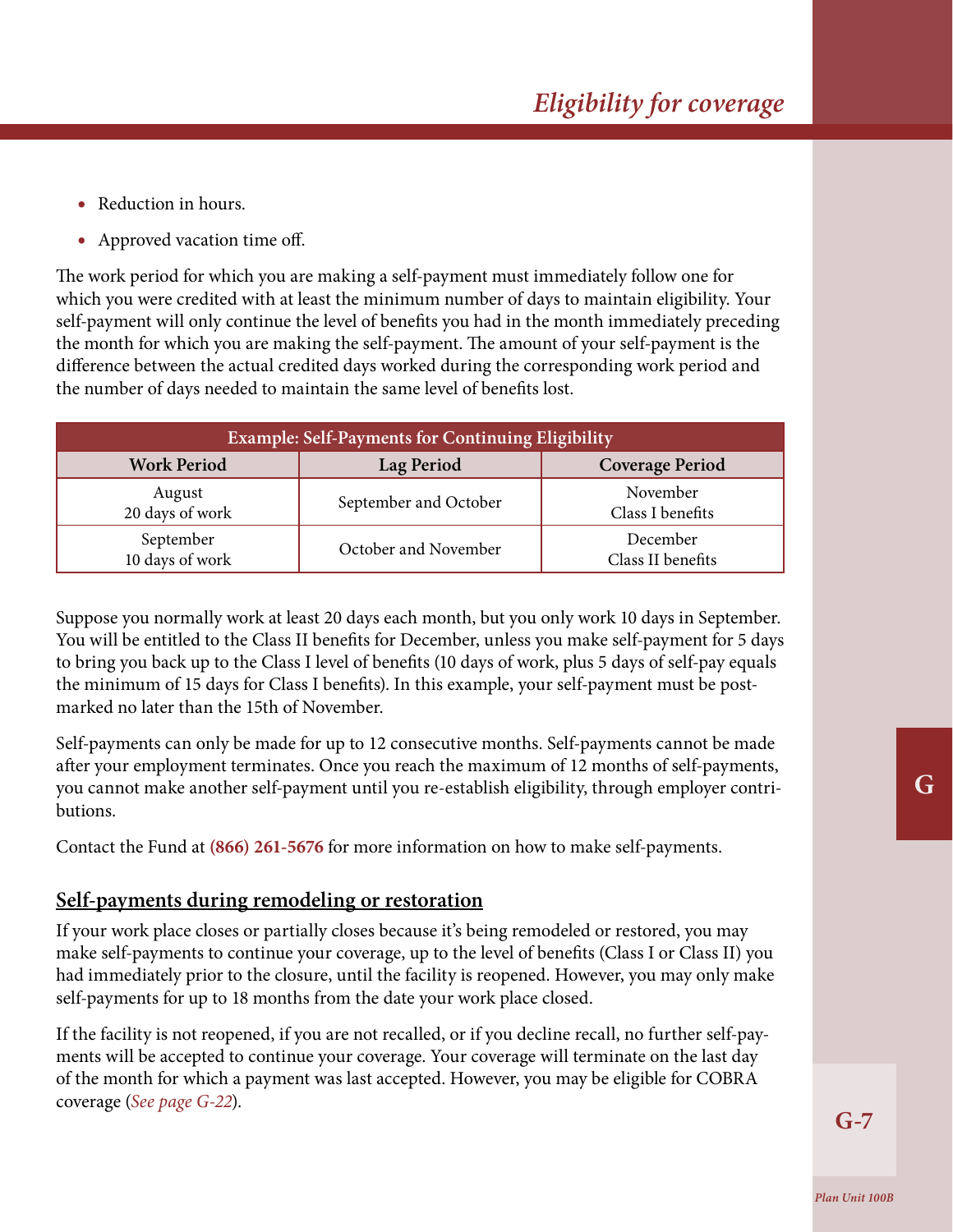### **Self-payments during a strike**

You may also make self-payments to continue coverage, up to the level of benefits (Class I or Class II) you had prior to the strike, if all of the following rules are met:

- Your CBA has expired.
- Your employer is involved in collective bargaining with the union and an impasse has been reached.
- The union certifies that affirmative actions are being taken to continue the collective bargaining relationship with the Employer.

You may make self-payments to continue your coverage for up to 12 months as long as you do not engage in conduct inconsistent with the actions being taken by the union.

#### **Disability credit days to continue eligibility**

You can continue eligibility for your current level of coverage (Class I or Class II) while you are totally disabled if you meet all of the following:

- You have established initial eligibility.
- You became totally disabled (*[see page J-7](#page-140-0)*) because of a work-related injury or sickness for which workers' compensation disability benefits are paid.
- You were covered by the Plan and were working for a contributing employer during the month you became totally disabled.
- You provide the Fund:
	- $\blacktriangleright$  A copy of your workers' compensation disability.
	- ▶ Periodic written proof of total disability.

If you meet these requirements, you will get a total number of disability credit days equal to 6 times the number of work days you were credited with during the work period corresponding the coverage period during which you became totally disabled. For each full or partial calendar month you are totally disabled, the total number of disability credit days will be reduced by the minimum number of days needed to maintain eligibility, for up to a maximum of 12 months beginning with the month you became totally disabled. You may then continue eligibility by making self-payments.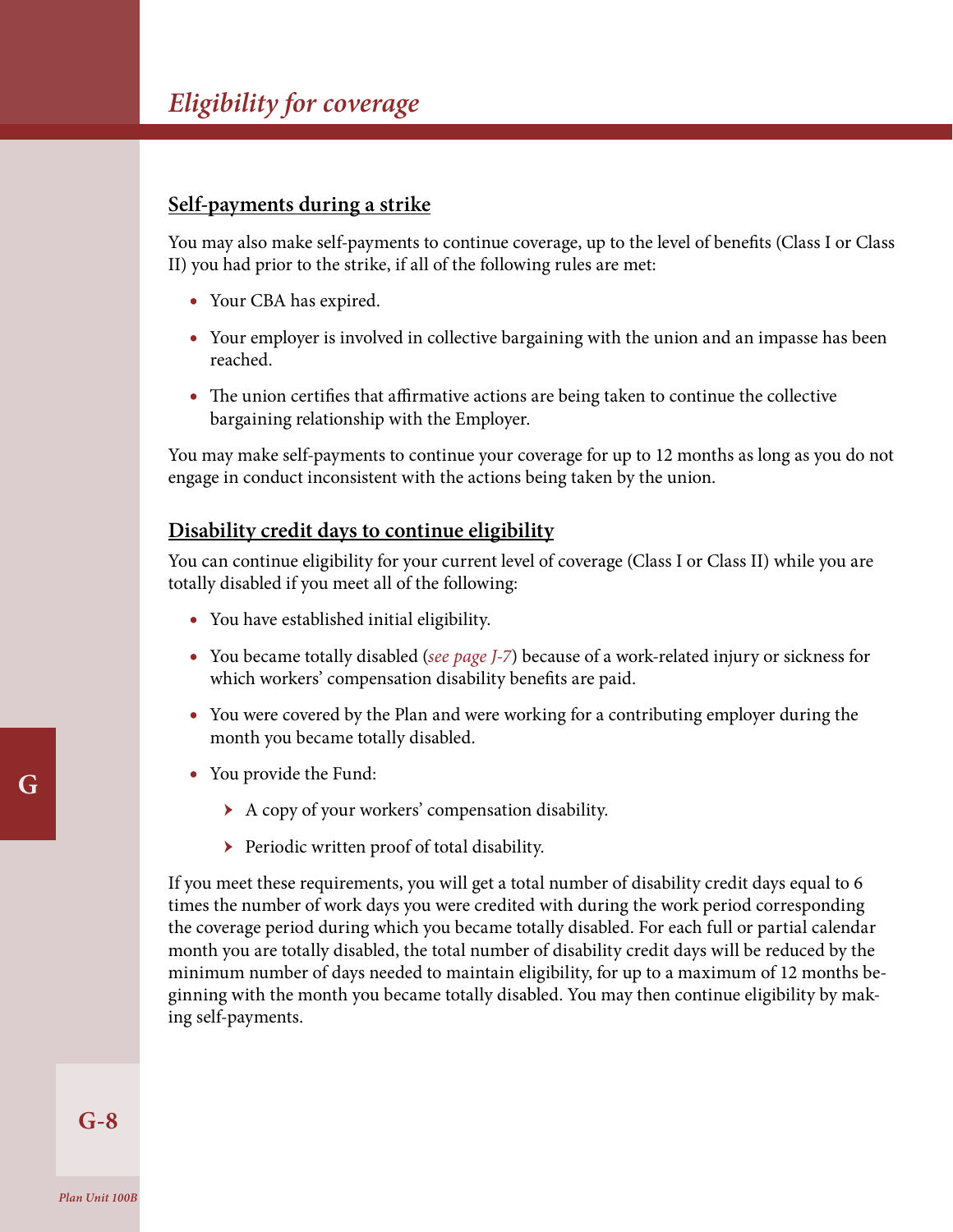| Example: Continuing Eligibility through Disability Credit Days under Class I<br>(15 days/month required for Class I benefits)                                                                                |                         |                                                                                                                                      |                                                     |                      |
|--------------------------------------------------------------------------------------------------------------------------------------------------------------------------------------------------------------|-------------------------|--------------------------------------------------------------------------------------------------------------------------------------|-----------------------------------------------------|----------------------|
| Work<br>Period                                                                                                                                                                                               | Credited<br>Days Worked | <b>Disability Credit Days</b><br><b>Disability Credit Days at</b><br>Needed to<br>the Start of the Month<br><b>Continue Coverage</b> |                                                     | Coverage<br>Period   |
| July                                                                                                                                                                                                         | 20                      | n/a                                                                                                                                  | n/a                                                 | October              |
| August<br>September                                                                                                                                                                                          | 18<br>20                | n/a                                                                                                                                  | n/a                                                 | November<br>December |
| October<br>(disability<br>starts)                                                                                                                                                                            | 5                       | $20 \times 6 = 120$ days total<br>(days worked from July $x$ 6)                                                                      | $15 - 5 = 10$ days<br>(required days - days worked) | January              |
| November<br><i>(remain)</i><br>disabled)                                                                                                                                                                     | $\theta$                | 120 - 10 = 110 days left<br>(days - days used)                                                                                       | $15 - 0 = 15$ days<br>(required days - days worked) |                      |
| You can continue to use your disability credit days until you run out, for up to a maximum of 12 months.<br>The same calculations apply to Class II, except the number of required days is 8 days per month. |                         |                                                                                                                                      |                                                     |                      |

The Plan does not provide benefits for disabilities that are job-related or for which you are entitled to benefits under workers' compensation (*[see page E-2](#page-75-0)*). Disability credit days are only used to continue eligibility under the Plan. Contact the Fund if you become disabled and might be eligible to get disability credit days.

# <span id="page-96-0"></span>**Enrollment periods**

This section applies to you if your CBA requires you to contribute toward the cost of your coverage (sometimes called a co-premium) or gives you the option of choosing between contributory and non-contributory coverage. For information about how to enroll dependents after you are enrolled and have eligibility, *[see page G-11](#page-98-0).*

## **Open enrollment periods**

Open enrollment periods take place as designated by the Plan. They provide you with the opportunity to elect coverage for yourself and your dependents if you declined coverage or if you lost coverage because you failed to make any required contributions. If you want to enroll yourself, and your dependents, you must provide the required enrollment material and arrange to make any required payments. Your open enrollment materials will describe the deadlines for enrollment and when coverage will start.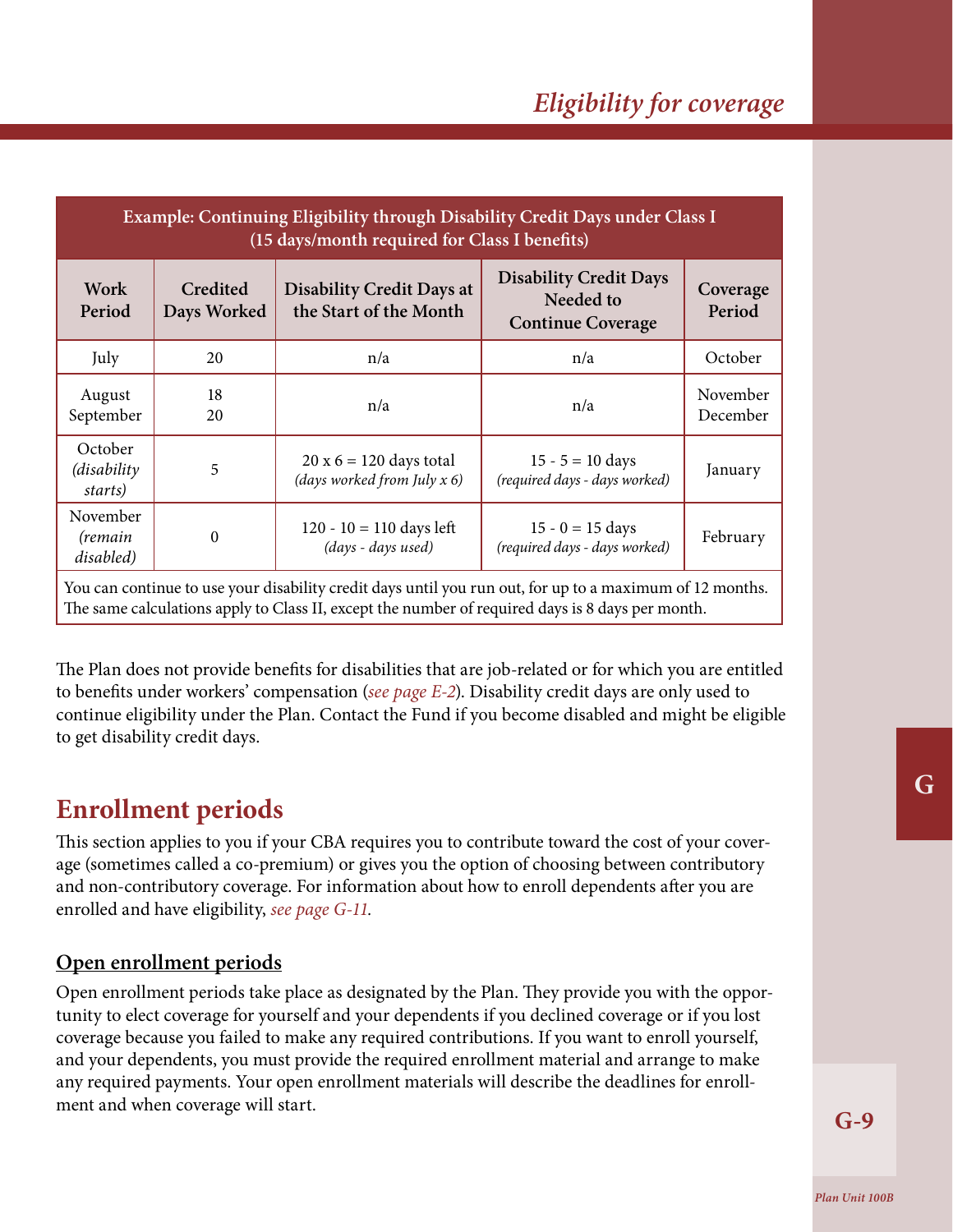#### **Special enrollment periods**

In a few special circumstances, you do not need to wait for the open enrollment period to enroll yourself and your dependents. You can enroll yourself and any dependents for coverage within 60 days of any of the following events:

- Your marriage.
- A child is born, or a child under age 26 is adopted or placed for adoption.
- A dependent previously living in a foreign country begins living with you.
- You or your dependent lose coverage under a Medicaid or State Child Health Insurance Program (CHIP) program or become eligible for premium assistance under a Medicaid or CHIP program.
- Termination of coverage under another group health plan, other insurance, or COBRA continuation coverage that was in effect on the date you became eligible to enroll for coverage (unless you lost that coverage because you stopped paying premium payments).

If you provide the required enrollment materials and arrange to make any required payments toward the cost of coverage, your coverage will begin on the first day of the third month immediately following the month the Fund receives your payment toward the cost of providing coverage from your Employer on your behalf. Your coverage can start sooner if you make the number of additional payments required from the date of the special enrollment event through the month in which your first payroll deductions are made. If you arrange with your employer to make the additional payments, your and your dependents' coverage will start:

- the first of the month following your marriage or the loss of other coverage, or
- the date of the event, for all other special enrollment events.

If you do not notify the Fund within 60 days of a special enrollment period, or if you do not make the required payments toward the cost of coverage, you will have to wait until the next open enrollment or special enrollment period to enroll.

## <span id="page-97-0"></span>**When dependent coverage starts**

Dependent coverage cannot start before your coverage starts. Dependent coverage cannot continue after your coverage ends (except in certain limited circumstances, see *[page G-22](#page-109-0))*. Remember, you must enroll each of your dependents and provide any required documentation before the Plan will pay benefits (*[see page G-4](#page-91-0)*).

## **If you enroll dependents when you become initially eligible**

If you satisfactorily enroll your dependents within 30 days of the date your coverage initially begins, coverage for those dependents begins on the same date your coverage begins.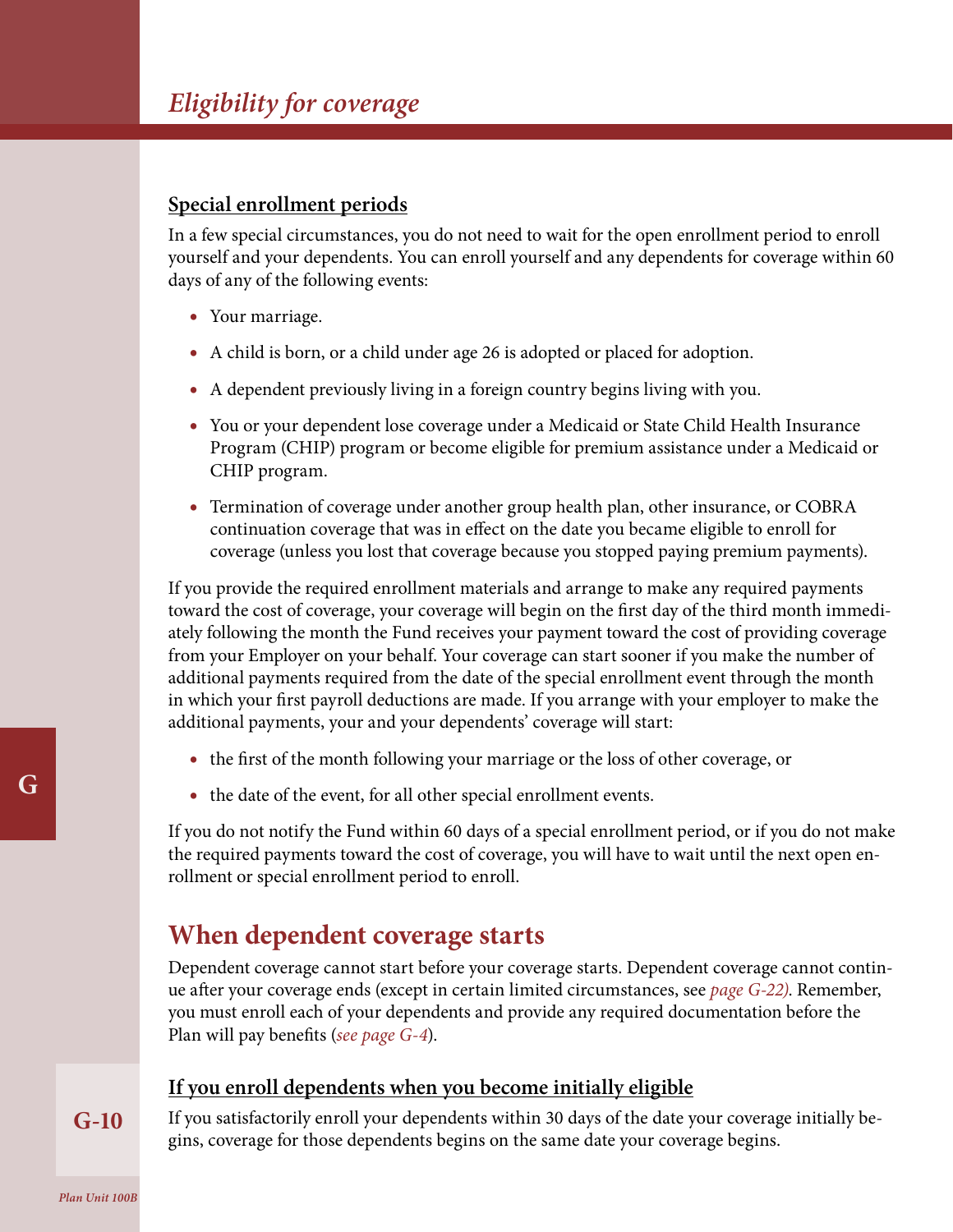### <span id="page-98-0"></span>**If you add dependents after you become initially eligible**

Once you are eligible, you can add your dependents at any time.

If you satisfactorily enroll your dependents within 60 days of the following **special enrollment events**, coverage for those dependents begins on the date of the event:

- A child is born, or a child under age 26 is adopted or placed for adoption.
- A dependent previously living in a foreign country begins living with you.
- You or your dependent lose coverage under a Medicaid or State Child Health Insurance Program (CHIP) program or become eligible for premium assistance under a Medicaid or CHIP program.

If you satisfactorily enroll your dependents within 60 days of the following **special enrollment events**, coverage for those dependents begins on the first of the month following the date of the event:

- Your marriage.
- Termination of coverage under another group health plan, other insurance, or COBRA continuation coverage that was in effect on the date you became eligible to enroll dependents for coverage (unless you lost that coverage because you stopped paying premium payments).

If you don't enroll your dependent within 30 days of the date you establish initial eligibility or within 60 days of one of the special enrollment events above, your dependent's coverage will begin on the first day of the month following the date you enroll your dependent and the required documentation is provided to and accepted by the Fund.

|  | Example: When dependent coverage begins |  |
|--|-----------------------------------------|--|
|  |                                         |  |

| Dependent Enrollment Materials Submitted to and Accepted by UNITE HERE HEALTH: |                                                         |                                                                                                                                   |                                                                                             |
|--------------------------------------------------------------------------------|---------------------------------------------------------|-----------------------------------------------------------------------------------------------------------------------------------|---------------------------------------------------------------------------------------------|
|                                                                                | Within 30 days of establish-<br>ing initial eligibility | Within 60 days of a special<br>enrollment event                                                                                   | After 60 days of initial<br>eligibility/special enroll-<br>ment event                       |
| Dependent<br>Coverage<br>Begins:                                               | Date you establish initial<br>eligibility               | Date of the special enrollment<br>event or first of the month<br>following the date of special<br>enrollment event, as applicable | First of the month<br>following the date you<br>submit all required<br>enrollment materials |

#### **Continued coverage for dependents**

Your dependents will remain covered as long as you remain eligible *and* they continue to meet the definition of a dependent.

*Plan Unit 100B*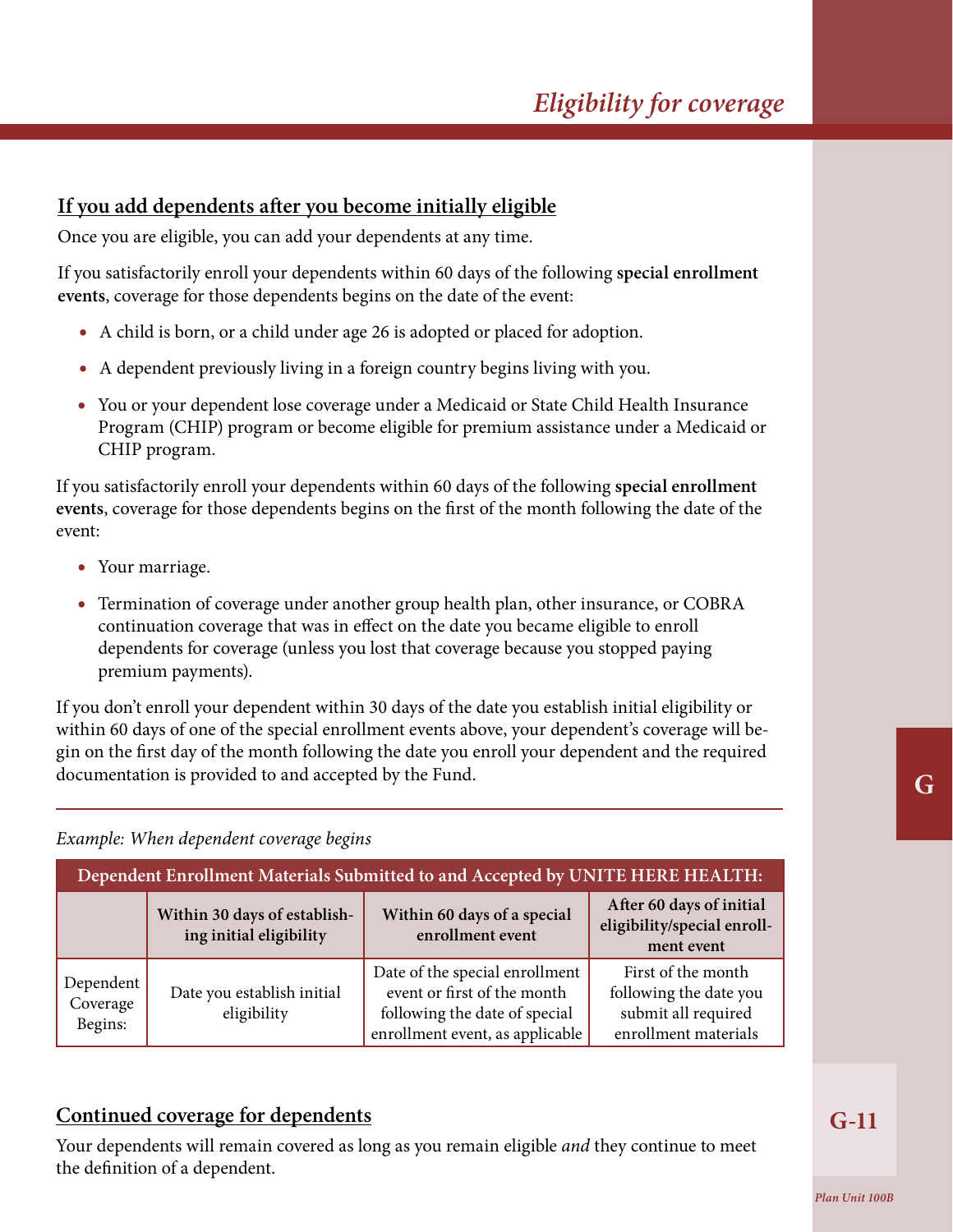# **G-12**

*Plan Unit 100B*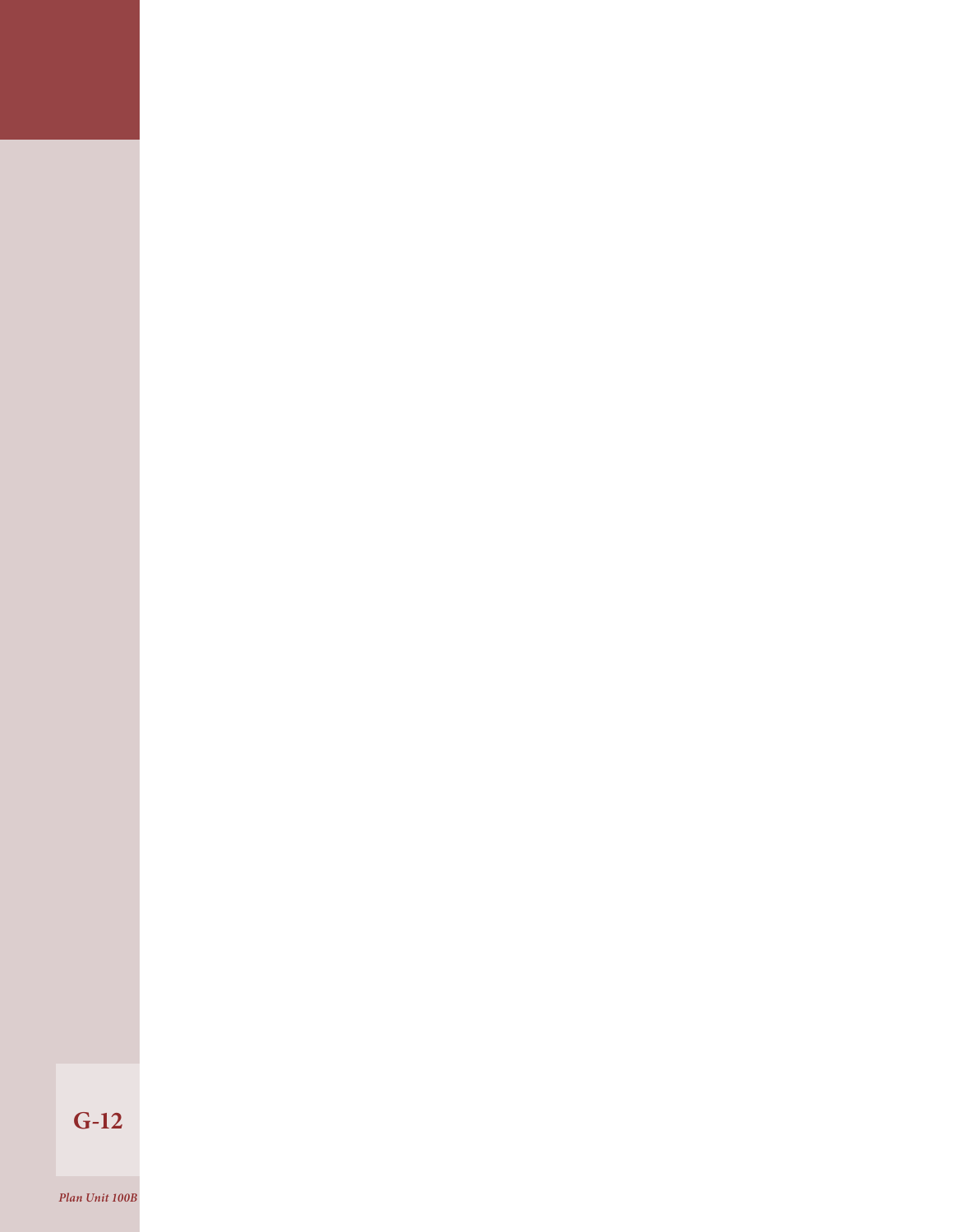# *Termination of coverage*

# Learn:

ӹ When your coverage and your dependents' coverage ends.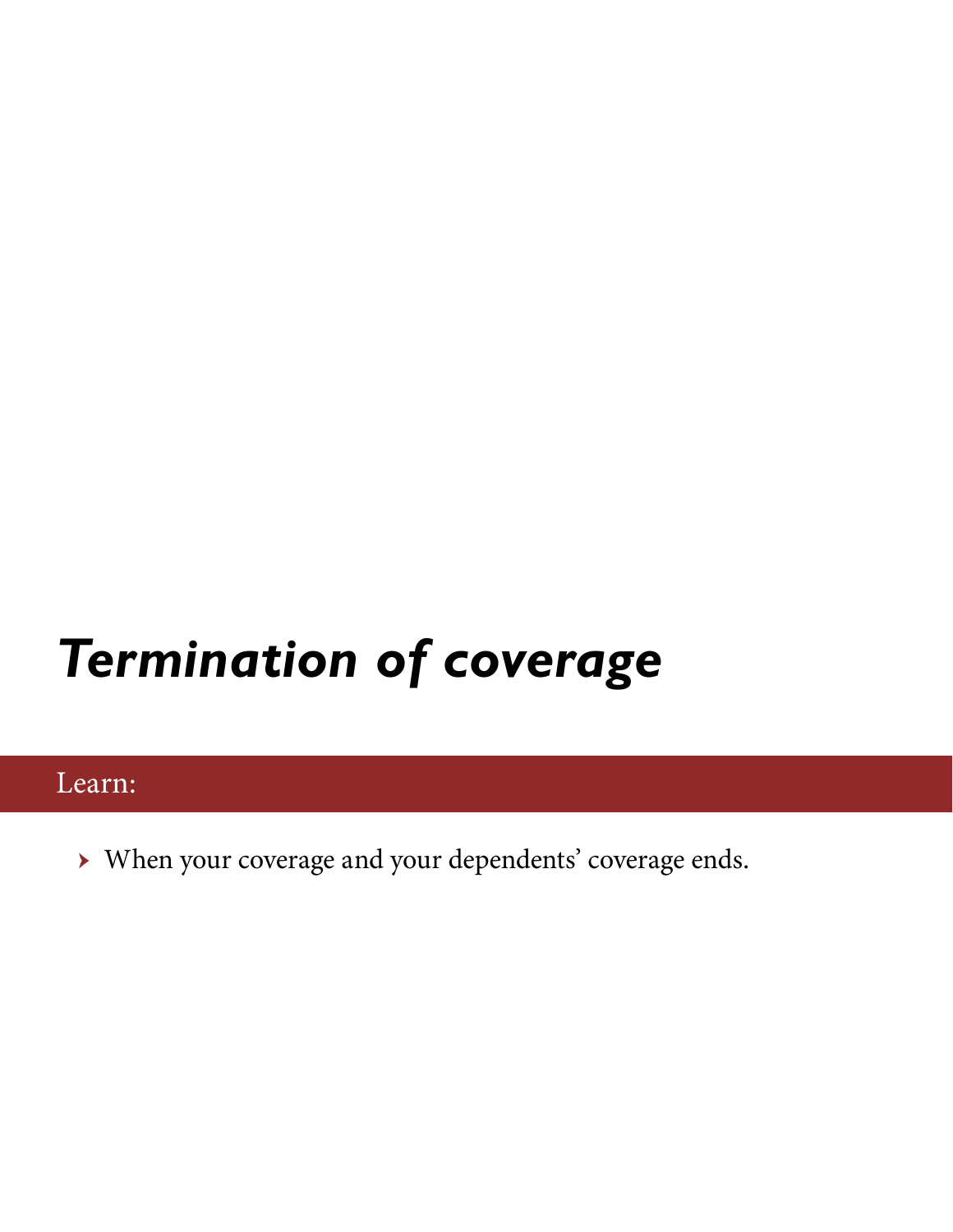Your and your dependents' coverage continues as long as you maintain your eligibility as described in the previous section of this SPD and your dependents continue to meet the definition of a dependent. However, your coverage ends if one of the events described below happens. If your coverage terminates, you may be eligible to make self-payments to continue your coverage (called COBRA continuation coverage). *[See page G-22](#page-109-0)*.

If you (the employee) are absent from covered employment because of uniformed service, you may elect to continue healthcare coverage under the Plan for yourself and your dependents for up to 24 months from the date on which your absence due to uniformed service begins. For more information, including the effect of this election on your COBRA rights, contact UNITE HERE HEALTH at **(866) 261-5676**.

## **When employee coverage ends**

Your (the employee's) coverage ends on the earliest of any of the following dates:

- The last day of the coverage period for which your employer was required to make a contribution on your behalf and you were credited with the minimum number of days required to maintain eligibility, during the corresponding work period.
- The last day of the coverage period for which you were credited with the maximum number of disability credits allowed.
- The last day of the coverage period for which you last made a timely self-payment, if allowed to do so.
- The day you enter uniformed service, unless coverage is otherwise continued under the Plan's continuation provisions or the terms of the Uniformed Services Employee and Reemployment Rights Act of 1994, as amended.
- The date the Plan is terminated.

*[See page G-15](#page-102-0)* for special rules that apply if your employer's CBA expires.

## **When dependent coverage ends**

Dependent coverage ends on the earliest of any of the following dates:

- Your (the employee's) coverage ends.
- The dependent enters uniformed service.
- The last day of the month in which your dependent no longer meets the Plan's definition of a dependent.
- The date the Plan is terminated.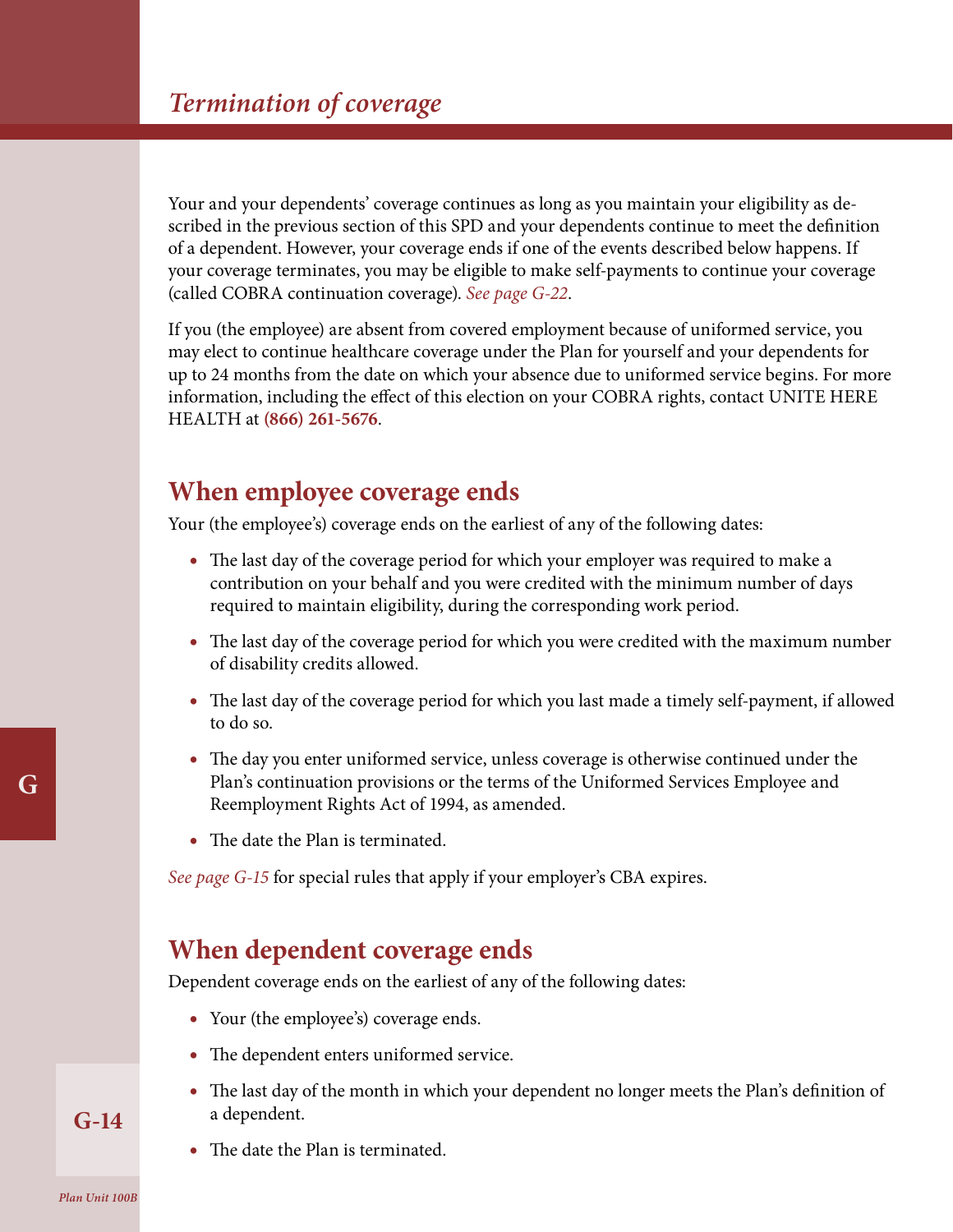## **Certificate of creditable coverage**

You may request a certificate of creditable coverage within the 24 months immediately following the date your or your dependents' coverage ends. The certificate shows the persons covered by the Plan and the length of coverage applicable to each. However, the Fund will not automatically send you a certificate of creditable coverage. Contact the Fund at **(866) 261-5676** when you have questions about certificates of creditable coverage.

## **Special termination rules**

Your coverage under the Plan will end if any of the following happens:

**If:** Your employer is no longer required to contribute because of decertification, disclaimer of interest by the Union, or a change in your collective bargaining representative,

**Then:** Your coverage ends on the last day of the month during which the decertification is determined to have occurred. If there is a change in your collective bargaining representative, your coverage ends on the last day of the month for which your employer is required to contribute.

**If:** Your employer's Collective Bargaining Agreement expires, a new Collective Bargaining Agreement is not established during the 12-month period immediately following the CBA's expiration, and your employer does not make the required contributions to UNITE HERE HEALTH,

**Then:** Your coverage ends no later than the last day of the month following the month in which your employer's contribution was due but was not made.

**If:** Your employer's Collective Bargaining Agreement expires, a new Collective Bargaining Agreement is not established, and your employer continues making the required contributions to UNITE HERE HEALTH,

**Then:** Your coverage ends on the last day of the 12th month after the Collective Bargaining Agreement expires.

**If:** Your employer withdraws in whole or in part from UNITE HERE HEALTH,

**Then:** Your coverage ends on the last day of the month for which your employer is required to contribute to UNITE HERE HEALTH.

You should always stay informed about your union's negotiations and how these negotiations may affect your eligibility for benefits.

## <span id="page-102-0"></span>**The effect of severely delinquent employer contributions**

The Trustees may terminate eligibility for employees of an employer whose contributions to the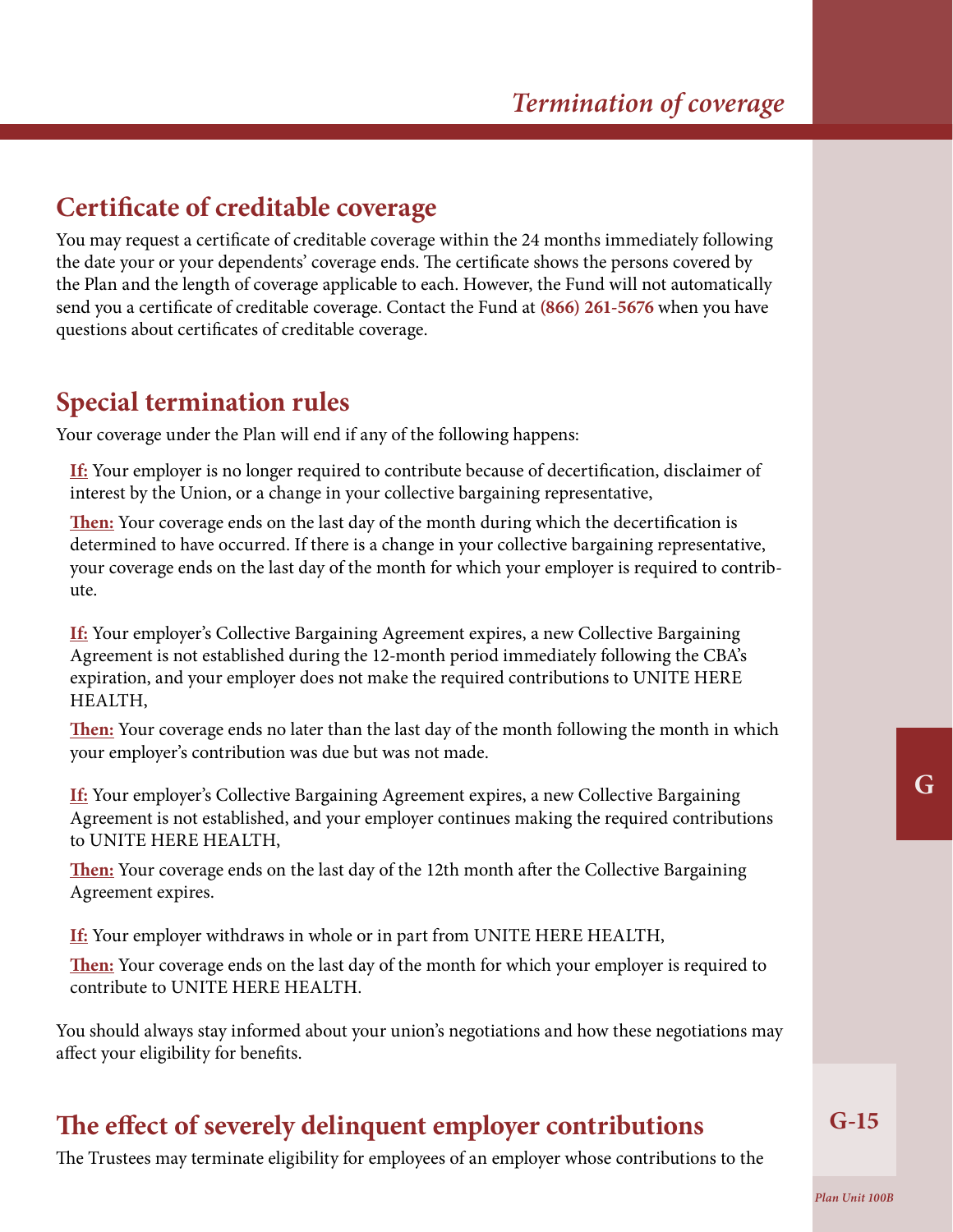Fund are severely delinquent. Coverage for affected employees will terminate as of the last day of the coverage period corresponding to the last work period for which the Fund grants eligibility by processing the employers work report. The work report reflects an employee's work history, which allows the Fund to determine his or her eligibility.

The Trustees have the sole authority to determine when an employer's contributions are severely delinquent. However, because participants generally have no knowledge about the status of their employer's contributions to the Fund, participants will be given advance notice of the planned termination of coverage.

**G-16**

*Plan Unit 100B*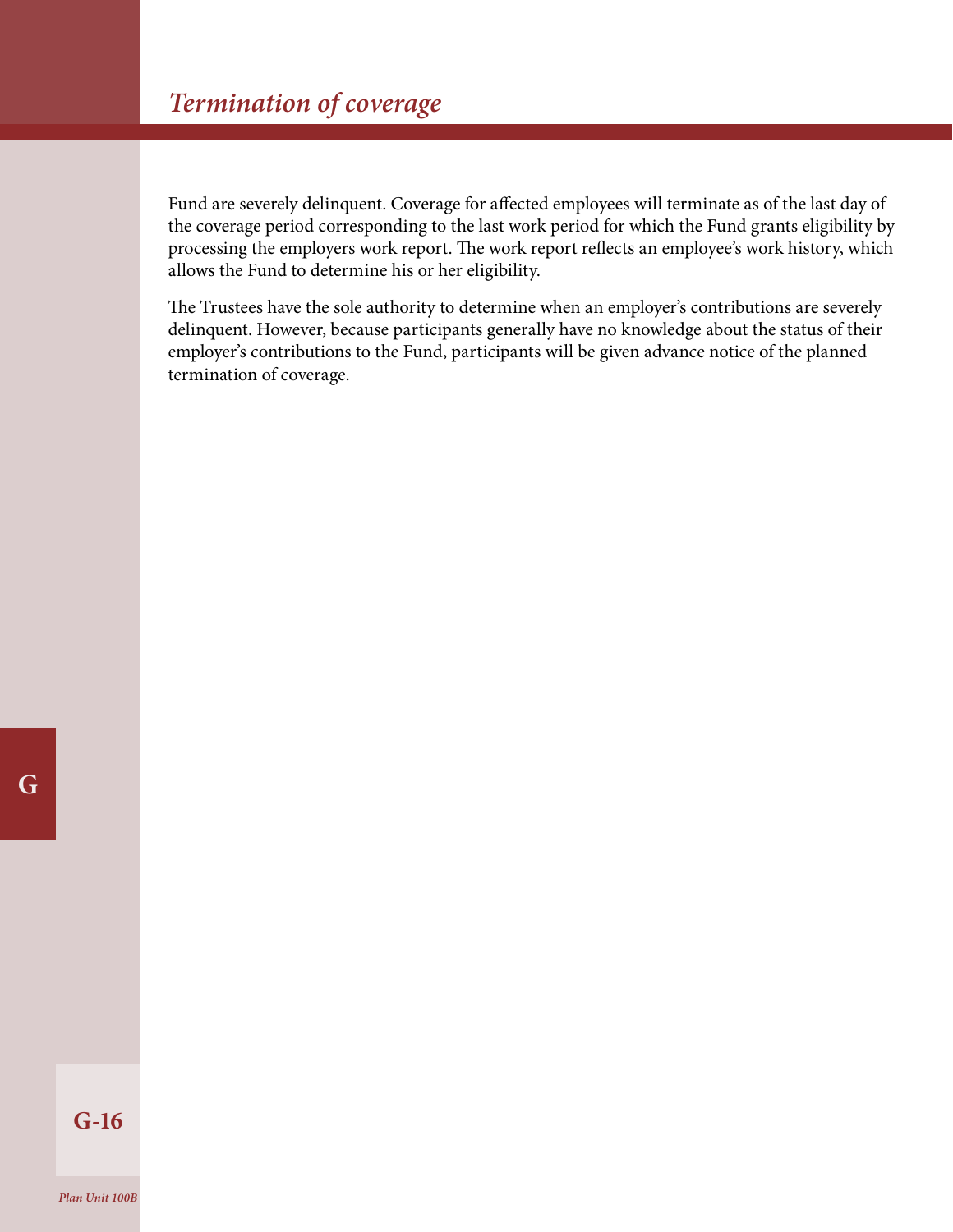# *Reestablishing eligibility*

# Learn:

- ӹ How you can reestablish your and your dependents' eligibility.
- ӹ Special rules apply if you are on a leave of absence due to a call to active military duty.
- ӹ Special rules apply if you are on a leave of absence due to the Family Medical Leave Act.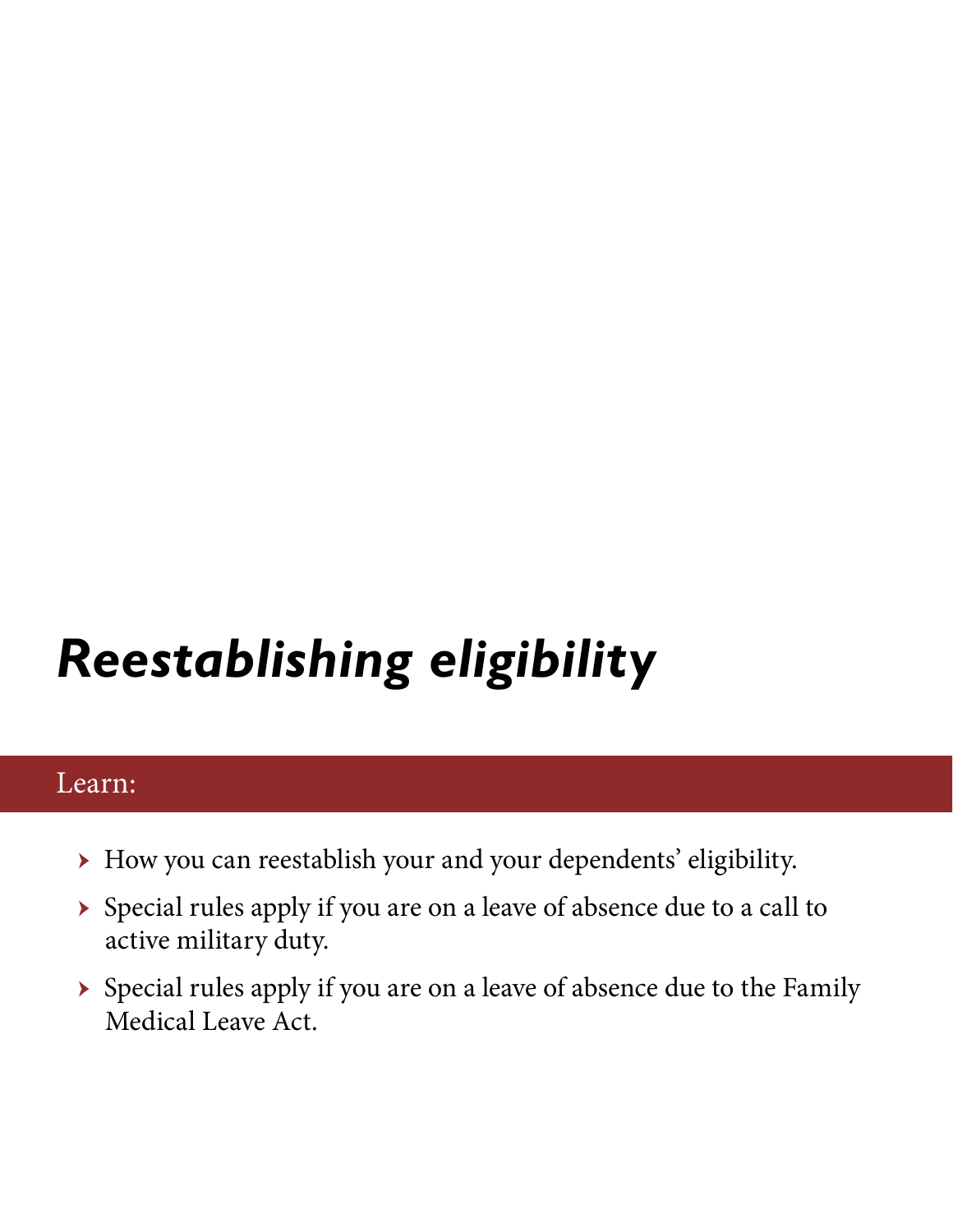## **Reestablishing employee coverage**

If you lose eligibility, and your loss of eligibility is less than 12 consecutive months, you can reestablish your eligibility by satisfying the Plan's continuing eligibility rules (*[see page G-6](#page-93-0))*. If your loss of eligibility lasts for 12 months or more, you must again satisfy the Plan's initial eligibility rules. If you lose eligibility because of a leave of absence under the Uniformed Services Employment and Reemployment Rights Act, other rules apply (*see ["The effect of uniformed service"](#page-106-0)*).

## **Portability**

If you are covered by one UNITE HERE HEALTH Plan Unit when your employment ends but you start working for an employer participating in another UNITE HERE HEALTH Plan Unit within 90 days of your termination of employment with the original employer, you will become eligible under the new Plan Unit on the first day of the month for which your new employer is required to make contributions on your behalf.

- In order to qualify under this rule, within 60 days after you begin working for your new employer, you, the union, or the new employer must send written notice to the Operations Department in the Aurora Office stating that your eligibility should be provided under the portability rules. Your eligibility under the new Plan Unit will be based on that Plan Unit's rules to determine eligibility for the employees of new contributing employers (immediate eligibility).
- If written notice is not provided within 60 days after you begin working for your new employer, your eligibility under the new Plan Unit will be based on that Plan Unit's rules to determine eligibility for the employees of current contributing employers.

## **Family and Medical Leave Act (FMLA)**

**✓** Eligibility will be continued for you and your dependents during your leave of absence under the Family and Medical Leave Act (FMLA). Contact your employer for details about FMLA.

If you are making monthly payments toward the cost of your coverage when your FMLA leave starts, you can continue coverage during your leave by continuing to make the required payments. If you stop making payments, your coverage under the Plan will end. However, your coverage will start again on the first day of the month for which your employer must make a contribution on your behalf after you return to work, provided you make your required payments as soon as you return to work.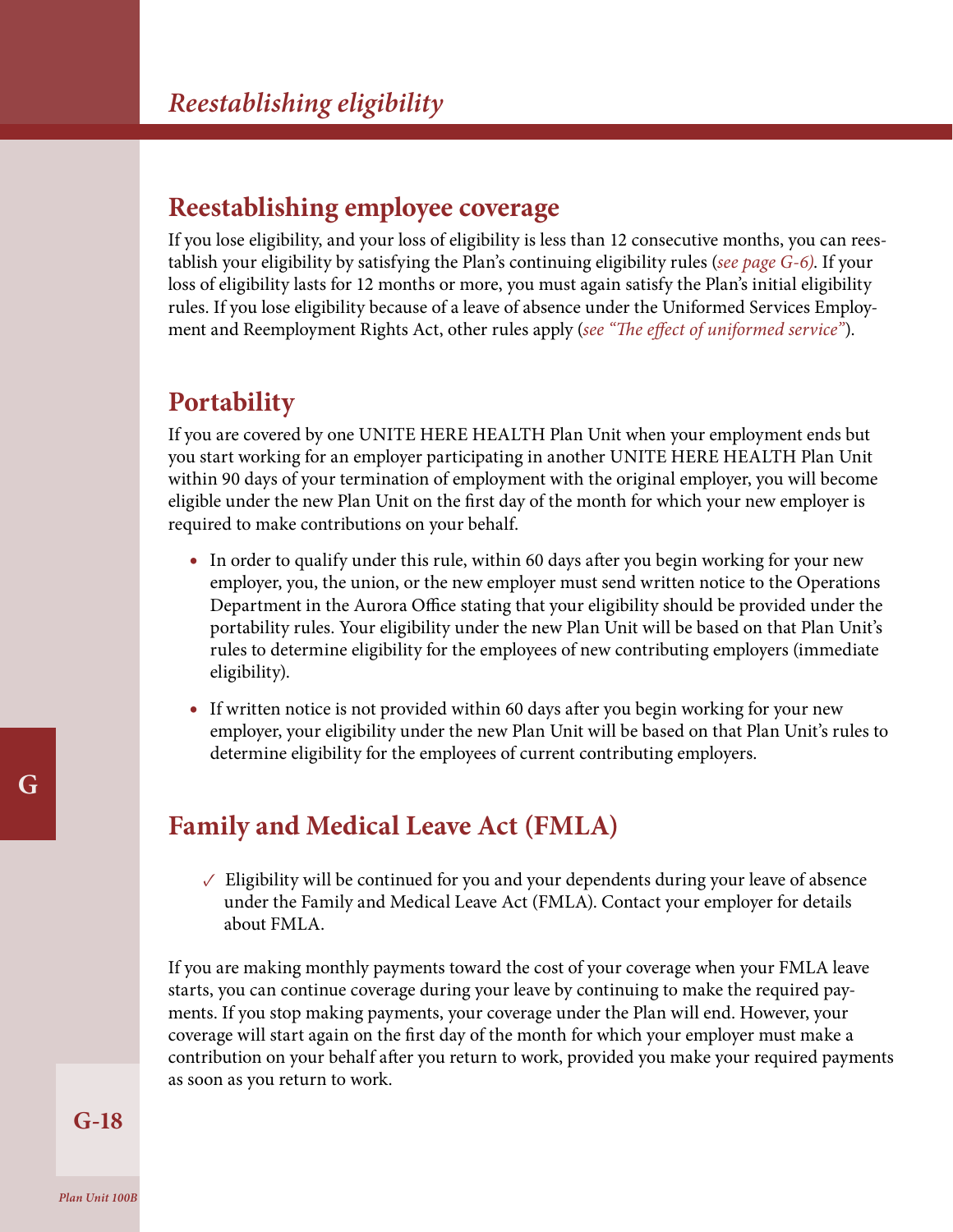## <span id="page-106-0"></span>**The effect of uniformed service**

If you are honorably discharged and returning from military service (active duty, inactive duty training, or full-time National Guard service), or from absences to determine your fitness to serve in the military, your coverage and your dependents' coverage will be reinstated immediately upon your return to covered employment if all of the following are met:

- You provide your employer with advance notice of your absence, whenever possible.
- Your cumulative length of absence for "eligible service" is not more than 5 years.
- You report or submit an application for re-employment within the following time limits:
	- ▶ For service of less than 31 days or for an absence of any length to determine your fitness for uniformed service, you must report by the first regularly scheduled work period after the completion of service PLUS a reasonable allowance for time and travel (8 hours).
	- $\triangleright$  For service of more than 30 days but less than 181 days, you must submit an application no later than 14 days following the completion of service.
	- ▶ For service of more than 180 days, you must return to work or submit an application to return to work no later than 90 days following the completion of service.

However, if your service ends and you are hospitalized or convalescing from an injury or sickness that began during your uniformed service, you must report or submit an application, whichever is required, at the end of the period necessary for recovery. Generally the period of recovery may not exceed 2 years.

No waiting periods will be imposed on reinstated coverage, and upon reinstatement coverage shall be deemed to have been continuous for all Plan purposes.

**✓** Your rights to reinstate coverage are governed by The Uniformed Services Employment and Reemployment Rights Act of 1994 (USERRA). If you have any questions, or if you need more information, contact the Fund at **(866) 261-5676**.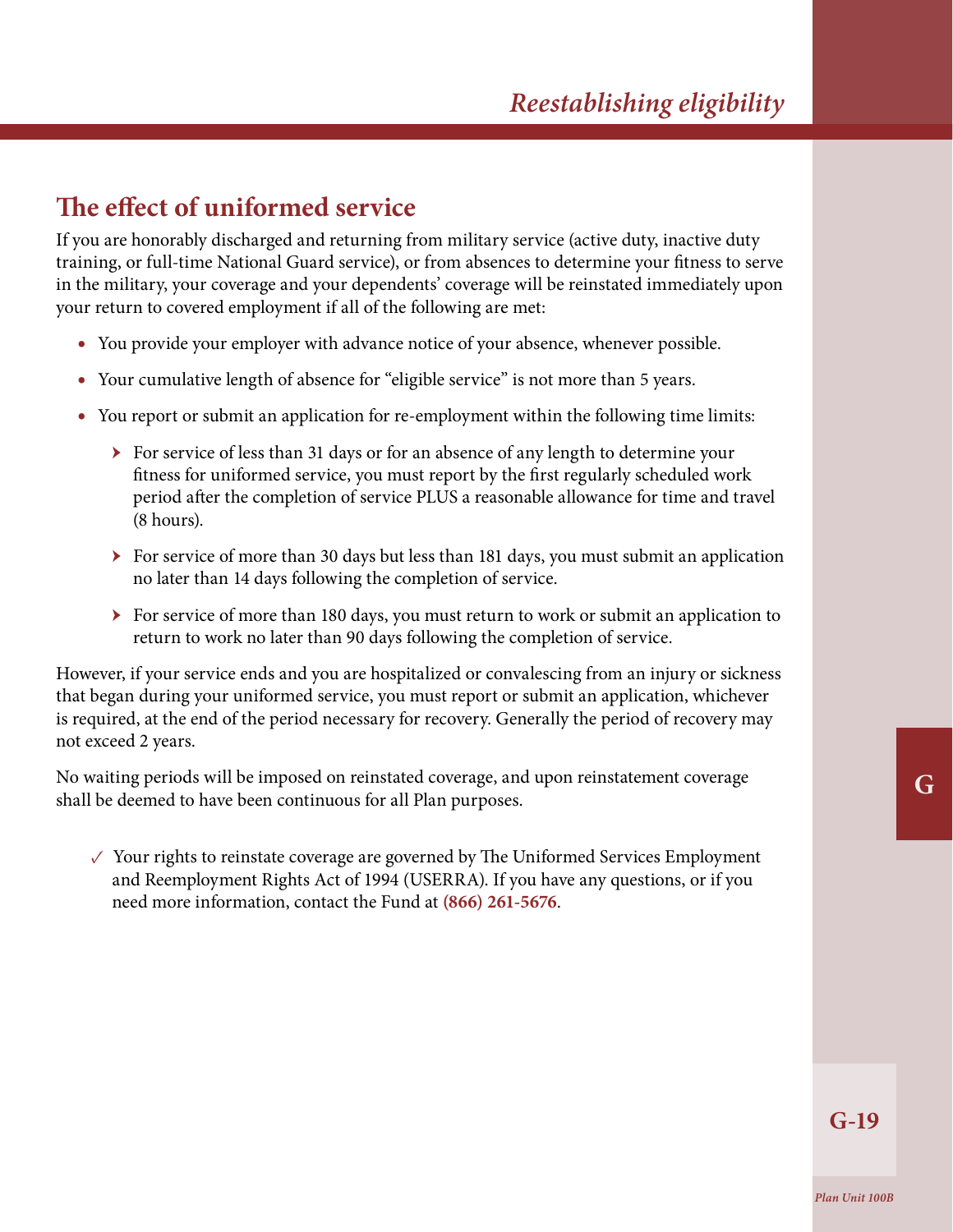## **G-20**

*Plan Unit 100B*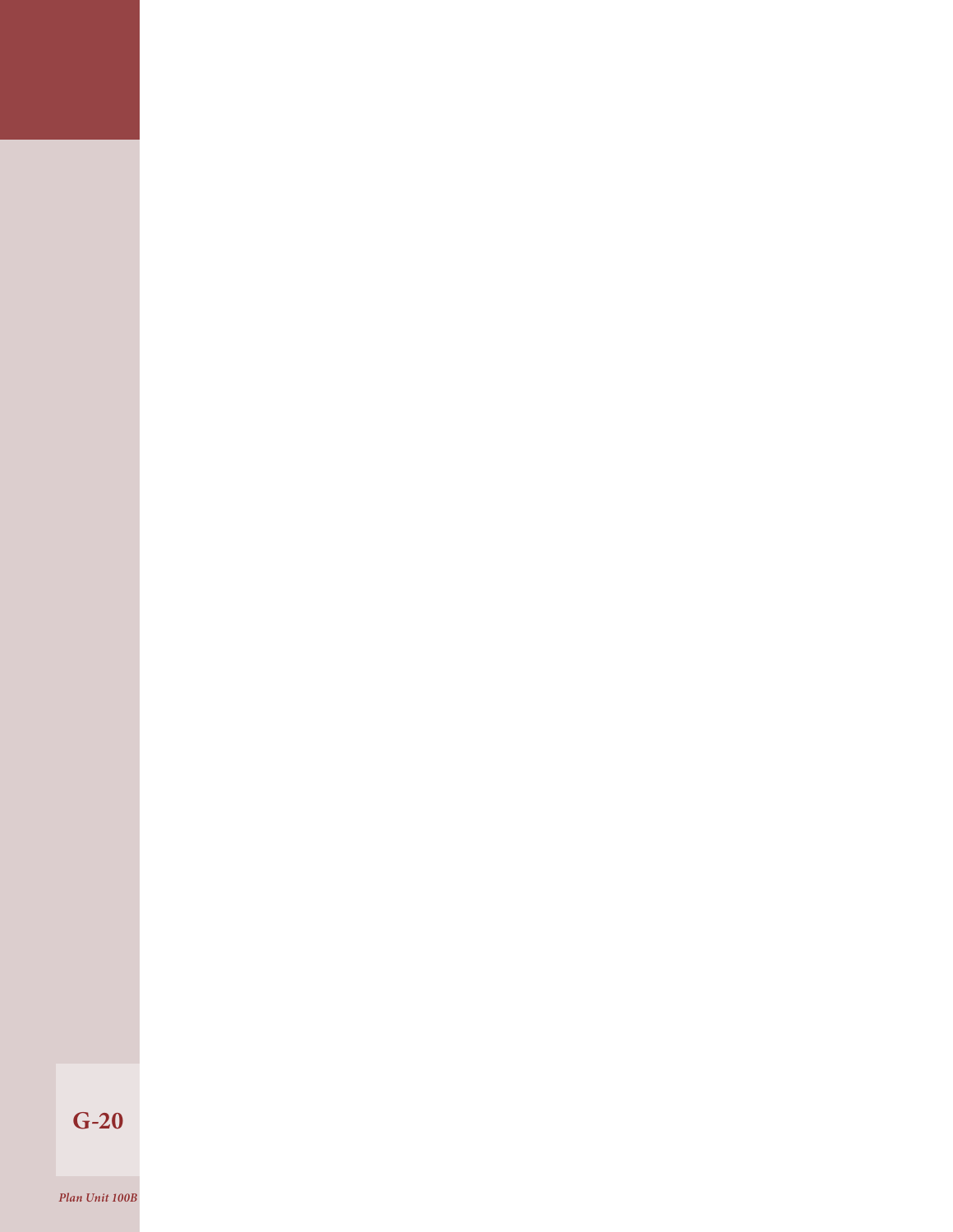# *COBRA continuation coverage*

# Learn:

 $\blacktriangleright$  How you can make self-payments to continue your coverage.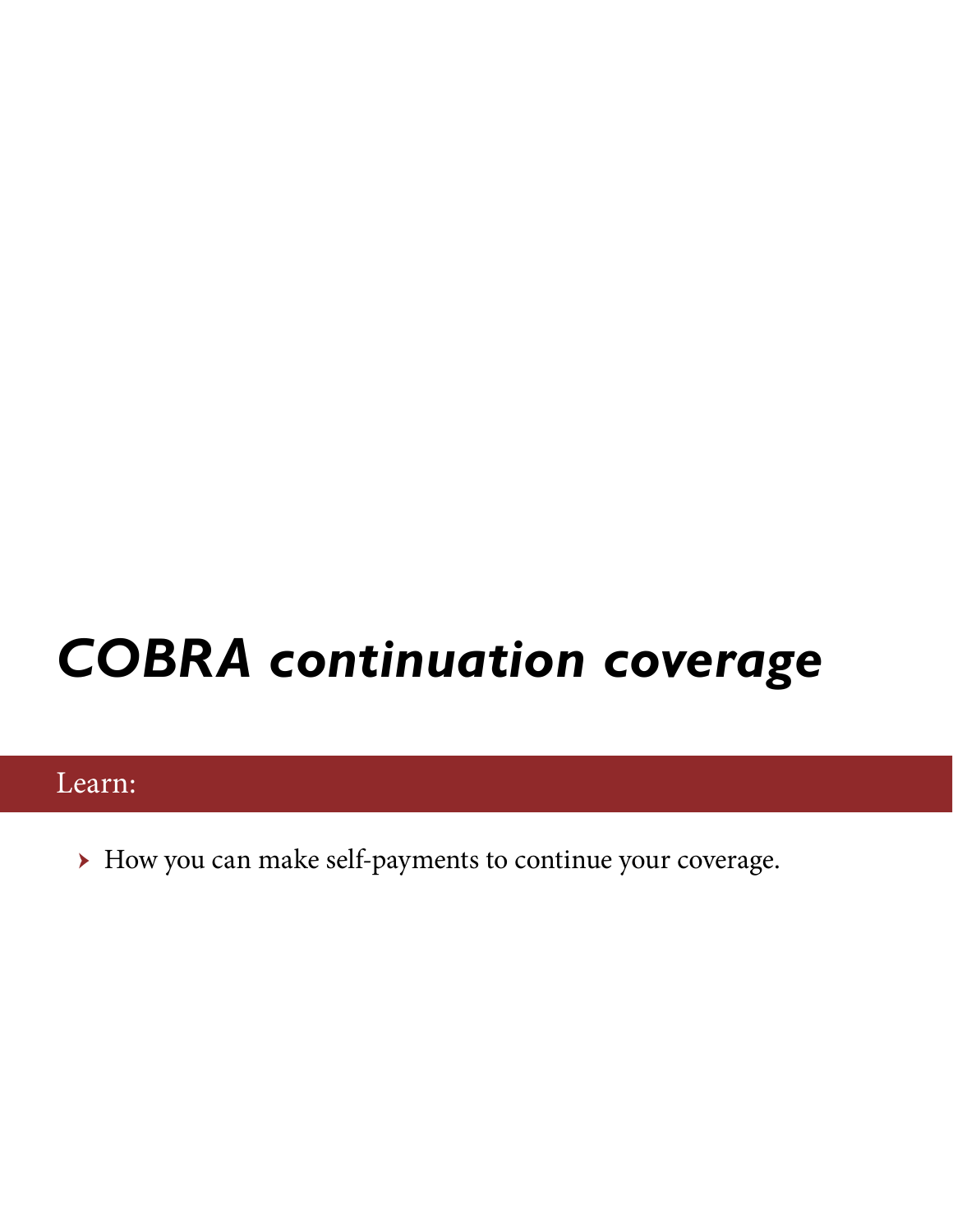<span id="page-109-0"></span>COBRA continuation coverage is not automatic. It must be elected and the required premiums must be paid when due. A premium will be charged under COBRA as allowed by federal law.

If you or your dependents lose coverage under the Plan, you have the right in certain situations to temporarily continue coverage beyond the date it would otherwise end. This right is guaranteed under the Consolidated Omnibus Budget Reconciliation Act of 1985, as amended (COBRA).

## **Who can elect COBRA continuation coverage?**

Only qualified beneficiaries are entitled to COBRA continuation coverage, and each qualified beneficiary has the right to make an election.

You or your dependent is a qualified beneficiary if you or your dependent loses coverage due to a qualifying event and you or your dependent were covered by the Plan on the day before the earliest qualifying event occurs. However, a child born to, or placed for adoption with, you (the employee) while you have COBRA continuation coverage is also a qualified beneficiary.

If you want to continue dependent coverage or add a new dependent after you elect COBRA continuation coverage, you may do so in the same way as active employees do under the Plan.

## **What is a qualifying event?**

A qualifying event is any of the following events if it would result in a loss of coverage:

- Your death.
- Your loss of eligibility due to:
	- ▶ Termination of your employment (except for gross misconduct).
	- $\blacktriangleright$  A reduction in your work hours below the minimum required to maintain eligibility.
- The last day of a leave of absence under FMLA if you don't return to work at the end of that leave.
- Divorce or legal separation from your spouse.
- A child no longer meeting the Plan's definition of dependent (*[see page G-2](#page-89-0)*).
- Your coverage under Medicare. (Medicare coverage means you are eligible to receive coverage under Medicare; you have applied or enrolled for that coverage, if an application is necessary; and your Medicare coverage is effective.)
- Your employer withdraws from UNITE HERE HEALTH.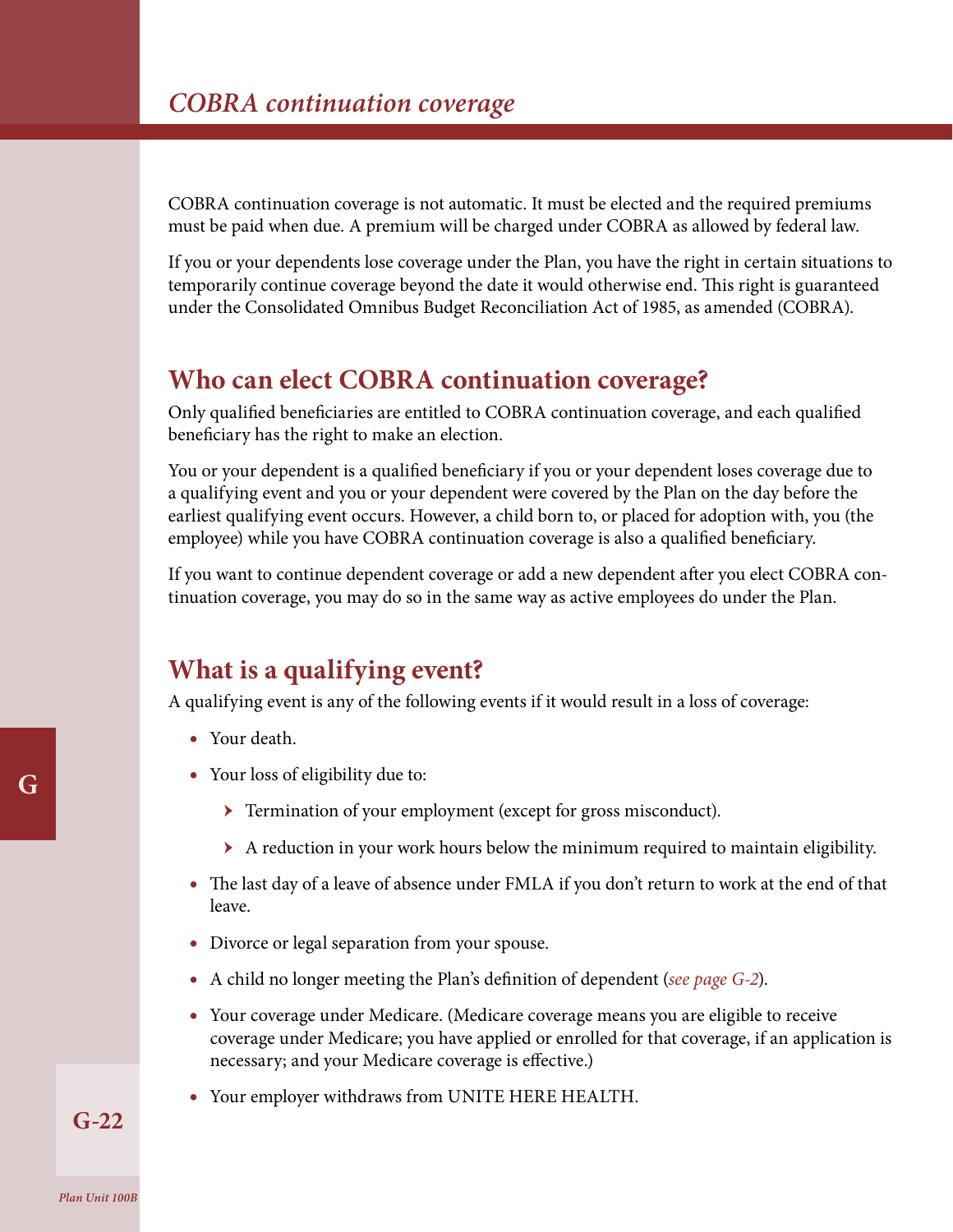# **What coverage can be continued?**

By electing COBRA continuation coverage, you have the same benefit options and can continue the same healthcare coverage available to other employees who have not had a qualifying event. In addition to medical benefits, COBRA continuation coverage includes prescription drug benefits, hearing aid benefits, vision benefits, and dental benefits (if applicable). **Life and AD&D benefits cannot be continued under COBRA.** However, you may be able to convert your life insurance to an individual policy. Contact the Fund for more information.

# **How long can coverage be continued?**

The maximum period of time for which you can continue your coverage under COBRA depends upon the type of qualifying event and when it occurs:

- Coverage can be continued for up to 18 months from the date coverage would have otherwise ended, when:
	- $\triangleright$  Your employment ends.
	- $\triangleright$  Your work hours are reduced below the minimum required to maintain eligibility.
	- ▶ You fail to make voluntary self-payments.
	- ▶ Your ability to make self-payments ends.
	- ▶ You fail to return to employment from a leave of absence under FMLA.
	- ▶ Your employer withdraws from UNITE HERE HEALTH.

However, you may be able to continue coverage for yourself and your dependents for up to an additional 11 months, for a total of 29 months. The Social Security Administration must determine that you or a covered dependent are disabled according to the terms of the Social Security Act of 1965 (as amended) any time during the first 60 days of continuation coverage.

• Up to 36 months from the date coverage would have originally ended for all other qualifying events (*[see page G-22](#page-109-0)*), as long as those qualifying events would have resulted in a loss of coverage despite the occurrence of any previous qualifying event.

However, the following rules determine maximum periods of coverage when multiple qualifying events occur:

- Qualifying events shall be considered in the order in which they occur.
- If additional qualifying events, other than your coverage by Medicare, occur during an 18-month or 29-month continuation period, affected qualified beneficiaries may continue their coverage up to 36 months from the date coverage would have originally ended.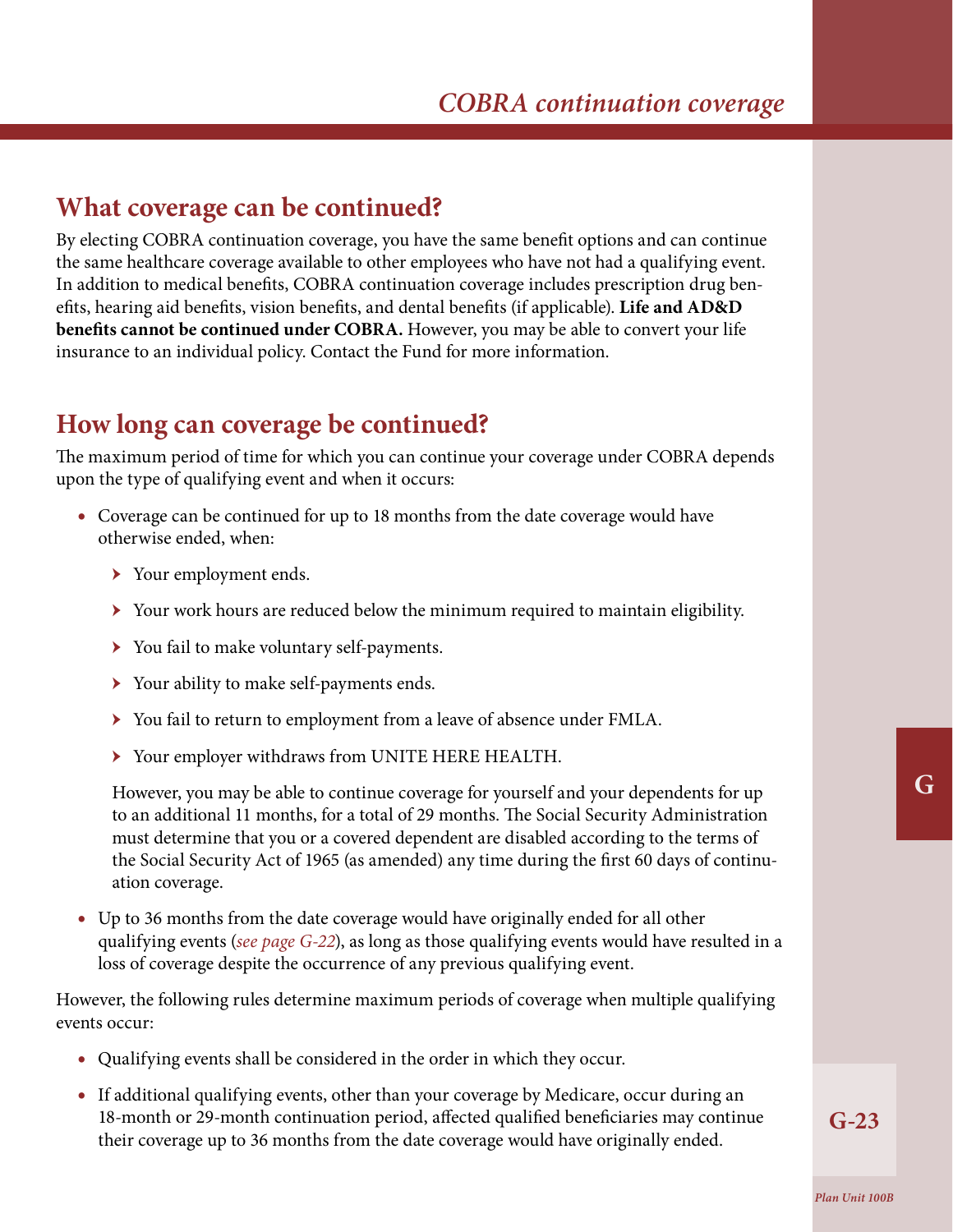- If you are covered by Medicare and subsequently experience a qualifying event, continuation coverage for your dependents can only be continued for up to 36 months from the date you were covered by Medicare.
- If continuation coverage ends because you subsequently become covered by Medicare, continuation coverage for your dependents can only be continued for up to 36 months from the date coverage would have originally ended.

These rules only apply to persons who were qualified beneficiaries as the result of the first qualifying event and who are still qualified beneficiaries at the time of the second qualifying event.

# **Notifying UNITE HERE HEALTH when qualifying events occur**

Your employer must notify UNITE HERE HEALTH of your death, termination of employment, reduction in hours, or failure to return to work at the end of a FMLA leave of absence. UNITE HERE HEALTH uses its own records to determine when a participant's coverage under the Plan ends.

You or a dependent must inform UNITE HERE HEALTH by contacting the Fund within 60 days of the following:

- Your divorce or legal separation.
- The date your child no longer qualifies as a dependent under the Plan.
- The occurrence of a second qualifying event.

You must inform the Fund before the end of the initial 18 months of continuation coverage if Social Security determines you to be disabled. You must also inform the Fund within 30 days of the date you are no longer considered disabled by Social Security.

You should use UNITE HERE HEALTH's forms to provide notice of any qualifying event, if you or a dependent are determined by the Social Security Administration to be disabled, or if you are no longer disabled. You can get a form by calling the Fund at **(866) 261-5676**.

If you don't use UNITE HERE HEALTH's forms to provide the required notice, you must submit information describing the qualifying event, including your name, Social Security number, address, telephone number, date of birth, and your relationship to the qualified beneficiary, to UNITE HERE HEALTH in writing. Be sure you sign and date your submission.

However, regardless of the method you use to notify the Fund, you must also include the additional information described below, depending on the event that you are reporting:

• For divorce or legal separation: spouse's/partner's name, Social Security number, address, telephone number, date of birth, and a copy of one of the following: a divorce decree or legal separation agreement.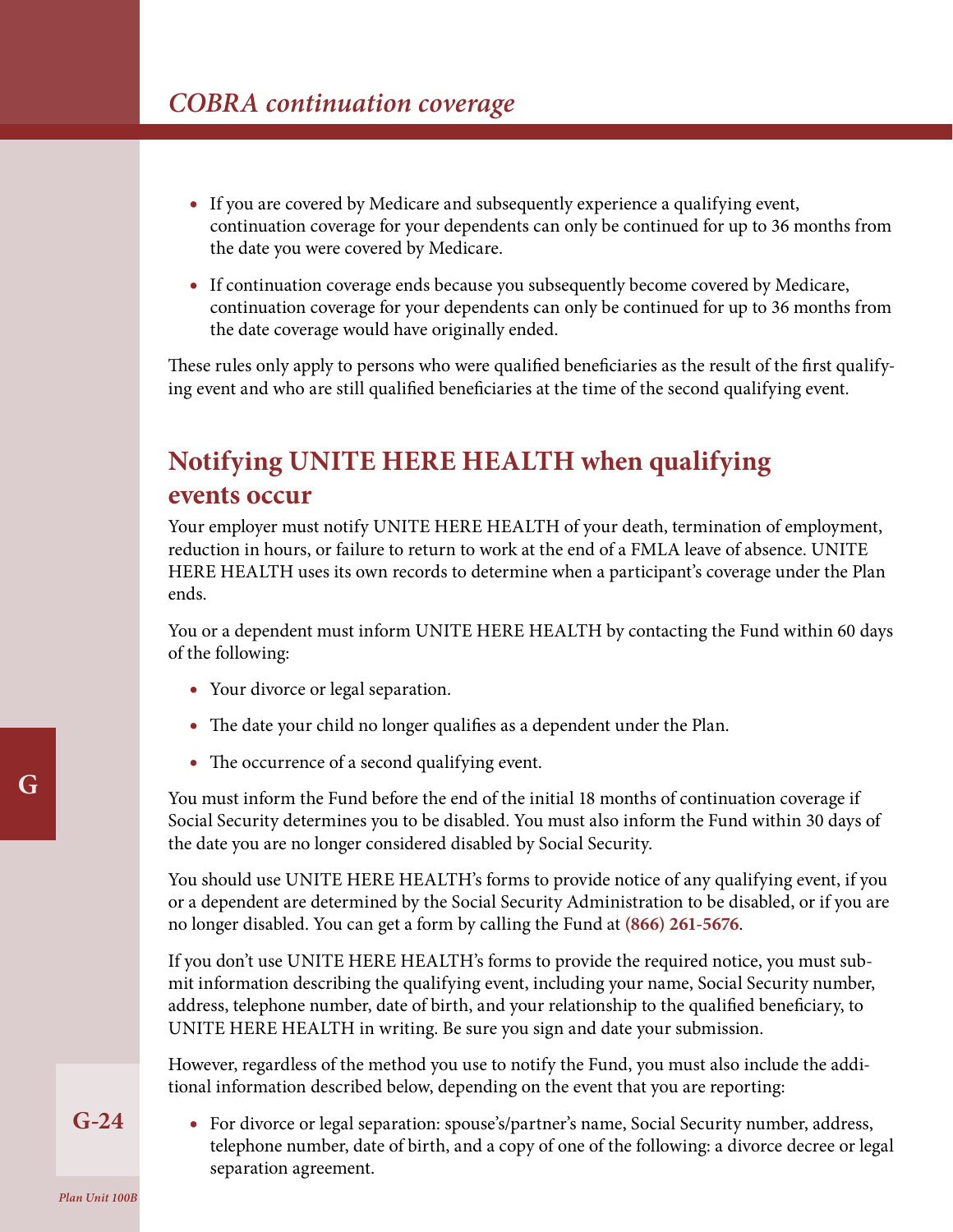- For a dependent child's loss of eligibility: the name, Social Security number, address, telephone number, date of birth of the child, date on which the child no longer qualified as a dependent under the plan; and the reason for the loss of eligibility (i.e., age, or ceasing to meet the definition of a dependent).
- For your death: the date of death, the name, Social Security number, address, telephone number, date of birth of the eligible dependent, and a copy of the death certificate.
- For your or your dependent's disability status: the disabled person's name, the date on which the disability began or ended, and a copy of the Social Security Administration's determination of disability status.

If you or your dependent does not provide the required notice and documentation, you or your dependent will lose the right to elect COBRA continuation coverage.

In order to protect your family's rights, you should keep the Fund informed of any changes in the addresses of family members. You should also keep a copy, for your records, of any notices you send to the Fund or that the Fund sends you.

# **Election and payment deadlines**

COBRA continuation coverage is not automatic. You must elect COBRA continuation coverage, and you must pay the required payments when they are due.

When the Fund gets notice of a qualifying event, it will determine if you or your dependents are entitled to COBRA continuation coverage.

- If you or your dependents are not entitled to COBRA continuation coverage, you or your dependent will be mailed a notice that COBRA continuation coverage is not available within 14 days after UNITE HERE HEALTH has been notified of the qualifying event. The notice will explain why COBRA continuation coverage is not available.
- If you or your dependents are entitled to COBRA continuation coverage, you or the dependent will be mailed a description of your COBRA continuation coverage rights and the applicable election forms. The description of COBRA continuation coverage rights and the election forms will be mailed within 45 days after UNITE HERE HEALTH has been notified of the qualifying event. These materials will be mailed to those entitled to continuation coverage at the last known address on file.

If you or your dependents want COBRA continuation coverage, the completed election form must be mailed to UNITE HERE HEALTH within 60 days from the earliest of the following dates:

- The date coverage under the Plan would otherwise end.
- The date the Fund sends the election form and a description of the Plan's COBRA continuation coverage rights and procedures, whichever occurs later.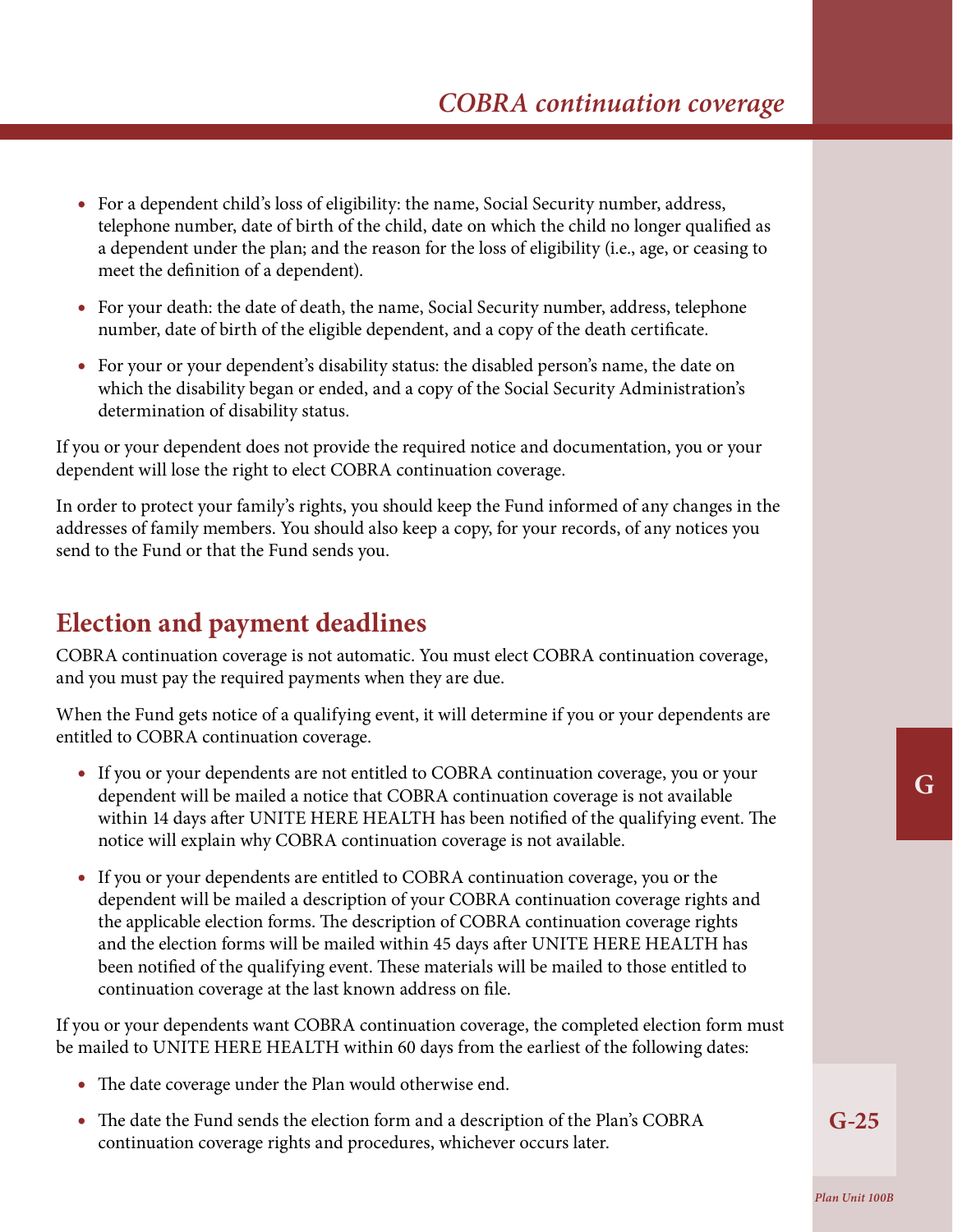If your or your dependents' election form is received within the 60-day election period, you or your dependents will be sent a premium notice showing the amount owed for COBRA continuation coverage. The amount charged for COBRA continuation coverage will not be more than the amount allowed by federal law.

- UNITE HERE HEALTH must receive the first payment within 45 days after the date it receives your election form. The first payment must equal the premiums due from the date coverage ended until the end of the month in which payment is being made. This means that your first payment may be for more than one month of COBRA continuation coverage.
- After the first payment, additional payments are due on the first day of each month for which coverage is to be continued. To continue coverage, each monthly payment must be postmarked no later than 30 days after the payment is due.

Payments for COBRA continuation coverage must be made by check or money order, payable to UNITE HERE HEALTH, and mailed to:

> **UNITE HERE HEALTH Attn: Operations Department** P. O. Box 6557 Aurora, IL 60598-0557

# **Termination of COBRA continuation coverage**

COBRA continuation coverage will end when the maximum period of time for which coverage can be continued is reached.

However, on the occurrence of any of the following, continuation coverage may end on the first to occur of any of the following:

- The end of the month for which a premium was last paid, if you or your dependents do not pay any required premium when due.
- The date the Plan terminates.
- The date Medicare coverage becomes effective if it begins after the person's election of COBRA (Medicare coverage means you are entitled to coverage under Medicare; you have applied or enrolled for that coverage, if application is necessary; and your Medicare coverage is effective).
- The date the Plan's eligibility requirements are once again satisfied.
- The end of the month occurring 30 days after the date disability under the Social Security Act ends, if that date occurs after the first 18 months of continuation coverage have expired.
- The date coverage begins under any other group health plan.

If termination of continuation coverage ends for any of the reasons listed above, you will be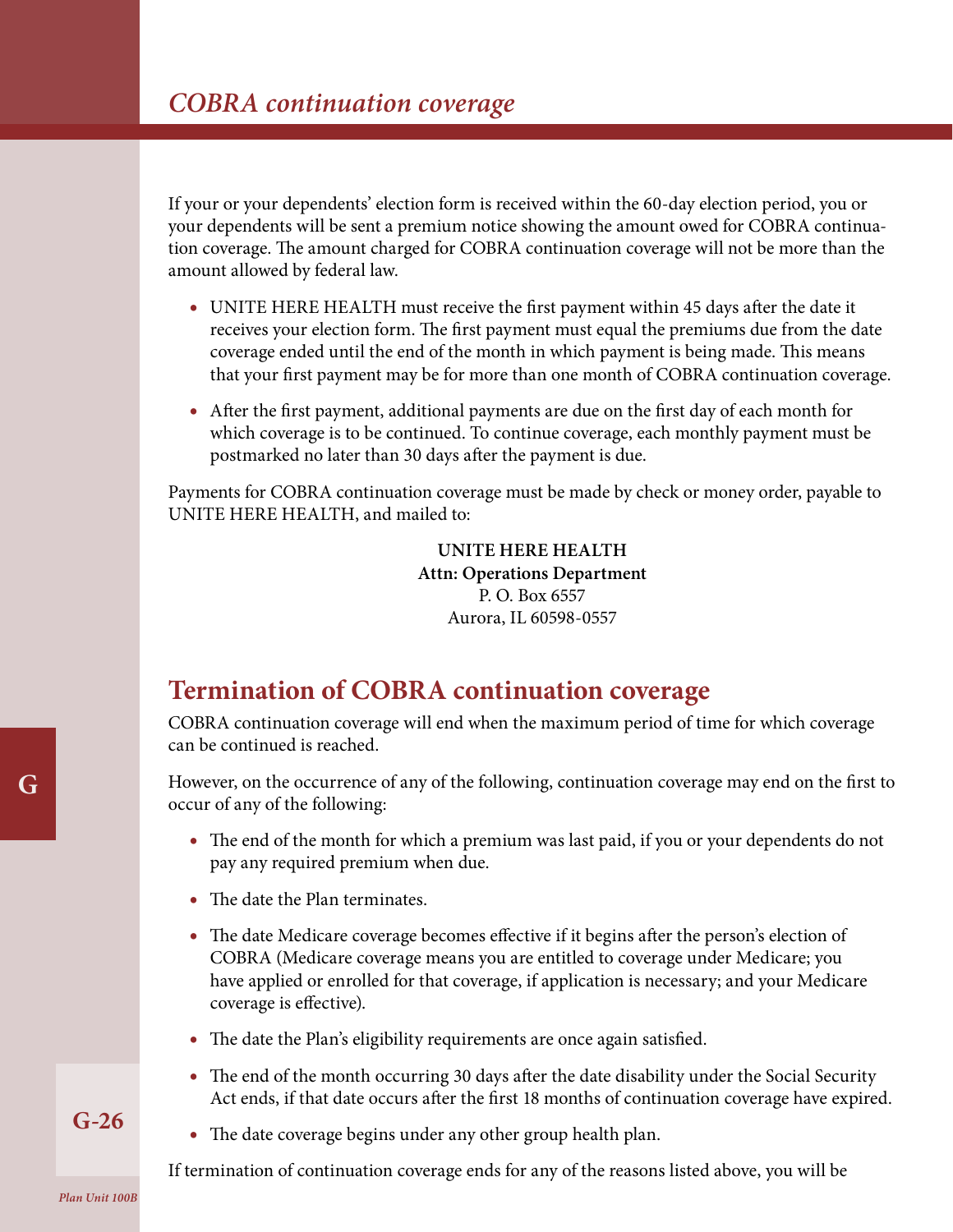mailed an early termination notice shortly after coverage terminates. The notice will specify the date coverage ended and the reason why.

# **To get more information**

If you have any questions about COBRA continuation coverage, your rights, or the Plan's notification procedures, please call UNITE HERE HEALTH at **(866) 261-5676**.

For more information about health insurance options available through a Health Insurance Marketplace, visit <www.healthcare.gov>.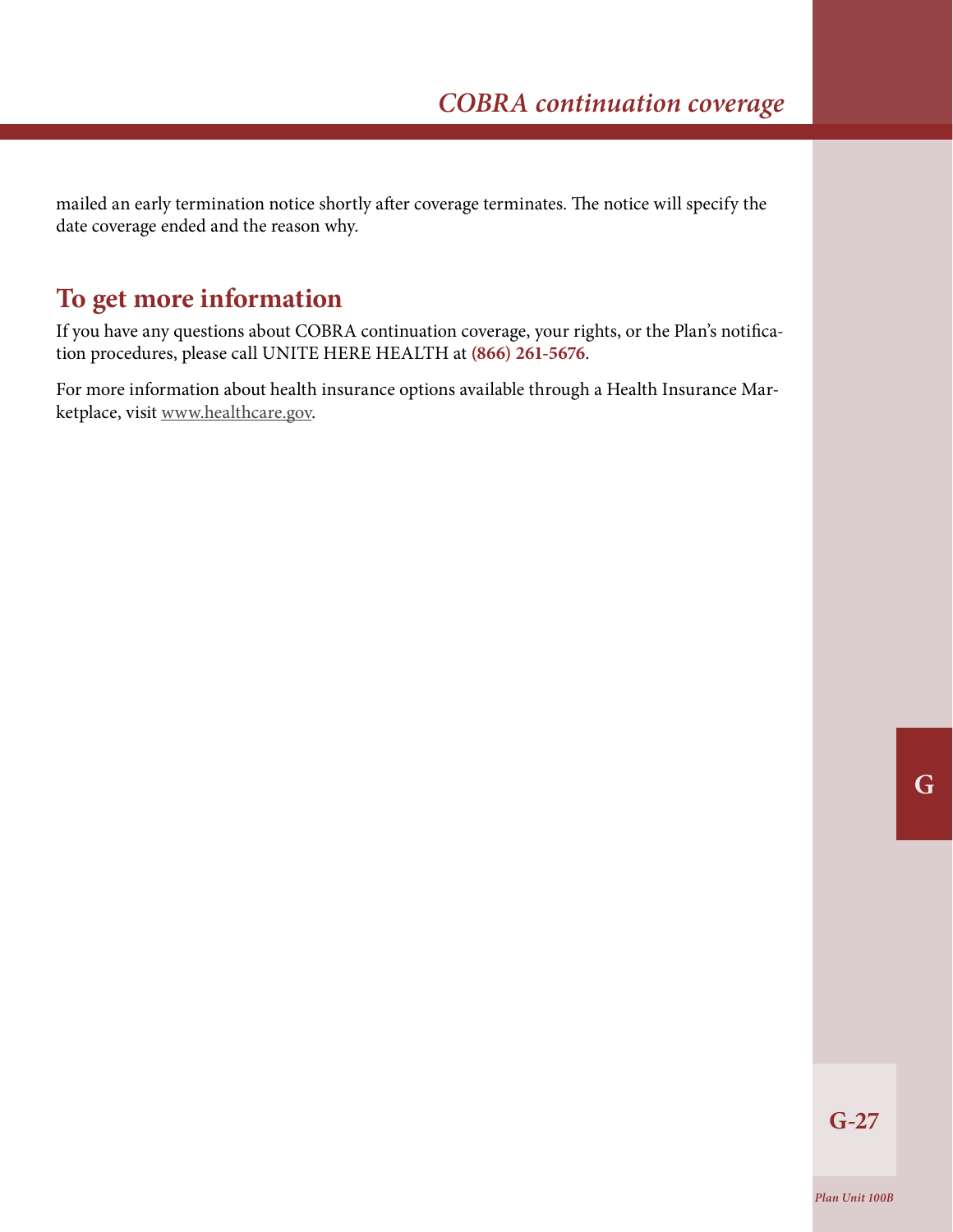# **G-28**

*Plan Unit 100B*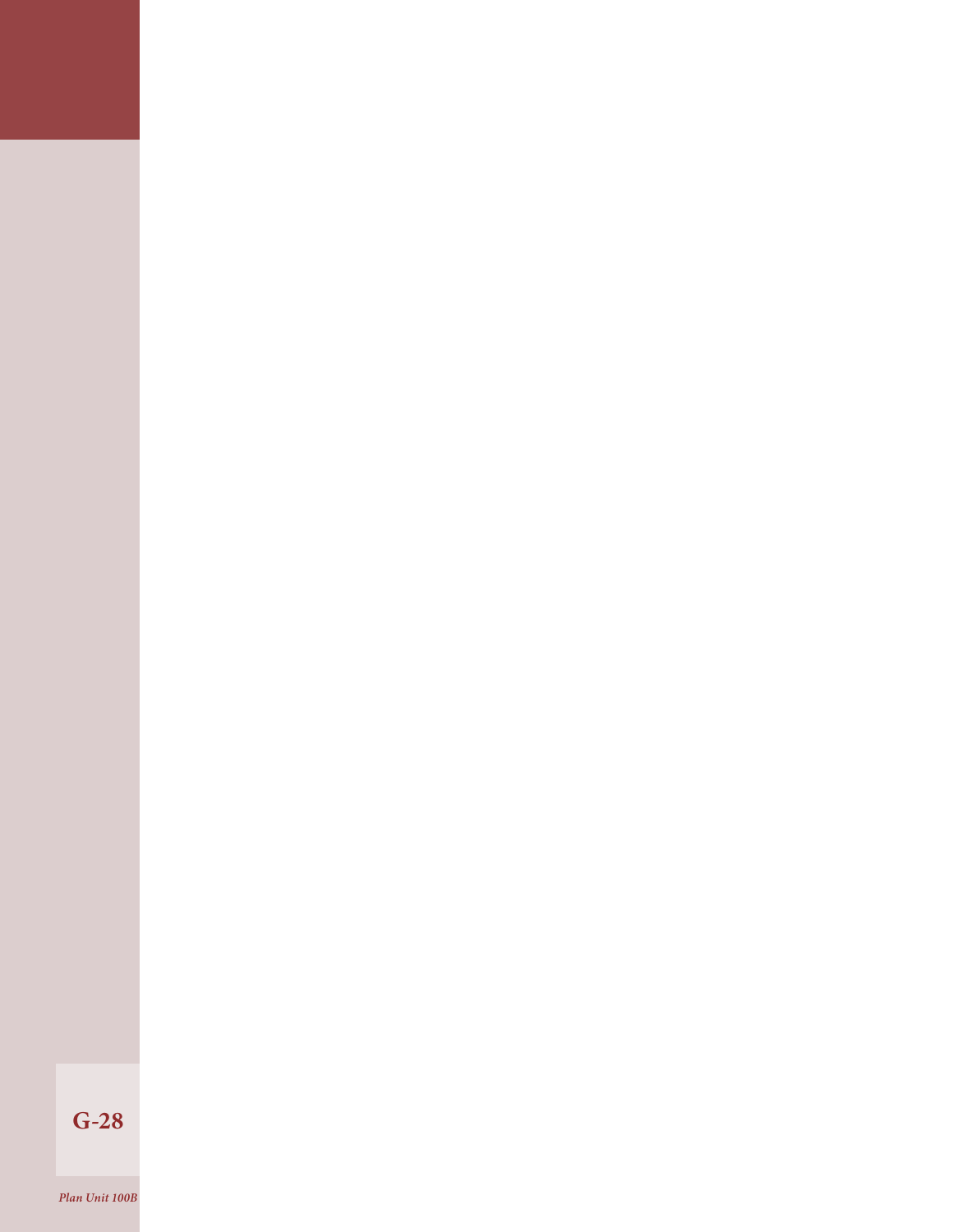# *Pensioner Benefits*

# Learn:

- $\blacktriangleright\,$  Who is eligible for benefits after retirement.
- $\blacktriangleright$  What benefits are available if you are eligible for Medicare.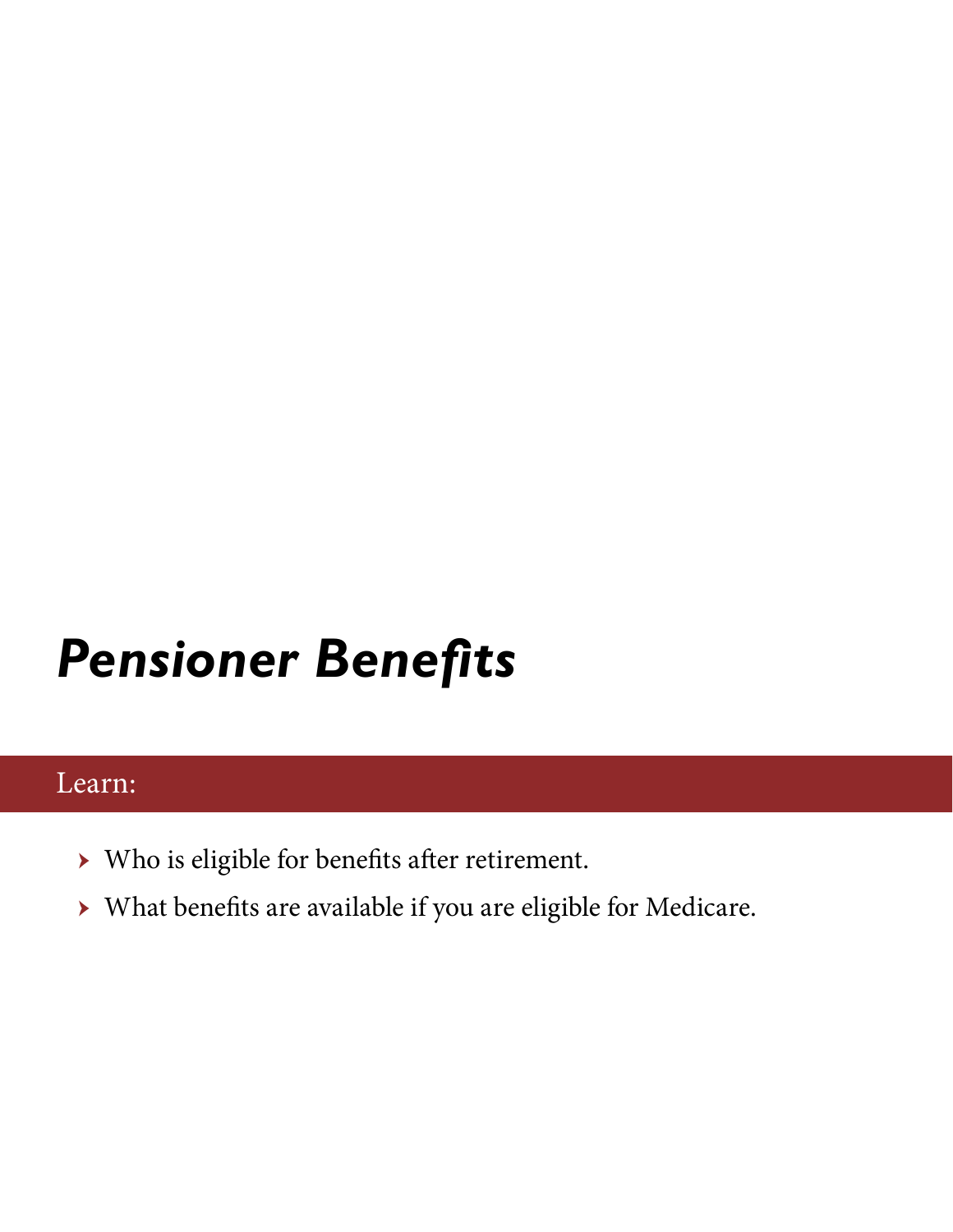Under certain circumstances, the Fund provides benefits to you after you retire.

You are a **pensioner** if you are eligible for, and in receipt of, benefits under the UNITE HERE National Retirement Fund either by means of a monthly benefit or a lump-sum distribution. The pension benefit you are in receipt of, or are eligible for, must be from the UNITE HERE National Retirement Fund as shown below:

| Local 1, Pension Fund 558                                                                        | Local 89, Pension Fund 559  |
|--------------------------------------------------------------------------------------------------|-----------------------------|
| Local 2, Pension Fund 528                                                                        | Local 100, Pension Fund 505 |
| Local 11, Pension Fund 507                                                                       | Local 158, Pension Fund 510 |
| Local 15, Pension Fund 526                                                                       | Local 164, Pension Fund 511 |
| Local 60, Pension Fund 508                                                                       | Local 178, Pension Fund 569 |
| Local 70, Pension Fund 541                                                                       | Local 302, Pension Fund 560 |
| Local 71, Pension Fund 509                                                                       | Local 325, Pension Fund 562 |
| Or, on or after January 1, 1994, a pension benefit under the National Retirement Fund because of |                             |

covered employment with a Local 100 employer.

It is important you keep UNITE HERE HEALTH informed about any change in your name or your address. If your retirement status changes, be sure to contact the Fund to find out how these events may affect your benefits. If you have questions about eligibility or benefits or need to notify the Fund of a change, call the Fund at **(866) 261-5676**.

If you are a pensioner who retired prior to February 1, 1986, call the Fund at **(866) 261-5676** for life insurance information.

The Trustees may change or amend eligibility rules at any time.

# **Benefits if you are eligible for Medicare**

| Benefits if you (a pensioner) are eligible for Medicare - What the Plan Pays |         |  |
|------------------------------------------------------------------------------|---------|--|
| Medicare Deductible Reimbursement Benefit                                    |         |  |
| Part A, Medicare Deductible                                                  | $100\%$ |  |
| Part B, Medicare Deductible                                                  | $100\%$ |  |

## **Who is eligible**

You qualify for coverage if you:

- Are a pensioner as described above.
- Are eligible for Medicare.
- Complete any enrollment materials required by UNITE HERE HEALTH.
- Were covered for benefits under Plan Unit 100 within 12 months of the date you retired.

#### *Plan Unit 100B*

**H-2**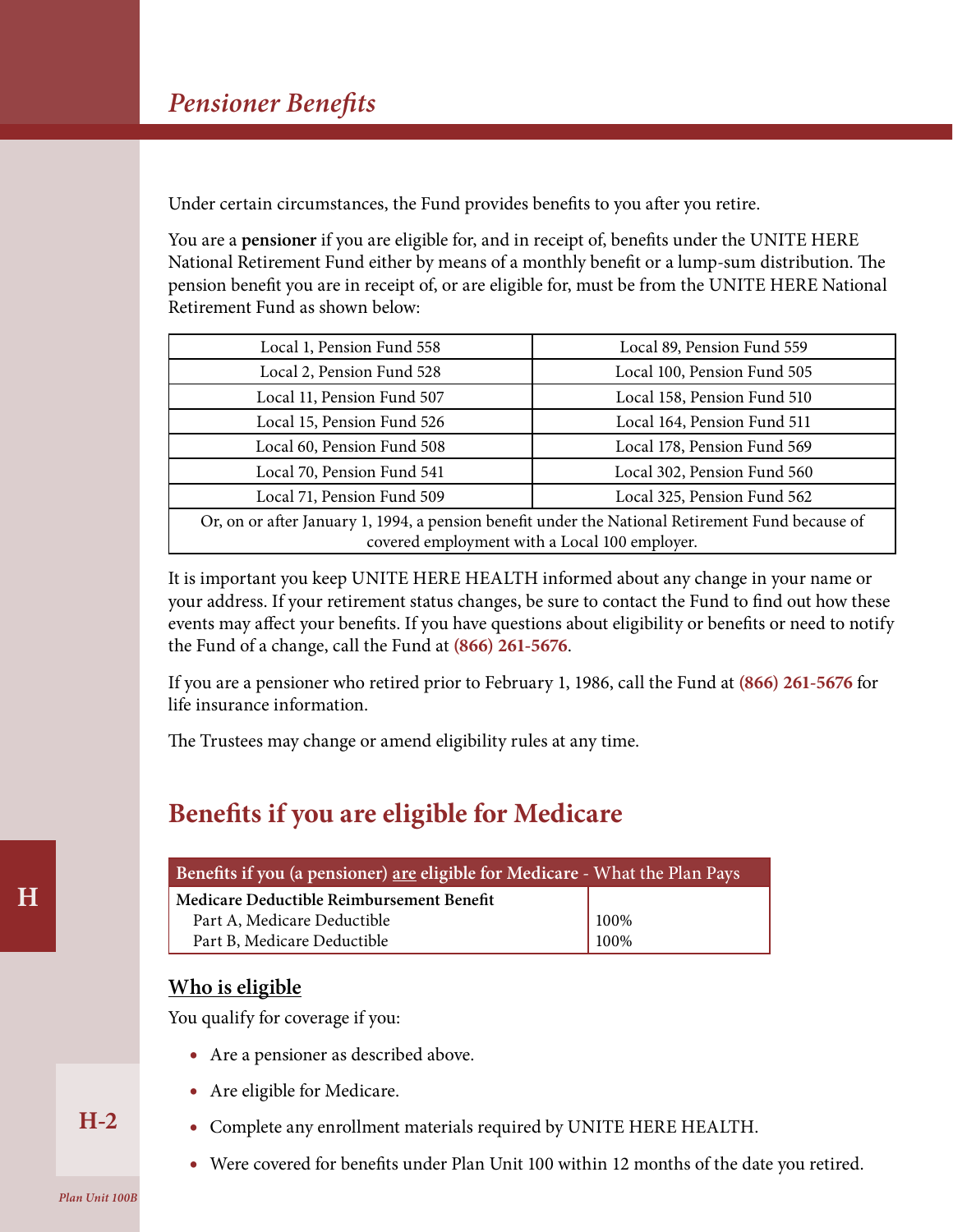▶ For purposes of determining the 12 month-period, the date you retire is the first day you are no longer engaged in active employment, and are entitled to normal, early, or disability retirement benefits, as determined by pension plan within the National Retirement Fund.

*There is no coverage for dependents.*

## **Enrollment requirements**

You should enroll for coverage under the Plan. Call the Fund at **(866) 261-5676** for more information.

## **What's covered**

The Plan reimburses you for any amounts you have to pay each calendar year for Medicare Part A and Part B deductibles, up to:

- 100% of the Part A deductible (for each benefit period).
- 100% of the Part B deductible.

### **What's not covered**

The Plan will not pay benefits for:

- Any coverage under Medicare Part C or Medicare Part D.
- Any coinsurance amounts not paid by Medicare.
- Any amount considered by Medicare to be in excess of Medicare's allowable expense or maximum benefits.
- Any treatment, services or supplies not considered by Medicare to be covered expenses.
- Any charges for treatment, services, or supplies listed in the Plan's General Exclusions and Limitations (*[see page E-1](#page-74-0)*).

### **When coverage ends**

Your coverage ends on the earliest of any of the following dates:

- The date the Plan is terminated.
- The date you die.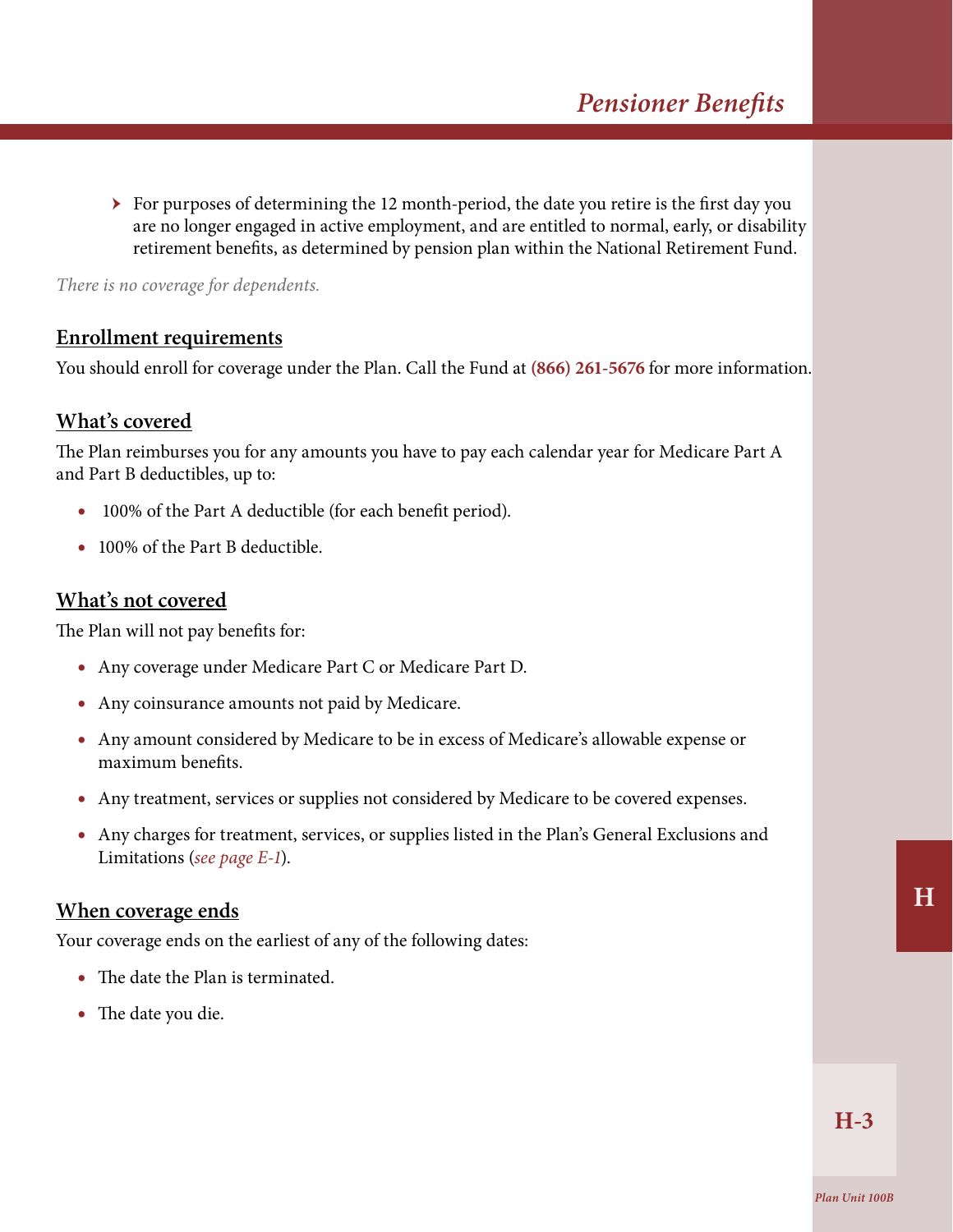# **H-4**

*Plan Unit 100B*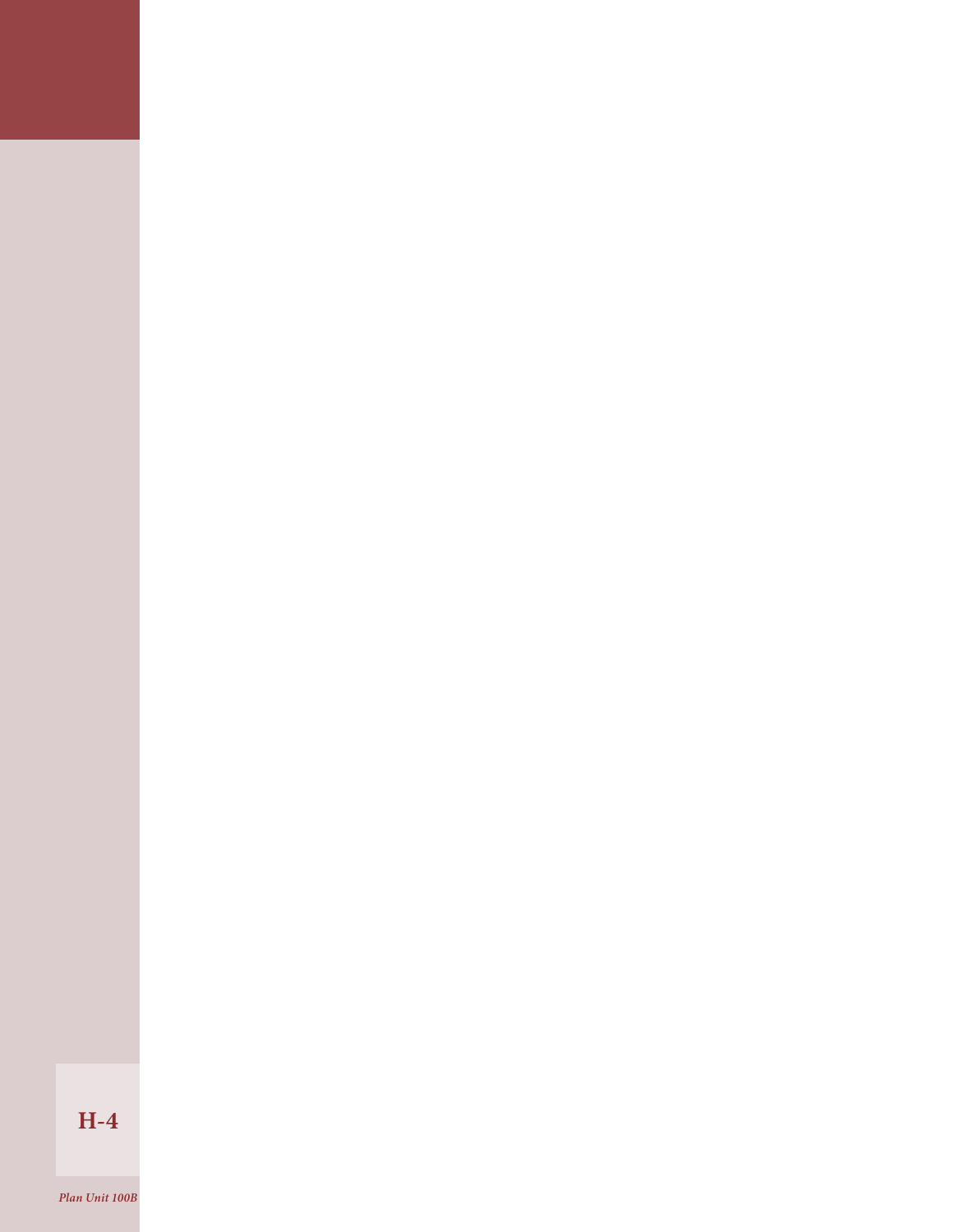# *Claim filing and appeal provisions*

# Learn:

- ӹ What you need to do to file a claim.
- ӹ Where you need to send the claim information.
- $\rightarrow$  The deadline to file a claim.
- ӹ When you will get a decision on your claim.
- $\rightarrow$  How to appeal if your claim is denied.
- ӹ When you will get a decision on your appeal.
- > Your right to external claim review.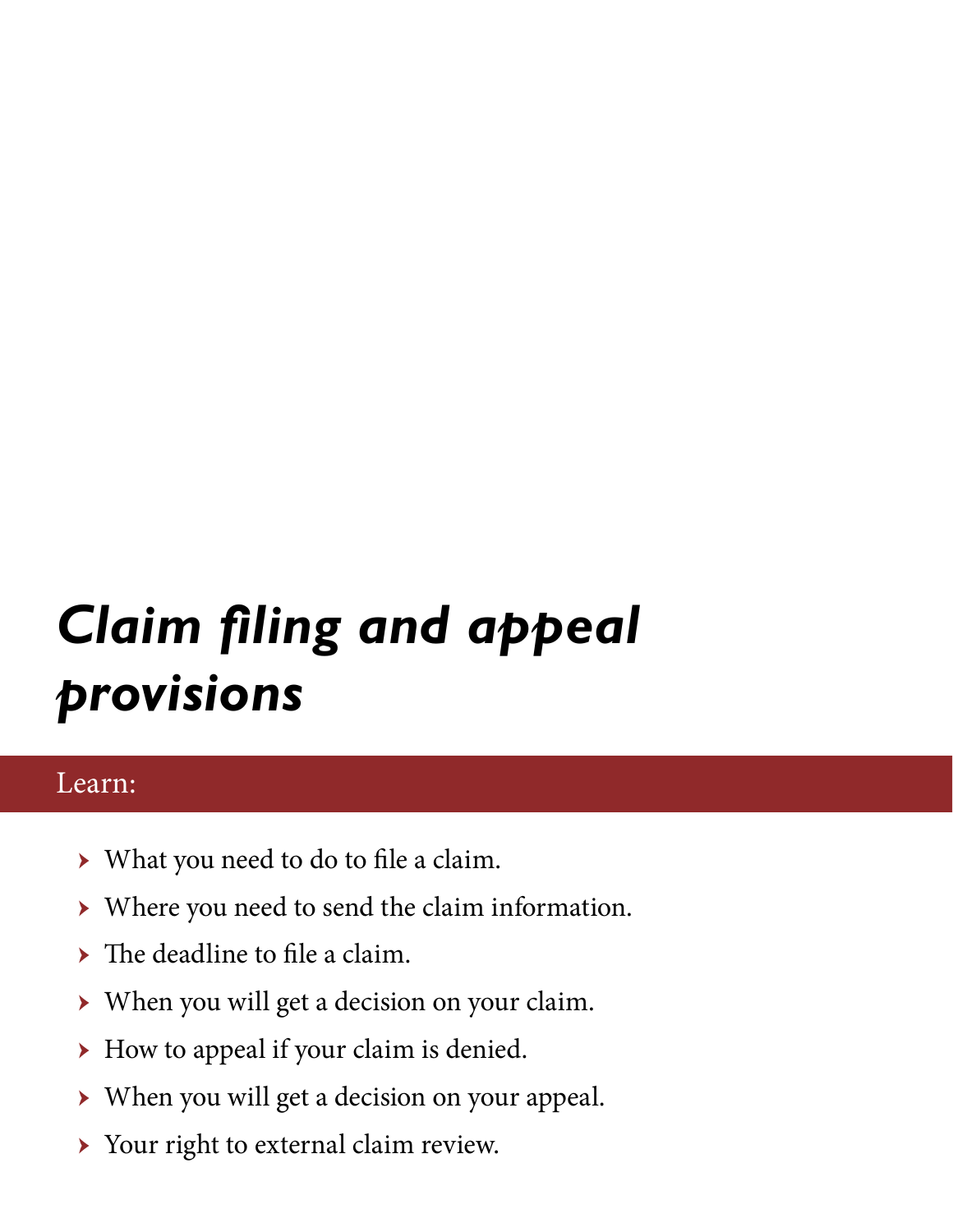# **Filing a benefit claim**

Your claim for benefits must include all of the following information:

- Your name.
- Your Social Security number.
- A description of the injury, sickness, symptoms, or other condition upon which your claim is based.

A claim for healthcare benefits should include any of the following information that applies:

- Diagnoses.
- Dates of service(s).
- Charges incurred for each service(s).
- Name and address of the provider.
- When applicable, your dependent's name, Social Security number, and your relationship to the patient.

Claims for life or AD&D benefit claims must include a certified copy of the death certificate. All claims for benefits must be made as shown below. If you need help filing a claim, contact the Fund at **(866) 261-5676**.

**Medical claims (including hearing aids), other than mental health or substance abuse claims** Network providers will generally file the claim for you. However, if you need to file a claim, for example because you used a non-network provider, all claims for hospital, medical, or surgical treatment must be mailed to Horizon Blue Cross and Blue Shield of New Jersey.

**Horizon Blue Cross and Blue Shield of New Jersey**

P. O. Box 1219 Newark, NJ 07101-1219

However, claims for reimbursement for medical foods and travel and lodging expenses should be sent to UNITE HERE HEALTH. Be sure to include a completed claim form and itemized receipts.

> **UNITE HERE HEALTH** Attention: Claims Manager P.O. Box 6020 Aurora, IL 60598-0020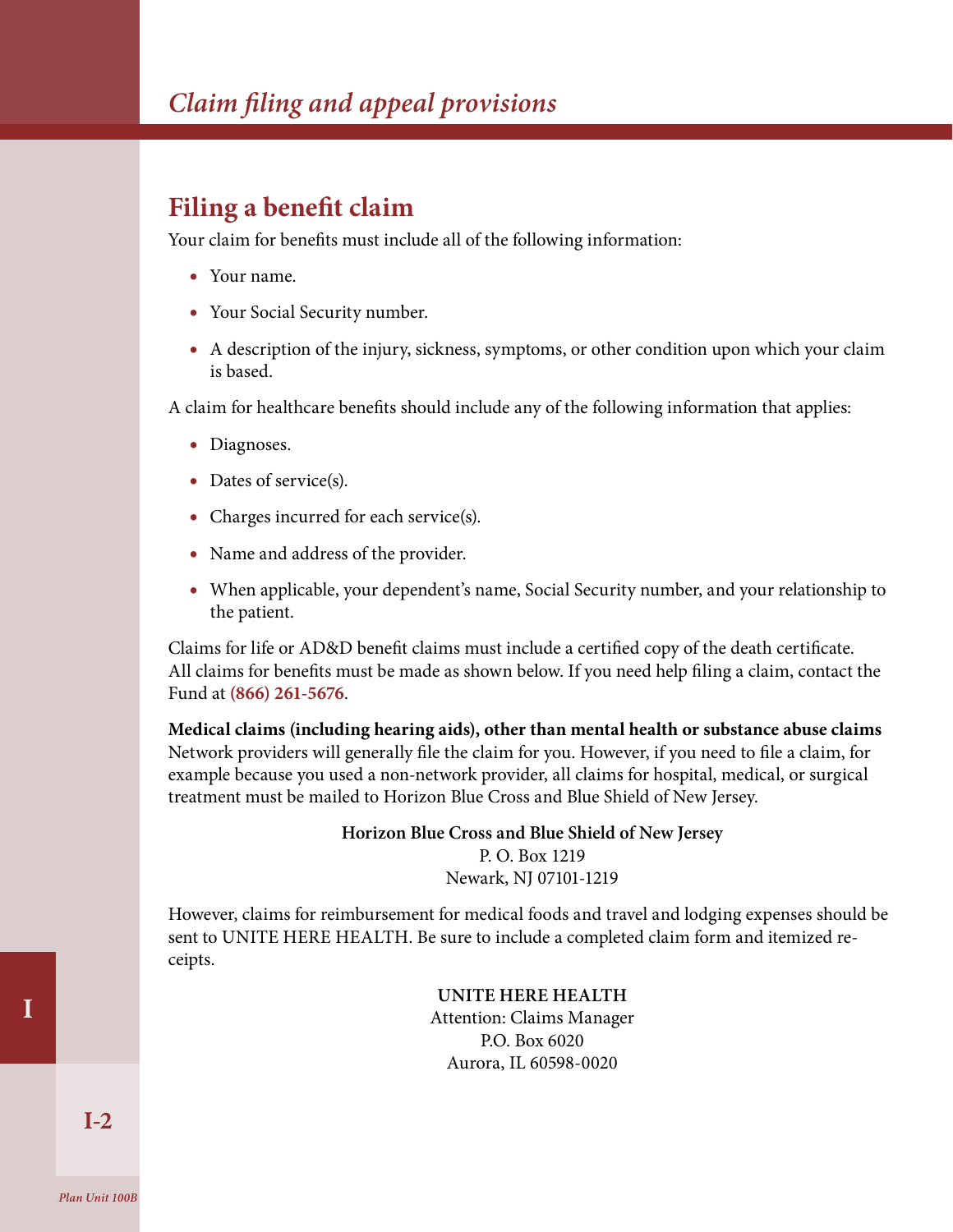### **Mental health or substance abuse claims**

Network providers will generally file the claim for you. However, if you need to file a claim, for example because you used a non-network provider, all claims for mental health and substance abuse treatment must be mailed to Optum.

## **Optum**

#### P. O. Box 30755 Salt Lake City, UT 84130-0755

#### **Prescription drug claims**

If you use a network pharmacy, the pharmacy should file a claim for you. No benefits are payable if you use a pharmacy that does not participate in the pharmacy network. However, if you need to file a prescription drug claim for a prescription drug or supply purchased at a participating pharmacy, you should send it to:

## **UNITE HERE HEALTH Attn: Hospitality Rx** P.O. Box 6020 Aurora, IL 60598-0020

#### **Dental claims**

EmblemHealth network dentists will generally file dental claims for you. However, if you need to file a claim, for example because you used a non-network provider, you should send the claim to EmblemHealth.

#### **EmblemHealth**

P.O. Box 2838 New York, NY 10116-2833

#### **Vision claims**

Davis Vision network providers will generally file vision claims for you. However, if you need to file an out-of-area vision claim, the claim should be sent to Davis Vision. You can get a claim form at [www.davisvision.com](http://www.davisvision.com) or by calling **(800) 999-5431**.

> **Davis Vision** Vision Care Processing Unit P.O. Box 1525 Latham, NY 12110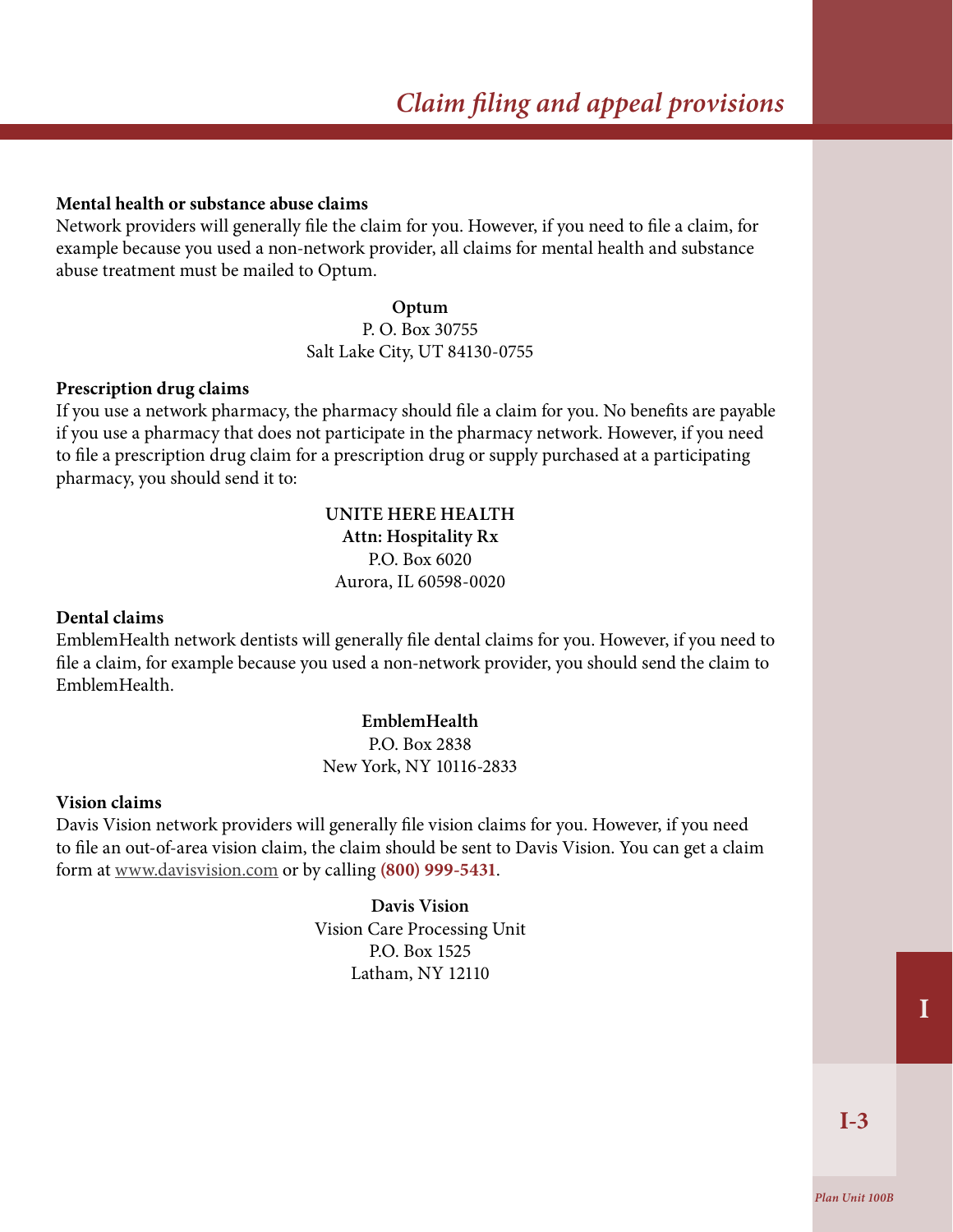#### **Life and AD&D insurance claims**

Call the Fund at **(866) 261-5676** for help filing life and AD&D claims. After the Fund helps you initiate the claim, Dearborn National will contact you (or your beneficiary) to complete the claim filing process. A claim for life insurance benefits must include a copy of the certified death certificate.

> **UNITE HERE HEALTH** P.O. Box 6020 Aurora, IL 60598-0020

### **All other benefit claims**

All Medicare deductible reimbursement claims and claims for any services or supplies denied because you are not eligible should be mailed to

> **UNITE HERE HEALTH** P.O. Box 6020 Aurora, IL 60598-0020

### **Deadlines for filing a benefit claim**

Only those benefit claims that are filed in a timely manner will be considered for payment. The following deadlines apply:

- **• Life** claims: within a reasonable amount of time.
- **• AD&D** dismemberment claims: written *notice* must be received within 31 days of loss (or as soon as reasonably possible). Written *proof* of loss must be received within 90 days of loss (or as soon as reasonably possible). If you are legally incapacitated this time frame may be extended. Other deadlines may apply to your additional AD&D insurance benefits — read your insurance certificate for more information.
- **• Vision** claims: no later than 365 days following the date the claim was incurred.
- All other claims, including medical, mental health/substance abuse claims, prescription drug, hearing aid, dental, and Medicare deductible reimbursement claims: no later than 18 months after the date the claim was incurred.

If you do not file a benefit claim by the appropriate deadline, your claim will be denied unless you can show that it was not reasonably possible for you to meet the claim filing requirements, and that you filed your claim as soon after the deadline as was reasonably possible.

### **Individuals who may file a benefit claim**

You, a healthcare provider (under certain circumstances), or an authorized representative acting on your behalf may file a claim for benefits under the Plan.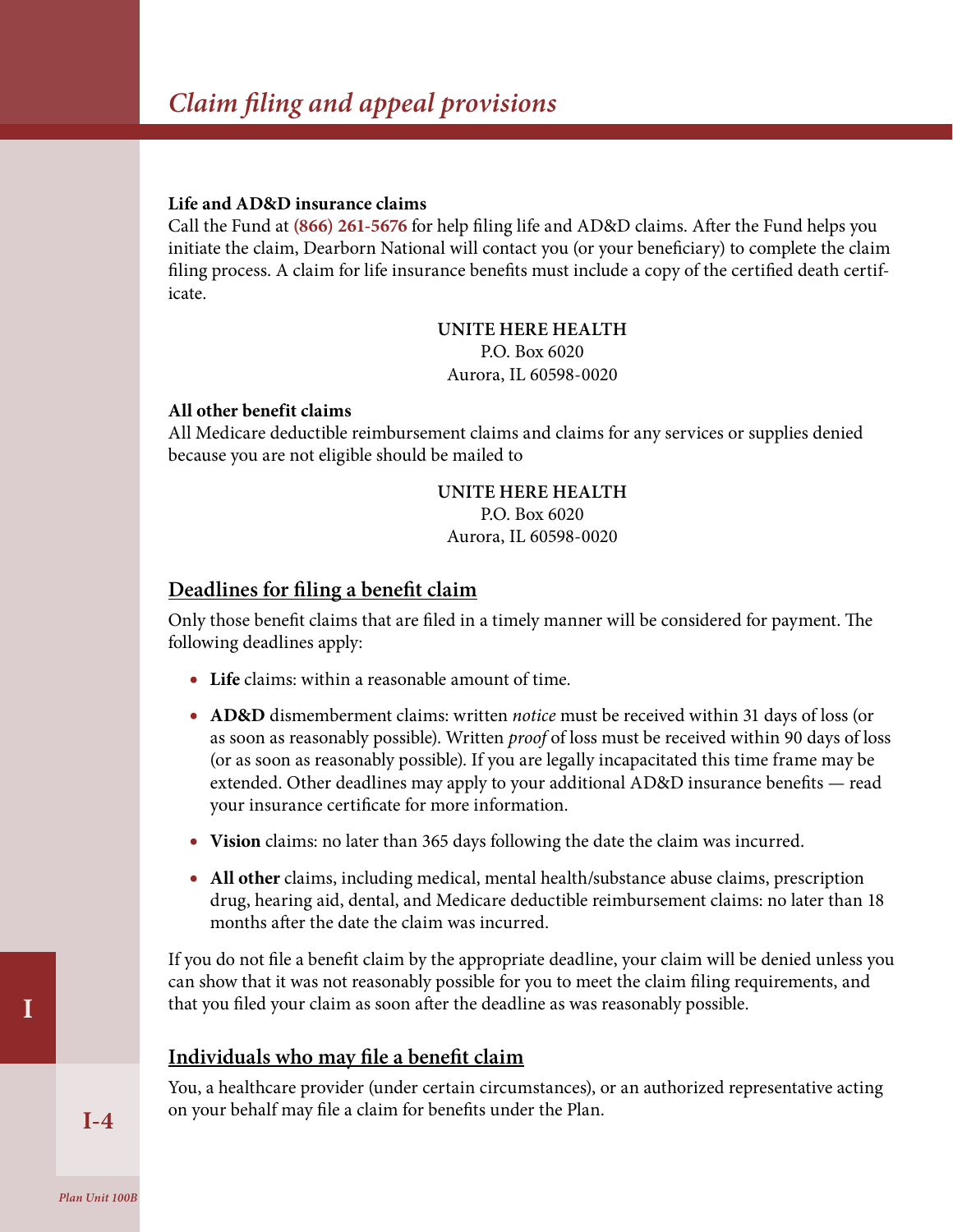#### <span id="page-124-0"></span>**Who is an authorized representative?**

You may delegate authority to an individual to act on your behalf in regard to a claim for benefits or review of a denial of your claim. If you would like to designate an authorized representative, you and the person whom you wish to designate as an authorized representative must complete and sign a form acceptable to the Fund and submit it to:

### **UNITE HERE HEALTH Attention: Claims Manager** P.O. Box 6020 Aurora, IL 60598-0020

In the case of an urgent care/emergency treatment claim, a healthcare provider with knowledge of your medical condition may act as your authorized representative.

If UNITE HERE HEALTH determines that you are incompetent or incapable of naming an authorized representative to act on your behalf, any of the following individuals may be recognized as your authorized representative without the appropriate form:

- Your spouse (or domestic partner).
- An individual who has power of attorney, or who is executor of your estate.

Your authorized representative may act on your behalf until the earlier of the following dates:

- The date you inform UNITE HERE HEALTH, either verbally or in writing, that you revoke the individual's authority to act on your behalf.
- The date a final decision on your appeal is issued.

## **Determination of claims**

## **Post-service healthcare claims not involving concurrent care decisions**

You will be notified of the decision within a reasonable period of time appropriate to your medical circumstances, but no later than 30 days after your claim is received. In general, benefits for medical/surgical services will be paid to the provider of those services.

This 30-day period may be extended one time for up to an additional 15 days if necessary. If a 15 day extension is required, you will be notified before the end of the original 30-day period. You will also be notified why the extension is needed, and when a decision is expected. If this extension is needed because you did not submit the information needed, you have 60 days (45 days for dental) from the date you are told more information is needed. You will be told what additional information you must submit. If you do not provide the required information within 60 days (45 days for dental), your claim will be denied, and any benefits otherwise payable will not be paid.

#### **Concurrent care decisions**

If an ongoing course of treatment has been approved, any decision to reduce or terminate benefits payable for the course of treatment (other than by amendment or Plan termination) is considered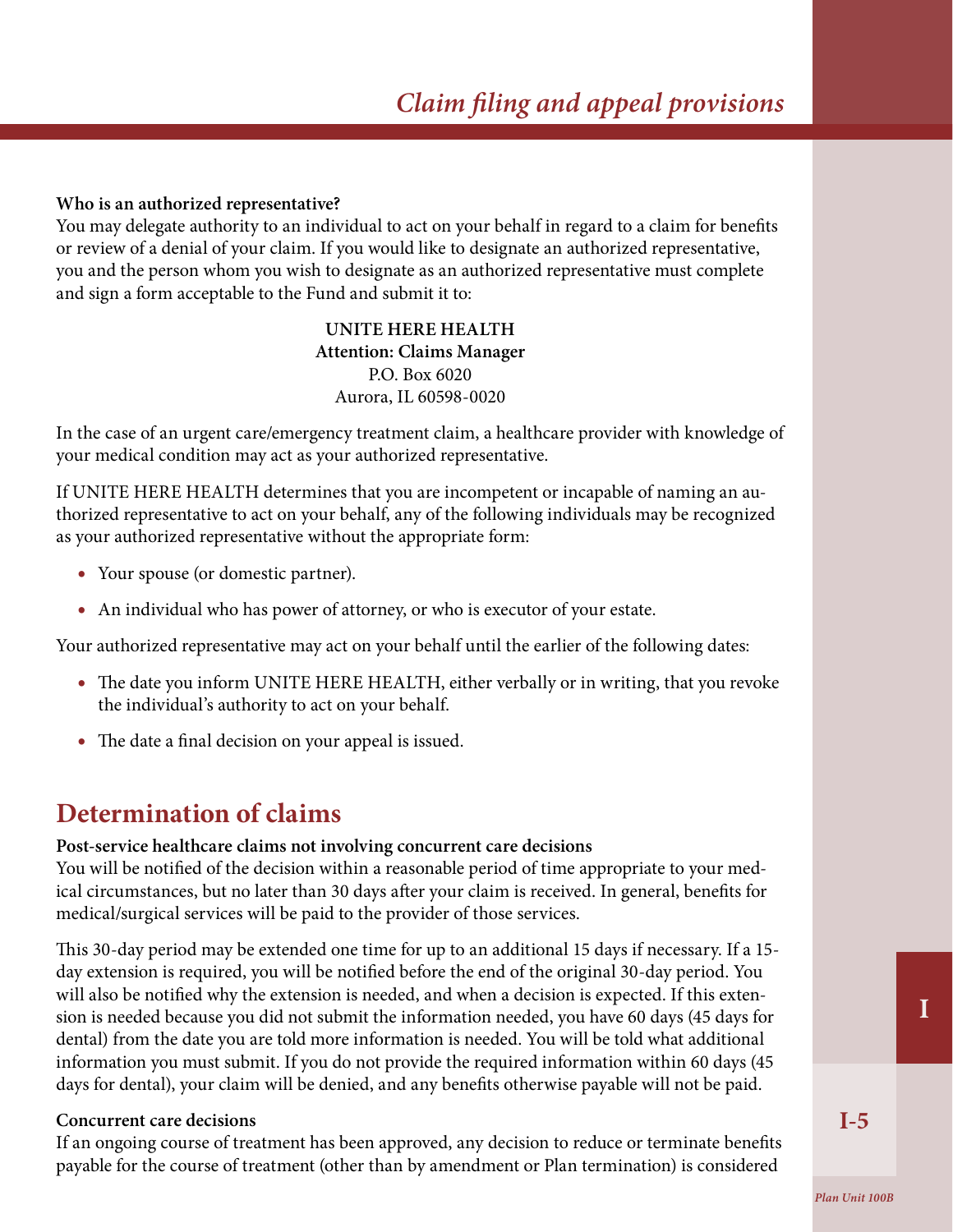a denial of your claim. In the event of such a denial of benefits, you will be notified of the decision in time to allow you to appeal before the benefit is reduced or terminated.

If you request that an approved course of treatment be extended, and the request is an urgent care/emergency treatment claim, a decision regarding your request will be made as soon as possible, taking into account the medical circumstances of your situation. You will be notified of the decision (whether adverse or not) no later than 24 hours after receipt of your claim, provided you submit the claim at least 24 hours prior to the expiration of the initial treatment period.

#### **Life and AD&D benefit claims**

In general, you will be notified of the decision on your claim for life and AD&D benefits no later than 90 days after receiving your claim.

This 90-day period may be extended for up to an additional 90 days if special circumstances require additional time. Dearborn will notify you in writing if it requires more processing time before the end of the first 90-day period.

# **Rules for prior authorization of benefits**

In general, your request for prior authorization must be processed no later than 15 days from the date the request is received. In the case of an emergency, your request will be processed within 72 hours.

However, this 15-day period may be extended by 15 days for circumstances beyond the control of the prior authorization company, including if you or your healthcare provider did not submit all of the information needed to make a decision. If extra time is needed, you will be informed, before the end of the original 15-day period, why more time is needed and when a decision will be made.

If you are asked for more information, you must provide it within 45 days after you are asked for it. Once you are told that an extension is needed, the time you take to respond to the request for more information will not count toward the 15-day time limit for making a decision. If you do not provide any required information within 45 days, your request for prior authorization will be denied.

In the case of emergency treatment/urgent care, you have no less than 48 hours to provide any required information. A decision will be made as soon as possible, but no later than 48 hours, after you have provided all requested information.

### **Special rules for decisions involving concurrent care**

Concurrent care decisions are decisions about courses of treatment authorized for a definite or indefinite period of time.

**I-6** If an extension of the period of time your healthcare provider prescribed is requested, and involves emergency treatment/urgent care, a decision must be made as soon as possible, but no later than 24 hours after your request is received, as long as your request is received at least 24 hours before the end of the authorized period of time.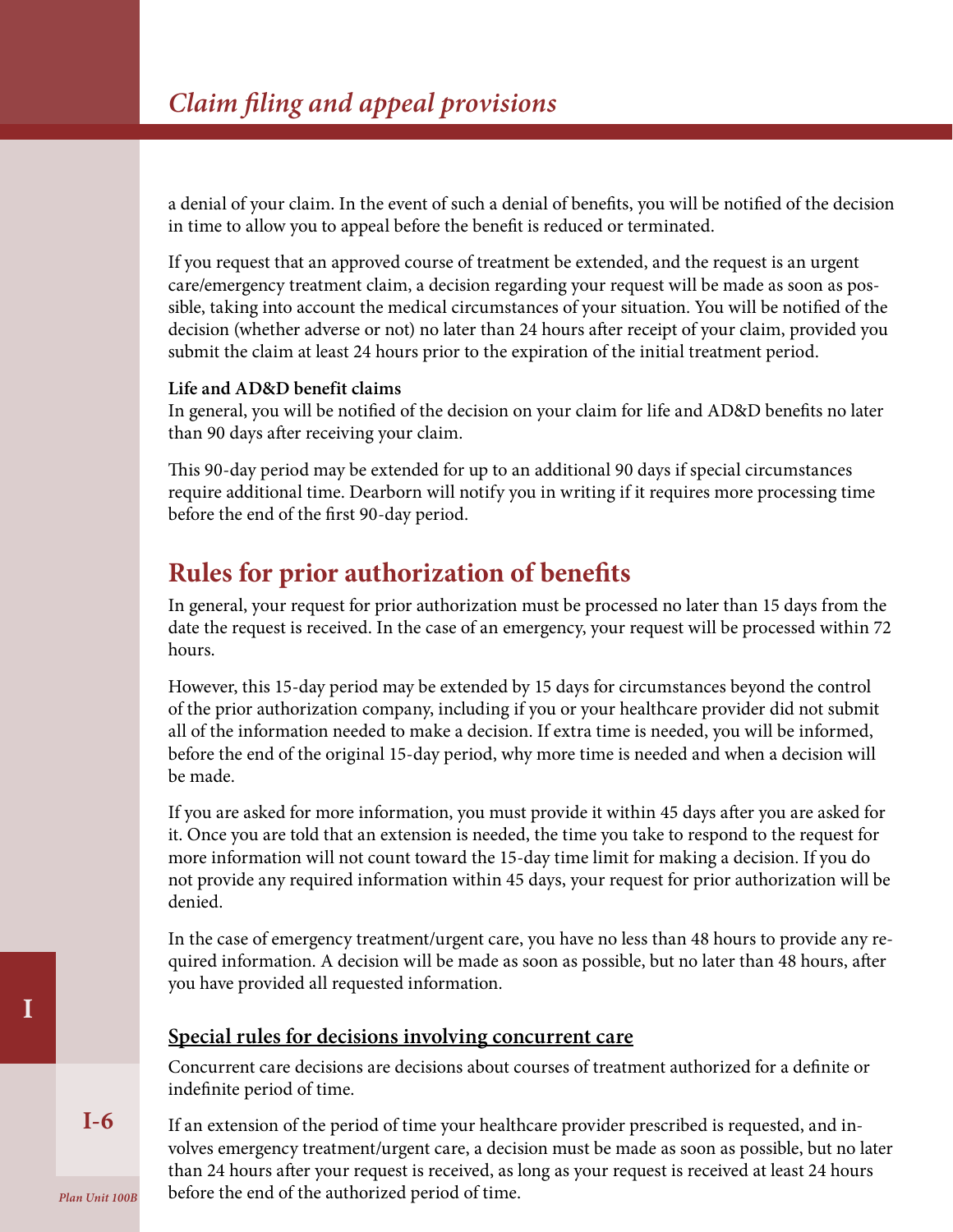If your request is not made more than 24 hours in advance, the decision must be made no later than 72 hours after your request is received. If the request for an extension of the prescribed period is not a request involving urgent care, the request will be treated as a new request to have benefits prior authorized and will be decided subject to the rules for a new request.

## **If a request for prior authorization is denied**

If all or part of a request for a benefit prior authorization is denied, you will receive a written denial. The denial will include all of the information federal law requires. The denial will explain why your request was denied, and your rights to get additional information. It will also explain how you can appeal the denial, and your right to bring legal action if the denial is upheld after review.

## **Appealing a benefit prior authorization denial**

If your request for a benefit prior authorization is denied, in whole or in part, you may appeal the decision. The next section explains how to appeal a benefit prior authorization denial.

# **If a benefit claim is denied**

If your claim for benefits, or request for prior authorization, is denied, either in full or in part, you will receive a written notice explaining the reasons for the denial, including all information required by federal law. The notice will also include information about how you can file an appeal and any related time limits, including how to get an expedited (accelerated) review for emergency treatment/urgent care, if appropriate.

## **Life and AD&D claims**

You can file an appeal within 60 days of Dearborn's decision. Dearborn will generally respond to your appeal within 60 days (but may request a 60-day extension). If you need help filing an appeal, or have questions about how Dearborn's claim and appeal process works, contact Dearborn.

> **Dearborn National** 1020 31st Street Downers Grove, IL 60515 **(800) 348-4512**

## **Dental claims**

You can file an appeal for claims denied on the basis that the services are not medically necessary or that they are experimental or investigational in nature, within 180 days from the date you receive notice of EmblemHealth's decision. You can file the appeal either by telephone by calling **(888) 906-7668** or in writing to EmblemHealth, Professional Review, P.O. Box 2838, New York, NY 10016-2838. EmblemHealth will make a decision within 60 days. If you need to file an expedited appeal you can call **(888) 906-7668**. You may also have the right to an external appeal

**I**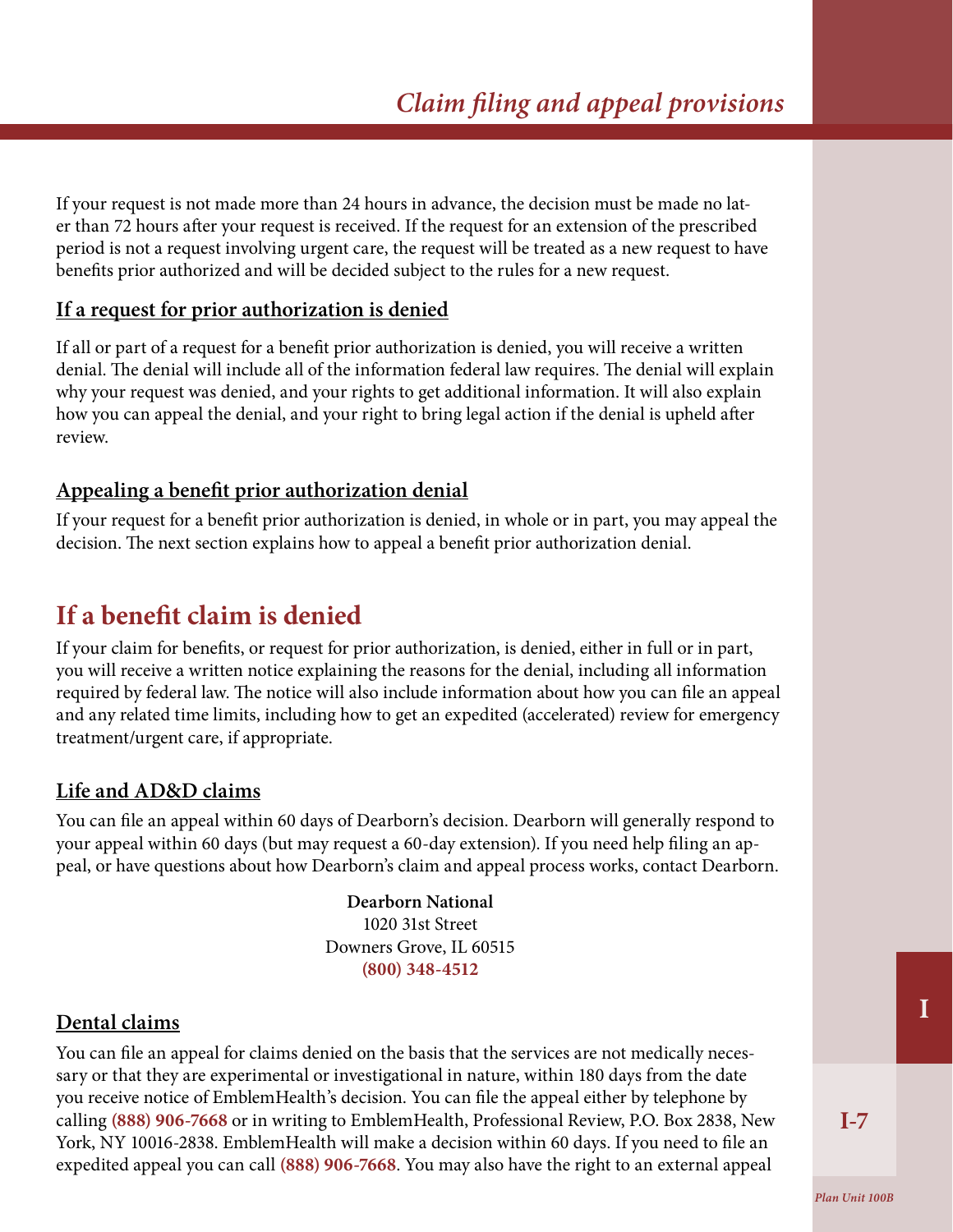if your appeal is upheld on the basis that it is not medically necessary or experimental and investigational, or if EmblemHealth fails to adhere to claim processing requirements. You have 4 months from your receipt of EmblemHealth's final denial or such failure, or from the date you receive a written waiver of any internal appeal. You will receive more information about how to file an appeal and your rights to an external appeal when your claim or internal appeal is denied. You may also request an external appeal from the New York State Department of Financial Services. Call EmblemHealth at **(888) 906-7668** if you have any questions.

## **Appealing the denial of a claim (other than life and AD&D claims, and dental claims)**

If your claim for benefits is denied, in whole or in part, you may file an appeal. As explained below, your claim may be subject to one or two levels of appeal.

All appeals must be in writing (except for appeals involving urgent care), signed, and should include the claimant's name, address, and date of birth, and your (the employee's) Social Security number. You should also provide any documents or records that support your claim.

## **Two levels of appeal for medical prior authorization denials and all mental health/substance abuse denials**

## **First level of appeal**

All appeals for medical/surgical claims denied under the prior authorization program (prior authorization denials, denials based on retrospective review, or extensions of treatment beyond limits previously approved) and all appeals for mental health/substance abuse benefit claims (including prior authorization denials, and post-service claim denials) must be sent within 12 months of your receipt of the claim denial to:

### **For medical treatment:**

**Horizon Blue Cross and Blue Shield of New Jersey** P. O. Box 317 Newark, NJ 07101

### **For certain diagnostic imaging services through eviCore:**

**eviCore** Attn: Clinical Appeals, Mail Stop 600 400 Buckwalter Place Boulevard Bluffton, SC 29910

#### **For mental health/substance abuse treatment:**

**Optum** P.O. Box 30512 Salt Lake City, UT 84130-0512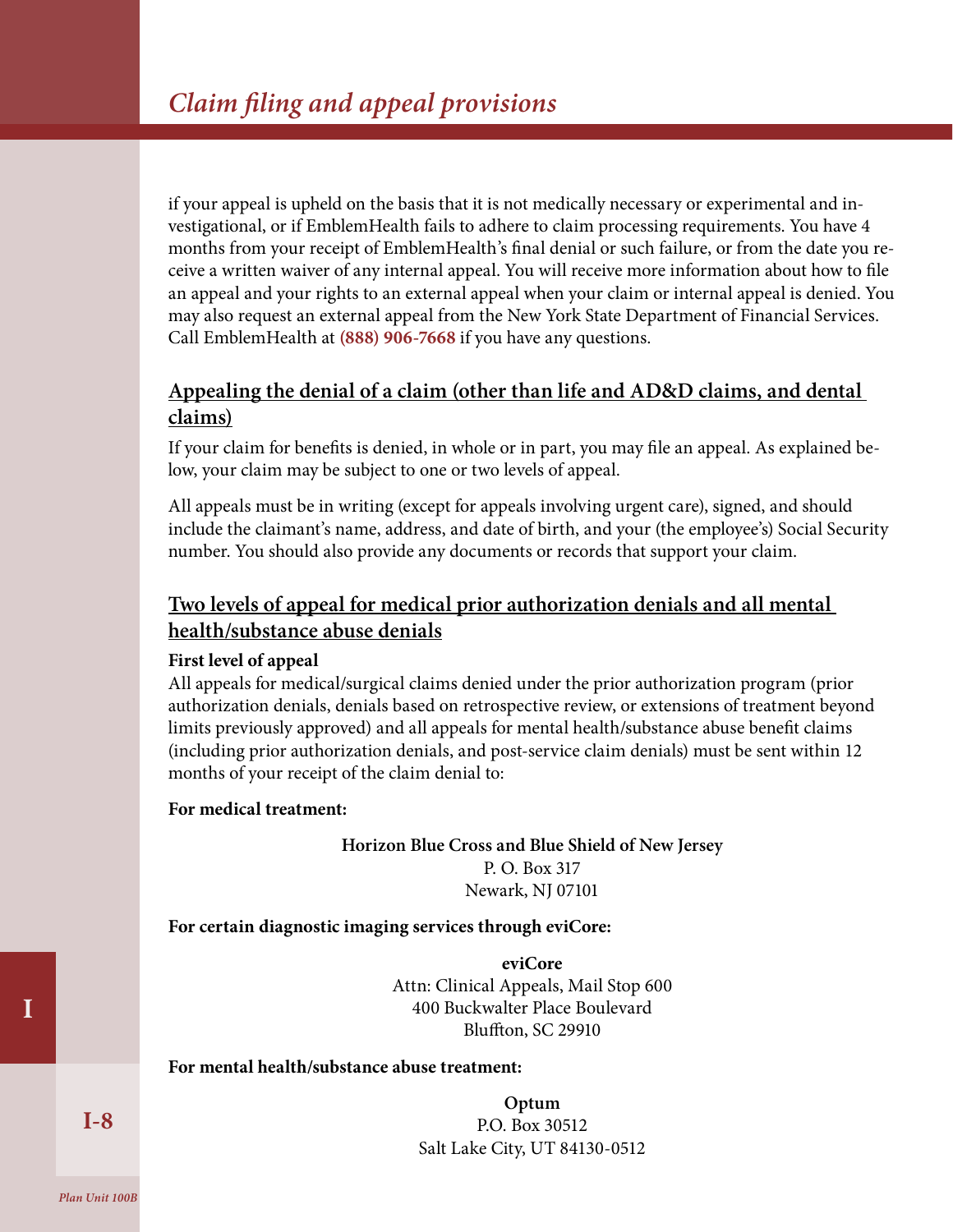#### **Second level of appeal**

If all or any part of the original denial is upheld (meaning that the claim is still denied, in whole or in part, after your first appeal) and you still think the claim should be paid, you or your authorized representative must submit a second appeal of a prior authorization denial within 45 days of the date the first level denial was upheld to:

> **The Appeals Subcommittee UNITE HERE HEALTH** 711 N. Commons Drive Aurora, IL 60504

#### **Two levels of appeals for prescription drug claim denials made by Hospitality Rx**

#### **First level of appeal**

If a prescription drug claim, including a prior authorization claim, is denied, the claim has two levels of appeals. The first appeal of a prescription drug claim denial must be sent within 180 days of your receipt of Hospitality Rx's denial to:

> **UNITE HERE HEALTH Attn: Hospitality Rx** P.O. Box 6020 Aurora, IL 60598-0020

#### **Second level of appeal**

If all or any part of the original denial is upheld (meaning that the claim is still denied, in whole or in part, after your first appeal) and you still think the claim should be paid, you or your authorized representative must submit a second appeal within 45 days of the date the first level denial was upheld to:

> **The Appeals Subcommittee UNITE HERE HEALTH** 711 N. Commons Drive Aurora, IL 60504

#### **One level of appeal for most other claims**

If you disagree with all or any part of a vision claim denial, or post-service healthcare claim denial, and you wish to appeal the decision, you must follow the steps in this section. You must submit an appeal within 12 months of your receipt of the claim denial to:

> **The Appeals Subcommittee UNITE HERE HEALTH** 711 N. Commons Dr. Aurora, IL 60504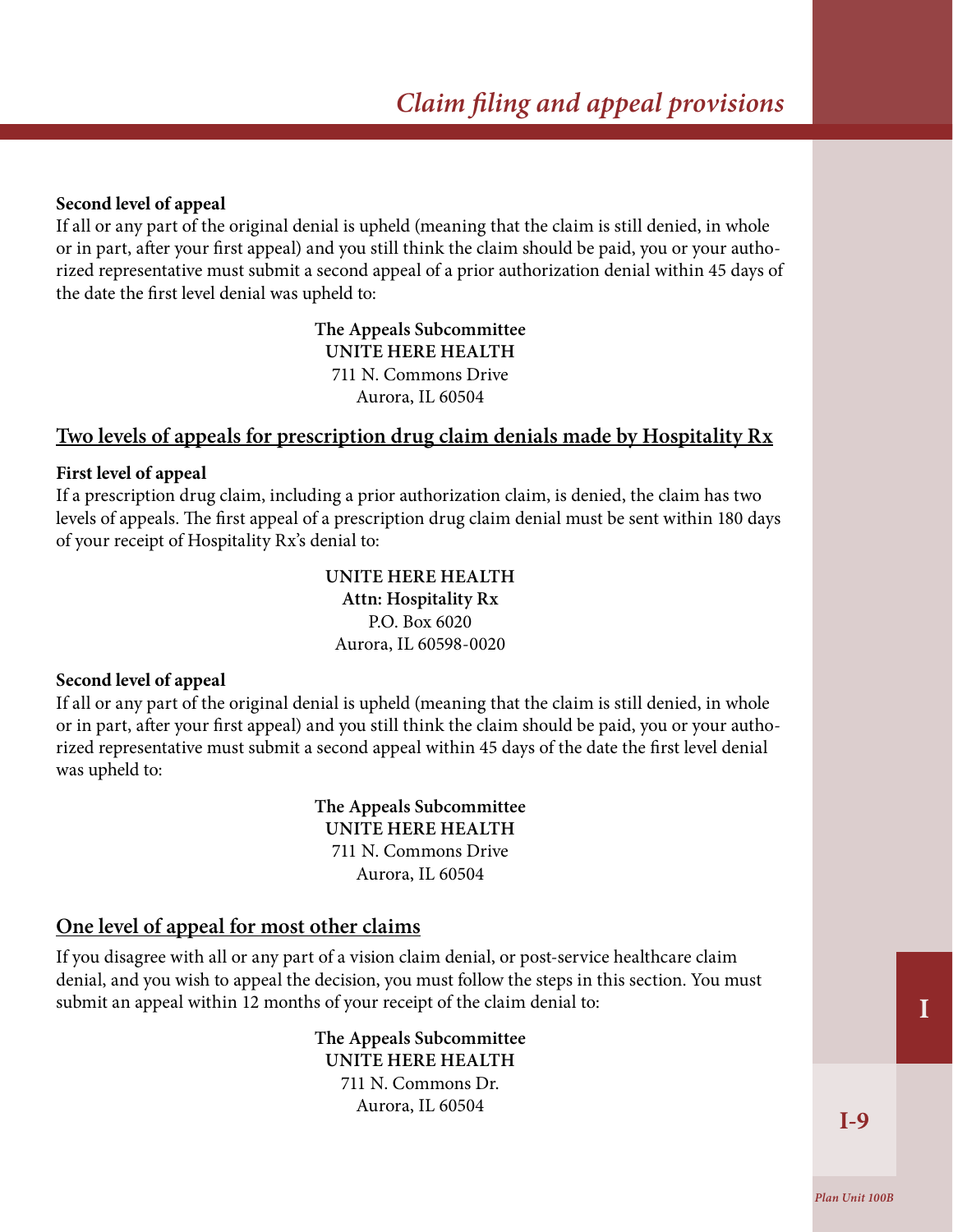The Appeals Subcommittee will not enforce the 12-month filing limit when:

- You could not reasonably file the appeal within the 12-month filing limit because of:
	- ▶ Circumstances beyond your control, as long as you file the appeal as soon as reasonably possible.
	- $\triangleright$  Circumstances in which the claim was not processed according to the Plan's claim processing requirements.
- The Appeals Subcommittee would have overturned the original benefit denial based on its standard practices and policies.

## **Appeals involving urgent care claims**

If you are appealing a denial of benefits that qualifies as a request for emergency treatment/urgent care, you can orally request an expedited (accelerated) appeal of the denial by calling:

- **(630) 699-4372** for urgent medical appeals.
- **(844) 813-3860** for urgent prescription drug appeals.

 All necessary information may be sent by telephone, facsimile or any other available reasonably effective method.

## **Appeals under the sole authority of the plan administrator**

The Trustees have given the Plan Administrator sole and final authority to decide all appeals resulting from the following circumstances:

- UNITE HERE HEALTH's refusal to accept self-payments made after the due date.
- Late COBRA payments and applications to continue coverage under the COBRA provisions.
- Late applications, including late applications to enroll for dependent coverage.

You must submit your appeal within 12 months of the date the late self-payment or late application was refused to:

> **The Plan Administrator UNITE HERE HEALTH** 711 N. Commons Dr. Aurora, IL 60504-4197

## **Review of appeals**

During review of your appeal, you or your Authorized Representative are entitled to:

• Examine and obtain copies, free of charge, of all Plan documents, records and other information that affect your claim.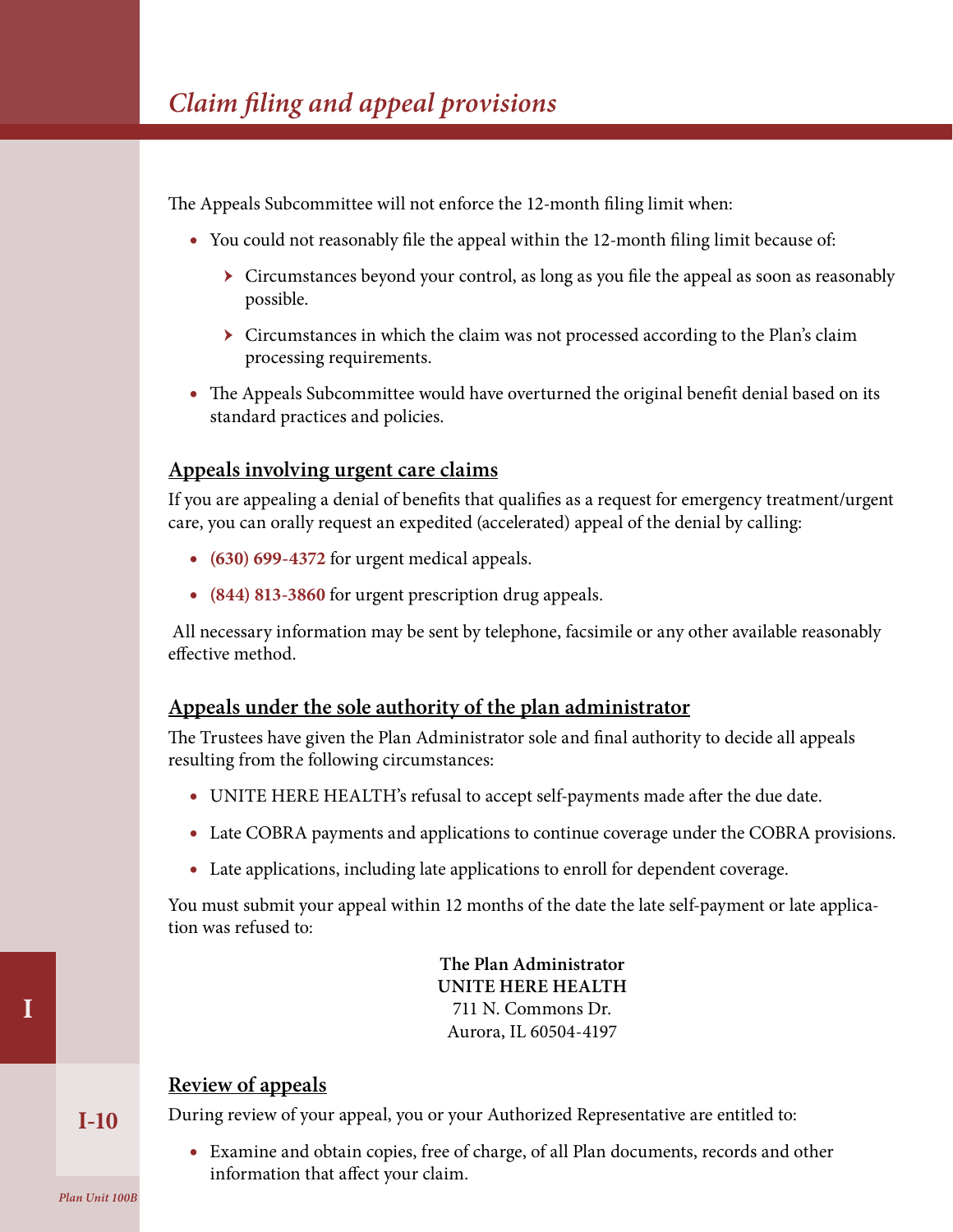- Submit written comments, documents, records, and other information relating to your claim.
- Information identifying the medical or vocational experts whose opinion was obtained on behalf of UNITE HERE HEALTH in connection with the denial of your claim. You are entitled to this information even if this information was not relied on when your appeal was denied.
- Designate someone to act as your authorized representative (*[see page I-5](#page-124-0)* for details).

In addition, UNITE HERE HEALTH must review your appeal based on the following rules:

- UNITE HERE HEALTH may not defer to the initial denial of your claim.
- Review of your appeal must be conducted by a named fiduciary of UNITE HERE HEALTH who is neither the individual who initially denied your claim, nor a subordinate of such individual.
- If the denial of your initial claim was based, in whole or in part, on a medical judgment (including decisions as to whether a drug, treatment, or other item is experimental, investigational, or not medically necessary or appropriate), a named fiduciary of UNITE HERE HEALTH must consult with a healthcare provider who has appropriate training and experience in the field of medicine involved in the medical judgment. This healthcare provider cannot be an individual who was consulted in connection with the initial determination on your claim, nor the subordinate of such individual.

# **Notice of the decision on your appeal**

You will be notified of the decision on your appeal:

- As soon as possible, taking into account your medical circumstances, but not later than 72 hours (72 hours for both levels of appeal combined if the claim is subject to two levels of appeal) after the reviewing entity's receipt of an appeal that qualifies as a request involving emergency treatment/ urgent care.
- Within a reasonable period of time appropriate to the medical circumstances, but not later than 15 days for each level of appeal after the reviewing entity's receipt of an appeal regarding prior authorization of services other than those pertaining to concurrent care decisions.
- Within a reasonable period of time, but not later than 60 days (30 days for each level of appeal, if applicable) after the reviewing entity's receipt of an appeal of healthcare claims for services not requiring prior authorization.

If your claim is denied on appeal based on a medical necessity, experimental treatment, or similar exclusion or limit, a statement that an explanation of the scientific or clinical judgment for the determination applying the terms of the Plan to your medical circumstances will be provided free of charge upon request.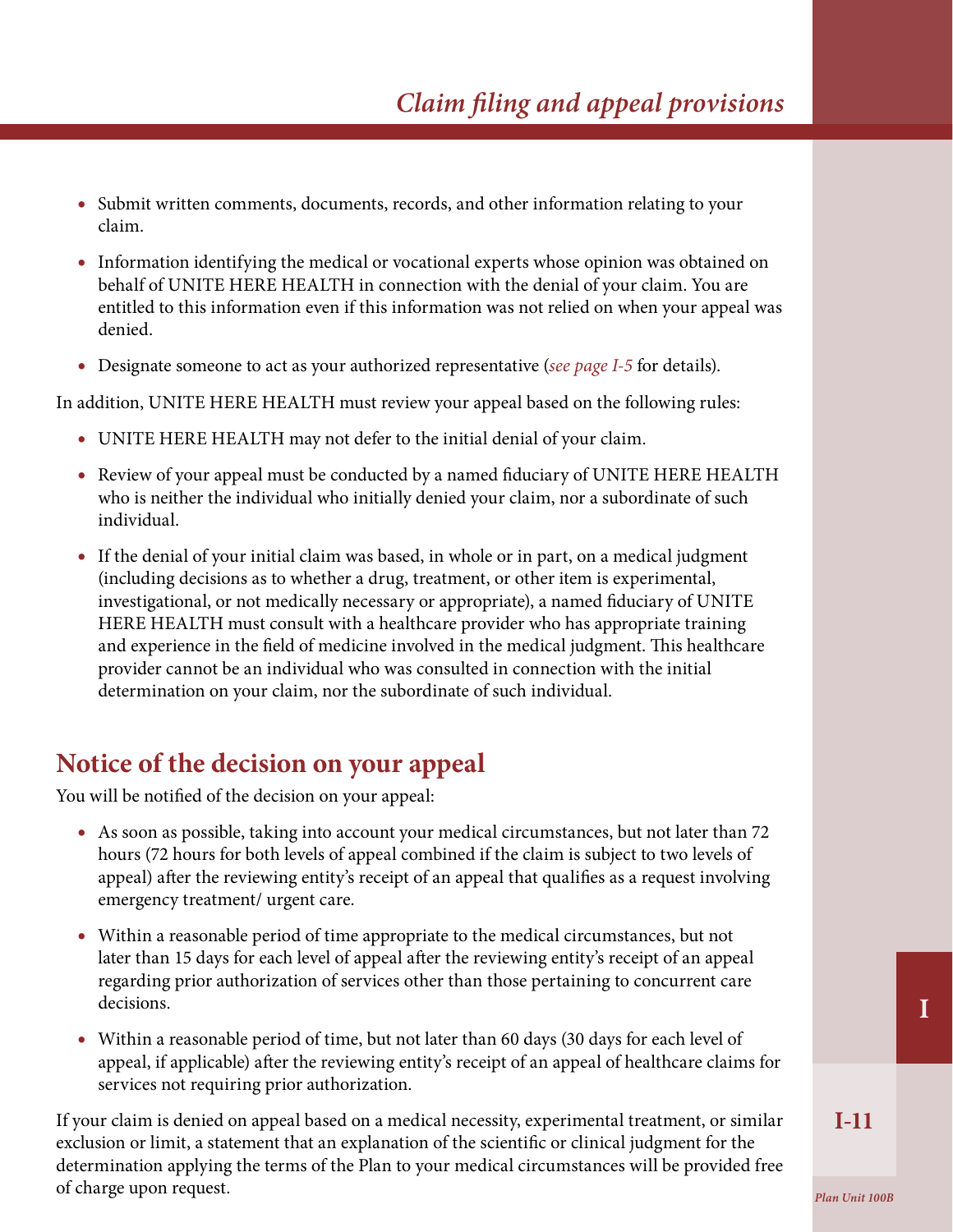If your appeal is denied, you will be provided with a written notice of the denial which includes all of the information required by federal law, including a description of the Plan's external review procedures (where applicable), how to appeal for external review, and the time limits applicable to such procedures.

# <span id="page-131-0"></span>**Independent external review procedures**

Within four months after the date you receive a final notice from the Appeals Subcommittee that your appeal has been denied, you may request an external review by an independent external review organization. If you wish to have the external review organization review your claim, you should submit your request to the Plan.

The Plan will conduct a preliminary review of your eligibility for external review within five business days after receiving your request. To be eligible for external review, you must meet all of the following requirements:

- You must have been eligible for benefits at the time you incurred the medical expense.
- Your claim denial must involve a medical judgment or rescission of coverage.
- The denial must not relate to your failure to meet the Plan's eligibility requirements (eligibility claims are not subject to external review).
- You must have exhausted your internal appeal rights.
- You must submit all the necessary information and forms.

After completing its preliminary review, the Plan has one day to notify you of its determination.

If you are eligible for external review, the Plan will send your information to the review organization. The external review will be independent and the review organization will afford no deference to the Plan's prior decisions. You may submit additional information to the review organization within ten business days after the review organization receives the request for review. This information may include any of the following:

- Your medical records.
- Recommendations from any attending healthcare provider.
- Reports and other documents.
- The Plan terms.
- Practice guidelines, including evidence-based standards.
- Any clinical review criteria the Plan developed or used.

Within 45 days of receiving the request for review, you will be given notice of the external review decision. The notice from the review organization will explain the decision and include other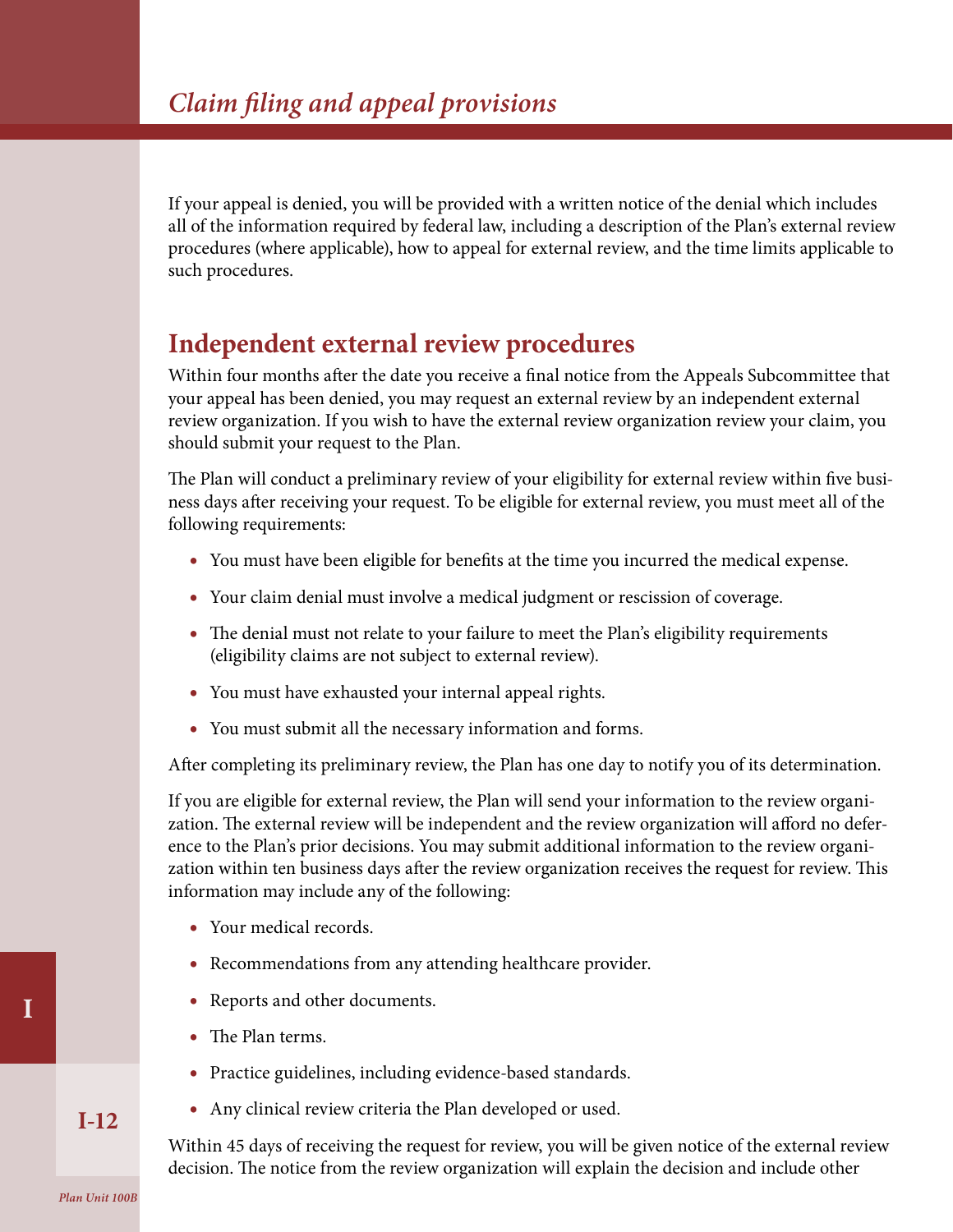important information. The external review organization's decision is binding on the Plan. If it approves your request, the Plan will provide immediate coverage.

## **Internal appeal exception**

In certain situations, if the Plan fails to follow its claims procedures, you are deemed to have exhausted the Plan's internal appeals process and may immediately seek an independent external review or pursue legal action under Section 502(a) of ERISA. Please note this exception does not apply if the Plan's failure is de minimis; non-prejudicial; based on good cause or matters beyond the Plan's control; part of a good faith exchange of information between you and the Plan; and not reflective of a pattern or practice of plan non-compliance. If you believe the Plan violated its own internal procedures, you may ask the Plan for a written explanation of the violation. The Plan will provide you with an answer within ten (10) days. To use this exception, you must request external review or commence a legal action no later than 180 days after receipt of the initial adverse determination. If the court or external reviewer rejects your request for immediate review, the Plan will notify you (within 10 days) of your right to pursue internal appeal. The applicable time limit for you to now file your internal appeal will begin to run when you receive that notice from the Plan.

## **Non-assignment of claims**

You may not assign your claim for benefits under the Plan to a non-network provider without the Plan's express written consent. A non-network provider is any doctor, hospital or other provider that is not in a PPO or similar network of the Plan.

This rule applies to all non-network providers, and your provider is not permitted to change this rule or make exceptions on their own. If you sign an assignment with them without the Plan's written consent, it will not be valid or enforceable against the Plan. This means that a non-network provider will not be entitled to payment directly from the Plan and that you may be responsible for paying the provider on your own and then seeking reimbursement for a portion of the charges under the Plan rules.

Regardless of this prohibition on assignment, the Plan may, in its sole discretion and under certain limited circumstances, elect to pay a non-network provider directly for covered services rendered to you. Payment to a non-network provider in any one case shall not constitute a waiver of any of the Plan's rules regarding non-network providers, and the Plan reserves of all of its rights and defenses in that regard.

# **Commencement of legal action**

Neither you, your beneficiary, nor any other claimant may commence a lawsuit against the Plan (or its Trustees, providers, or staff) for benefits denied until the Plan's internal appeal procedures have been exhausted. This requirement does not apply to your rights to an external review by an independent review organization ("IRO") under the Affordable Care Act.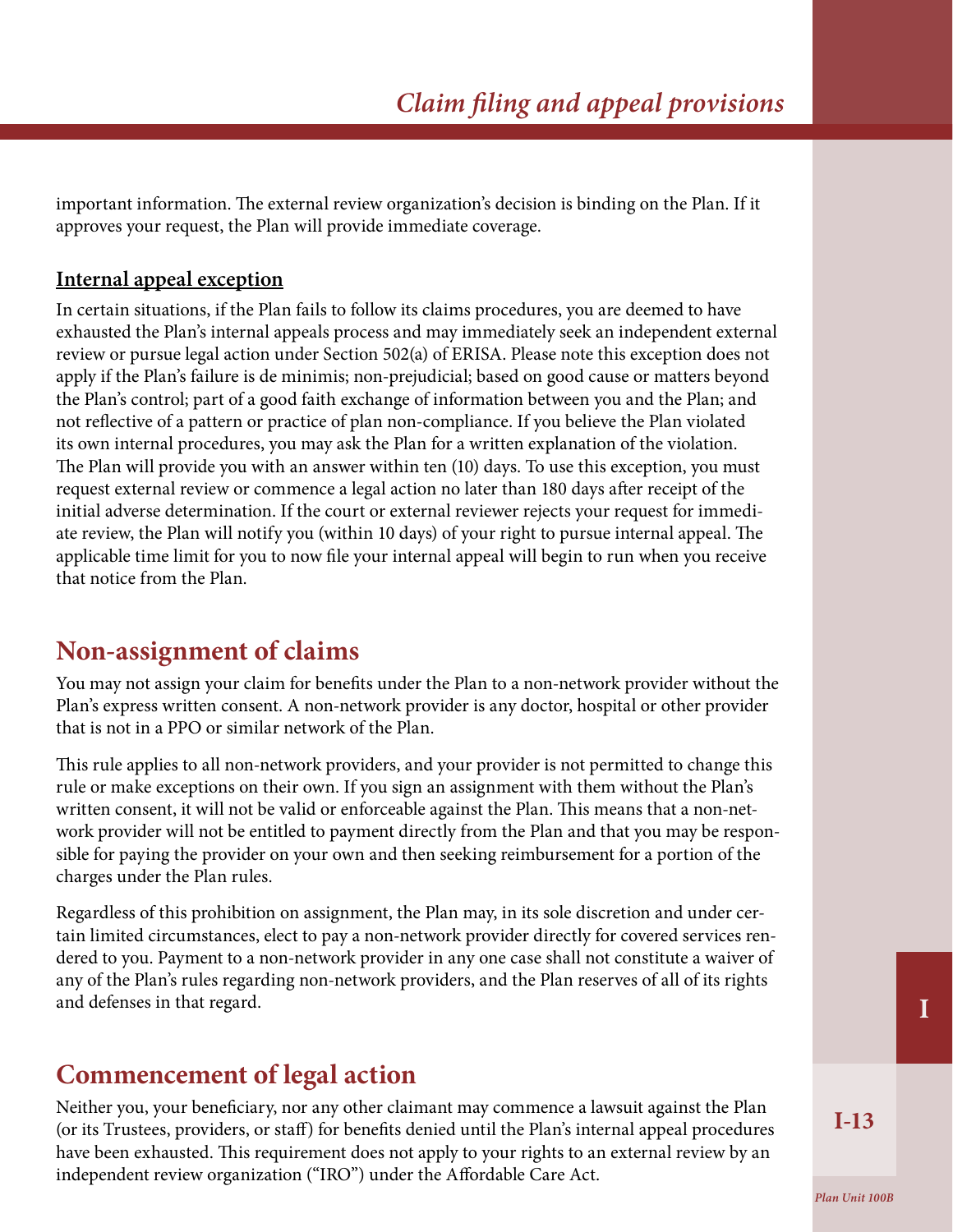If you finish all internal appeals and decide to file a lawsuit against the Plan, that lawsuit must be commenced no more than 12 months after the date of the appeal denial letter. If you fail to commence your lawsuit within this 12-month time frame, you will permanently and irrevocably lose your right to challenge the denial in court or in any other manner or forum. This 12-month rule applies to you and to your beneficiaries and any other person or entity making a claim on your behalf.

**I-14**

*Plan Unit 100B*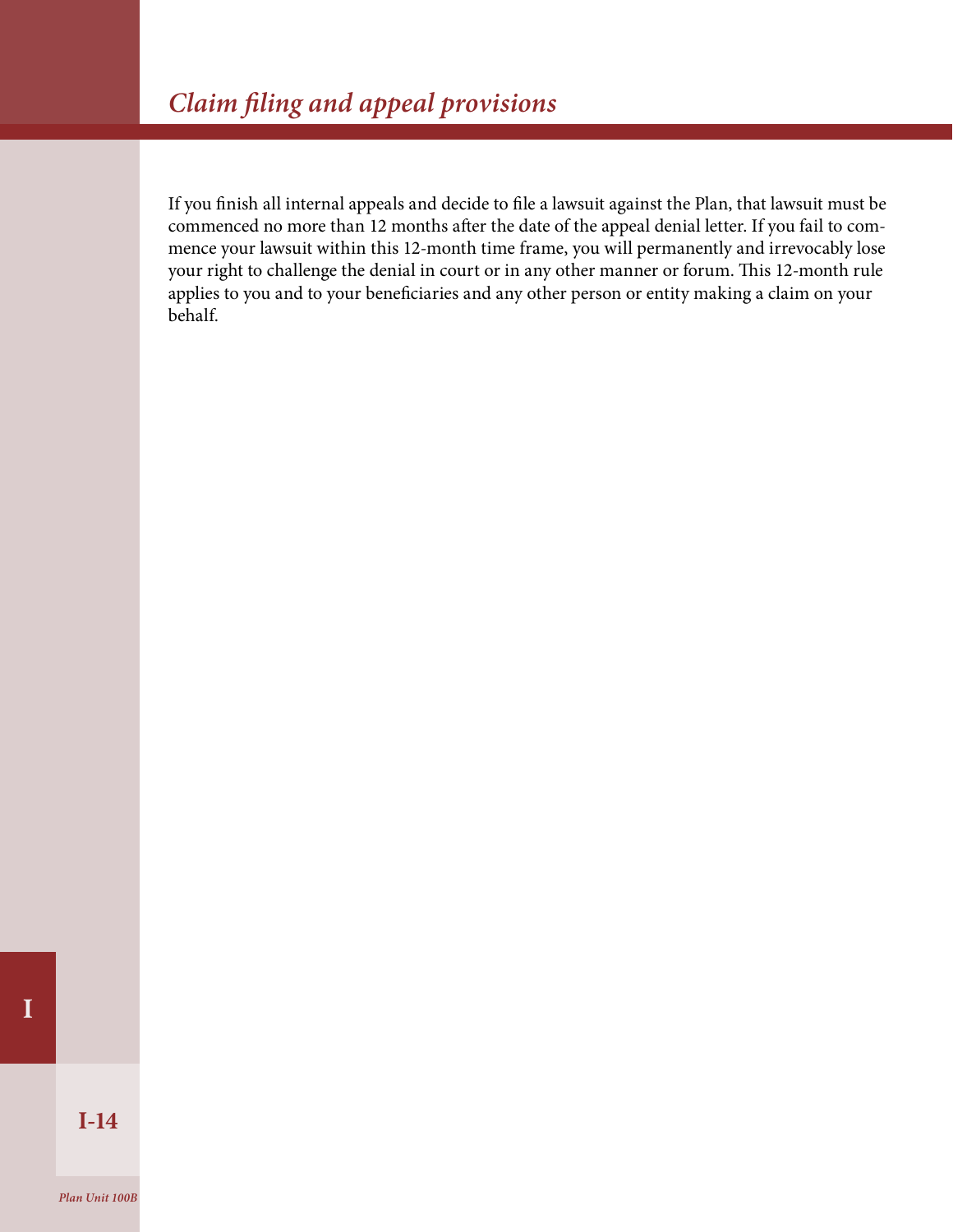# *Definitions*

# Learn:

 $\blacktriangleright$  A summary definition of some of the terms the Plan uses.

*Call the Fund if you aren't sure what a word or phrase means.*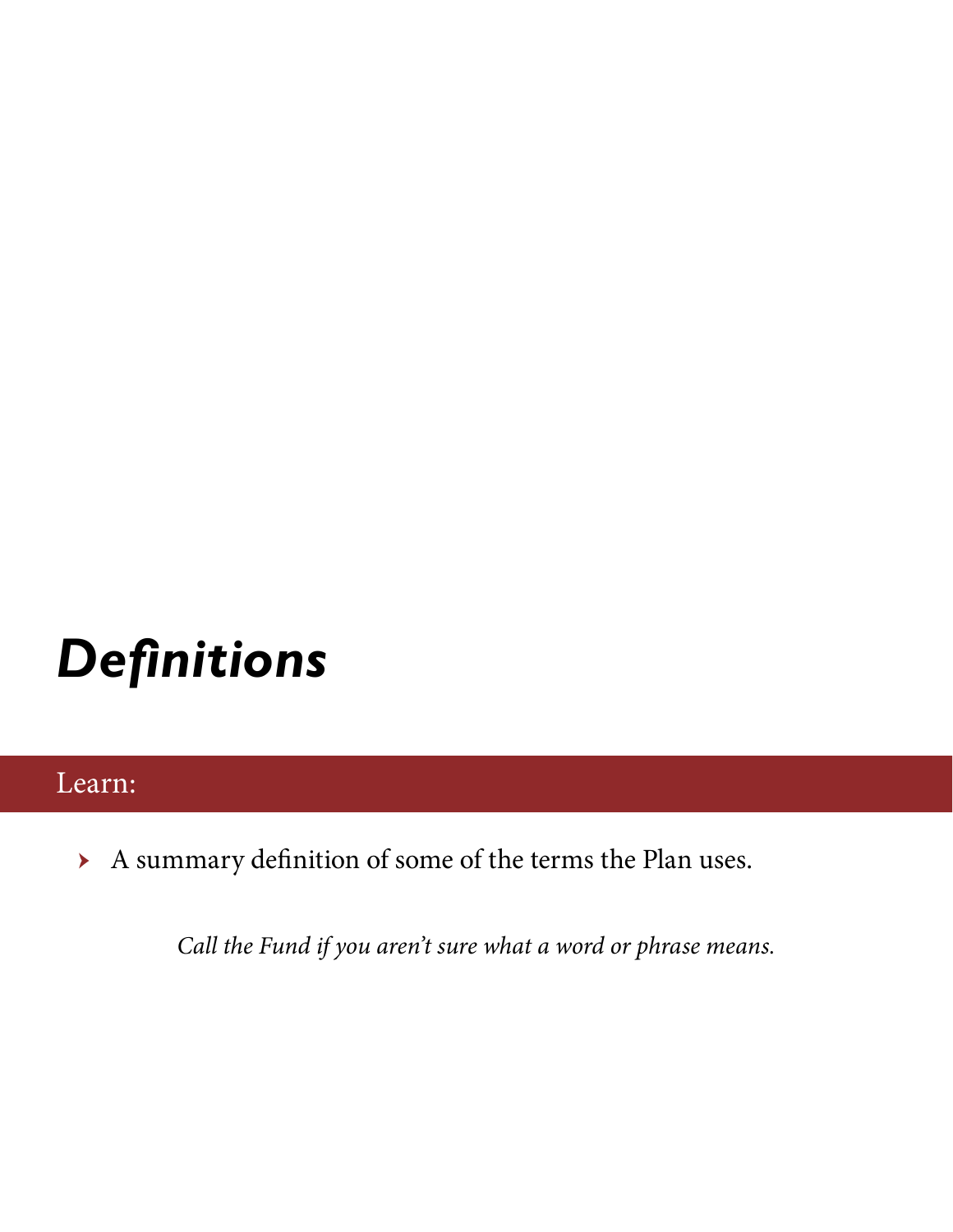# **Allowable charges**

An **allowable charge** is the amount of charges for covered treatments, services, or supplies that the Plan uses to calculate the benefits it pays for a claim. If you choose a non-network provider, the provider may charge more than the **allowable charge**. You must pay this difference between the actual charges and the **allowable charges**. Any charges that are more than the **allowable charge** are not covered. The Plan will not pay benefits for charges that are more than the **allowable charge.**

The Board of Trustees has the sole authority to determine the level of **allowable charges** the Plan will use. In all cases the Trustees' determination will be final and binding.

- **• Allowable charges** for services furnished by network providers are based on the rates specified in the contract between UNITE HERE HEALTH and the provider network. Providers in the network usually offer discounted rates to you and your family. This means lower out-of-pocket costs for you and your family.
- Treatment by a non-network provider means you pay more out-of-pocket costs. Except where a different allowable charge is required by federal law for non-network emergency medical treatment, the Plan calculates benefits for non-network providers based on an independent metric, like the Medicare rate. The Plan will not pay the difference between what a non-network provider actually charges, and what the Plan considers an **allowable charge**. You pay this difference in cost. (This is sometimes called "balance billing.")

# **Copay or copayment**

A fixed amount (for example, \$15) you pay for a covered health care service. You usually have to pay your **copay** to the provider at the time you get health care. The amount can vary by the type of covered health care service. Usually, once you have paid your **copay**, the Plan pays the rest of the covered expenses. However, sometimes you have to pay your deductible and coinsurance after the **copay**.

You can get more information about your medical, prescription drug, or vision **copays** in the appropriate section of this SPD. (See the beginning of the SPD for the table of contents.)

# **Coinsurance**

Your share of the costs of a covered expense, calculated as a percent (for example, 20%) of the allowable charge for the service. You pay your **coinsurance** plus any deductibles or copays. For example, if the allowable charge for a sleep study with a network provider is \$1,000, your 20% **coinsurance** equals \$200. The Fund pays the rest of the allowable charge.

**J-2**

**J**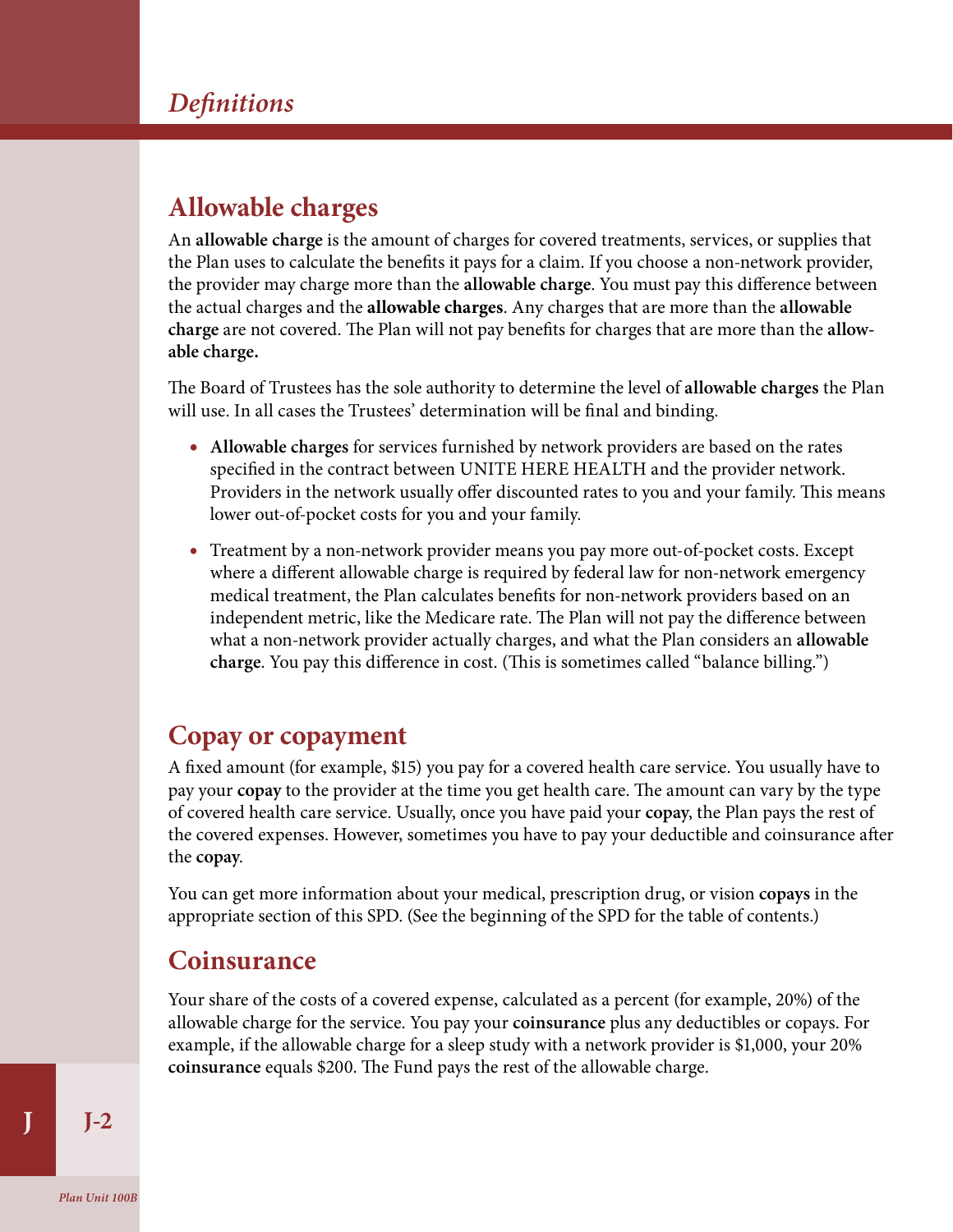# **Cosmetic or reconstructive surgery**

**Cosmetic or reconstructive surgery** is any surgery intended mainly to improve physical appearance or to change appearance or the form of the body without fixing a bodily malfunction. **Cosmetic or reconstructive surgery** includes surgery to prevent or treat a mental health or substance abuse disorder by changing the body.

Mastectomies, and reconstruction following a mastectomy, will not be considered **cosmetic or reconstructive surgery** (*[see page D-7](#page-36-0)*).

# **Covered expense**

A treatment, service or supply for which the Plan pays benefits. **Covered expenses** are limited to the allowable charge.

# **Deductible**

The amount you owe for non-network covered medical expenses before the Fund begins paying benefits under Class I benefits. For example, the Fund will not start paying non-network medical benefits on your behalf until you meet your \$400 individual **deductible**.

Amounts you pay for medical care the Plan does not cover will not count toward your **deductible**. This includes but is not limited to, excluded services and supplies, charges that are more than the allowable charge, amounts over a benefit maximum or limit, and other charges for which the Plan does not pay benefits. You can get more information about your medical **deductible** in the section titled "Medical benefits."

# **Durable medical equipment (DME)**

**Durable medical equipment (DME)** must meet all of the following rules:

- Mainly treats or monitors injuries or sicknesses.
- Withstands repeated use.
- Improves your overall medical care in an outpatient setting.
- Is approved for payment under Medicare.

Some examples of **DME** are: wheelchairs, hospital-type beds, respirators and associated support systems, infusion pumps, home dialysis equipment, monitoring devices, home traction units, and other similar medical equipment or devices. The supplies needed to use **DME** are also considered **DME**.

**J**

**J-3**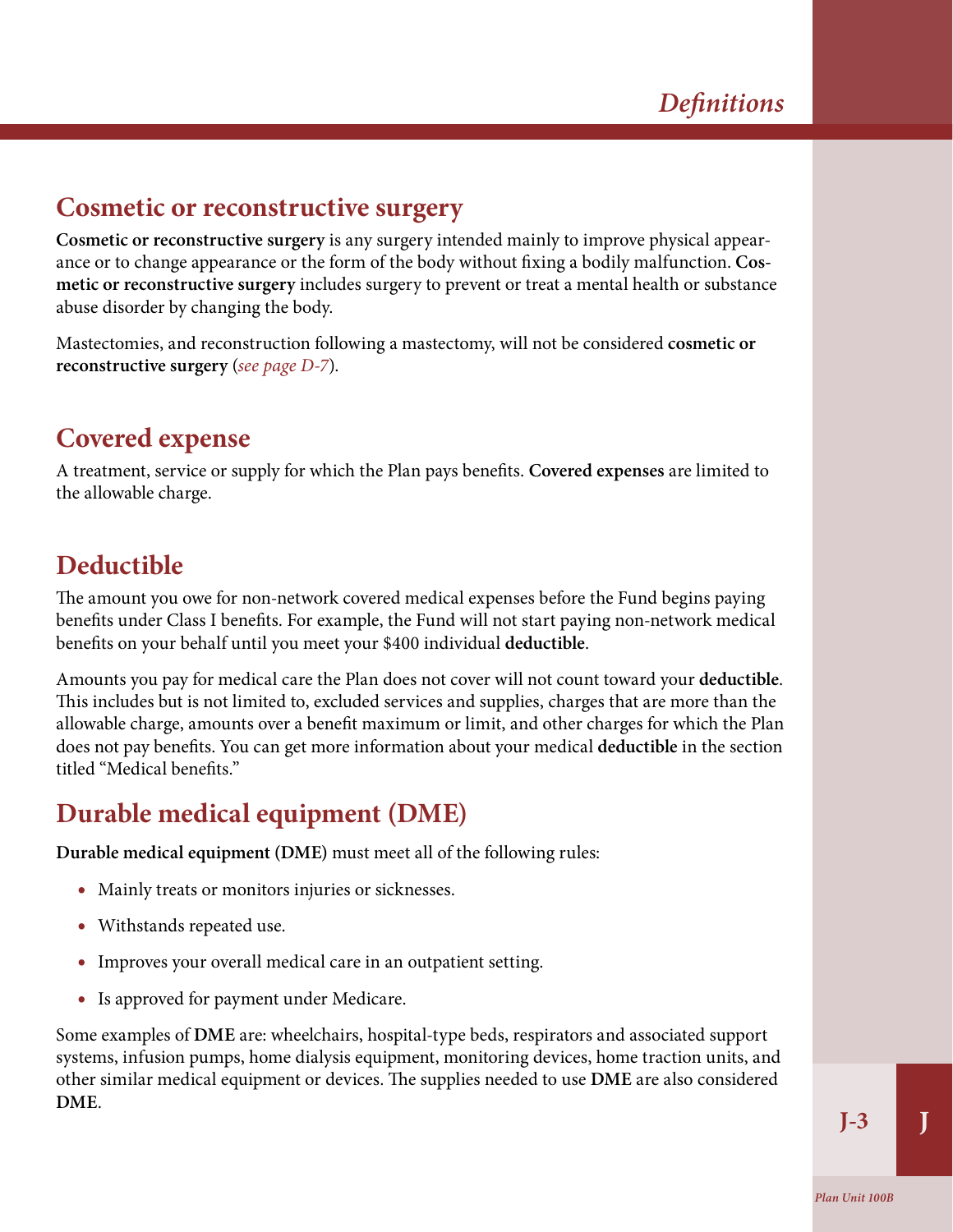# <span id="page-137-0"></span>**Experimental, investigational, or unproven (experimental or investigational)**

**Experimental, investigational, or unproven** procedures or supplies are those procedures or supplies which are classified as such by agencies or subdivisions of the federal government, such as the Food and Drug Administration (FDA) or the Office of Health Technology Assessment of the Centers for Medicare & Medicaid Services (CMS); or according to CMS's Medicare Coverage Issues Manual. Procedures and supplies that are not provided in accordance with generally accepted medical practice, or that the medical community considers to be experimental or investigative will also meet the definition of **experimental, investigational, or unproven**.

However, routine patient costs associated with clinical trials are not considered **experimental, investigational, or unproven**.

# **Emergency medical treatment**

**Emergency medical treatment** means covered medical services used to treat a medical condition displaying acute symptoms of sufficient severity (including severe pain) that an individual with average knowledge of health and medicine could expect that not receiving immediate medical attention could place the health of a patient, including an unborn child, in serious jeopardy or result in serious impairment of bodily functions or bodily organs or body parts.

# **Healthcare provider**

A **healthcare provider** is any person who is licensed to practice any of the branches of medicine and surgery by the state in which the person practices, as long as he or she is practicing within the scope of his or her license.

A **primary care provider** (PCP) is defined as a provider who specializes in one the following fields:

- Family medicine.
- General practice.
- Geriatrics.
- Internal medicine.
- Pediatrics.
- Obstetrics and gynecology.

A **specialist** is a healthcare provider who specializes in a field other than those designated as primary care above.

**J-4**

**J**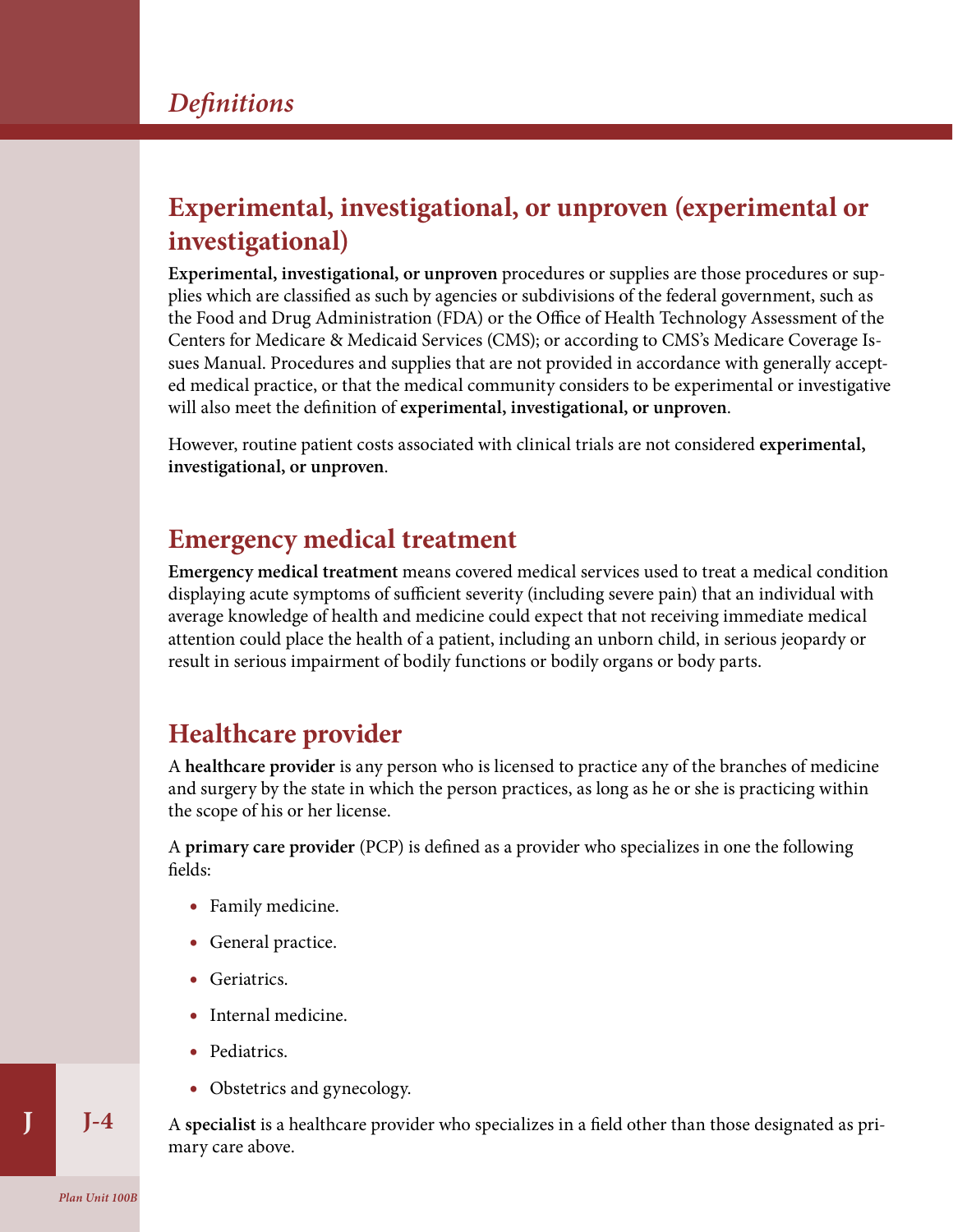A **dentist** is a healthcare provider licensed to practice dentistry or perform oral surgery in the state in which he or she is practicing, as long as he or she practices within the scope of that license. Another type of healthcare provider may be considered a dentist if the healthcare provider is performing a covered dental service and otherwise meets the definition of "healthcare provider."

A **provider** may be an individual providing treatment, services, or supplies, or a facility (such as a hospital or clinic) that provides treatment, services, or supplies.

A relative related by blood or marriage, or a person who normally lives in your home, with you will not be considered a **healthcare provider**.

# **Injuries and sicknesses**

The Plan only pays benefits for the treatment of **injuries** or **sicknesses** that are not related to employment (non-occupational **injuries** or **sicknesses**).

**Sickness** includes certain treatments and conditions, including: mental health conditions and substance abuse; pregnancy and pregnancy-related conditions for you and your spouse, including abortion; and voluntary sterilization for you, your spouse, and your female children.

The Plan only pays benefits for preventive healthcare for a pregnant dependent child. Maternity charges for a pregnant dependent child that are not preventive healthcare (*[see page J-6](#page-139-0)*) are not covered by the Plan. "Non-preventive maternity care" includes but is not limited to ultrasounds, are for a high-risk pregnancy, and the actual childbirth and delivery. No benefits are payable for the child of your child (unless the child meets the Plan's definition of a dependent—*[see page](#page-90-0)  [G-3](#page-90-0)*).

Treatment of infertility, including fertility treatments such as in-vitro fertilization or other such procedures, is not considered a **sickness** or an **injury**.

# **Medically necessary**

**Medically necessary** services, supplies, and treatment are:

- Consistent with and effective for the injury or sickness being treated;
- Considered good medical practice according to standards recognized by the organized medical community in the United States; and
- Not experimental or investigational (*[see page J-4](#page-137-0)*), nor unproven as determined by appropriate governmental agencies, the organized medical community in the United States, or standards or procedures adopted from time-to-time by the Trustees.

However, with respect to mastectomies and associated reconstructive treatment, allowable charges for such treatment is considered **medically necessary** for covered expenses incurred **J-5**

**J**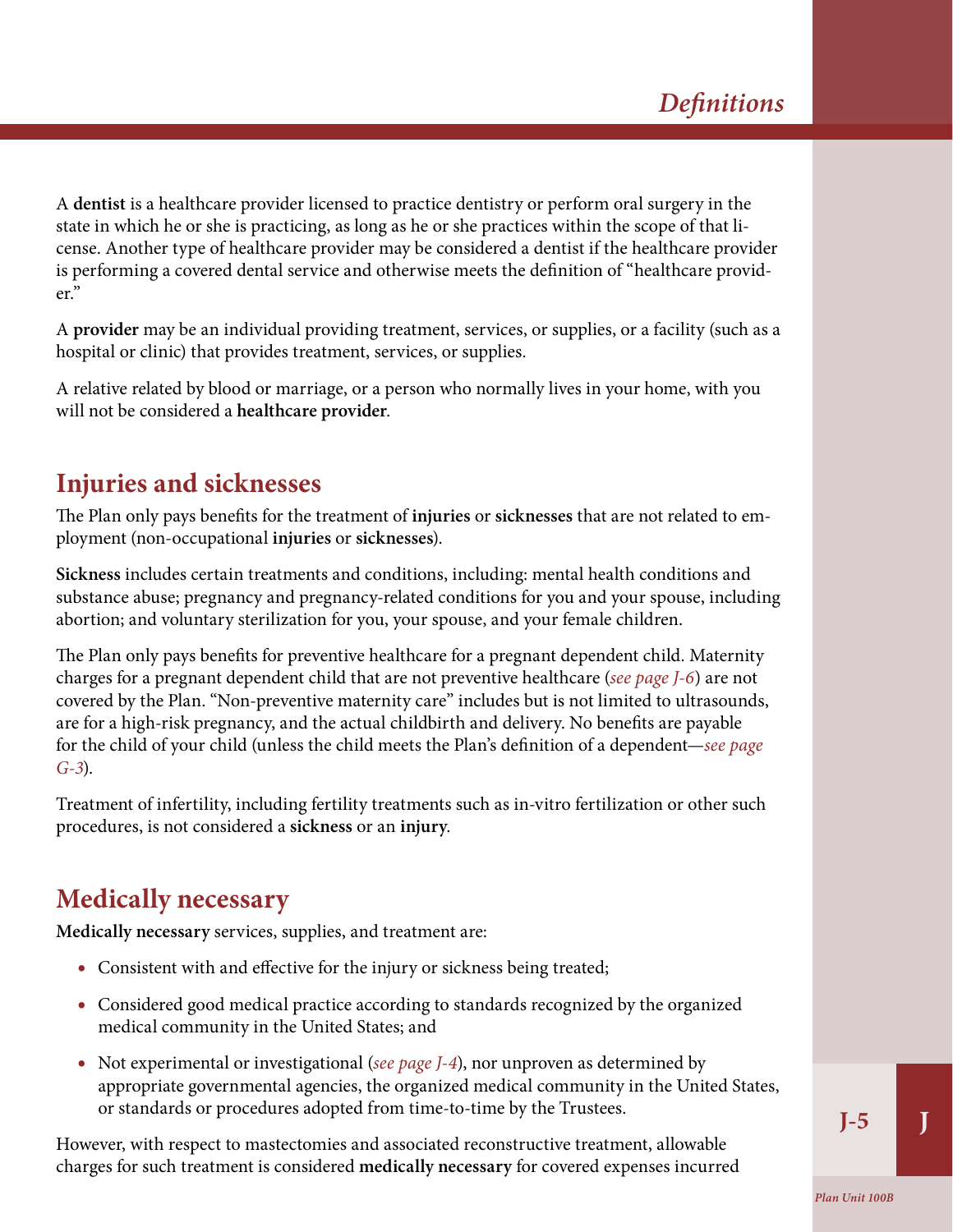based on the treatment recommended by the patient's healthcare provider, as required under federal law. For ambulance benefits and medical necessity requirements *[see page D-6](#page-35-0)*.

However, the Board of Trustees has the sole authority to determine whether care and treatment is **medically necessary**, and whether care and treatment is experimental or investigational. In all cases, the Trustees' determination will be final and binding. Determinations of **medical necessity** and whether or not a procedure is experimental or investigative are solely for the purpose of establishing what services or courses of treatment are covered by the Plan. All decisions regarding medical treatment are between you and your healthcare provider and should be based on all appropriate factors, only one of which is what benefits the Plan will pay.

# **Out-of-Pocket limit for network care and treatment**

In order to protect you and your family, the Plan limits your cost-sharing for covered network services during a calendar year. Your **out-of-pocket limit** limits the amount of coinsurance and copays you pay during one calendar year for network medical and prescription drug covered expenses.

Amounts you pay out-of-pocket for services and supplies that are not covered, amounts over the allowable charges, deductibles (applicable to non-network services only) or care or treatment you receive after the Plan's maximum benefit, do not count toward your **out-of-pocket limit**. In addition, amounts you pay in addition to your prescription drug copay when you choose a brand name drug when a generic equivalent is available or for early refill surcharges, do not count toward your **out-of-pocket limit**.

Out-of-pocket costs for non-network care or treatment do not count toward your **out-of-pocket limit**, except for emergency medical treatment, professional ambulance transportation, treatment provided by non-network healthcare providers who specialize in emergency medicine, radiology, anesthesiology, or pathology, inpatient consultations with non-network providers, and when the network doesn't have a provider in the required specialty. The Plan will not pay 100% for services or supplies that are not covered, or that are provided by a non-network provider, even if you have met your **out-of-pocket limit(s)** for the year.

You can get more information about your **out-of-pocket limits** in the medical and prescription drug benefit sections of this SPD. (*[See page D-5](#page-34-0)* and *[D-15](#page-44-0)*.)

# **Plan Document**

The rules and regulations governing the Plan of benefits provided to eligible employees and dependents participating in Plan Unit 100 (New York).

# <span id="page-139-0"></span>**Preventive healthcare**

Under the medical and prescription drug benefits, the Plan covers **preventive healthcare** at

**J**

**J-6**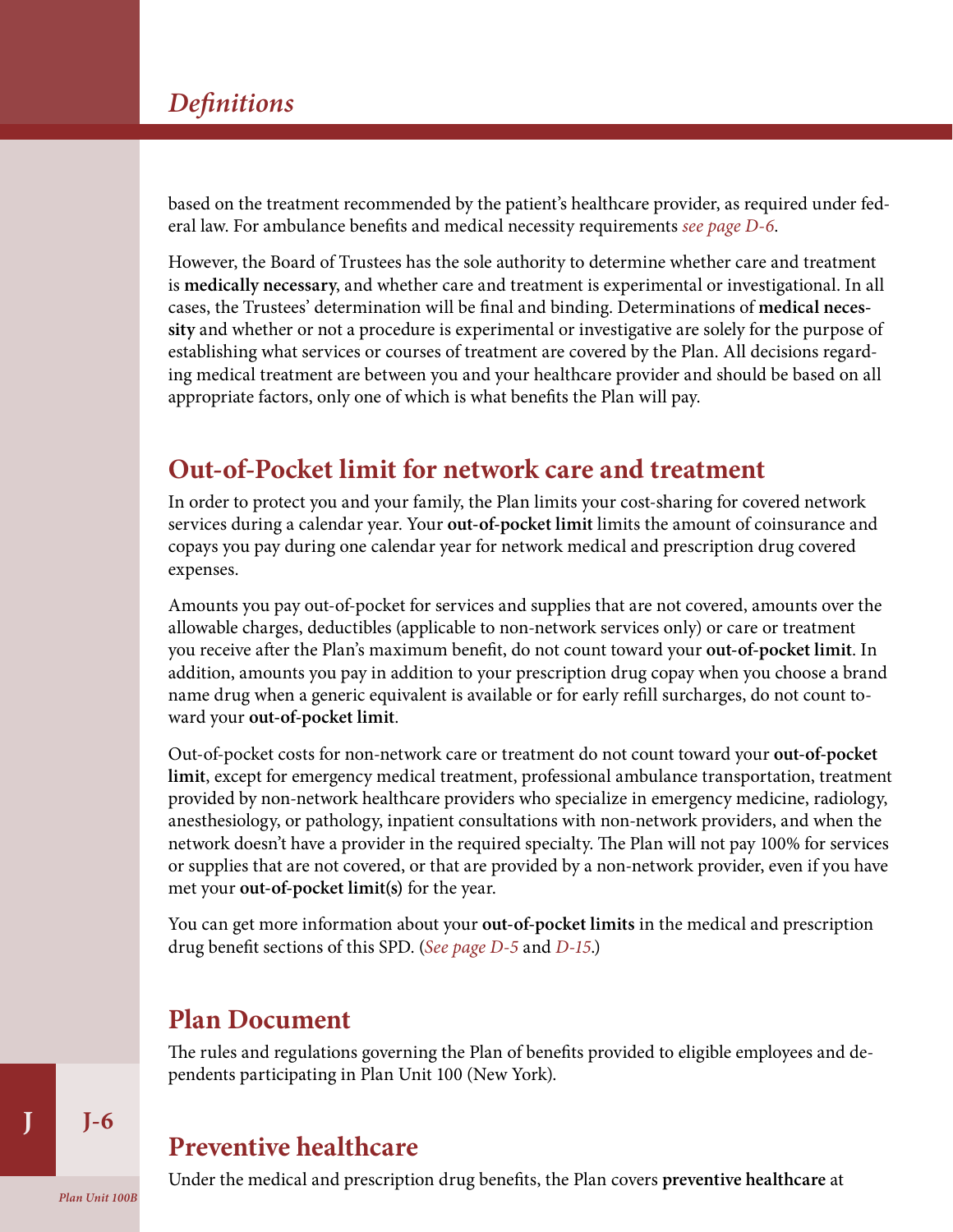100%—there is no cost to you—when you use a network provider and meet any age, risk, or frequency rules. **Preventive healthcare** is defined under federal law as:

- Services rated "A" or "B" by the United States Preventive Services Task Force (USPSTF).
- Immunizations recommended by the Advisory Committee on Immunization Practices of the Center for Disease Control and Prevention.
- Preventive care and screenings for women as recommended by the Health Resources and Services Administration.
- Preventive care and screenings for infants, children, and adolescents provided in the comprehensive guidelines supported by the Health Resources and Services Administration.

The Plan may cover certain **preventive healthcare** more liberally (for example, more frequently or at earlier/later ages) than required. For example, routine mammograms are generally covered annually for women age 40 through 74, and earlier or later for women at high risk. The Plan also considers routine PSA screening tests (prostate-specific antigen tests) to be preventive healthcare.

Contact the Fund with questions about what types of **preventive healthcare** is covered, and to find out if any age, risk, or frequency limitations apply. You can also go to: [www.healthcare.gov/preventive-care-benefits](http://www.healthcare.gov/preventive-care-benefits) for a summary. This website may not show all applicable limitations and may included certain services that aren't yet required to be included under your Plan. If you don't meet the criteria for preventive healthcare, it might not be covered under the Plan at all.

The list of covered **preventive healthcare** changes from time to time as **preventive healthcare**  services and supplies are added to or taken off of the USPSTF's list of required **preventive healthcare**. The Fund follows federal law that determines when these changes take effect.

# **Totally Disabled or Total Disability**

You are considered to be totally disabled if you are prevented by injury or sickness from engaging in any occupation for wage or profit, for which you are reasonably qualified by education, training, or experience. A dependent is considered to be totally disabled if he or she suffers from any medically determinable physical or mental impairment of comparable severity.

Determination of total disability requires written certification by the attending doctor and approval of UNITE HERE HEALTH.

*[See page D-40](#page-69-0)* for the definition of total disability applicable to the extension of the life insurance benefit.

**J**

**J-7**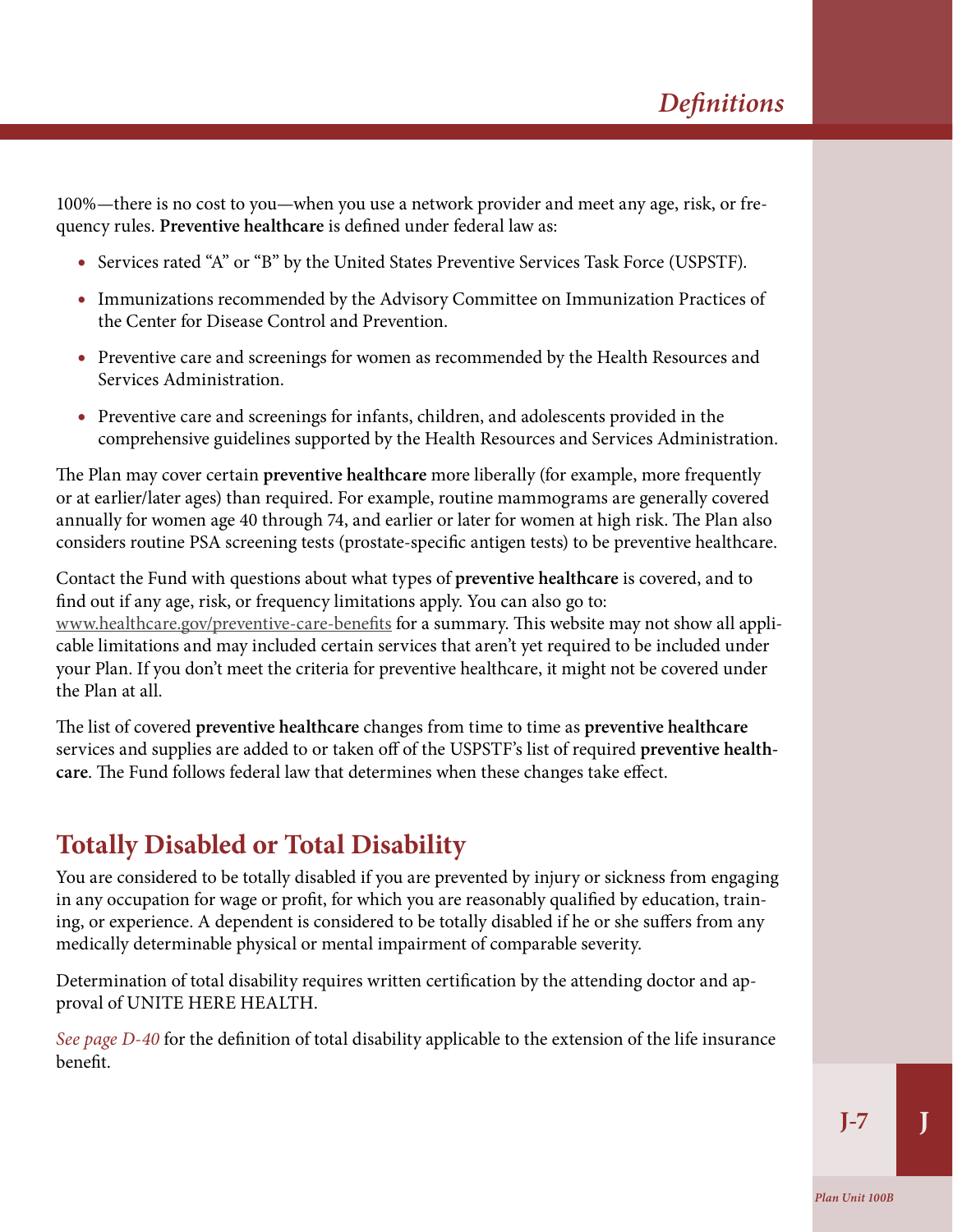# **J-8**

*Plan Unit 100B*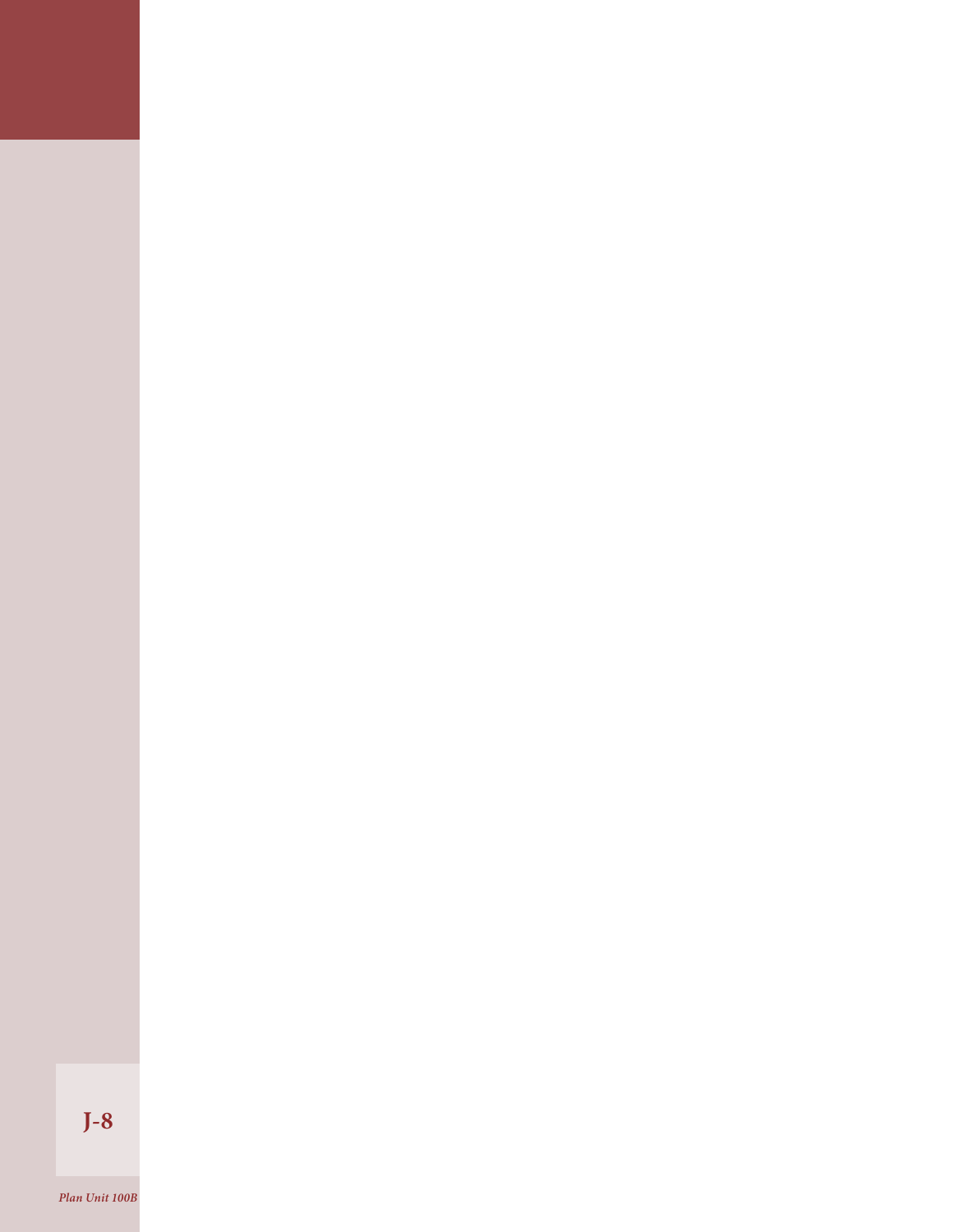# *Other important information*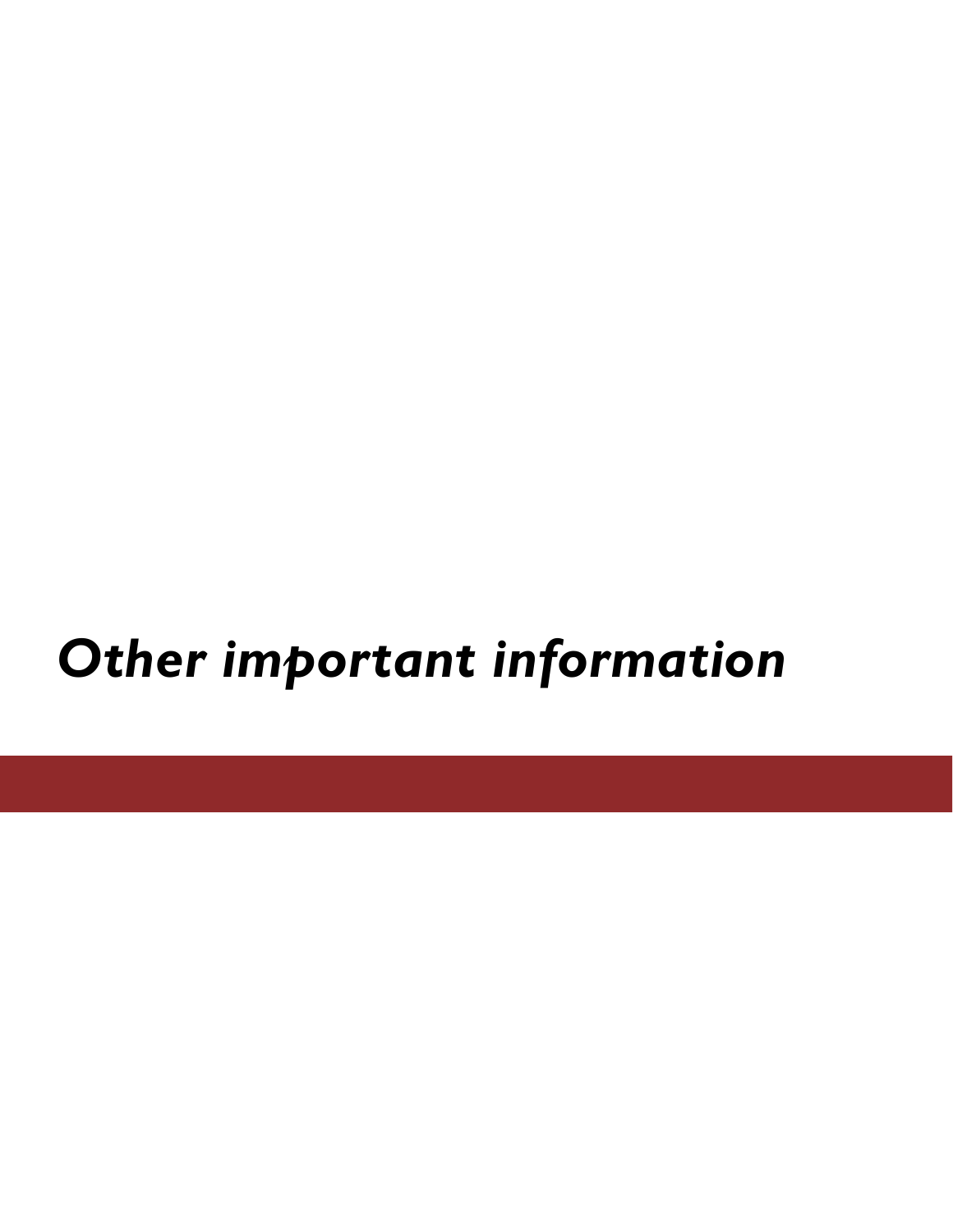# **Who pays for your benefits?**

In general, Plan benefits are provided by the money (contributions) employers participating in the Plan must contribute on behalf of eligible employees under the terms of the Collective Bargaining Agreements (CBAs) negotiated by your union. Plan benefits are also funded by amounts you may be required to pay for your share of your or your dependent's coverage.

# **What benefits are provided through insurance companies?**

The Plan provides the medical benefits, the prescription drug benefits, the vision care benefits, the hearing aid benefits, and the employee assistance program (EAP) benefits on a self-funded basis. Self-funded means that none of these benefits are funded through insurance contracts. Benefits and associated administrative expenses are paid directly from UNITE HERE HEALTH.

The Plan provides the dental benefits and the life and accidental death & dismemberment (AD&D) benefits on a fully insured basis. The dental benefits are funded and guaranteed under a group policy underwritten by Group Health Incorporated (GHI). The life and AD&D benefits are funded and guaranteed under a group policy underwritten by Dearborn National.

The Plan also contracts with other organizations to help administer certain benefits. Prescription drug benefits are administered by Hospitality Rx, LLC, a wholly owned subsidiary of UNITE HERE HEALTH. Davis Vision administers the vision benefit. Optum administers the mental health and substance abuse benefits, including prior authorization. Prior authorization and other utilization review services for the Plan's medical benefits are provided by Horizon Blue Cross and Blue Shield of New Jersey (Horizon). Horizon contracts with eviCore to manage prior authorization for certain diagnostic imaging services and with Magellan Rx Management for prior authorization of medical injectables. The Plan also contracts with eviCore to provide radiation therapy utilization review services.

# **Interpretation of Plan provisions**

For claims subject to independent external review (*[see page I-12](#page-131-0)*), the IRO has the authority to make decisions about benefits, and decide all questions about claims, submitted for independent external review.

For benefits provided on a fully insured basis, the insurer has the sole authority to make decisions about benefits and decide all questions or controversies of whatever character with respect to the insured policy.

**All other authority rests with the Board of Trustees.** The Board of Trustees of UNITE HERE HEALTH has sole and exclusive authority to:

- Make the final decisions about applications for or entitlement to Plan benefits, including:
	- ▶ The exclusive discretion to increase, decrease, or otherwise change Plan provisions for

**J**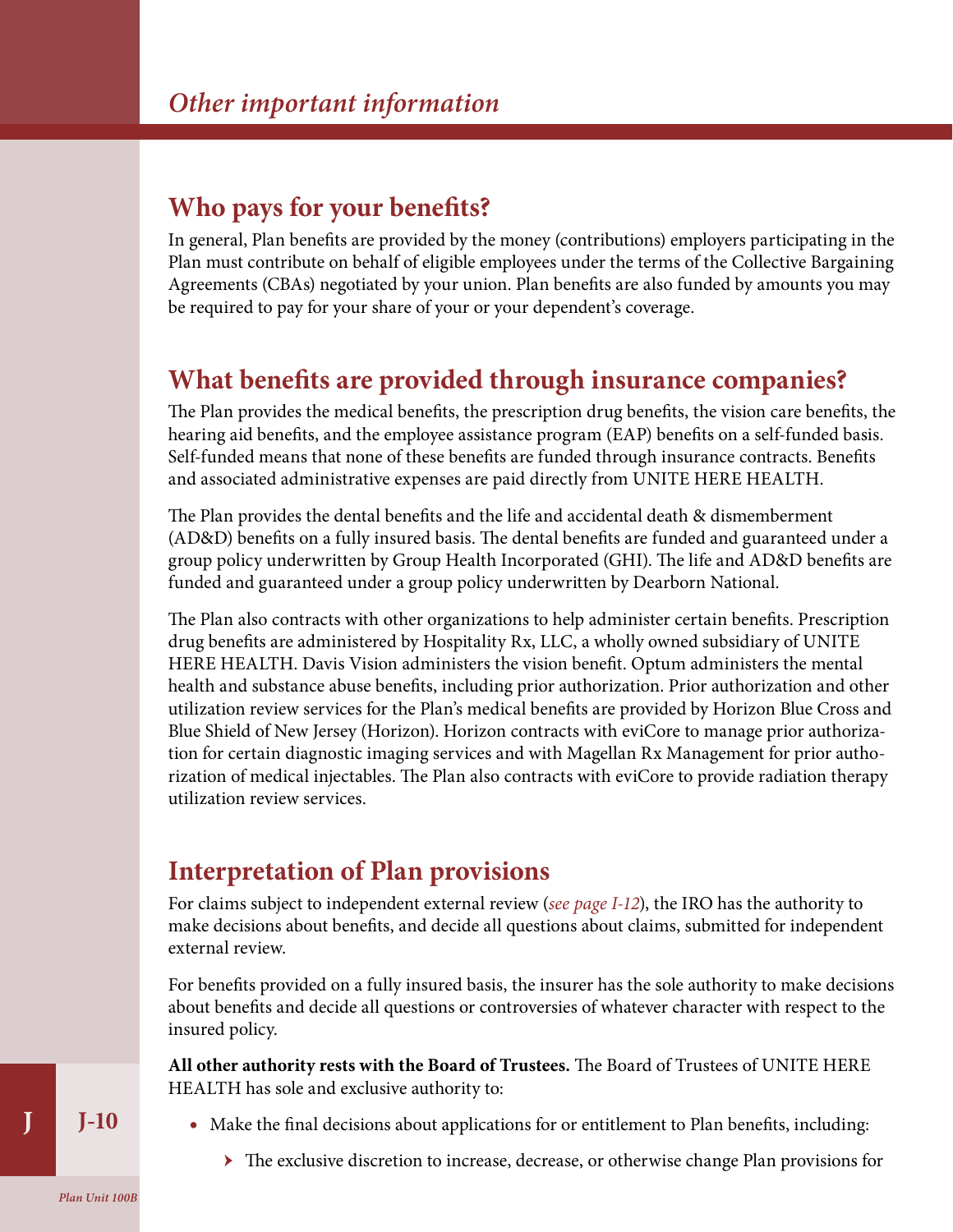the efficient administration of the Plan or to further the purposes of UNITE HERE HEALTH,

- $\triangleright$  The right to obtain or provide information needed to coordinate benefit payments with other plans,
- $\triangleright$  The right to obtain second medical or dental opinions or to have an autopsy performed when not forbidden by law;
- Interpret all Plan provisions and associated administrative rules and procedures;
- Authorize all payments under the Plan or recover any amounts in excess of the total amounts required by the Plan.

The Trustees' decisions are binding on all persons dealing with or claiming benefits from the Plan, unless determined to be arbitrary or capricious by a court of competent jurisdiction. Benefits under this Plan will be paid if the Board of Trustees of UNITE HERE HEALTH, in their sole and exclusive discretion, decide that the applicant is entitled to them.

The Plan gives the Trustees full discretion and sole authority to make the final decision in all areas of Plan interpretation and administration, including eligibility for benefits, the level of benefits provided, and the meaning of all Plan language (including this Summary Plan Description). In the event of a conflict between this Summary Plan Description and the Plan Document governing the Plan, the Plan Document will govern. The decision of the Trustees is final and binding on all those dealing with or claiming benefits under the Plan, and if challenged in court, the Plan intends for the Trustees' decision to be upheld unless it is determined to be arbitrary and capricious.

# **Amendment or termination of the Plan**

The Trustees reserve the right to amend or terminate UNITE HERE HEALTH, either in whole or in part, at any time, in accordance with the Trust Agreement. For example, the Trustees may determine that UNITE HERE HEALTH can no longer carry out the purposes for which it was founded, and therefore should be terminated.

In accordance with the Trust Agreement, the Trustees also reserve the right to amend or terminate your Plan or any other Plan Unit, or to amend, terminate or suspend any benefit schedule under any Plan Unit at any time. Such termination or suspension, as well as, the termination, expiration, or discontinuance of any insurance policy under UNITE HERE HEALTH shall not necessarily constitute a termination of UNITE HERE HEALTH.

If UNITE HERE HEALTH is terminated, in whole or in part, or if your Plan, any other Plan Unit or any schedule of benefits is terminated or suspended, no employer, participant, beneficiary or other employee benefit plan will have any rights to any part of UNITE HERE HEALTH's assets. This means that no employer, plan or other person shall be entitled to a transfer of any of UNITE HERE HEALTH's assets on such termination or suspension. The Trustees may continue paying

**J-11**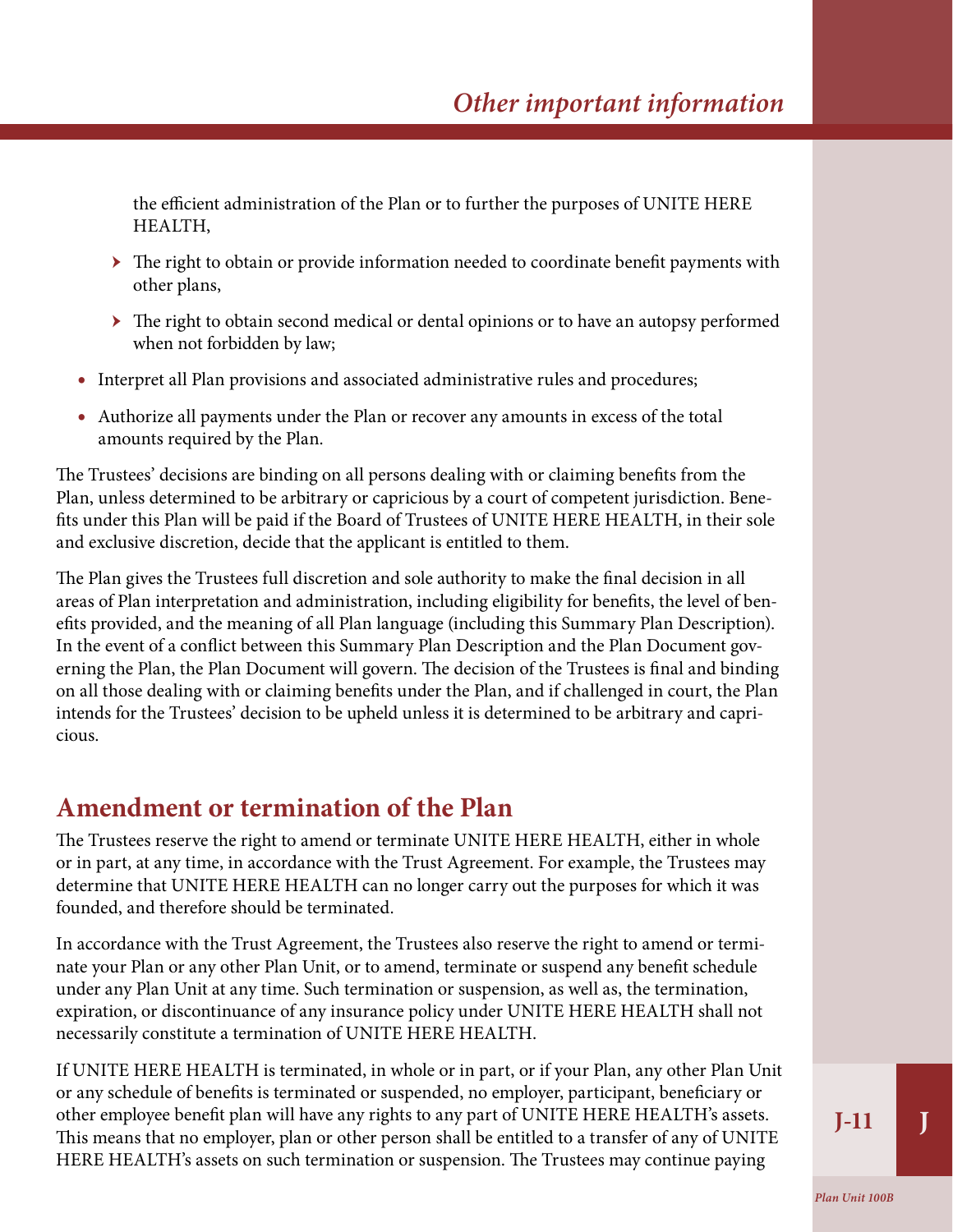claims incurred before the termination of UNITE HERE HEALTH or any Plan Unit, as applicable, or take any other actions as authorized by the Trust Agreement. Payment of benefits for claims incurred before the termination of UNITE HERE HEALTH, any Plan Unit, or any schedule of benefits will depend on the financial condition of UNITE HERE HEALTH.

Your Plan and all other Plan Units in UNITE HERE HEALTH are all part of a single employee health plan funded by a single trust fund. No Plan Unit and no schedule of benefits shall be treated as a separate employee benefit plan or trust.

# **Free choice of provider**

The decision to use the services of particular hospitals, clinics, doctors, dentists, or other healthcare providers is voluntary, and the Plan makes no recommendation as to which specific provider you should use, even when benefits may only be available for services furnished by providers designated by the Plan. You should select a provider or treatment based on all appropriate factors, only one of which is coverage under the Plan.

Providers are not agents or employees of UNITE HERE HEALTH, and the Plan makes no representation regarding the quality of service provided.

### **Workers' compensation**

The Plan does not replace or affect any requirements for coverage under any state Workers' Compensation or Occupational Disease Law. If you suffer a job-related sickness or injury, notify your employer immediately.

# **Type of Plan**

The Plan is a welfare plan providing healthcare and other benefits, including life insurance and accidental death and dismemberment insurance. The Plan is maintained through Collective Bargaining Agreements between UNITE HERE and certain employers. These agreements require contributions to UNITE HERE HEALTH on behalf of each eligible employee. For a reasonable charge, you can get copies of the Collective Bargaining Agreements by writing to the Plan Administrator. Copies are also available for review at the Aurora, IL, Office, and within 10 days of a request to review, at the following locations: regional offices, the main offices of employers at which at least 50 participants are working, or the main offices or meeting halls of local unions.

# **Employer and employee organizations**

You can get a complete list of employers and employee organizations participating in the Plan by writing to the Plan Administrator. Copies are also available for review at the Aurora, IL, Office and, within 10 days of a request for review, at the following locations: regional offices, the main

*Plan Unit 100B* 

**J-12**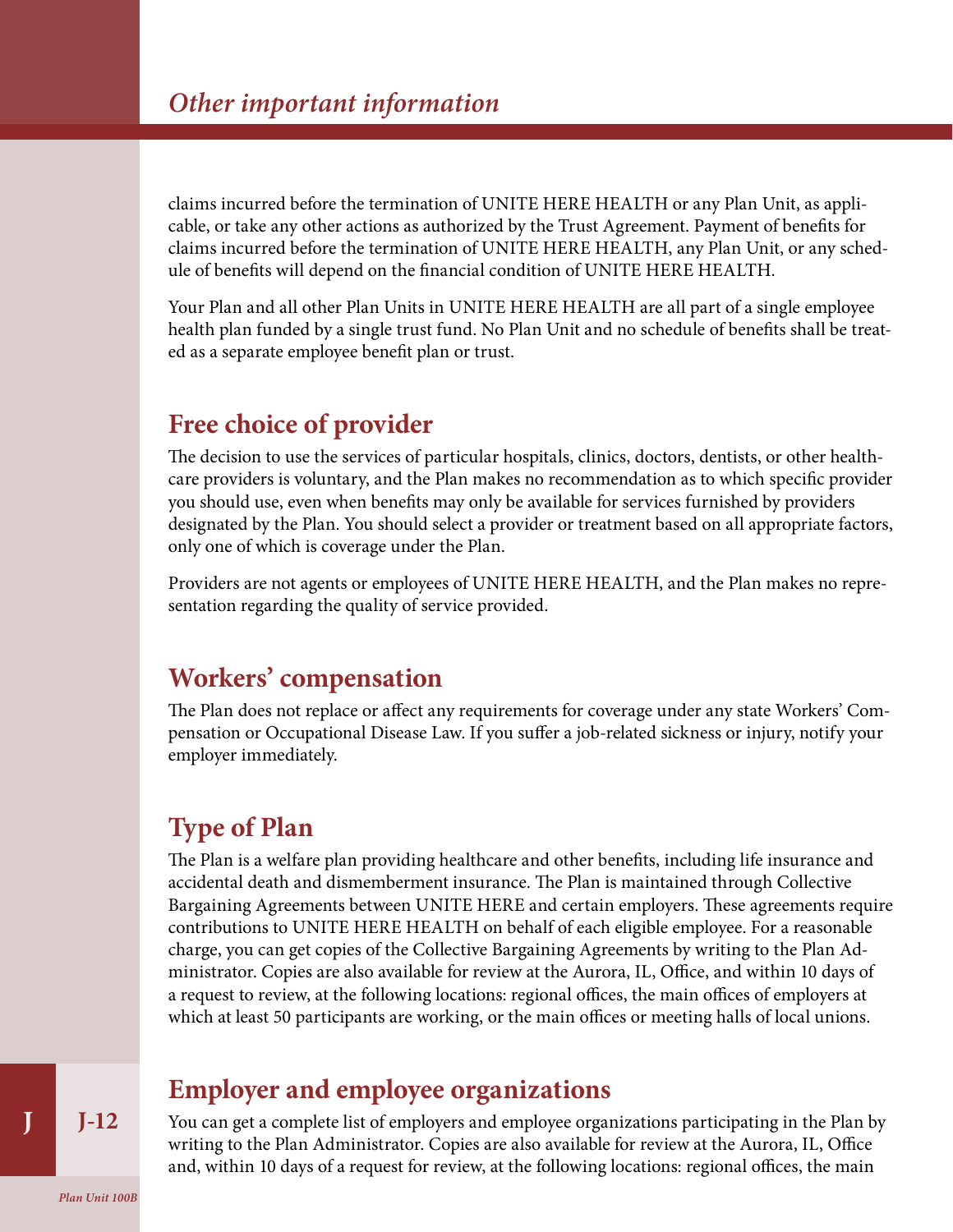offices of employers at which at least 50 participants are working, or the main offices or meeting halls of local unions.

### **Plan administrator and agent for service of legal process**

The Plan Administrator and the agent for service of legal process is the Chief Executive Officer (CEO) of the UNITE HERE HEALTH. Service of legal process may also be made upon a Plan trustee. The CEO's address and phone number are:

> **UNITE HERE HEALTH Chief Executive Officer** 711 North Commons Drive Aurora, IL 60504 **(630) 236-5100**

## **Employer identification number**

The Employer Identification Number assigned by the Internal Revenue Service to the Board of Trustees is EIN# 23-7385560.

### **Plan number**

The Plan Number is 501.

### **Plan year**

The Plan year is the 12-month period set by the Board of Trustees for the purpose of maintaining UNITE HERE HEALTH's financial records. Plan years begin each April 1 and end the following March 31.

# **Remedies for fraud**

If you or a dependent submit information that you know is false or if you purposely do not submit or you conceal important information in order to get any Plan benefit, the Trustees may take actions to remedy the fraud, including: asking for you to repay any benefits paid, denying payment of any benefits, deducting amounts paid from future benefit payments, and suspending and revoking coverage.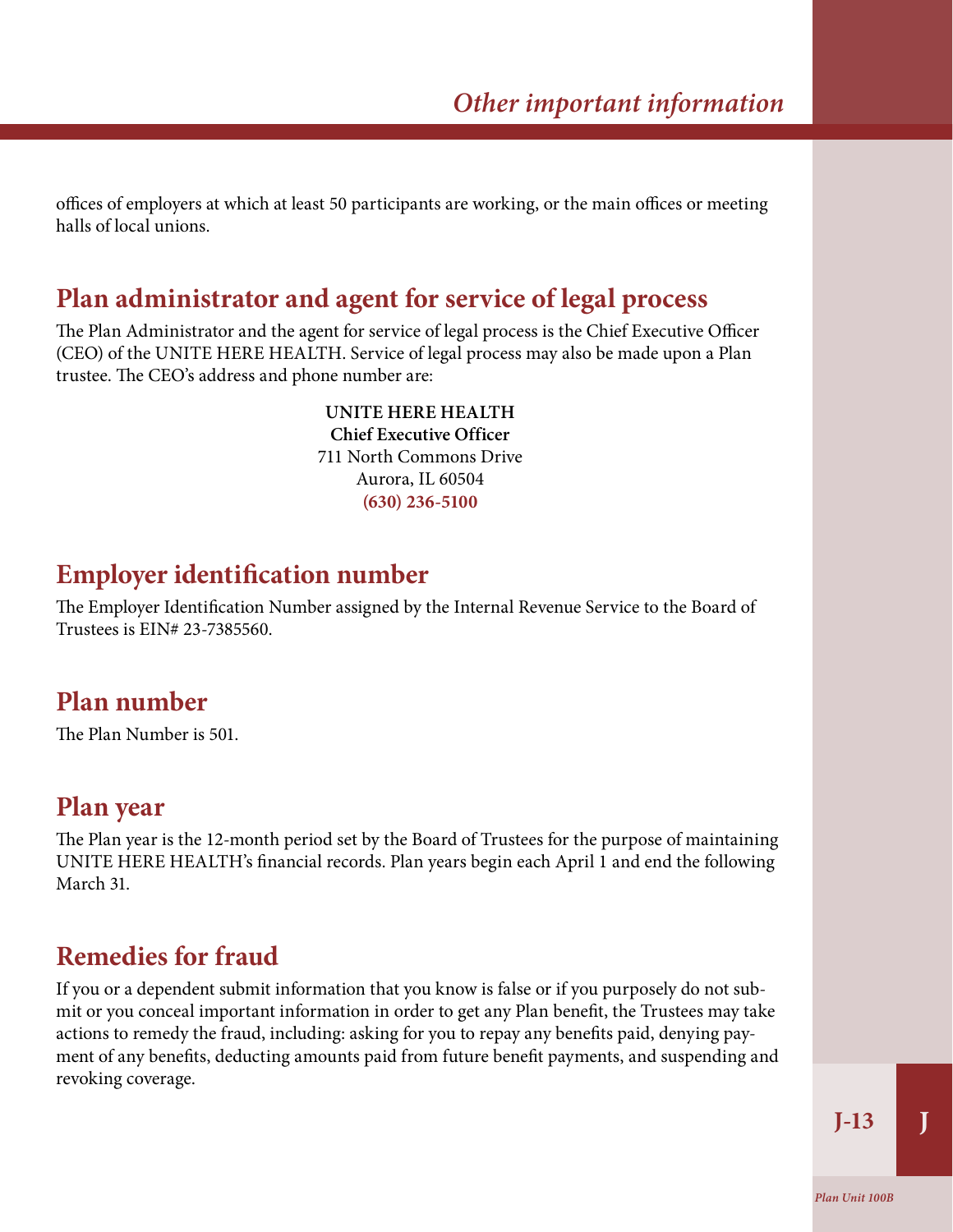# **Limited retroactive terminations of coverage allowed**

Your coverage under the Plan may not be terminated retroactively (this is called a rescission of coverage) except in the case of fraud or an intentional misrepresentation of material fact. In this case, the Plan will provide at least 30 days advance notice before retroactively terminating coverage. You have the right to file an appeal if your coverage is rescinded.

If the Plan terminates coverage on a prospective basis, the prospective termination of coverage (termination scheduled to occur in the future) is not a rescission. The Plan may retroactively terminate coverage in any of the following circumstances, and the termination is not considered a rescission of coverage:

- Failure to make contributions or payments towards the cost of coverage, including COBRA continuation coverage, when those payments are due.
- Untimely notice of death or divorce.
- As otherwise permitted by law.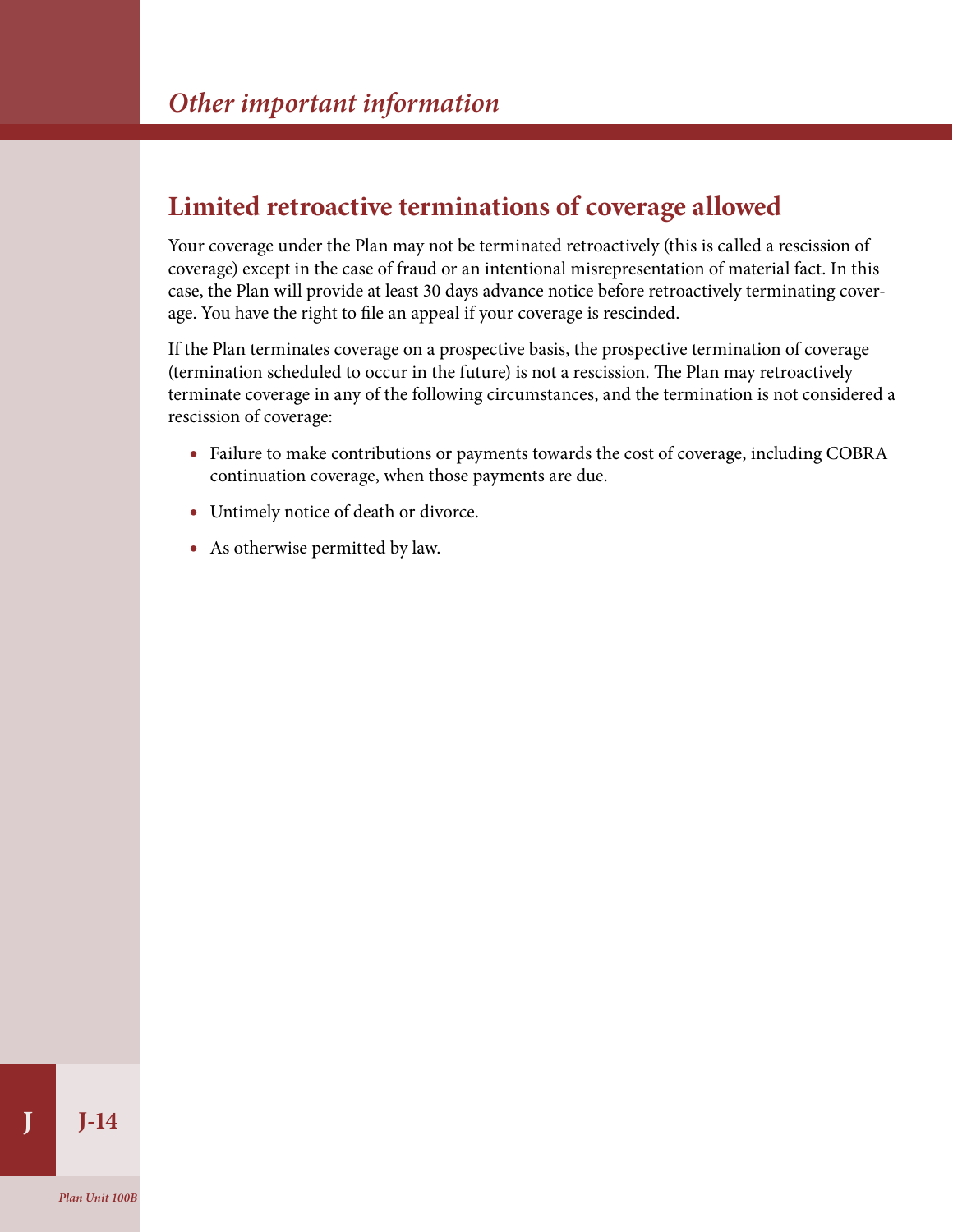# *Your rights under ERISA*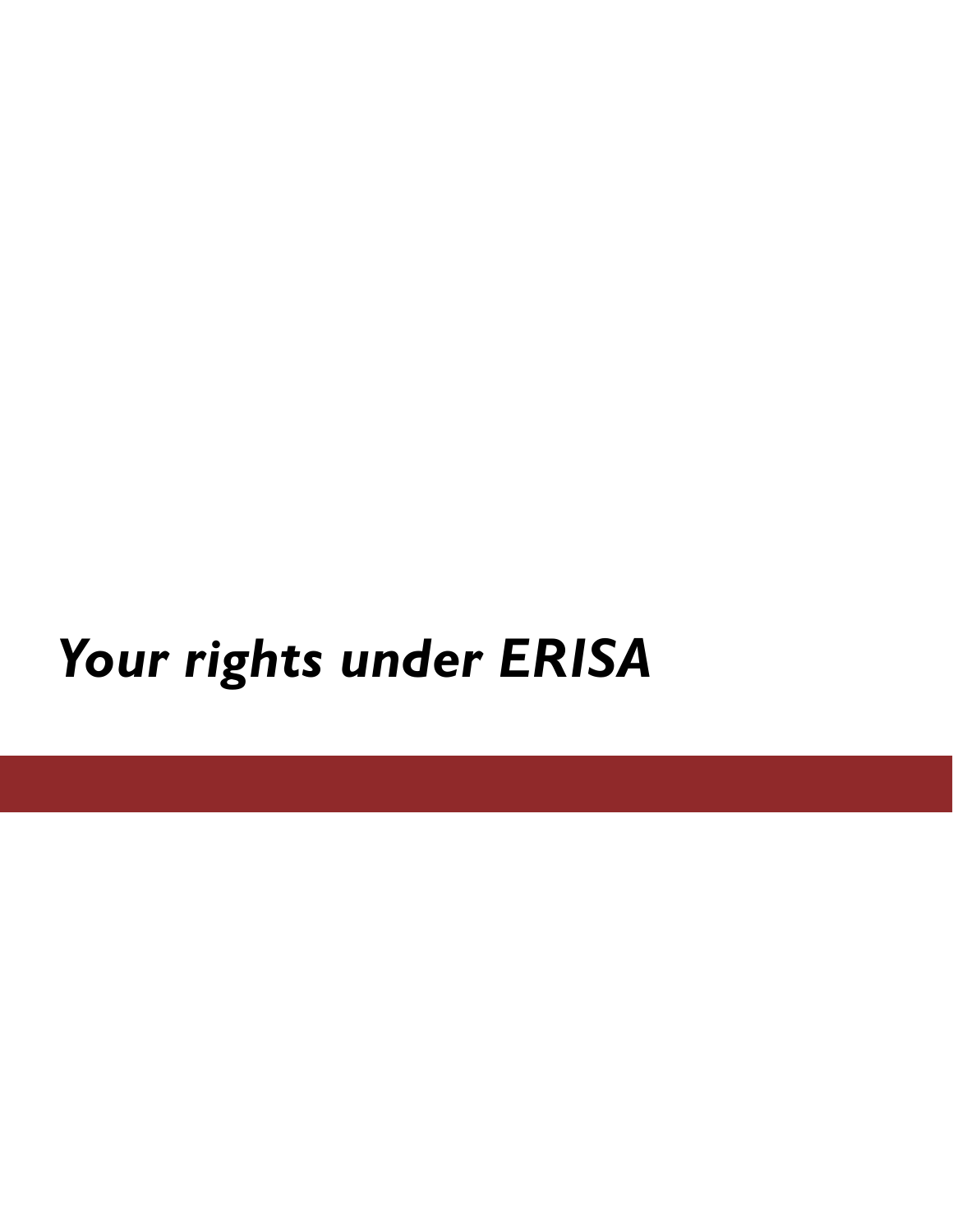As a participant in the Plan, you are entitled to certain rights and protections under the Employee Retirement Income Security Act of 1974 (ERISA).

If you have any questions about this statement or your rights under ERISA, you should contact the nearest office of the Employee Benefits Security Administration, U.S. Department of Labor, listed in your telephone directory, or the Division of Technical Assistance and Inquiries, Employee Benefits Security Administration, U.S. Dept. of Labor, 200 Constitution Avenue, N.W., Washington, DC 20210.

## **Receive information about your Plan and benefits**

ERISA provides that all Plan participants shall be entitled to:

- Examine, without charge, at the Plan Administrator's office and at other specified locations, such as work sites and union halls, all documents governing the Plan, including insurance contracts and Collective Bargaining Agreements, and a copy of the latest annual report (Form 5500 Series) filed by the Plan with the U.S. Department of Labor and available at the Public Disclosure Room of the Employee Benefits Security Administration.
- Obtain, upon written request to the Plan Administrator, copies of documents governing the operation of the Plan, including insurance contracts and Collective Bargaining Agreements, and copies of the latest annual report (Form 5500 Series) and updated Summary Plan Description. The administrator may make a reasonable charge for copies not required by law to be furnished free-of-charge.
- Receive a summary of the Plan's annual financial report. The Plan Administrator is required by law to furnish each participant with a copy of this summary annual report.

### **Continue group health Plan coverage**

ERISA also provides that all Plan participants shall be entitled to continue healthcare coverage for themselves, their spouses, or their dependents if there is a loss of coverage under the Plan as a result of a qualifying event. You or your dependents may have to pay for such coverage. Review this Summary Plan Description and the documents governing the Plan for the rules governing your COBRA continuation coverage rights.

# **Prudent Actions by Plan Fiduciaries**

In addition to creating rights for plan participants, ERISA imposes duties upon the people who are responsible for the operation of the employee benefit plan. The people who operate your Plan, called "fiduciaries" of the Plan, have a duty to do so prudently and in the interest of you and other Plan participants and beneficiaries. No one, including your employer, your union, or any other person, may fire you or otherwise discriminate against you in any way to prevent you from obtaining a welfare benefit or exercising your rights under ERISA.

**J**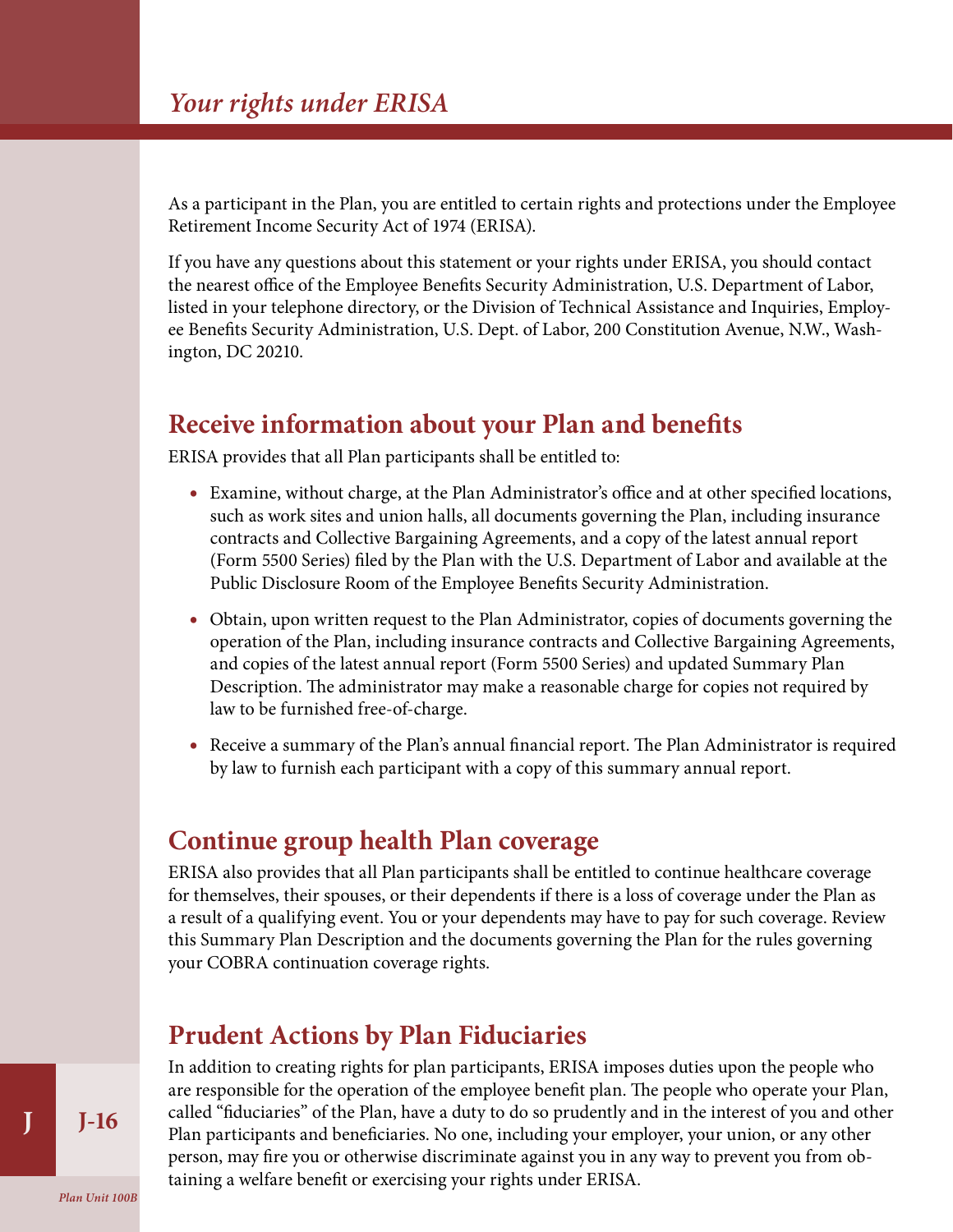# **Enforce your rights**

If your claim for a welfare benefit is denied or ignored, in whole or in part, you have a right to know why this was done, to obtain copies of documents relating to the decision without charge, and to appeal any denial, all within certain time schedules.

Under ERISA, there are steps you can take to enforce the above rights. For instance, if you make a written request for a copy of Plan documents or the latest annual report from the Plan and do not receive them within 30 days, you may file suit in a federal court. In such a case, the court may require the Plan Administrator to provide the materials and pay you up to \$110 a day until you receive the materials, unless the materials were not sent because of reasons beyond the control of the administrator.

If you have a claim for benefits which is denied or ignored, in whole or in part, you may file suit in state or federal court. In addition, if you disagree with the Plan's decision or lack thereof concerning the qualified status of a domestic relation's order or a medical child support order, you may file suit in federal court.

If it should happen that Plan Fiduciaries misuse the Plan's money, or if you are discriminated against for asserting your rights, you may seek assistance from the U.S. Department of Labor or you may file suit in federal court. The court will decide who should pay court costs and legal fees. If you are successful the court may order the person you have sued to pay these costs and fees. If you lose, the court may order you to pay these costs and fees, for example, if it finds your claim is frivolous.

# **Assistance with your questions**

If you have any questions about your Plan, you should contact the Plan Administrator.

If you have any questions about this statement or about your rights under ERISA, or if you need assistance in obtaining documents from the Plan Administrator, you should contact the nearest office of the Employee Benefits Security Administration, U.S. Department of Labor, listed in your telephone directory or the Division of Technical Assistance and Inquiries, Employee Benefits Security Administration, U.S. Department of Labor, 200 Constitution Avenue N.W., Washington, D.C. 20210. You may also obtain certain publications about your rights and responsibilities under ERISA by calling the publications hotline of the Employee Benefits Security Administration.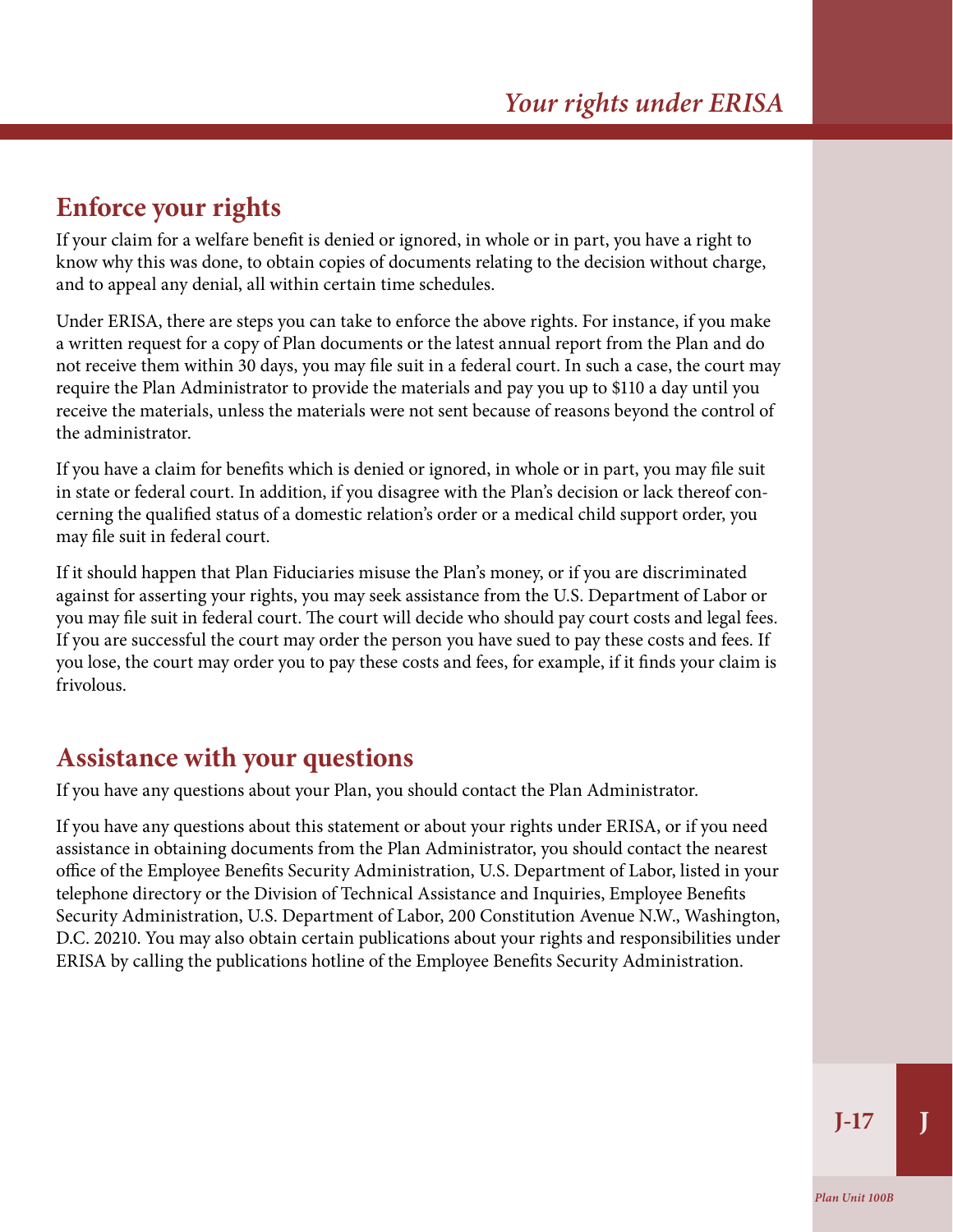# **Important phone numbers and addresses**

#### **Davis Vision**

175 East Hudson Street San Antonio, TX 78205 **(800) 999-5431** [www.davisvision.com](http://www.davisvision.com)

#### **Dearborn National**

1020 31st Street Downers Grove, IL 60515-5591 **(800) 348-4512** [www.dearbornnational.com](http://www.dearbornnational.com)

### **EmblemHealth**

55 Water Street New York, NY 10041 **(800) 624-2414** [www.emblemhealth.com](http://www.emblemhealth.com)

**eviCore** 400 Buckwalter Place Boulevard Bluffton, SC 29910 **(866) 496-6200** [www.evicore.com](http://www.evicore.com)

#### **Horizon Blue Cross and Blue Shield of New Jersey**

3 Penn Plaza East Newark, NJ 07105 **(973) 466-4000** [www.horizonblue.com](http://www.horizonblue.com)

**Hospitality Rx**

711 N. Commons Drive Aurora, IL 60504 **(844) 813-3860** [www.hospitalityrx.org](http://www.hospitalityrx.org)

### **Optum**

11000 Optum Circle Eden Prairie, MN 55344 **(866) 248-4094** [www.liveandworkwell.com](http://www.liveandworkwell.com)

**J**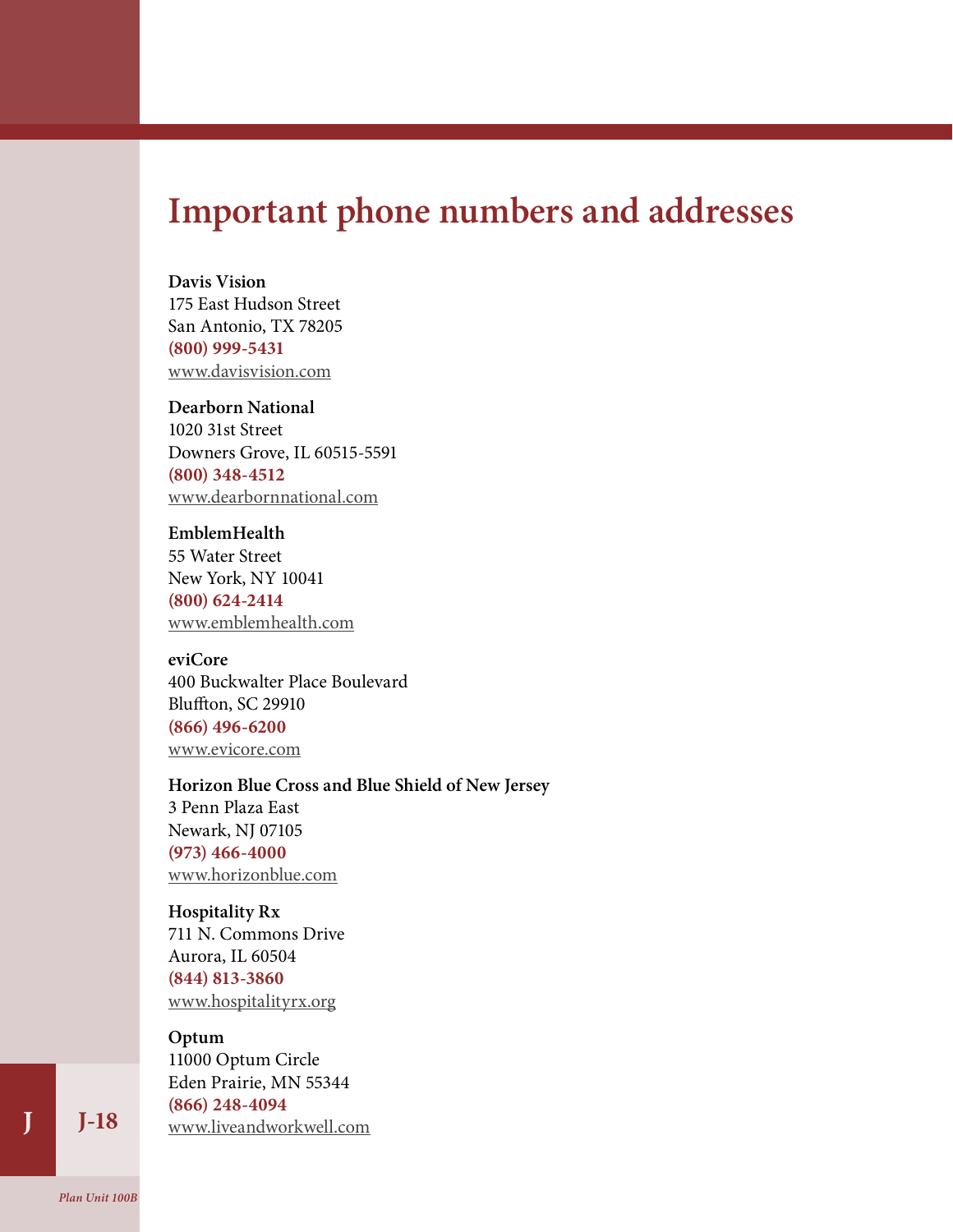# *UNITE HERE HEALTH Board of Trustees*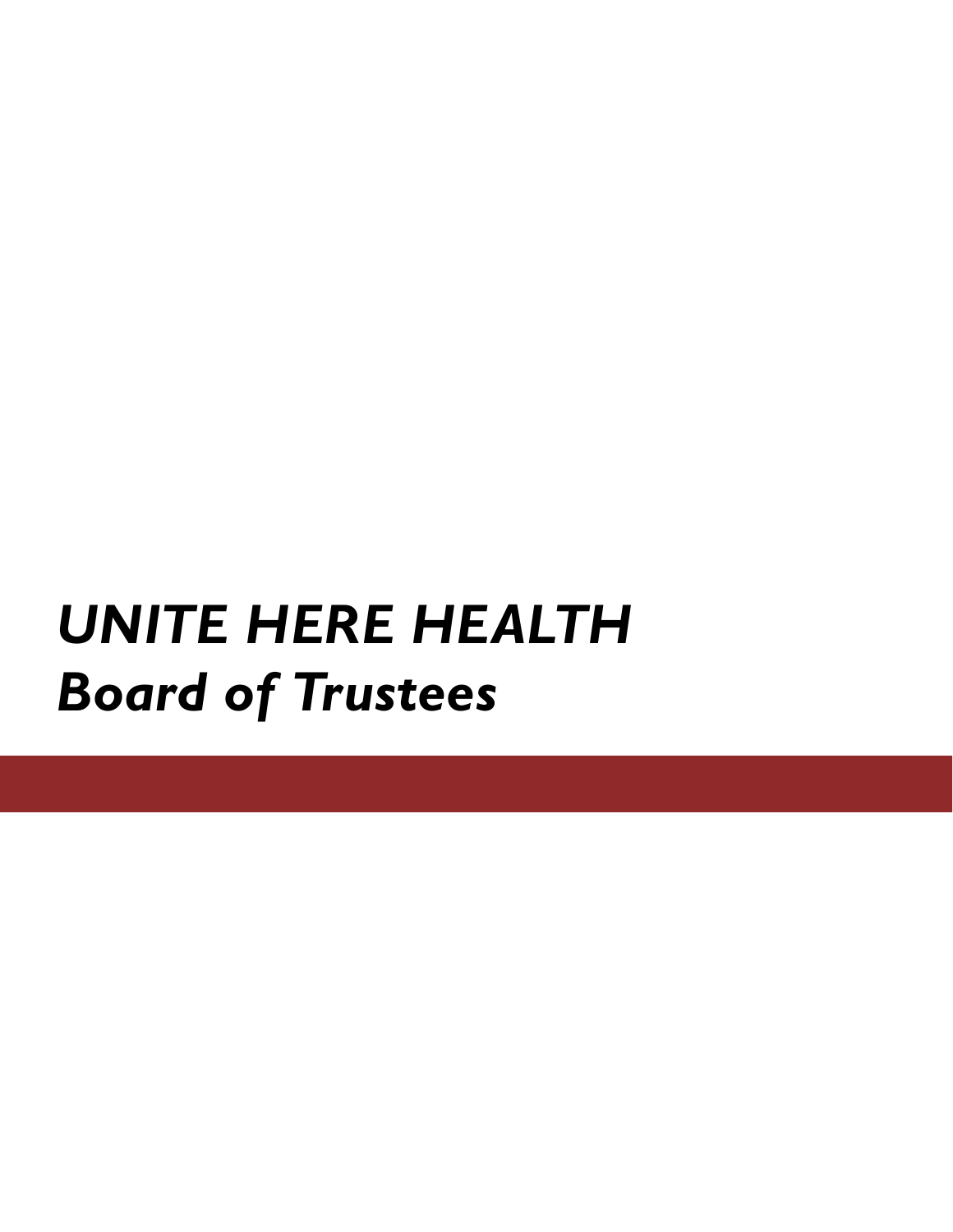# *UNITE HERE HEALTH Board of Trustees*

# **Union Trustees**

### **Chairman of the Board**

**D. Taylor** *President* UNITE HERE 1630 S. Commerce Street Las Vegas, NV 89102

#### **Geoconda Arguello-Kline**

*Secretary/Treasurer* Culinary Union Local 226 1630 S. Commerce Street Las Vegas, NV 89102

#### **William Biggerstaff**

*UNITE HERE International Executive Vice President/Financial Secretary-Treasurer* UNITE HERE Local 450 7238 West Roosevelt Road Forest Park IL 60130

#### **Donna DeCaprio**

*Financial Secretary Treasurer* UNITE HERE Local 54 1014 Atlantic Avenue Atlantic City, NJ 08401

#### **Jim DuPont**

*Local Union Support Director* UNITE HERE c/o UNITE HERE HEALTH 711 N. Commons Drive Aurora, IL 60504

#### **Bill Granfield**

*President* UNITE HERE Local 100 275 Seventh Avenue, 10th Floor New York, NY 10001

#### **Terry Greenwald**

*Secretary-Treasurer* Bartenders Local 165 4825 W. Nevso Drive Las Vegas, NV 89103

#### **Connie Holt**

*Connecticut Director* UNITE HERE Local 217 425 College Street New Haven, CT 06511

### **Karen Kent**

*President* UNITE HERE Local 1 218 S. Wabash Avenue, 7th floor Chicago, IL 60604

### **Rev. Clete Kiley**

UNITE HERE International Union 218 S. Wabash Avenue, 7th Floor Chicago, IL 60604

#### **Brian Lang**

*President* UNITE HERE Local 26 33 Harrison Avenue, 4th floor Boston, MA 02111

### **C. Robert McDevitt**

*President* UNITE HERE Local 54 1014 Atlantic Avenue Atlantic City, NJ 08401

#### **Leonard O'Neill**

UNITE HERE Local 483 702C Forest Avenue Pacific Grove, CA 93950

#### **Tom Walsh**

*President* UNITE HERE Local 11 464 S. Lucas Avenue, Suite 201 Los Angeles, CA 90017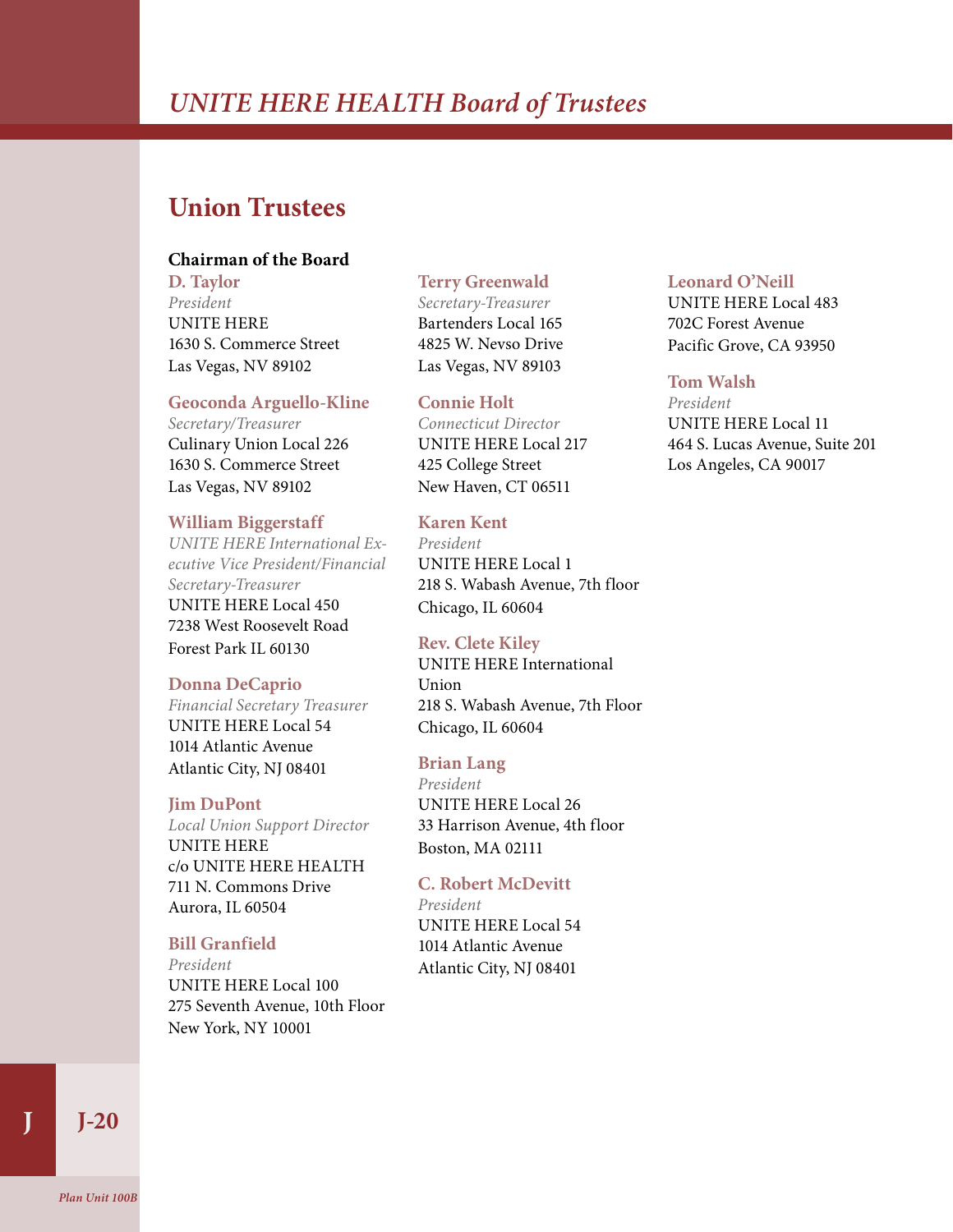# *UNITE HERE HEALTH Board of Trustees*

# **Employer Trustees**

### **Secretary of the Board**

**Arnold F. Karr**

*President* Karr & Associates c/o UNITE HERE HEALTH 711 N. Commons Drive Aurora, IL 60504

#### **Paul Ades**

*Senior Vice President Labor Relations* Hilton Worldwide 7930 Jones Branch Drive McLean, VA 22102

### **M. Christine Andrews**

*Vice President Human Resources* Hostmark Hospitality Group 1300 E. Woodfield Road Suite 400 Schaumburg, IL 60173

### **James L. Claus**

*Executive Vice President* Tishman Hotel Corporation 100 Park Avenue, 18th Floor New York, NY 10017

### **Richard Ellis**

*Vice President/Labor Relations* ARAMARK 1101 Market Street, 6th Floor Philadelphia, PA 19107

### **George Greene**

*Vice President Labor Relations* Starwood Hotels and Resorts 715 W. Park Avenue, Unit 354 Oakhurst, NJ 07755

#### **Cynthia Kiser Murphey**

*President & Chief Operating Officer* New York-New York 3790 Las Vegas Blvd. South Las Vegas, NV 89109

### **Robert Kovacs**

*VP Total Rewards North America* Compass Group 2400 Yorkmont Road Charlotte, NC 28217

#### **Russ Melaragni**

*Vice President of Associate & Labor Relations* Hyatt Hotels & Resorts 71 S. Wacker Drive Chicago, IL 60606

### **Cynthia Moehring**

*Vice President of Human Resources* The Mirage 3400 Las Vegas Blvd, South Las Vegas, NV 89109

### **Frank Muscolina**

*Vice President Corporate Labor Relations* Caesars Palace c/o UNITE HERE HEALTH 711 N. Commons Drive Aurora, IL 60504

#### **William Noonan**

*Senior Vice President - Administration* Boyd Gaming 3883 Howard Hughes Parkway 9th Floor Las Vegas, NV 89118

#### **Michael O'Brien**

*Vice President Corporate HR Services* Caesars Palace 1 Caesars Palace Drive Las Vegas, NV 89109

### **James Stamas**

*Dean Emeritus* Boston University School of Hospitality c/o UNITE HERE HEALTH 711 N. Commons Drive Aurora, IL 60504

### **Harold Taegel**

*Senior Director Labor Relations* Sodexo c/o UNITE HERE HEALTH 711 N. Commons Drive Aurora, IL 60504

### **George Wright**

c/o UNITE HERE HEALTH 711 N. Commons Drive Aurora, IL 60504